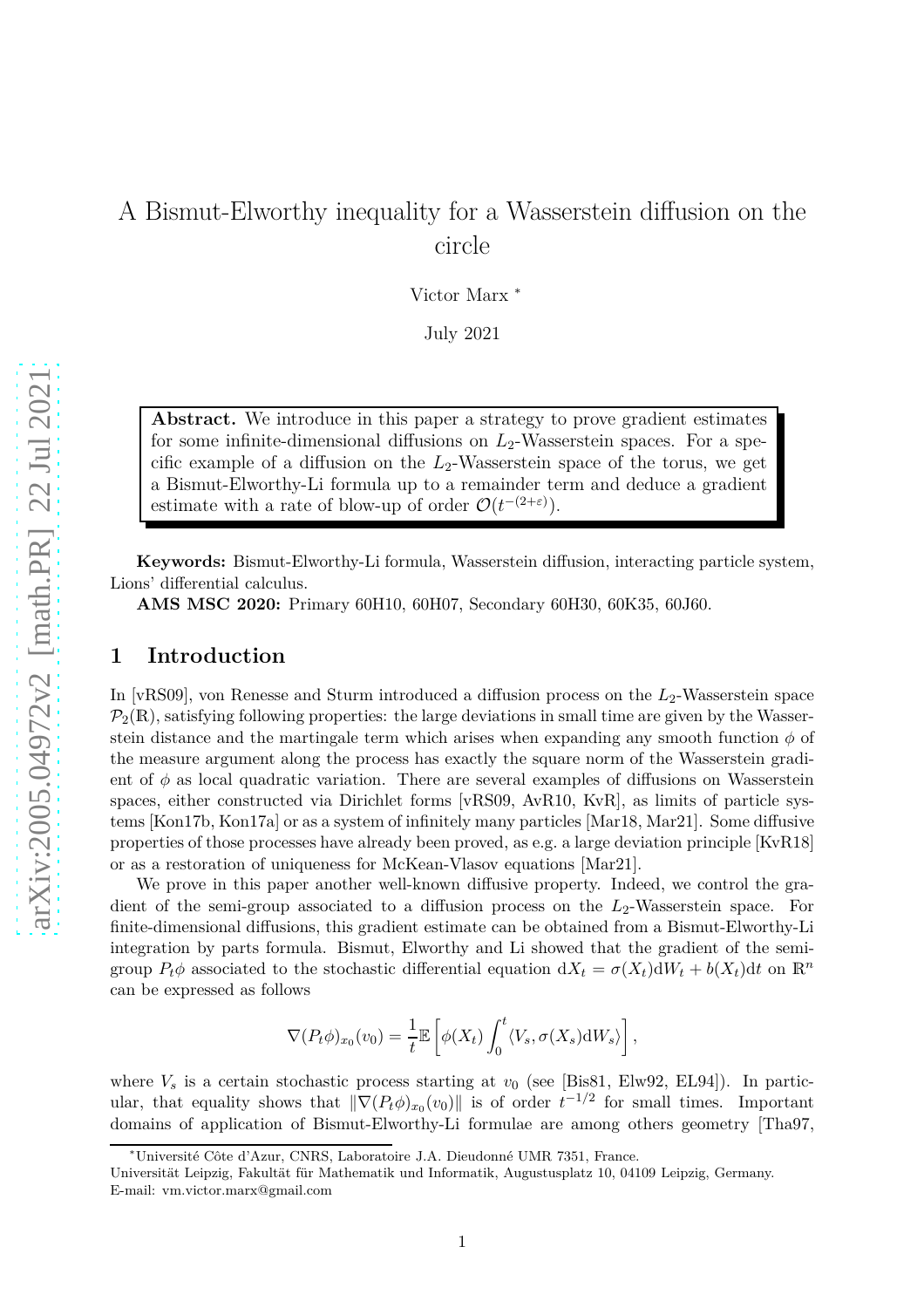[TW98,](#page-45-6) [ATW06\]](#page-43-2), non-linear PDEs [\[Del03,](#page-44-4) [Zha05\]](#page-45-7) or finance [\[FLL](#page-44-5)+99, [MT06\]](#page-45-8). Recent interest has emerged for similar results in infinite dimension. First, Bismut-Elworthy-Li formulae were proved for Kolmogorov equations on Hilbert spaces and for reaction-diffusion systems in bounded domains of  $\mathbb{R}^n$ , see [\[DPEZ95,](#page-44-6) [Cer01,](#page-44-7) [DP04\]](#page-44-8). Recently, Crisan and McMurray [\[CM18\]](#page-44-9) and Baños [\[Bn18\]](#page-43-3) proved Bismut-Elworthy-Li formulae for McKean-Vlasov equations  $dX_t = b(t, X_t, \mu_t)dt + \sigma(t, X_t, \mu_t)dW_t$ , with  $\mu_t = \mathcal{L}(X_t)$ . For other recent smoothing results on McKean-Vlasov equations and mean-field games, see also [\[BLPR17,](#page-43-4) [CdR20,](#page-44-10) [CdRF,](#page-44-11) [CCD19\]](#page-43-5).

#### **1.1 A gradient estimate for a Wasserstein diffusion on the torus**

In this paper, we construct a system of infinitely many particles moving on the one-dimensional torus  $\mathbb{T} = \mathbb{S}^1$ , identified with the interval  $[0, 2\pi]$ . Considering for each time the empirical measure associated to that system, we get a diffusion process on  $\mathcal{P}(\mathbb{T})$ , space of probability measures on T. Then we average out that process over the realizations of an additive noise *β*. This averaging increases the regularity of the process and leads to a gradient estimate of the associated semi-group.

To state more precisely the main result of the paper, let us introduce the following equation

<span id="page-1-0"></span>
$$
x_t^g(u) = g(u) + \sum_{k \in \mathbb{Z}} f_k \int_0^t \Re(e^{-ikx_s^g(u)} \, dW_s^k) + \beta_t, \quad t \ge 0, \ u \in [0, 1]. \tag{1}
$$

Hereabove,  $\beta$ ,  $(W^{\Re,k})_{k\in\mathbb{Z}}$  and  $(W^{\Im,k})_{k\in\mathbb{Z}}$  are independent standard real-valued Brownian motions, the notation  $\Re$  denotes the real part of a complex number and  $W_c^k := W_c^{\Re,k} + iW_c^{\Im,k}$ . The sequence  $(f_k)_{k \in \mathbb{Z}}$  is fixed and real-valued, typically of the form  $f_k = \frac{C}{(1+k^2)}$  $\frac{C}{(1+k^2)^{\alpha/2}}$ . Lastly, the initial condition  $g: [0, 1] \to \mathbb{R}$  is a  $\mathcal{C}^1$ -function with positive derivative satisfying  $g(1) = g(0) + 2\pi$ , so that *g* is seen as the quantile function of a probability measure  $\nu_0^g$  $_0^g$  on T.

For each  $u \in [0, 1]$ ,  $(x_t^g)$  $\sigma_t^g(u)$ <sub>*t*</sub> $\in [0,T]$  represents the trajectory of the stochastic particle starting at  $g(u)$ , which is driven both by a common noise  $W = (W^k)_k$  and by an idiosyncratic noise  $\beta$ , taking over the terminology usually used for McKean-Vlasov equation. This terminology is justified since equation [\(1\)](#page-1-0) can be seen as the counterpart on the torus  $\mathbb T$  of the equation on the real line studied in [\[Mar21\]](#page-45-3) and defined by

$$
y_t^g(u) = g(u) + \int_{\mathbb{R}} f(k) \int_0^t \Re(e^{-iky_s^g(u)} dw(k, s)) + \beta_t, \quad t \ge 0, \ u \in \mathbb{R},
$$

where  $(w(k, t))_{k \in \mathbb{R}, t \in [0, T]}$  is a complex-valued Brownian sheet on  $\mathbb{R} \times [0, T]$ .

Moreover, we will show that the cloud of all particles is spread over the whole torus. More precisely, for each  $t \in [0, T]$ , the probability measure  $\nu_t^g = \text{Leb}_{[0,1]} \circ (x_t^g)$  $g(t)$ <sup>-1</sup> has a density  $q_t^g$  w.r.t. Lebesgue measure on  $\mathbb T$  such that  $q_t^g$  $t(x) > 0$  for all  $x \in \mathbb{T}$ . Instead of studying the process  $(\nu_t^g)$  $t^g(t)$ <sub>*t*∈[0,*T*]</sub>, we consider a more regular process defined by averaging over the realizations of *β*:

$$
\mu_t^g = (\text{Leb}_{[0,1]} \otimes \mathbb{P}^\beta) \circ (x_t^g)^{-1},\tag{2}
$$

*i.e.*  $\mu_t^g$  $\frac{g}{t}$  is the probability measure on T with density  $p_t^g$  $\mathcal{L}^g_t(x) := \mathbb{E}^{\beta} \left[ q^g_t \right]$  $_{t}^{g}(x)$ ,  $x \in \mathbb{T}$ , w.r.t. Lebesgue measure<sup>[1](#page-1-1)</sup>. In other words, since we assume that  $\beta$  and  $(W^k)_{k \in \mathbb{Z}}$  are independent,  $\mu_t^g$  $t$ <sup>*y*</sup> is the conditional law of  $x_t^g$  given  $(W^k)_{k \in \mathbb{Z}}$ .

The semi-group associated to  $(\mu_t^g)$  $\sigma_t^{g}$ <sub>*t*</sub> $\in$ [0*,T*] is defined, for any bounded and continuous function  $\phi$  :  $\mathcal{P}_2(\mathbb{T}) \rightarrow \mathbb{R}$ , by  $P_t\phi(\mu_0^g)$  $\mathcal{L}_{0}^{g}$ ) :=  $\mathbb{E} [\phi(\mu_t^g)]$  $\mathcal{L}^{g}_{t}$ ). Alternatively, denoting the lift of  $\phi$  by  $\phi(X) :=$  $\phi((\text{Leb}_{[0,1]}\otimes\mathbb{P}^{\beta})\circ X^{-1})$  for any random variable  $X \in L_2([0,1] \times \Omega^{\beta})$ , we can also define the semi-group by  $\widehat{P_t \phi}(g) = \mathbb{E} \left[ \widehat{\phi} (x_t^g) \right]$  $\left[\begin{matrix} g \\ t \end{matrix}\right]$ .

<span id="page-1-1"></span><sup>&</sup>lt;sup>1</sup>We assume that  $\beta$  and *W* are defined on probability spaces  $(\Omega^{\beta}, \mathcal{G}^{\beta}, \mathbb{P}^{\beta})$  and  $(\Omega^{W}, \mathcal{G}^{W}, \mathbb{P}^{W})$ , respectively.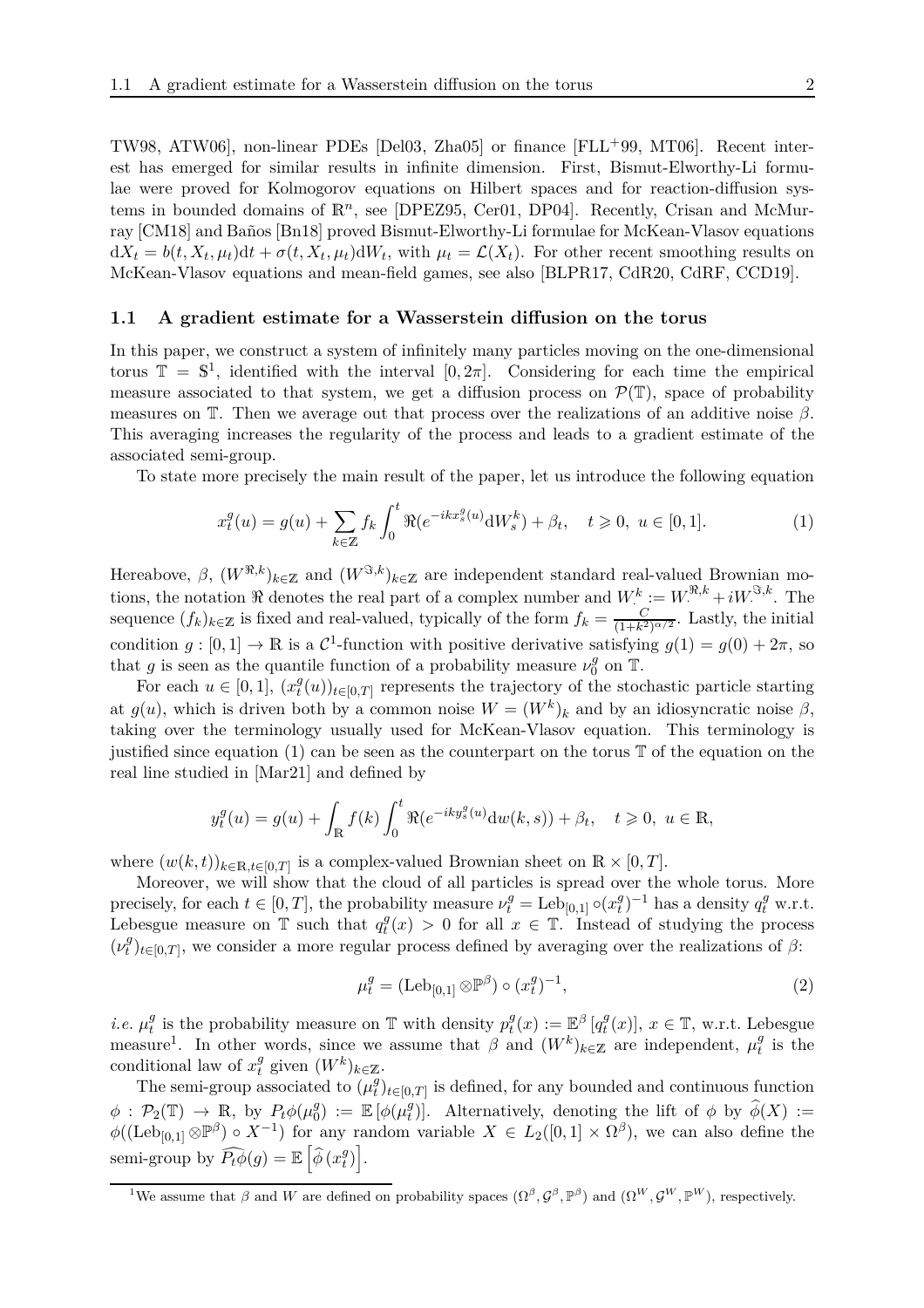The main theorem of this paper states the following upper bound for the Fréchet derivative of  $g \mapsto \widehat{P_t \phi}(g)$  depending only on the  $L_{\infty}$ -norm of  $\phi$ . Assume that  $g \in C^{3+\theta}$  with  $\theta > 0$  and let *h* be a 1-periodic  $C^1$ -function. If  $\phi$  is sufficiently regular and if  $f_k = \frac{C}{(1+k^2)^{\alpha/2}}$ ,  $k \in \mathbb{Z}$ , with  $\alpha \in \left(\frac{7}{2}\right)$  $\frac{7}{2}, \frac{9}{2}$ 2 ), then there is  $C_g$  independent of  $h$  such that

<span id="page-2-2"></span>
$$
\left| D\widehat{P_t\phi}(g) \cdot h \right| = \left| \frac{\mathrm{d}}{\mathrm{d}\rho} \right|_{\rho=0} P_t \phi(\mu_0^{g+\rho h}) \right| \leqslant C_g \frac{\|\phi\|_{L_\infty}}{t^{2+\theta}} \|h\|_{\mathcal{C}^1},\tag{3}
$$

for any  $t \in (0, T]$ . The precise assumptions over  $\phi$  and the precise statement of this theorem are given below by Definition [11](#page-7-0) and Theorem [15,](#page-8-0) respectively. Moreover,  $C_q$  depends polynomially on  $||g'''||_{L_{\infty}}, ||g''||_{L_{\infty}}, ||g'||_{L_{\infty}}$  and  $||\frac{1}{g'}$  $\frac{1}{g'}\|_{L_\infty}.$ 

#### **1.2 Comments on the main result**

The order  $\alpha$  of the polynomial decrease of  $(f_k)_{k\in\mathbb{Z}}$  has a key role in this paper. In equation [\(1\)](#page-1-0), the diffusion coefficient in front of the noise *W* is written as a Fourier series,  $(f_k)_{k\in\mathbb{Z}}$  being the sequence of Fourier coefficients. Therefore, it should not be surprising that the larger  $\alpha$  is, the more regular the solution to  $(1)$  is<sup>[2](#page-2-0)</sup>. Nevertheless, when we apply Girsanov's Theorem with respect to *W*, which is part of a standard method introduced by Thalmaier and Wang [\[Tha97,](#page-45-5) [TW98\]](#page-45-6), we need  $\alpha$  to be sufficiently small, in order to be able to invert the Fourier series<sup>[3](#page-2-1)</sup>. So there is a balance regarding the choice of  $\alpha$ , which explains why we assume in our main result  $\alpha$  to be bounded from above and from below.

Moreover, the question of the order  $\alpha$  is highly related to the rate  $t^{-(2+\theta)}$  appearing in [\(3\)](#page-2-2). Usually, we expect a rate of  $t^{-1/2}$  for diffusions. As we have already mentioned, this rate follows directly from a Bismut-Elworthy-Li integration by parts formula. However, adapting the usual strategy based on Kunita's expansion as in [\[Tha97,](#page-45-5) [TW98\]](#page-45-6), we do not get an *exact* integration by parts formula here. Indeed, the failure of the latter strategy in our case comes from the fact that it is impossible to choose  $\alpha$  which is simultaneously large enough to ensure a sufficient regularity of the solution and small enough to be able to invert the Fourier series. We refer to remark [22](#page-12-0) below for a justification of that claim.

Therefore, the main new strategy introduced in this paper is to regularize the derivative of the solution<sup>[4](#page-2-3)</sup>. By doing this, we get an *approximate* integration by parts formula, in the sense that there is an additional remainder term appearing in the formula:

$$
\frac{\mathrm{d}}{\mathrm{d}\rho}_{|\rho=0} P_t \phi(\mu_0^{g+\rho g'h}) = \frac{1}{t} \mathbb{E}^W \mathbb{E}^{\beta} \left[ \phi(\mu_t^g) \sum_{k \in \mathbb{Z}} \int_0^t \Re(\overline{\lambda_s^{k,\varepsilon}} \mathrm{d} W_s^k) \right] + \mathcal{O}(\varepsilon),
$$

where  $\lambda^{k,\varepsilon}$  is a stochastic process<sup>[5](#page-2-4)</sup>. Controlling the remainder term leads us, by a final bootstrap argument, to the desired upper bound on  $|D\widehat{P_t}\phi(g)\cdot h|$ , at the prize of worsening the rate of blow-up. We are not claiming that the rate of  $t^{-(2+\theta)}$  is sharp, but we expect that a rate of *t*<sup>-1/2</sup> is unachievable for this process. Let us mention that the author improves this rate of blow-up to  $t^{-(1+\theta)}$ , at the prize of assuming  $C^{4+\theta}$ -regularity of *g* and *h*. Since the proof is long and technical, it is not included in this paper but we refer to [\[Mar19,](#page-45-9) Chapter IV] for all the details and for an application to a gradient estimate for an inhomogeneous SPDE with Hölder continuous source term.

Furthermore, the idiosyncratic noise  $\beta$  is important as well. Of course, the addition of  $\beta$  does not change dramatically the dynamics of the process, since it acts as a rotation on the circle

<sup>&</sup>lt;sup>2</sup> see Proposition [4](#page-5-0) below.

<span id="page-2-0"></span><sup>3</sup> see Lemma [21](#page-11-0) below.

<span id="page-2-1"></span><sup>&</sup>lt;sup>4</sup>More exactly, we regularize the function  $A<sup>g</sup>$  defined by [\(14\)](#page-9-0) into a convolution  $A<sup>g, \epsilon</sup>$  defined by [\(15\)](#page-9-1).

<span id="page-2-4"></span><span id="page-2-3"></span><sup>5</sup>defined in Lemma [21.](#page-11-0)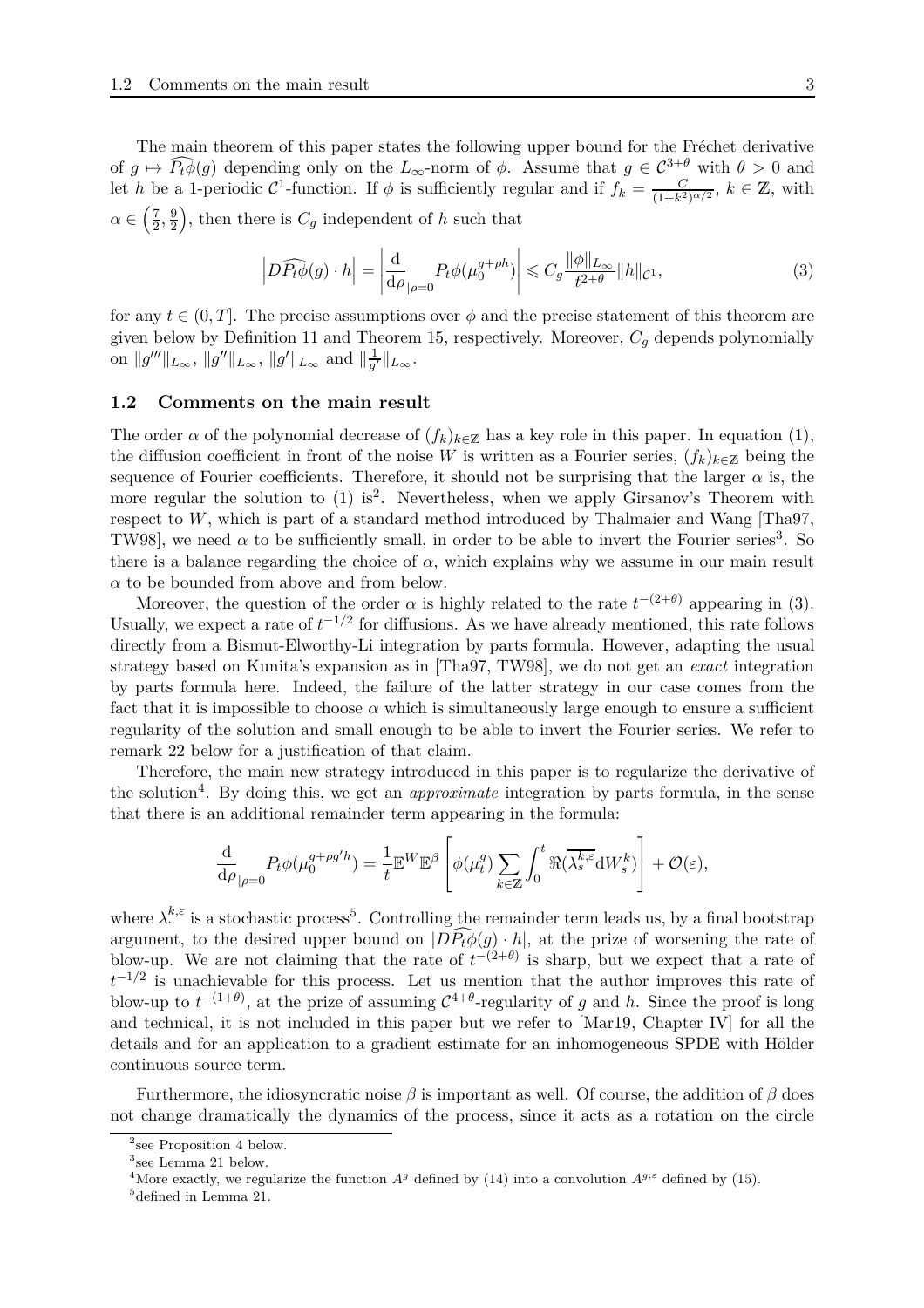of the whole system. Nevertheless, as it has already been pointed out, the diffusion process  $(\mu_t^g)$  $f(t)$ <sub>*t*</sub> $(t)$ </sub> is defined by an average over the realizations of *β*. The importance of that averaging is consistent with SPDE theory. Indeed,  $(\mu_t^g)$  $t^g(t)$ <sub>*t*∈[0,*T*]</sub> solves the following equation:

$$
\mathrm{d}\mu_t^g - \frac{1 + \sum_{k \in \mathbb{Z}} f_k^2}{2} \Delta(\mu_t^g) \mathrm{d}t + \partial_x \bigg( \sum_{k \in \mathbb{Z}} f_k \Re(e^{-ik \cdot} \mathrm{d}W_t^k) \mu_t^g \bigg) = 0,
$$

with initial condition  $\mu_t^g$  $\mu_t^g|_{t=0} = \mu_0^g$ <sup>g</sup>. The noise  $\beta$  manifests in the additional term  $\frac{1}{2}$  in front of  $\Delta(\mu_t^g)$ <sup>*g*</sup>). On the level of the densities,  $(p_t^g)$  $t^g(t)$ <sub>*t*∈[0,*T*]</sub> solves the following equation

$$
\mathrm{d}p_t^g(v) = -\partial_v \left( p_t^g(v) \sum_{k \in \mathbb{Z}} f_k \Re(e^{-ikv} \mathrm{d}W_t^k) \right) + \lambda (p_t^g)''(v) \mathrm{d}t,
$$

with  $\lambda =$  $\frac{1+\sum_{k\in\mathbb{Z}}f_k^2}{2}$ . Denis and Stoica showed in [\[DS04,](#page-44-12) [DMS05\]](#page-44-13) that the above equation is well-posed – and they also gave energy estimates – if  $\lambda$  is strictly larger than the critical threshold  $\lambda_{\rm crit} =$  $\frac{\sum_{k\in\mathbb{Z}}f_k^2}{2}$ . If we considered equation [\(1\)](#page-1-0) *without β*, we would exactly obtain the above equation with  $\lambda = \lambda_{\text{crit}}$ . Therefore, it seems that adding a level of randomness is crucial to get our estimate. Precisely, in our above-described strategy, the Brownian motion *β* plays a key role in controlling the remainder term.

In addition, let us note that we study a process on the one-dimensional circle  $\mathbb{T}$ , and not on the real line as e.g. in [\[Kon17b,](#page-44-0) [Mar21\]](#page-45-3). We made this choice rather for technical reasons, in order to deal with processes of compactly supported measures having a positive density on the whole space. The main result is restricted to functions *g* which have a strictly positive derivative, meaning that the associated measure has a density with respect to Lebesgue measure on the torus. The constant  $C_g$  tends to infinity when  $\min_{u \in [0,1]} g'(u)$  gets closer to zero. The assumptions on the regularity of *g* and *h* seem reasonable since our model is close to the process  $(\mu_t^{\text{MMAF}})_t$  called *modified massive Arratia flow* introduced in [\[Kon17b\]](#page-44-0), which has highly singular coefficients. Indeed, Konarovskyi and von Renesse showed in [\[KvR18\]](#page-45-4) that  $(\mu_t^{\text{MMAF}})_t$ , which is almost surely of finite support for all  $t > 0$ , solves the following SPDE:

$$
\mathrm{d}\mu_t^{\mathrm{MMAF}} = \Gamma(\mu_t^{\mathrm{MMAF}})\mathrm{d}t + \mathrm{div}(\sqrt{\mu_t^{\mathrm{MMAF}}}\mathrm{d}W_t),
$$

where  $\Gamma$  is defined by  $\langle f, \Gamma(\nu) \rangle = \frac{1}{2}$  $\frac{1}{2} \sum_{x \in \text{Supp}(\nu)} f''(x)$  for any  $f \in C_b^2(\mathbb{R})$ .

#### **Organization of the paper**

The goal of Section [2](#page-3-0) is to define properly equation [\(1\)](#page-1-0) and to state the main result of the paper. The proof of the theorem is then divided into four main steps. We start in the short Section [3](#page-8-1) by splitting the gradient of the semi-group into two parts, one regularized term and one remainder term, which are separately studied in sections [4](#page-10-0) and [5,](#page-19-0) respectively. Finally in Section [6,](#page-29-0) we complete the proof by a bootstrap argument.

### <span id="page-3-0"></span>**2 Statement of the main result**

The main result of the paper is stated in Paragraph [2.4.](#page-8-2) Before, we define precisely the diffusion on the torus (Paragraph [2.1\)](#page-4-0), its associated semi-group (Paragraph [2.2\)](#page-6-0) and the assumptions on the test functions (Paragraph [2.3\)](#page-7-1).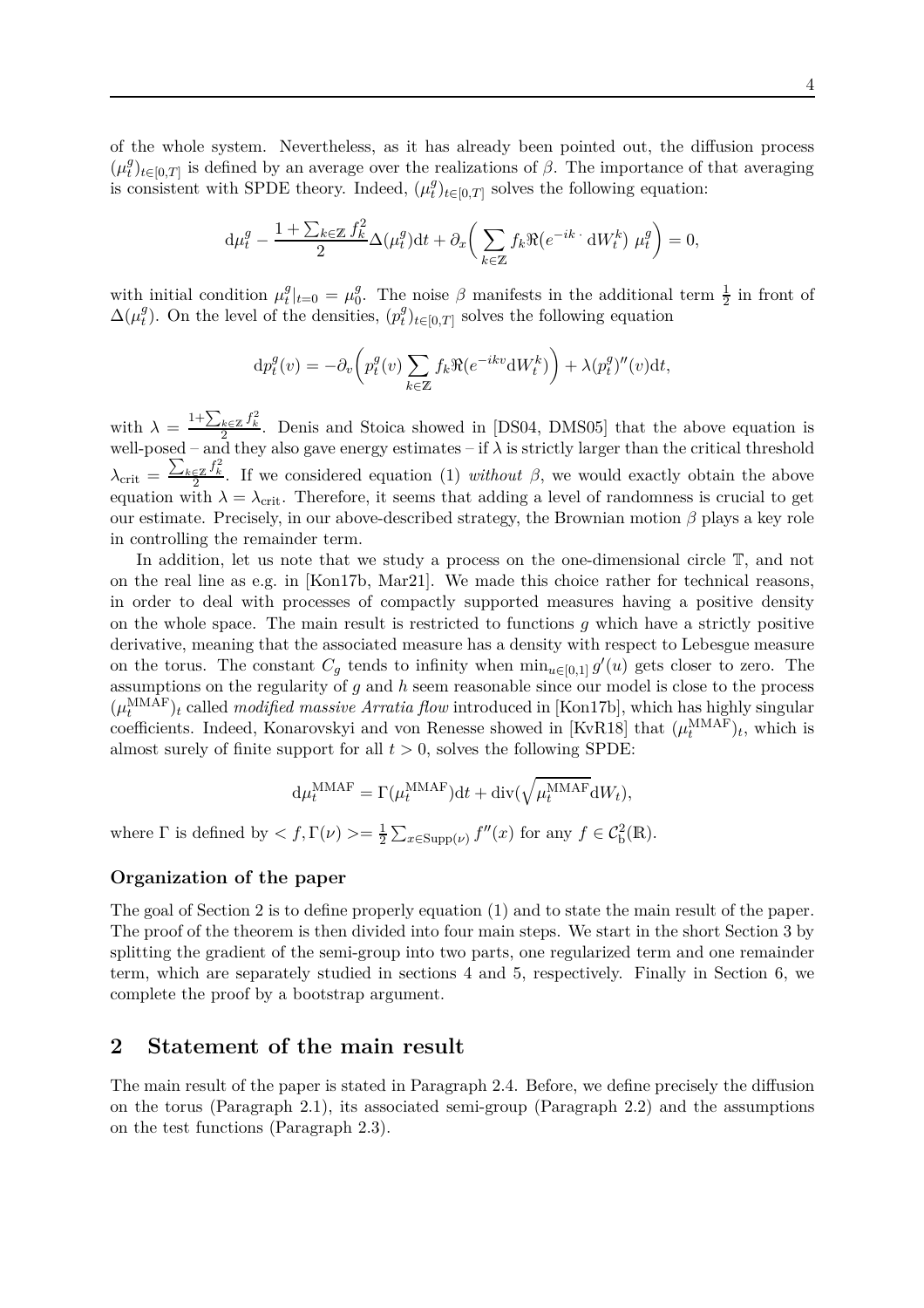#### <span id="page-4-0"></span>**2.1 A diffusion on the torus**

In this paper, we study the following stochastic differential equation on a fixed time interval  $[0, T]$ 

<span id="page-4-1"></span>
$$
\mathrm{d}x_t^g(u) = \sum_{k \in \mathbb{Z}} f_k \, \Re \left( e^{-ikx_t^g(u)} \mathrm{d}W_t^k \right) + \mathrm{d}\beta_t, \quad t \in [0, T], \ u \in \mathbb{R}, \tag{4}
$$

with initial condition  $x_0^g = g$ . In this paragraph, we first define the assumptions made on  $W^k$ ,  $\beta$ ,  $f_k$  and  $g$ , where we emphasise the interpretation of  $(x_t^g)$  $t<sup>g</sup>$ <sub>*t*</sub>)<sub>*t*∈[0,*T*] as a diffusion on the torus. Then</sub> we state existence, uniqueness and some important properties of solutions to equation [\(4\)](#page-4-1).

Let  $\beta$ ,  $(W^{\mathfrak{R},k})_{k\in\mathbb{Z}}$ ,  $(W^{\mathfrak{R},k})_{k\in\mathbb{Z}}$  be a collection of independent standard real-valued Brownian motions. Thus  $W^k = W^{\mathfrak{R},k} + iW^{\mathfrak{R},k}$  denotes a C-valued Brownian motion. The notation  $\mathfrak{R}$ denotes the real part of a complex number, so that equation [\(4\)](#page-4-1) can alternatively be written as follows

$$
dx_t^g(u) = \sum_{k \in \mathbb{Z}} f_k \cos(kx_t^g(u))dW_t^{\mathfrak{R},k} + \sum_{k \in \mathbb{Z}} f_k \sin(kx_t^g(u))dW_t^{\mathfrak{R},k} + d\beta_t.
$$

**Definition 1.** We say that  $f := (f_k)_{k \in \mathbb{Z}}$  is of order  $\alpha > 0$  if there are  $c > 0$  and  $C > 0$  such that  $\frac{c}{\langle k \rangle^{\alpha}} \leqslant |f_k| \leqslant \frac{C}{\langle k \rangle^{\alpha}}$  for every  $k \in \mathbb{Z}$ , where  $\langle k \rangle := (1 + |k|^2)^{1/2}$ .

Note that if *f* is of order  $\alpha > \frac{1}{2}$ , then for each  $u \in \mathbb{R}$ , the particle  $(x_t^g)$  $_{t}^{g}(u)$ <sub>*t*∈[0,*T*] has a finite</sub> quadratic variation equal to  $\langle x^g(u), x^g(u) \rangle_t = \left( \sum_{k \in \mathbb{Z}} f_k^2 + 1 \right) t$ .

Let T be the one-dimensional torus, that we identify with the interval  $[0, 2\pi]$ .  $\mathcal{P}(\mathbb{T})$  denotes the space of probability measures on the torus. We consider the  $L_2$ -Wasserstein metric  $W_2^{\mathbb{T}}$  on  $\mathcal{P}(\mathbb{T})$ , defined by  $W_2^{\mathbb{T}}(\mu,\nu) := \inf_{\pi \in \Pi(\mu,\nu)} \left( \int_{\mathbb{T}^2} d^{\mathbb{T}}(x,y)^2 d\pi(x,y) \right)^{1/2}$ , where  $\Pi(\mu,\nu)$  is the set of probability measures on  $\mathbb{T}^2$  with first marginal  $\mu$  and second marginal  $\nu$  and where  $d^{\mathbb{T}}$  is the distance on the torus defined by  $d^{\mathbb{T}}(x, y) := \inf_{k \in \mathbb{Z}} |x - y - 2k\pi|$ , where  $x, y \in \mathbb{R}$ .

<span id="page-4-2"></span>**Definition 2.** Let  $\mathscr{G}^1$  be the set of  $\mathcal{C}^1$ -functions  $g : \mathbb{R} \to \mathbb{R}$  such that for every  $u \in \mathbb{R}$ ,  $g'(u) > 0$ and  $g(u + 1) = g(u) + 2\pi$ . Let ~ be the following equivalence relation on  $\mathscr{G}^1$ :  $g_1 \sim g_2$  if and only if there exists  $c \in \mathbb{R}$  such that  $g_2(\cdot) = g_1(\cdot + c)$ . We denote by  $G^1$  the set of equivalence classes  $\mathscr{G}^1/\sim$ .

An interpretation for Definition [2](#page-4-2) is that the initial condition *g* is seen as the quantile function (or inverse c.d.f. function) associated with the measure  $\nu_0^g \in \mathcal{P}(\mathbb{T})$  with density  $p(x) = \frac{1}{g'(g^{-1}(x))}$ ,  $x \in [0, 2\pi]$ , with respect to Lebesgue measure on  $\mathbb{T}$ . There is a one-to-one correspondence between **G**<sup>1</sup> and the set of positive densities on the torus, see Paragraph [A.1](#page-32-0) in appendix for more details.

Existence, uniqueness, continuity and differentiability of solutions to [\(4\)](#page-4-1) depend on the order *α* of *f* and on the regularity of *g*, as shown by the following two propositions. The proofs, which are classical, are left to appendix.

<span id="page-4-3"></span>**Proposition 3.** Let  $g \in \mathscr{G}^1$  and  $f$  be of order  $\alpha > \frac{3}{2}$ . Then for each  $u \in \mathbb{R}$ , strong existence and pathwise uniqueness in  $\mathcal{C}(\mathbb{R} \times [0,T])$  hold for equation [\(4\)](#page-4-1). Moreover almost surely, for *every*  $u \in [0, 1]$ *,*  $(x_t^g)$  $(x_t^g(u))_{t\in[0,T]}$  *satisfies equation* [\(4\)](#page-4-1) *and for every*  $t \in [0,T]$ *,*  $u \mapsto x_t^g$ *t* (*u*) *is strictly increasing.*

*Proof.* See Paragraph [A.2](#page-32-1) in appendix.

For every  $j \in \mathbb{N}$  and  $\theta \in [0, 1)$ , let  $C^{j+\theta}$  denote the set of  $C^j$ -functions whose  $j^{\text{th}}$  derivative is  $\theta$ -Hölder continuous. By extension,  $\mathscr{G}^{j+\theta} \subseteq \mathscr{G}^1$  and  $\mathbf{G}^{j+\theta} \subseteq \mathbf{G}^1$ , are the subsets of  $\mathscr{G}^1$  and of  $G^1$  consisting of all  $C^{j+\theta}$ -functions and  $C^{j+\theta}$ -equivalence classes, respectively.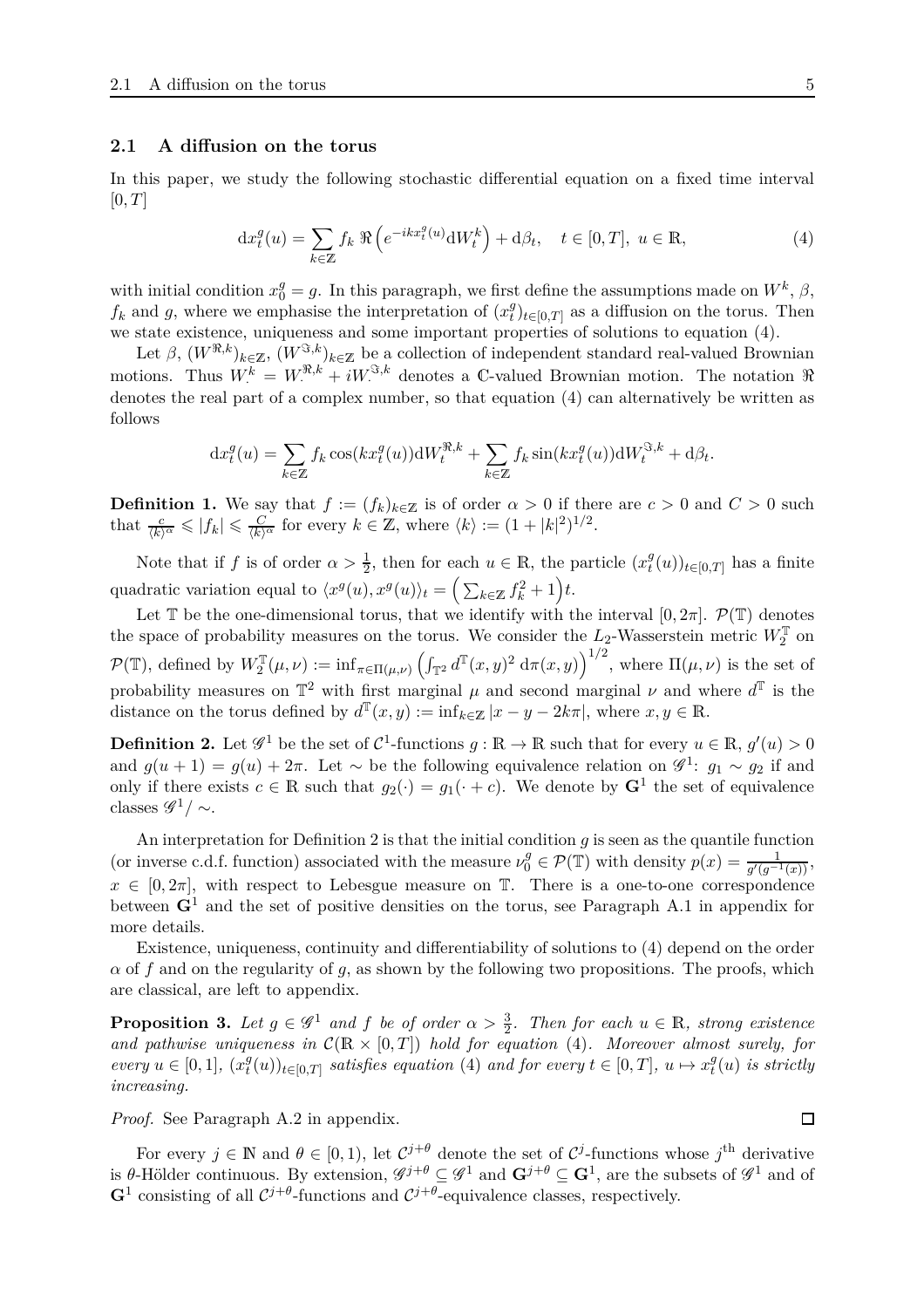<span id="page-5-0"></span>**Proposition 4.** Let  $j \geqslant 1$ ,  $\theta \in (0,1)$ ,  $g \in \mathscr{G}^{j+\theta}$  and  $f$  be of order  $\alpha > j + \frac{1}{2} + \theta$ . Then almost *surely, for every*  $t \in [0, T]$ *, the map*  $u \mapsto x_t^g$  $f_t^g(u)$  *is a*  $C^{j+\theta'}$ -function for every  $\theta' < \theta$ . Moreover, *its first derivative satisfies almost surely*

$$
\partial_u x_t^g(u) = g'(u) \exp\left(\sum_{k \in \mathbb{Z}} f_k \int_0^t \Re\left(-ike^{-ikx_s^g(u)} \mathrm{d}W_s^k\right) - \frac{t}{2} \sum_{k \in \mathbb{Z}} f_k^2 k^2\right), \quad u \in \mathbb{R}, t \in [0, T]. \tag{5}
$$

*Proof.* See Paragraph [A.2](#page-32-1) in appendix.

The next proposition states that the flow of the SDE preserves the equivalence classes of quantile functions that we introduced in Definition [2.](#page-4-2)

<span id="page-5-1"></span>**Proposition 5.** Let  $\theta \in (0,1)$ ,  $g \in \mathscr{G}^{1+\theta}$  and  $f$  be of order  $\alpha > \frac{3}{2} + \theta$ . Then almost surely, for  $every \t t \in [0, T], \t the \mapsto x_t^g$  $f_t^g(u)$  *belongs to*  $\mathscr{G}^1$ *. Moreover, if*  $g_1 \sim g_2$ *, then almost surely,*  $x_t^{g_1} \sim x_t^{g_2}$  *for every*  $t \in [0, T]$ *.* 

*Proof.* By propositions [3](#page-4-3) and [4,](#page-5-0) it is clear that  $u \mapsto x_t^g$ *t*<sup>*g*</sup>(*u*) belongs to  $\mathcal{C}^1$  and that  $\partial_u x_t^g$  $\frac{g}{t}(u) > 0$ for every  $u \in \mathbb{R}$ . Furthermore, let  $(y_t^g)$ *g*<sub>*t*</sub>
<sub>*t*</sub><sub>*t*∈[0,*T*] be the process defined by  $y_t^g$ </sub>  $x_t^g(u) := x_t^g$  $t$ <sup>*y*</sup> $(u+1) - 2\pi$ . By definition of  $\mathscr{G}^{1+\theta}$ ,  $g(u+1) - 2\pi = g(u)$ , thus for every  $t \in [0, T]$  and  $u \in \mathbb{R}$ ,  $y_t^{\theta}$  $f_t^g(u) = g(u) +$  $\sum_{k\in\mathbb{Z}}f_k\int_0^t\Re$  $\left(e^{-iky_s^g(u)} \mathrm{d}W_s^k\right)$  $+ \beta_t$ . Therefore  $(y_t^g)$  $(x_t^g(u))_{t\in[0,T],u\in\mathbb{R}}$  and  $(x_t^g)$  $_{t}^{g}(u)$ <sub>*t*∈[0*,T*]*,u*∈R satisfy the</sub> same equation and belong to  $\mathcal{C}(\mathbb{R} \times [0,T])$ . By Proposition [3,](#page-4-3) there is a unique solution in this space. Thus for every  $t \in [0, T]$  and every  $u \in \mathbb{R}$ ,  $x_t^g$  $f_t^g(u+1) - 2\pi = x_t^g$  $f_t^g(u)$ . We deduce that  $x_t^g$ *t* belongs to  $\mathscr{G}^1$  for every  $t \in [0, T]$ .

The proof of the second statement is similar; if there is  $c \in \mathbb{R}$  such that  $g_2(u) = g_1(u+c)$  for every  $u \in \mathbb{R}$ , then the processes  $(x_t^{g_2}(u))_{t \in [0,T], u \in \mathbb{R}}$  and  $(x_t^{g_1}(u+c))_{t \in [0,T], u \in \mathbb{R}}$  satisfy the same equation and are equal.

By Proposition [5,](#page-5-1) we are able to give a meaning to equation [\(4\)](#page-4-1) with initial value  $g$  in  $\mathbf{G}^{1+\theta}$ . Indeed, for each  $t \in [0, T]$ , the solution  $x_t^g$  will take its values in  $\mathbf{G}^{1+\theta'}$  for every  $\theta' < \theta$ . More generally, by Proposition [4,](#page-5-0) if the initial condition *g* belongs to  $G^{j+\theta}$  for  $j \geq 1$  and  $\theta \in (0,1)$ , then for each  $t \in [0, T]$ ,  $x_t^g$  belongs to  $\mathbf{G}^{j+\theta'}$  for every  $\theta' < \theta$ .

Furthermore, the  $L_p$ -norms (in the space variable) of the derivatives  $\partial_u^{(j)} x_t^g$  $t^g$ ,  $j \geqslant 1$ , and of 1  $\frac{1}{\partial u} x_i^g$  can be easily controlled with respect to the initial conditions. All the inequalities that will be needed later in this paper were listed and proved in Lemma [39](#page-33-0) in appendix.

To conclude this paragraph, let us mention that the solution to equation [\(4\)](#page-4-1) can be equivalently seen as a solution to the following parametric SDE

$$
Z_t^x = x + \sum_{k \in \mathbb{Z}} f_k \int_0^t \Re \left( e^{-ikZ_s^x} dW_s^k \right) + \beta_t, \quad x \in \mathbb{R}.
$$
 (6)

Under the same assumptions over  $f$ , well-posedness and regularity of solutions to equation [\(6\)](#page-5-2) can be shown, see Proposition [40](#page-35-0) in appendix. Moreover,  $Z_t$  is closely related to  $x_t^g$  by the following identities.

<span id="page-5-3"></span>**Proposition 6.** Let  $g \in \mathbf{G}^{1+\theta}$  and  $f$  be of order  $\alpha > \frac{3}{2} + \theta$  for some  $\theta \in (0,1)$ *. Then almost surely, for every*  $t \in [0, T]$  *and*  $u \in [0, 1]$ *,* 

<span id="page-5-5"></span><span id="page-5-4"></span><span id="page-5-2"></span>
$$
Z_t^{g(u)} = x_t^g(u),\tag{7}
$$

$$
\partial_x Z_t^{g(u)} = \frac{\partial_u x_t^g(u)}{g'(u)}.\tag{8}
$$

*Proof.* See end of Paragraph [A.2](#page-32-1) in appendix.

<span id="page-5-6"></span> $\Box$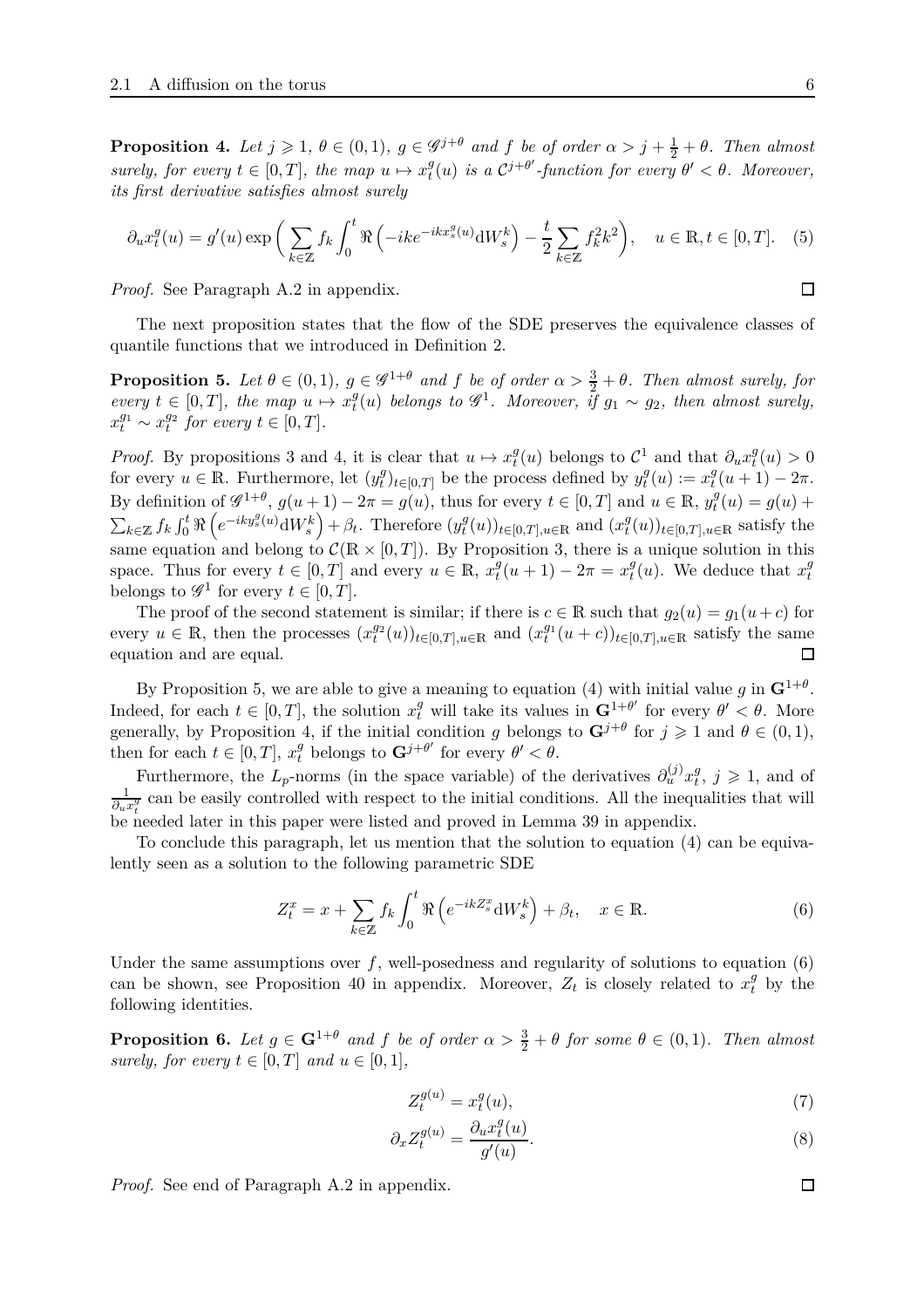#### <span id="page-6-0"></span>**2.2 Semi-group averaged out by idiosyncratic noise**

According to Proposition [5,](#page-5-1)  $u \in [0,1] \mapsto x_t^g$  $t_t^g(u)$  is for each fixed *t* a quantile function of the measure  $\nu_t^g \in \mathcal{P}(\mathbb{T})$  defined by  $\nu_t^g$  $\mathbf{f}_t^g := \operatorname{Leb}_{[0,1]} \circ (x_t^g)$  $(t_t^{g})^{-1}$ . However, the stochastic process  $(\nu_t^g)$  $\binom{g}{t}$ *t*∈[0*,T*] is not regular enough to obtain a gradient estimate for the associated semi-group. Therefore, we average out the realization of the noise  $\beta$  by defining  $\mu_t^g$  $g_t^g := (\text{Leb}_{[0,1]}\otimes \mathbb{P}^\beta) \circ (x_t^g)$  $t^{g}_{t}$ <sup>-1</sup>. In terms of densities, if  $q_t^g$  $t^g$  is the density of  $\nu_t^g$  $t^g$ , then  $p_t^g$  $\mathcal{L}^g_t(x) := \mathbb{E}^{\beta} [q_t^g]$  $\mathcal{L}^{g}(x)$ ,  $x \in \mathbb{T}$ , is the density of  $\mu_t^g$ *t* .

To be more precise, we define three sources of randomness, for the noises *W<sup>k</sup>* , *β* and the initial condition *g*, respectively. Let  $(\Omega^W, \mathcal{G}^W, (\mathcal{G}_t^W)_{t \in [0,T]}, \mathbb{P}^W)$  and  $(\Omega^{\beta}, \mathcal{G}^{\beta}, (\mathcal{G}_t^{\beta}))$  $\binom{\beta}{t}$ <sub> $t \in [0,T]$ </sub>,  $\mathbb{P}^{\beta}$ ) be filtered probability spaces satisfying usual conditions, on which we define a  $(\mathcal{G}_t^W)_{t \in [0,T]}$ adapted collection  $((W_t^k)_{t \in [0,T]})_{k \in \mathbb{Z}}$  of independent C-valued Brownian motions and a  $(G_t^{\beta})$  $t^{(p)}$ *t*∈[0*,T*]<sup>-</sup> adapted standard Brownian motion  $(\beta_t)_{t\in[0,T]}$ , respectively. Let  $(\Omega^0, \mathcal{G}^0, \mathbb{P}^0)$  be another probability space rich enough to support **G**<sup>1</sup> -valued random variables with any possible distribution. We denote by  $\mathbb{E}^B$ ,  $\mathbb{E}^W$  and  $\mathbb{E}^0$  the expectations associated to  $\mathbb{P}^{\beta}$ ,  $\mathbb{P}^W$  and  $\mathbb{P}^0$ , respectively. Let  $(\Omega, \mathcal{G}, (\mathcal{G}_t)_{t \in [0,T]}, \mathbb{P})$  be the filtered probability space defined by  $\Omega := \Omega^W \times \Omega^{\beta} \times \Omega^0$ ,  $\mathcal{G} := \mathcal{G}^W \otimes \mathcal{G}^{\beta} \otimes \mathcal{G}^0, \ \mathcal{G}_t := \sigma((\mathcal{G}_s^W)_{s \leqslant t}, (\mathcal{G}_s^{\beta})_{s \leqslant t}, \mathcal{G}^0) \text{ and } \mathbb{P} := \mathbb{P}^W \otimes \mathbb{P}^{\beta} \otimes \mathbb{P}^0. \ \text{ Without loss of}$ generality, we assume the filtration  $(G_t)_{t \in [0,T]}$  to be complete and, up to adding negligible subsets to  $\mathcal{G}^0$ , we assume that  $\mathcal{G}_0 = \mathcal{G}^0$ .

<span id="page-6-2"></span>**Definition 7.** Fix  $t \in [0, T]$  and  $\omega \in \Omega^W \times \Omega^0$ . Then  $x_t^g$  $t^g(\omega)$  is a random variable from  $[0, 1] \times \Omega^{\beta}$ to R. We denote by  $\mu_t^g$  $t^{g}(\omega)$  its law, that is:

$$
\mu_t^g(\omega) := \left( \mathrm{Leb}_{[0,1]} \otimes \mathbb{P}^\beta \right) \circ \left( x_t^g(\omega) \right)^{-1}.
$$

In particular,  $\mu_t^g$ <sup>g</sup> is a random variable defined on  $\Omega^W \times \Omega^0$  with values in  $\mathcal{P}_2(\mathbb{R})$ .

Define now the semi-group  $(P_t)_{t \in [0,T]}$  associated to  $(\mu_t^g)$  $t^g_t)_{t \in [0,T]}$ . Let  $\phi : \mathcal{P}_2(\mathbb{R}) \to \mathbb{R}$  be a bounded and continuous function. Let  $\hat{\phi}$ :  $L_2([0,1] \times \Omega^{\beta}) \to \mathbb{R}$  be the lifted function of  $\phi$ , defined by  $\widehat{\phi}(X) := \phi((\text{Leb}_{[0,1]}\otimes \mathbb{P}^{\beta}) \circ X^{-1})$ . In other words,  $\widehat{\phi}(X) = \phi(\mathcal{L}_{[0,1]\times \Omega^{\beta}}(X))$ , where  $\mathcal{L}_{[0,1]\times\Omega^{\beta}}(X)$  denotes the law of the random variable  $X:[0,1]\times\Omega^{\beta}\to\mathbb{R}$ .

<span id="page-6-3"></span>**Definition 8.** For every  $t \in \mathbb{R}$  and  $\mu \in \mathcal{P}_2(\mathbb{R})$ ,

<span id="page-6-1"></span>
$$
P_t\phi(\mu) := \mathbb{E}^W\left[\widehat{\phi}(Z_t^X)\right],
$$

where  $(Z_t^x)$  is the solution to SDE [\(6\)](#page-5-2) and  $\mu = \text{Leb}_{[0,1]} \circ X^{-1}$ .

**Proposition 9.**  $P_t \phi$  *is well-defined and for every*  $t \in [0, T]$  *and*  $g \in \mathbf{G}^1$ ,

$$
P_t \phi(\mu_0^g) = \mathbb{E}^W \left[ \widehat{\phi} \left( x_t^g \right) \right] = \mathbb{E}^W \left[ \phi(\mu_t^g) \right]. \tag{9}
$$

*Proof.* By Proposition [40,](#page-35-0) the parametric SDE [\(6\)](#page-5-2) is strongly well-posed. Thus, if  $X, X' \in$  $L_2[0,1]$  have same law, *i.e.*  $\mathcal{L}_{[0,1]}(X) = \mathcal{L}_{[0,1]}(X')$ , then  $\mathbb{P}^W$ -almost surely for every  $t \in [0,T]$ ,  $\mathcal{L}_{[0,1]\times\Omega^{\beta}}(Z_t^X) = \mathcal{L}_{[0,1]\times\Omega^{\beta}}(Z_t^{X^{\prime}}).$  It follows that  $\mathbb{E}^W\left[\widehat{\phi}(Z_t^X)\right] = \mathbb{E}^W\left[\widehat{\phi}(Z_t^{X^{\prime}})\right]$  for all  $t \in [0,T],$ so  $\widehat{P_t\phi}(X) := \mathbb{E}^W\left[\widehat{\phi}(Z_t^X)\right]$  does not depend on the representative X of the law  $\mu$ .

Moreover  $\mathbb{P}^W$ -almost surely ,  $\widehat{\phi}(x_t^g)$  $\phi_t^g$ ) =  $\phi(\mu_t^g)$ <sup>*g*</sup>). Furthermore by Proposition [6,](#page-5-3)  $\mathbb{P}^W \otimes \mathbb{P}^{\beta}$ -almost surely, for every  $t \in [0, T]$  and for every  $u \in [0, 1]$ ,  $Z_t^{g(u)} = x_t^g$  $_t^g(u)$ . In particular,  $\mathbb{P}^W$ -almost surely and for every  $t \in [0, T]$ ,  $Z_t^{g(u)} = x_t^g$  $f_t^g(u)$  holds true Leb<sub>[0,1]</sub>  $\otimes \mathbb{P}^{\beta}$ -almost surely. Therefore,

$$
P_t \phi(\mu_0^g) = \widehat{P_t \phi}(g) = \mathbb{E}^W \left[ \widehat{\phi} \left( Z_t^g \right) \right] = \mathbb{E}^W \left[ \widehat{\phi} \left( x_t^g \right) \right] = \mathbb{E}^W \left[ \phi(\mu_t^g) \right],
$$

which proves  $(9)$ .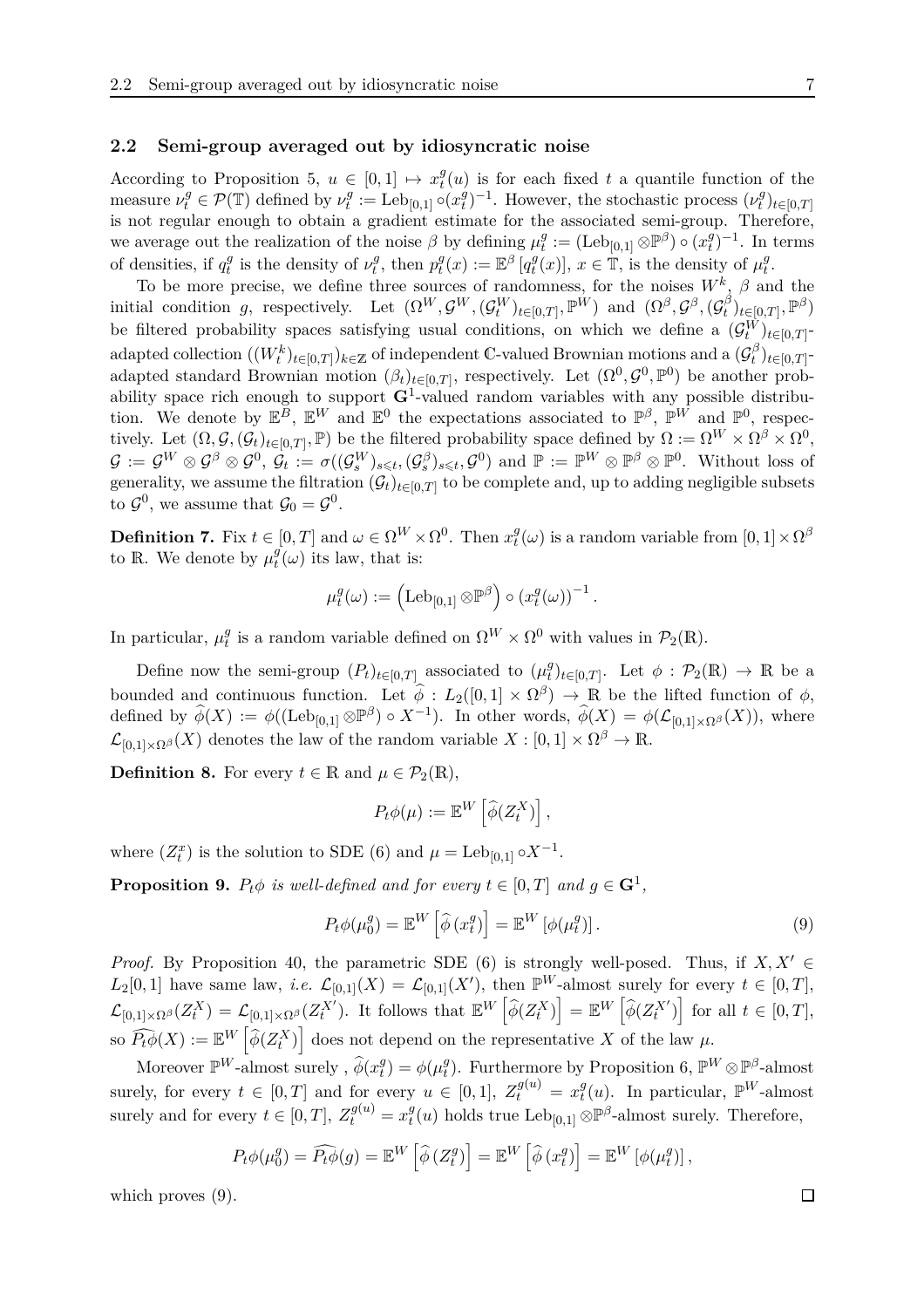#### <span id="page-7-1"></span>**2.3 Assumptions on the test functions**

The semi-group  $(P_t)_{t\in[0,T]}$  acts on bounded and continuous functions  $\phi: \mathcal{P}_2(\mathbb{R}) \to \mathbb{R}$ . We will assume the assumptions on  $\phi$  defined hereafter.

<span id="page-7-4"></span>**Definition 10.** We define an equivalence class on  $\mathcal{P}_2(\mathbb{R})$  by:  $\mu \sim \nu$  if and only if  $\mu(A + 2\pi\mathbb{Z}) =$  $\nu(A + 2\pi\mathbb{Z})$  for any  $A \in \mathcal{B}[0, 2\pi]$ . A function  $\phi : \mathcal{P}_2(\mathbb{R}) \to \mathbb{R}$  is said to be  $\mathbb{T}$ -stable if  $\phi(\mu) = \phi(\nu)$ for any  $\mu \sim \nu$ . In particular,  $\phi$  induces a map from  $\mathcal{P}(\mathbb{T})$  to R.

In particular, for a T-stable function  $\phi$  and  $X \in L_2(\Omega)$ ,  $\hat{\phi}(X) = \hat{\phi}(\{X\})$ , where  $\{x\}$  is the unique number in  $[0, 2\pi)$  such that  $x - \{x\} \in 2\pi\mathbb{Z}$ . Let us mention two important classes of examples of T-stable functions:

- if  $h : \mathbb{R} \to \mathbb{R}$  is a 2 $\pi$ -periodic function, the map  $\phi : \mu \in \mathcal{P}_2(\mathbb{R}) \mapsto \int_{\mathbb{R}} h(x) d\mu(x)$  is T-stable. The  $2\pi$ -periodicity condition ensures that  $\widehat{\phi}(X) = \mathbb{E}[h(X)] = \mathbb{E}[h(\lbrace X \rbrace)] = \widehat{\phi}(\lbrace X \rbrace).$
- $\mathcal{F}$  if  $h: \mathbb{R} \to \mathbb{R}$  is a 2 $\pi$ -periodic function, the map  $\phi: \mu \in \mathcal{P}_2(\mathbb{R}) \mapsto \int_{\mathbb{R}^2} h(x y) d(\mu \otimes \mu)(x, y)$ is also T-stable.

If the reader is not familiar with the L-derivative  $\partial_{\mu}\phi$ , we refer to Paragraph [A.3](#page-36-0) in appendix for a short introduction.

<span id="page-7-0"></span>**Definition 11.** A function  $\phi : \mathcal{P}_2(\mathbb{R}) \to \mathbb{R}$  is said to satisfy the  $\phi$ *-assumptions* if the following three conditions hold:

- ( $\phi$ 1)  $\phi$  is T-stable, bounded and continuous on  $\mathcal{P}_2(\mathbb{R})$ .
- ( $\phi$ 2)  $\phi$  is *L*-differentiable and  $\sup_{\mu \in \mathcal{P}_2(\mathbb{R})} \int_{\mathbb{R}} |\partial_{\mu} \phi(\mu)(x)|^2 d\mu(x) < +\infty$ .
- ( $\phi$ 3) The Fréchet derivative  $D\hat{\phi}$  is Lipschitz-continuous: there is  $C > 0$  such that

$$
\mathbb{E}\left[|D\widehat{\phi}(X) - D\widehat{\phi}(Y)|^2\right] \leqslant C \mathbb{E}\left[|X - Y|^2\right], \quad X, Y \in L_2(\Omega).
$$

<span id="page-7-5"></span>*Remark* 12. Assumption ( $\phi$ 2) implies that  $\hat{\phi}$  is Lipschitz-continuous. Therefore  $\hat{\phi}$  belongs to  $\mathcal{C}_{\mathrm{b}}^{1,1}$  $L_{\rm b}^{1,1}(L_2(\Omega))$ , the space of bounded and Lipschitz continuous functions on  $L_2(\Omega)$  whose Fréchet derivative is also bounded and Lipschitz continuous on  $L_2(\Omega)$ . Let us mention that the infsup convolution method introduced by Lasry and Lions allows to construct, for each bounded uniformly continuous function  $\varphi$  defined on  $L_2(\Omega)$ , a sequence  $(\varphi_n)_n$  of  $C^{1,1}_b$  $b^{1,1}(L_2(\Omega))$ -functions converging uniformly to  $\varphi$  on  $L_2(\Omega)$ , see [\[LL86\]](#page-45-10).

The following statement shows that the class of functions satisfying the *φ*-assumptions is stable under the action of  $(P_t)_{t \in [0,T]}$ .

<span id="page-7-2"></span>**Proposition 13.** *Assume that f is of order*  $\alpha > \frac{5}{2}$ *. Let*  $\phi : \mathcal{P}_2(\mathbb{R}) \to \mathbb{R}$  *be a function satisfying the*  $\phi$ -assumptions. Then for every  $t \in [0, T]$ ,  $P_t \phi : \mathcal{P}_2(\mathbb{R}) \to \mathbb{R}$  also satisfies the  $\phi$ -assumptions. *Moreover, for any fixed*  $t \in [0, T]$ *, the Fréchet derivative of*  $g \mapsto P_t \phi(\mu_0^g)$  $\left(\begin{smallmatrix} g\ 0 \end{smallmatrix}\right)$  *is given by* 

<span id="page-7-3"></span>
$$
\frac{\mathrm{d}}{\mathrm{d}\rho}_{|\rho=0} P_t \phi(\mu_0^{g+\rho h}) = D \widehat{P_t \phi}(g) \cdot h = \mathbb{E}^W \mathbb{E}^{\beta} \left[ \int_0^1 D \widehat{\phi}(x_t^g)_u \frac{\partial_u x_t^g(u)}{g'(u)} h(u) \mathrm{d}u \right]
$$

$$
= \mathbb{E}^W \mathbb{E}^{\beta} \left[ \int_0^1 \partial_\mu \phi(\mu_t^g)(x_t^g(u)) \frac{\partial_u x_t^g(u)}{g'(u)} h(u) \mathrm{d}u \right]. \tag{10}
$$

Note that  $D\widehat{\phi}(x_t^g)$  $_t^g$ ) is an element of the dual of  $L_2([0,1] \times \Omega^{\beta})$ , identified here with an element of  $L_2([0,1] \times \Omega^{\beta})$ . The proof of Proposition [13](#page-7-2) is given in Paragraph [A.4](#page-37-0) in appendix.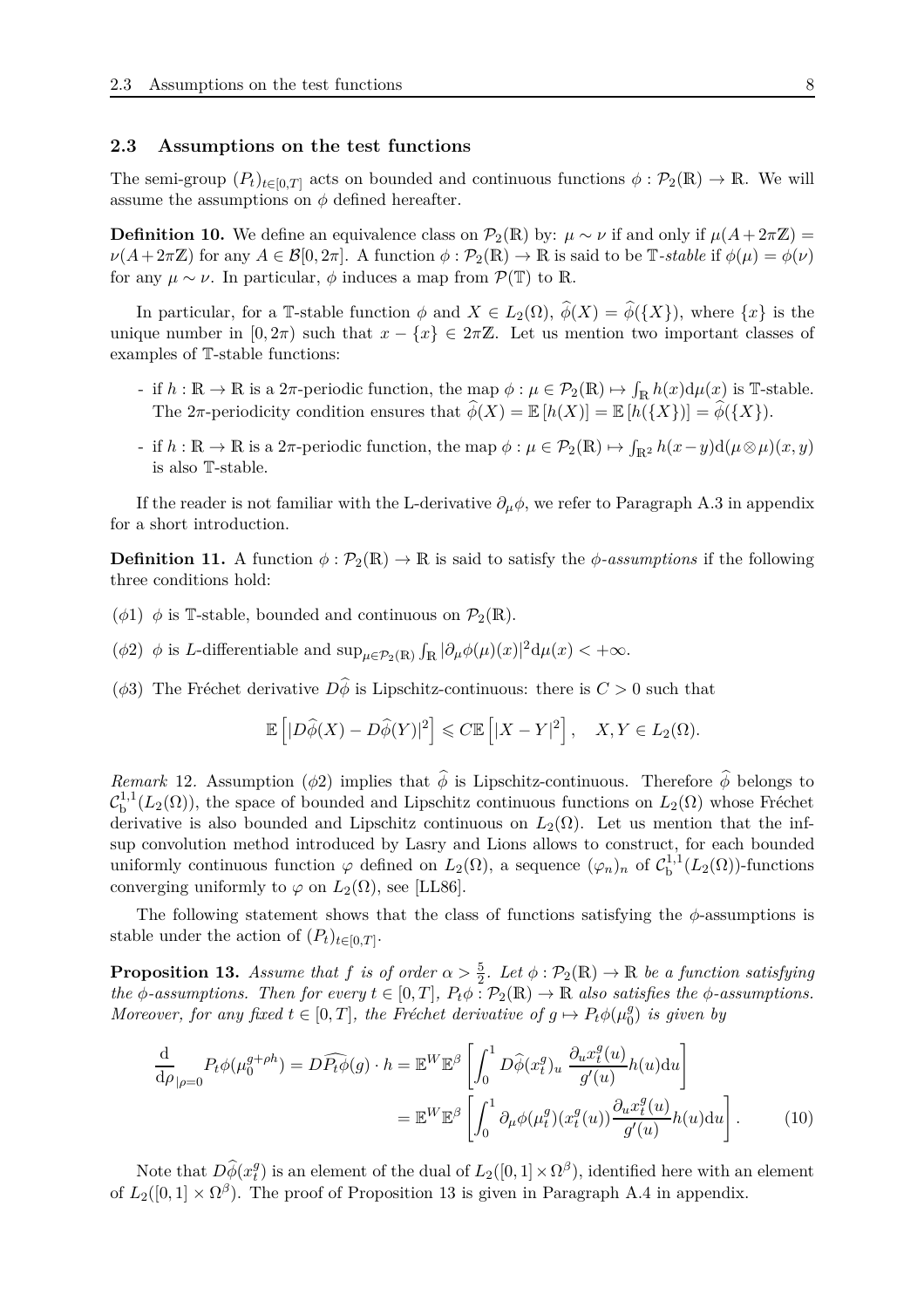#### <span id="page-8-2"></span>**2.4 Statement of the main theorem**

The main result of this paper is a gradient estimate for the semi-group  $(P_t)_{t \in [0,T]}$  associated to  $(\mu_t^g)$  $f(t)$ <sub>*t*</sub> $(t)$ <sub>*t*</sub> $(t)$ <sub>*z*</sub> $(t)$ , which is given at points *g* ∈ **G**<sup>3+*θ*</sup> and for directions of perturbations *h* defined as follows.

**Definition 14.** We denote by  $\Delta^1$  the set of 1-periodic  $\mathcal{C}^1$ -functions  $h : \mathbb{R} \to \mathbb{R}$ . We define the following norm on  $\Delta^1$ :  $||h||_{\mathcal{C}^1} := \sup_{u \in [0,1]} |h(u)| + \sup_{u \in [0,1]} |h'(u)|$ .

A simple computation shows that for  $|\rho| \ll 1$ ,  $g + \rho h$  still belongs to  $\mathbf{G}^1$ . Let us state the main theorem.

<span id="page-8-0"></span>**Theorem 15.** Let  $\phi$ :  $\mathcal{P}_2(\mathbb{R}) \to \mathbb{R}$  *satisfy the*  $\phi$ -assumptions. Let  $\theta \in (0,1)$  and f be of order  $\alpha = \frac{7}{2} + \theta$ . Let  $g \in \mathbf{G}^{3+\theta}$  and  $h \in \Delta^1$  be two deterministic functions. Then there is  $C_g$ *independent of h such that for every*  $t \in (0, T]$ 

<span id="page-8-3"></span>
$$
\left| \frac{\mathrm{d}}{\mathrm{d}\rho} \right|_{\rho=0} P_t \phi(\mu_0^{g+\rho h}) \right| \leqslant C_g \frac{\|\phi\|_{L_\infty}}{t^{2+\theta}} \|h\|_{\mathcal{C}^1},\tag{11}
$$

*where*  $C_g$  *is bounded when*  $||g'''||_{L_{\infty}} + ||g''||_{L_{\infty}} + ||g'||_{L_{\infty}} + ||\frac{1}{g'}||_{L_{\infty}}$  $\frac{1}{g'}\Vert_{L_{\infty}}$  *is bounded.* 

In the following section, we split the l.h.s. of  $(11)$  into two terms,  $I_1$  and  $I_2$ , which will be studied separately in sections [4](#page-10-0) and [5,](#page-19-0) respectively.

### <span id="page-8-1"></span>**3 Preparation for the proof**

To start this paragraph, we rewrite the gradient of the semi-group in terms of the L-derivative of  $P_t\phi$  and of the linear functional derivative of  $P_t\phi$ . We refer to paragraph [A.3](#page-36-0) in appendix for a short remainder about definitions and relationships between the different types of derivatives.

For convenience, the following lemma is written for a perturbation  $g'h$  instead of h (the corresponding result for *h* can be naturally obtained by applying the following formula to  $\frac{h}{g'}$ instead of *h*). For later purposes, the lemma is stated for random functions *g* and *h*, with a  $\mathcal{G}_0$ -measurable randomness. Recall that within this framework, *g* and *h* are independent of  $((W^k)_{k\in\mathbb{Z}}, \beta).$ 

<span id="page-8-5"></span>**Lemma 16.** *Let*  $\phi$ ,  $\theta$  *and*  $f$  *be as in Theorem [15.](#page-8-0) Let g and h be*  $\mathcal{G}_0$ *-measurable random variables with values respectively in*  $\mathbf{G}^{3+\theta}$  *and*  $\Delta^1$ *. Then for every*  $t \in [0, T]$ *,* 

<span id="page-8-4"></span>
$$
\frac{\mathrm{d}}{\mathrm{d}\rho}_{|\rho=0} P_t \phi(\mu_0^{g+\rho g'h}) = \int_0^1 \partial_\mu (P_t \phi)(\mu_0^g)(g(u)) g'(u)h(u) \, \mathrm{d}u
$$
\n
$$
= \mathbb{E}^W \mathbb{E}^\beta \left[ \int_0^1 \partial_\mu \phi(\mu_t^g)(x_t^g(u)) \partial_u x_t^g(u)h(u) \mathrm{d}u \right]
$$
\n
$$
= -\int_0^1 \frac{\delta P_t \phi}{\delta m}(\mu_0^g)(g(u)) h'(u) \, \mathrm{d}u.
$$
\n(12)

*Proof.* Fix  $\omega^0$  in an almost-sure event of  $\Omega^0$  such that  $g = g(\omega^0)$  belongs to  $\mathbf{G}^{3+\theta}$  and  $h = h(\omega^0)$ belongs to  $\Delta^1$ . Since *g*' is 1-periodic and positive,  $\rho_0 := \frac{1}{\|h'\|_{L_\infty}} \inf_{u \in \mathbb{R}} g'(u)$  is positive and  $g + \rho h$ belongs to  $G^1$  for every  $\rho \in (-\rho_0, \rho_0)$ . The first equality in [\(12\)](#page-8-4) follows from the definition of the L-derivative:

$$
\frac{\mathrm{d}}{\mathrm{d}\rho}_{|\rho=0} P_t \phi(\mu_0^{g+\rho g'h}) = \frac{\mathrm{d}}{\mathrm{d}\rho}_{|\rho=0} \widehat{P_t \phi}(g + \rho g'h) = D\widehat{P_t \phi}(g) \cdot (g'h) = \int_0^1 D\widehat{P_t \phi}(g)_u \ g'(u)h(u) \mathrm{d}u
$$

$$
= \int_0^1 \partial_\mu (P_t \phi)(\mu_0^g)(g(u)) \ g'(u)h(u) \mathrm{d}u. \tag{13}
$$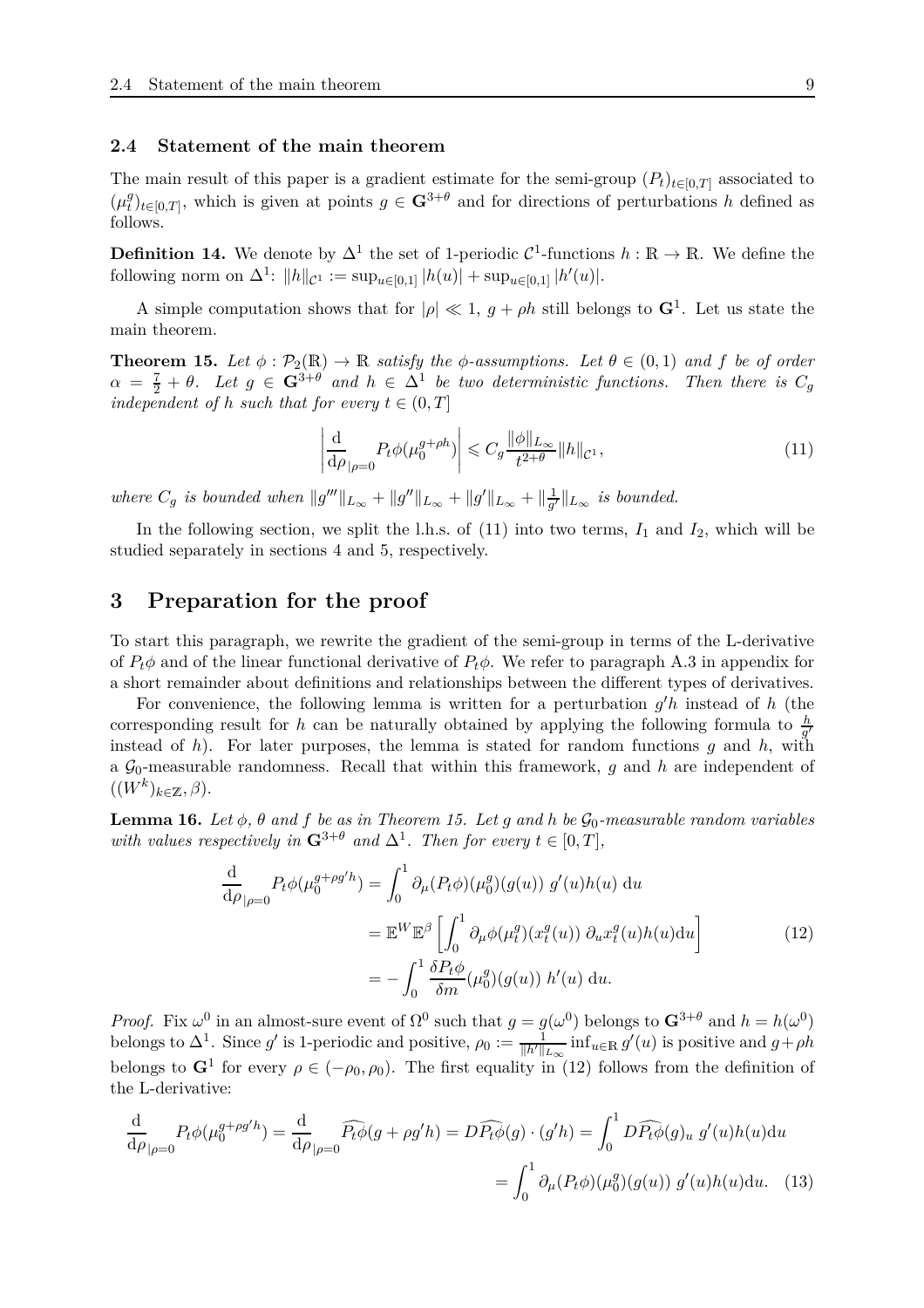The second equality in [\(12\)](#page-8-4) was already stated in Proposition [13.](#page-7-2) For the third equality in [\(12\)](#page-8-4), we use the relationship between the L-derivative and the functional linear derivative (see Proposition [41\)](#page-37-1)

$$
\int_0^1 \partial_\mu (P_t \phi)(\mu_0^g)(g(u)) g'(u)h(u) \mathrm{d}u = \int_0^1 \partial_v \left\{ \frac{\delta P_t \phi}{\delta m}(\mu_0^g) \right\} (g(u)) g'(u) h(u) \mathrm{d}u
$$
  

$$
= \int_0^1 \partial_u \left\{ \frac{\delta P_t \phi}{\delta m}(\mu_0^g)(g(\cdot)) \right\} (u) h(u) \mathrm{d}u
$$
  

$$
= \left[ \frac{\delta P_t \phi}{\delta m}(\mu_0^g)(g(u)) h(u) \right]_0^1 - \int_0^1 \frac{\delta P_t \phi}{\delta m}(\mu_0^g)(g(u)) h'(u) \mathrm{d}u,
$$

by an integration by parts formula. Furthermore,  $v \mapsto \frac{\delta P_t \phi}{\delta m} (\mu_0^g)$  $\binom{g}{0}(v)$  is  $2\pi$ -periodic. This follows from Proposition [45](#page-39-0) in appendix, because on the one hand  $P_t\phi$  satisfies the  $\phi$ -assumptions by Proposition [13](#page-7-2) and on the other hand the probability measure  $\mu_0^g$  has density  $g'$  on the torus, which is strictly positive everywhere. It follows that  $\frac{\delta P_t \phi}{\delta m} (\mu_0^g)$  $\binom{g}{0}(g(1)) = \frac{\delta P_t \phi}{\delta m}(\mu_0^g)$  $g_0^g$  $(g(0) + 2\pi) =$  $\binom{g}{0}(g(u))h(u)\Big]_0^1$  $\binom{g}{0}(g(0))$ . Since *h* is 1-periodic, we conclude that  $\left[\frac{\delta P_t \phi}{\delta m}(\mu_0^g)\right]$  $\frac{\delta P_t \phi}{\delta m}(\mu_0^g)$  $_{0} = 0.$ 口

By Proposition [5,](#page-5-1)  $x_t^g$  belongs to  $\mathbf{G}^1$  for every  $t \in [0, T]$ . In particular,  $u \mapsto x_t^g$  $t<sup>y</sup>(u)$  is invertible and its inverse  $F_t^g$  $x_t^g := (x_t^g)$  $F_t^g$ <sup> $(-1)$ </sup> satisfies  $F_t^g$  $F_t^g(x+2\pi) = F_t^g$  $t^{g}(x) + 1$ . We define  $(A_t^g)$  $\int_t^g t e[0,T]$  by

<span id="page-9-1"></span><span id="page-9-0"></span>
$$
A_t^g := (\partial_u x_t^g)(F_t^g(\cdot)) h(F_t^g(\cdot)).
$$
\n<sup>(14)</sup>

and  $(A_t^{g,\varepsilon})$  ${}_{t}^{g,\varepsilon}$ <sub>*t*∈[0,*T*] by</sub>

$$
A_t^{g,\varepsilon} := A_t^g * \varphi_\varepsilon = \int_{\mathbb{R}} A_t^g(\cdot - y) \varphi_\varepsilon(y) \mathrm{d}y,\tag{15}
$$

where  $\varphi(x) = \frac{1}{\sqrt{2}}$  $\frac{1}{2\pi}e^{-x^2/2}$  and  $\varphi_{\varepsilon}(x) = \frac{1}{\varepsilon}\varphi(\frac{x}{\varepsilon})$ *ε* ).

**Lemma 17.** *For any*  $t \in [0, T]$  *and*  $\varepsilon > 0$ *,*  $A_t^g$  $\frac{g}{t}$  is a  $2\pi$ -periodic  $C^1$ -function and  $A_t^{g,\varepsilon}$  $t^{g,\varepsilon}$  *is a* 2*π-periodic* C∞*-function.*

*Proof.* The periodicity property follows from the fact that *h* and  $\partial_u x_i^g$  $t$ <sup>*t*</sup> are 1-periodic and from  $F_t^g$  $F_t^g(x+2\pi) = F_t^g$  $t_t^g(x) + 1$ . Furthermore, by Proposition [4,](#page-5-0)  $u \mapsto x_t^g$  $f_t^g(u)$  belongs to  $C^{3+\theta'}$  for some  $\theta' < \theta$ , thus  $\partial_u x_t^g \in C^{2+\theta'}$ . Therefore,  $A_t^g$ <sup>*g*</sup> is a  $C^1$ -function. The properties of  $A_t^{g,\varepsilon}$  $t^{g,\varepsilon}$  follows.

We conclude this paragraph by splitting the derivative of  $P_t\phi$  into two terms.  $I_1$  involves the regularized function  $A_t^{\bar{g},\varepsilon}$  $t^{g,\varepsilon}$ , whereas  $I_2$  is a remainder term for which we have to show that it is small with respect to  $|\varepsilon|$ .

<span id="page-9-2"></span>**Proposition 18.** *Under the same assumptions as in Lemma* [16](#page-8-5) and for every  $t \in [0, T]$ 

$$
\frac{\mathrm{d}}{\mathrm{d}\rho}_{|\rho=0} P_t \phi(\mu_0^{g+\rho g'h}) = I_1 + I_2,
$$

*where*

$$
I_1 := \frac{1}{t} \mathbb{E}^W \mathbb{E}^{\beta} \left[ \int_0^1 \int_0^t \partial_\mu \phi(\mu_t^g)(x_t^g(u)) \frac{\partial_u x_t^g(u)}{\partial_u x_s^g(u)} A_s^{g,\varepsilon}(x_s^g(u)) \mathrm{d} s \mathrm{d} u \right];
$$
  
\n
$$
I_2 := \frac{1}{t} \mathbb{E}^W \mathbb{E}^{\beta} \left[ \int_0^1 \int_0^t \partial_\mu \phi(\mu_t^g)(x_t^g(u)) \frac{\partial_u x_t^g(u)}{\partial_u x_s^g(u)} (A_s^g - A_s^{g,\varepsilon})(x_s^g(u)) \mathrm{d} s \mathrm{d} u \right].
$$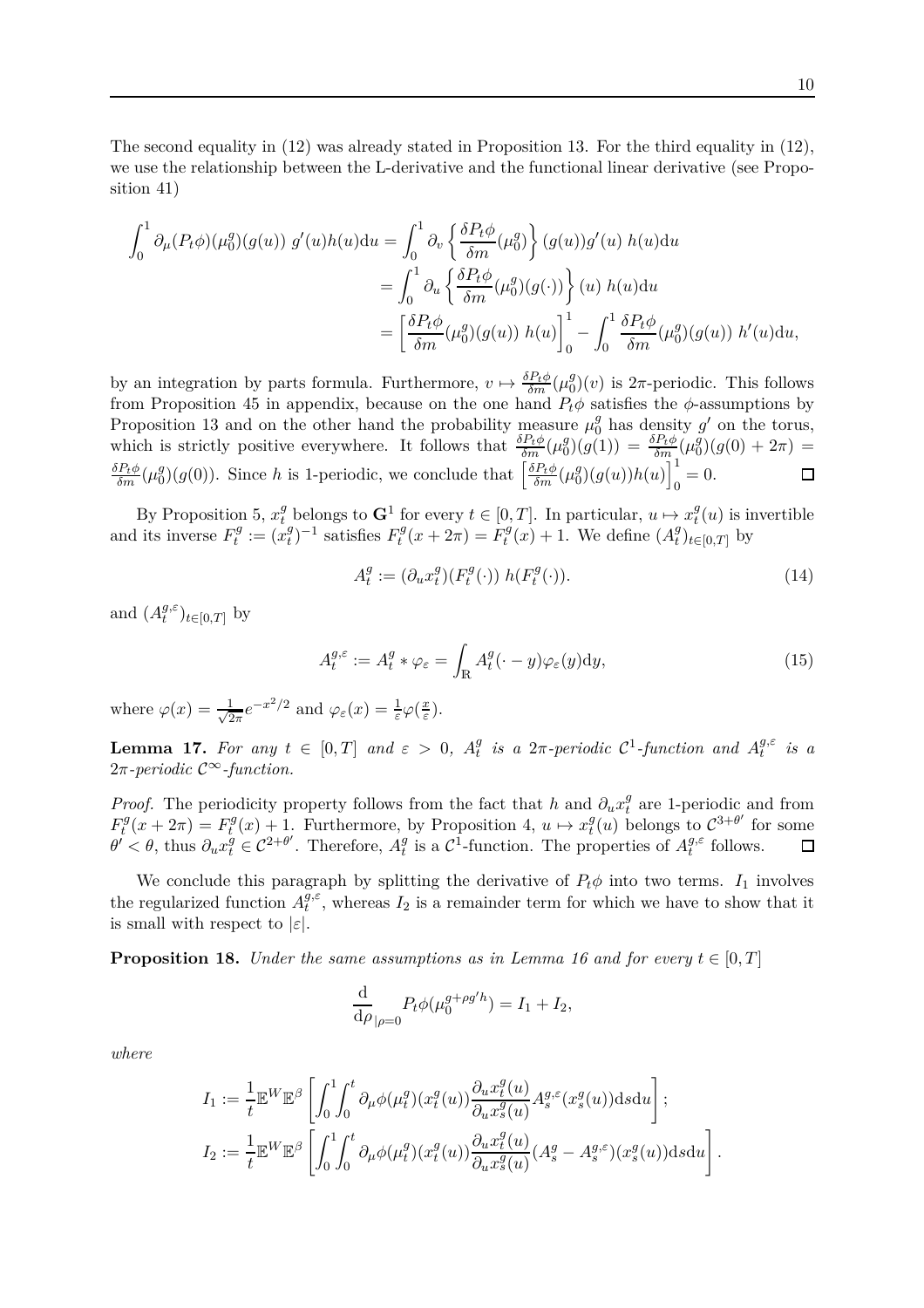$\Box$ 

*Proof.* By definition of  $(A_t^g)$  $_{t}^{g}$ <sub> $(t\in[0,T],$ </sub>

$$
h(u) = \frac{1}{t} \int_0^t h(u) ds = \frac{1}{t} \int_0^t \frac{\partial_u x_s^g(F_s^g(x_s^g(u))) h(F_s^g(x_s^g(u)))}{\partial_u x_s^g(u)} ds = \frac{1}{t} \int_0^t \frac{A_s^g(x_s^g(u))}{\partial_u x_s^g(u)} ds.
$$

Therefore, equation [\(12\)](#page-8-4) rewrites

$$
\frac{\mathrm{d}}{\mathrm{d}\rho}_{|\rho=0} P_t \phi(\mu_0^{g+\rho g'h}) = \mathbb{E}^W \mathbb{E}^{\beta} \left[ \int_0^1 \partial_\mu \phi(\mu_t^g)(x_t^g(u)) \partial_u x_t^g(u) \left( \frac{1}{t} \int_0^t \frac{A_s^g(x_s^g(u))}{\partial_u x_s^g(u)} \mathrm{d}s \right) \mathrm{d}u \right].
$$

The r.h.s. of the latter equality is clearly equal to  $I_1 + I_2$ .

The proof of Theorem [15](#page-8-0) is now divided into three main steps. In the following two sections, we will study separately  $I_1$  and  $I_2$ . This will lead to the estimate stated in Corollary [32.](#page-28-0) In Section [6,](#page-29-0) we conclude the proof by iterating the result of Corollary [32](#page-28-0) over successive time intervals.

### <span id="page-10-0"></span>**4 Analysis of** *I*<sup>1</sup>

In order to control  $I_1$ , we adapt in this section a method of proof introduced in [\[Tha97\]](#page-45-5). To follow that strategy, we take benefit from the fact that  $A_t^{g,\varepsilon}$  $t^{g,\varepsilon}$ , in contrast to  $A_t^g$  $t<sup>g</sup>$ , is as regular as needed. The drawback is that the control on  $I_1$  blows up when  $\varepsilon$  goes to 0, which is the reason why the explosion rate is  $t^{-2-\theta}$  in Theorem [15](#page-8-0) and not  $t^{-1/2}$  as in [\[Tha97\]](#page-45-5).

Let us define

$$
a_t(u) = \int_0^t \frac{g'(u)}{\partial_u x_s^g(u)} A_s^{g,\varepsilon}(x_s^g(u)) \mathrm{d} s.
$$

Using that notation,  $I_1$  rewrites as follows

$$
I_1 = \frac{1}{t} \mathbb{E}^W \mathbb{E}^{\beta} \left[ \int_0^1 \partial_{\mu} \phi(\mu_t^g)(x_t^g(u)) \frac{\partial_u x_t^g(u)}{g'(u)} a_t(u) \mathrm{d}u \right].
$$

The goal of this section is to prove the following inequality:

<span id="page-10-2"></span>**Proposition 19.** Let  $\phi$ ,  $\theta$  and  $f$  be as in Theorem [15.](#page-8-0) Let  $g$  and  $h$  be  $\mathcal{G}_0$ -measurable random *variables with values respectively in*  $\mathbf{G}^{3+\theta}$  *and*  $\Delta^1$ *. Then there is*  $C > 0$  *independent of g, h and θ such that for every*  $t \in [0, T]$ *, for every*  $\varepsilon \in (0, 1)$ *,* 

$$
|I_1| \leqslant C \frac{\|\phi\|_{L_{\infty}}}{\varepsilon^{3+2\theta}\sqrt{t}} C_1(g) \|h\|_{\mathcal{C}^1}.
$$
\n
$$
(16)
$$

 $where C_1(g) = 1 + ||g'''||^2_{L_4} + ||g''||^6_{L_{\infty}} + ||g'||^8_{L_{\infty}} + ||g'''||^2_{L_{\infty}}$ 1  $\frac{1}{g'}$ 8 *L*∞ *.*

The proof of the proposition is based on writing the SDE satisfied by  $(Z_t^{g(u)+\rho a_t(u)})$  $(t^{g(u)+pat(u)})_{t\in[0,T]},$ where  $Z_t^x$  is the solution to [\(6\)](#page-5-2). We recall this expansion, known as Kunita's theorem, in the following lemma:

<span id="page-10-1"></span>**Lemma 20.** Let f be of order  $\alpha > \frac{3}{2} + \theta$  for some  $\theta \in (0,1)$ . Let  $(\zeta_t)_{t \in [0,T]}$  be a  $(\mathcal{G}_t)_{t \in [0,T]}$  $\alpha$  *adapted process such that*  $t \mapsto \zeta_t$  *is absolutely continuous,*  $\zeta_0 = 0$  *almost surely and*  $\mathbb{E}\left[\int_0^T |\zeta_t| dt\right]$ *is finite. Then almost surely, for every*  $x \in \mathbb{R}$ ,  $t \in [0, T]$  *and*  $\rho \in \mathbb{R}$ ,

$$
Z_t^{x+\rho\zeta_t} = Z_0^x + \sum_{k \in \mathbb{Z}} f_k \int_0^t \Re \left( e^{-ikZ_s^{x+\rho\zeta_s}} \mathrm{d}W_s^k \right) + \beta_t + \rho \int_0^t \partial_x Z_s^{x+\rho\zeta_s} \dot{\zeta}_s \, \mathrm{d}s.
$$

*Proof.* This is an application of Theorem 3.3.1 in [\[Kun90,](#page-45-11) Chapter III].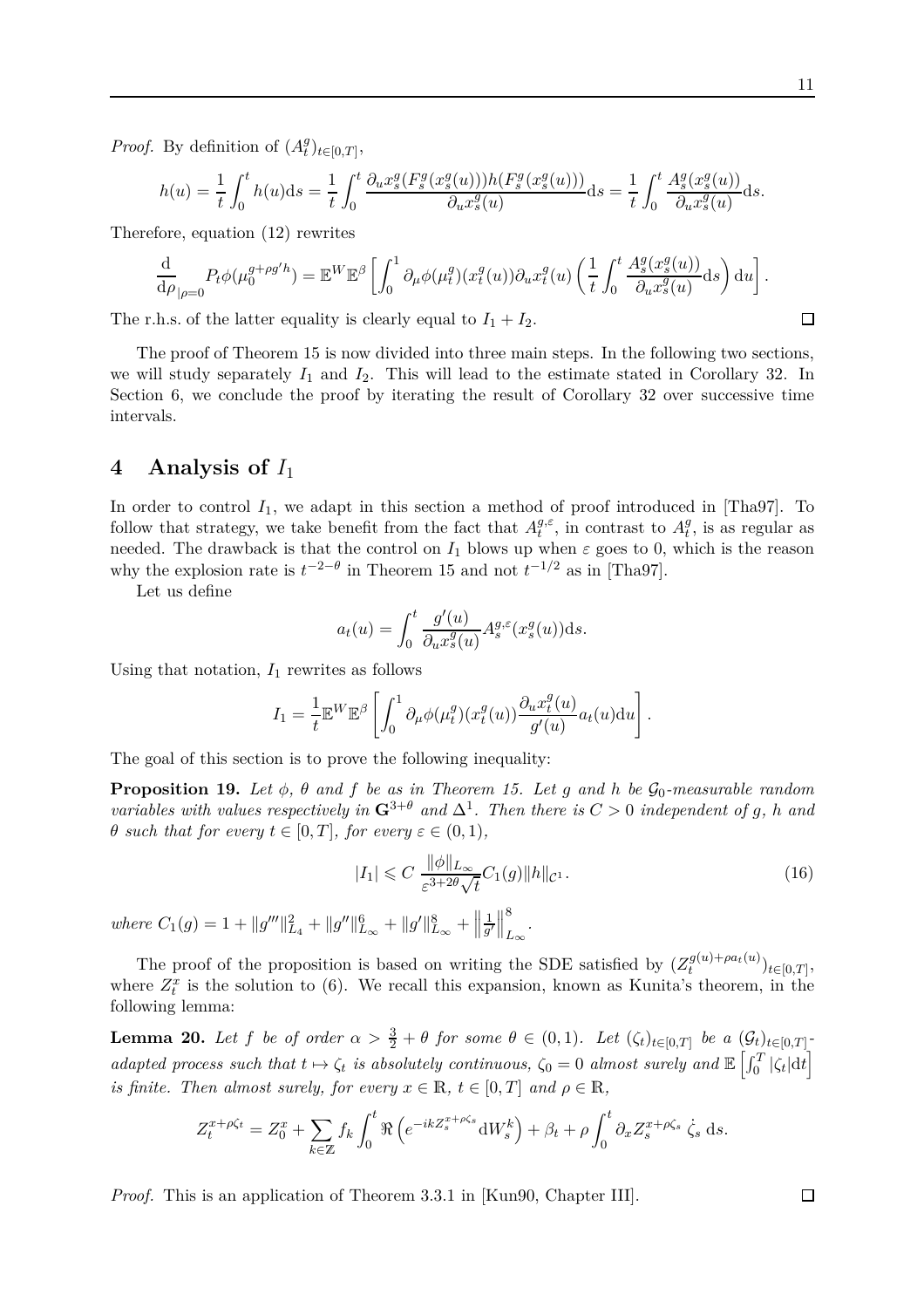#### **4.1 Fourier inversion on the torus**

A key ingredient in the study of  $I_1$  is the following Fourier inversion of  $A_t^{g,\varepsilon}$  $t^{y,\varepsilon}$ , which we will later use in order to apply Girsanov's theorem.

<span id="page-11-0"></span>**Lemma 21.** *Let*  $\theta \in (0,1)$ *,*  $g \in \mathbb{G}^{3+\theta}$  *and*  $f$  *be of order*  $\alpha = \frac{7}{2} + \theta$ *. Fix*  $\varepsilon \in (0,1)$ *. Then there is a collection of*  $(G_t)_{t \in [0,T]}$ -*adapted* C-valued processes  $((\lambda_t^k)_{t \in [0,T]})_{k \in \mathbb{Z}}$  such that for every  $t \in [0, T]$ , the following equality holds

<span id="page-11-2"></span><span id="page-11-1"></span>
$$
A_t^{g,\varepsilon}(y) = \sum_{k \in \mathbb{Z}} f_k e^{-iky} \lambda_t^k,\tag{17}
$$

*and such that there is a constant*  $C > 0$  *independent* of  $\varepsilon$  *satisfying for each*  $t \in [0, T]$ 

$$
\mathbb{E}^W \mathbb{E}^{\beta} \left[ \sum_{k \in \mathbb{Z}} \int_0^t |\lambda_s^k|^2 \, \mathrm{d}s \right] \leqslant C \frac{t}{\varepsilon^{6+4\theta}} \|h\|_{\mathcal{C}^1}^2 C_1(g)^2,\tag{18}
$$

 $where C_1(g) = 1 + ||g'''||^2_{L_4} + ||g''||^6_{L_{\infty}} + ||g'||^6_{L_{\infty}} + ||g'''||^6_{L_{\infty}}$ 1  $\frac{1}{g'}$ 8 *L*∞ *.*

*Proof.* Fix  $t \in (0, T]$ . The map  $y \mapsto A_t^{g, \varepsilon}$  $t^{\mathcal{G},\varepsilon}(y)$  is a 2π-periodic C<sup>1</sup>-function. Therefore, by Dirichlet's Theorem, that map is equal to the sum of its Fourier series

$$
A_t^{g,\varepsilon}(y) = \sum_{k \in \mathbb{Z}} c_k (A_t^{g,\varepsilon}) e^{-iky},
$$

where  $c_k(A) := \frac{1}{2\pi} \int_0^{2\pi} A(y) e^{iky} dy$  for every  $2\pi$ -periodic function *A* and for every  $k \in \mathbb{Z}$ .

Let us define  $\lambda_t^k := \frac{c_k(A_t^{g,\varepsilon})}{f_k}$  $\frac{A_t^{g,\epsilon}}{f_k}$ . Since  $(A_t^{g,\epsilon})$  $g_i^{\sigma,\varepsilon}$ <sub>*t*</sub> $\in$ <sub>*[0,T*]</sub> is  $(G_t)$ -adapted, it is clear that for each  $k \in \mathbb{Z}$ ,  $(\lambda_t^k)_{t \in [0,T]}$  is also  $(\mathcal{G}_t)$ -adapted. Equality [\(17\)](#page-11-1) clearly holds true. Moreover,

$$
\sum_{k \in \mathbb{Z}} \int_0^t |\lambda_s^k|^2 \mathrm{d}s = \sum_{k \in \mathbb{Z}} \int_0^t \left| \frac{c_k(A_s^{g,\varepsilon})}{f_k} \right|^2 \mathrm{d}s.
$$

Compute the Fourier coefficient  $c_k(A_s^{g,\varepsilon})$ :

$$
c_k(A_s^{g,\varepsilon}) = c_k(A_s^g * \varphi_\varepsilon) = \frac{1}{2\pi} \int_0^{2\pi} \left( \int_{\mathbb{R}} A_s^g(y - x) \varphi_\varepsilon(x) dx \right) e^{iky} dy
$$

$$
= \int_{\mathbb{R}} \varphi_\varepsilon(x) e^{ikx} \left( \frac{1}{2\pi} \int_0^{2\pi} A_s^g(y - x) e^{ik(y - x)} dy \right) dx
$$

$$
= c_k(A_s^g) \int_{\mathbb{R}} \varphi(x) e^{ik\varepsilon x} dx.
$$
(19)

Since  $\int_{\mathbb{R}} \varphi(x) e^{ik \varepsilon x} dx = \frac{1}{\sqrt{2}}$  $\frac{1}{2\pi} \int_{\mathbb{R}} e^{-x^2/2} e^{ik\epsilon x} dx = e^{-k^2 \epsilon^2/2}$ , there is in particular  $C > 0$  such that for every  $k \in \mathbb{Z} \backslash \{0\}$  and for every  $\varepsilon > 0$ ,  $\left|\int_{\mathbb{R}} \varphi(x) e^{ik\epsilon x} dx\right| \leqslant \frac{C}{|k\epsilon|^3}$  $\frac{C}{|k\varepsilon|^{3+2\theta}}$ .

Moreover,  $A_s^g$  is a  $C^1$ -function. Thus there is *C* independent of *k* and *s* such that for every  $k \in \mathbb{Z} \backslash \{0\}, |c_k(A_s^g)| \leqslant \frac{C}{|k|}$  $\frac{C}{|k|} ||\partial_x A_s^g||_{L_\infty}$ . Furthermore,  $|c_0(A_s^{g,\varepsilon})| = |c_0(A_s^g)| \leq ||A_s^g||_{L_\infty}$ . Since *f* is of order  $\alpha = \frac{7}{2} + \theta$ , there is *C* such that for every  $k \in \mathbb{Z} \setminus \{0\}$ ,  $\frac{1}{|f_k|} \leqslant C |k|^{\frac{7}{2} + \theta}$ . Thus we have

$$
\sum_{k \in \mathbb{Z}} \int_0^t \frac{|c_k(A_s^{g,\varepsilon})|^2}{f_k^2} ds = \int_0^t \frac{|c_0(A_s^{g,\varepsilon})|^2}{f_0^2} ds + \sum_{k \neq 0} \int_0^t \frac{|c_k(A_s^{g,\varepsilon})|^2}{f_k^2} ds
$$
  
\$\leqslant C \int\_0^t \|A\_s^g\|\_{L\_\infty}^2 ds + C \sum\_{k \neq 0} \int\_0^t |k|^{7+2\theta} \frac{1}{|k\varepsilon|^{6+4\theta}} \frac{1}{|k|^2} \|\partial\_x A\_s^g\|\_{L\_\infty}^2 ds\$  
\$\leqslant \frac{C}{\varepsilon^{6+4\theta}} \int\_0^t \|A\_s^g\|\_{\mathcal{L}^1}^2 ds\$,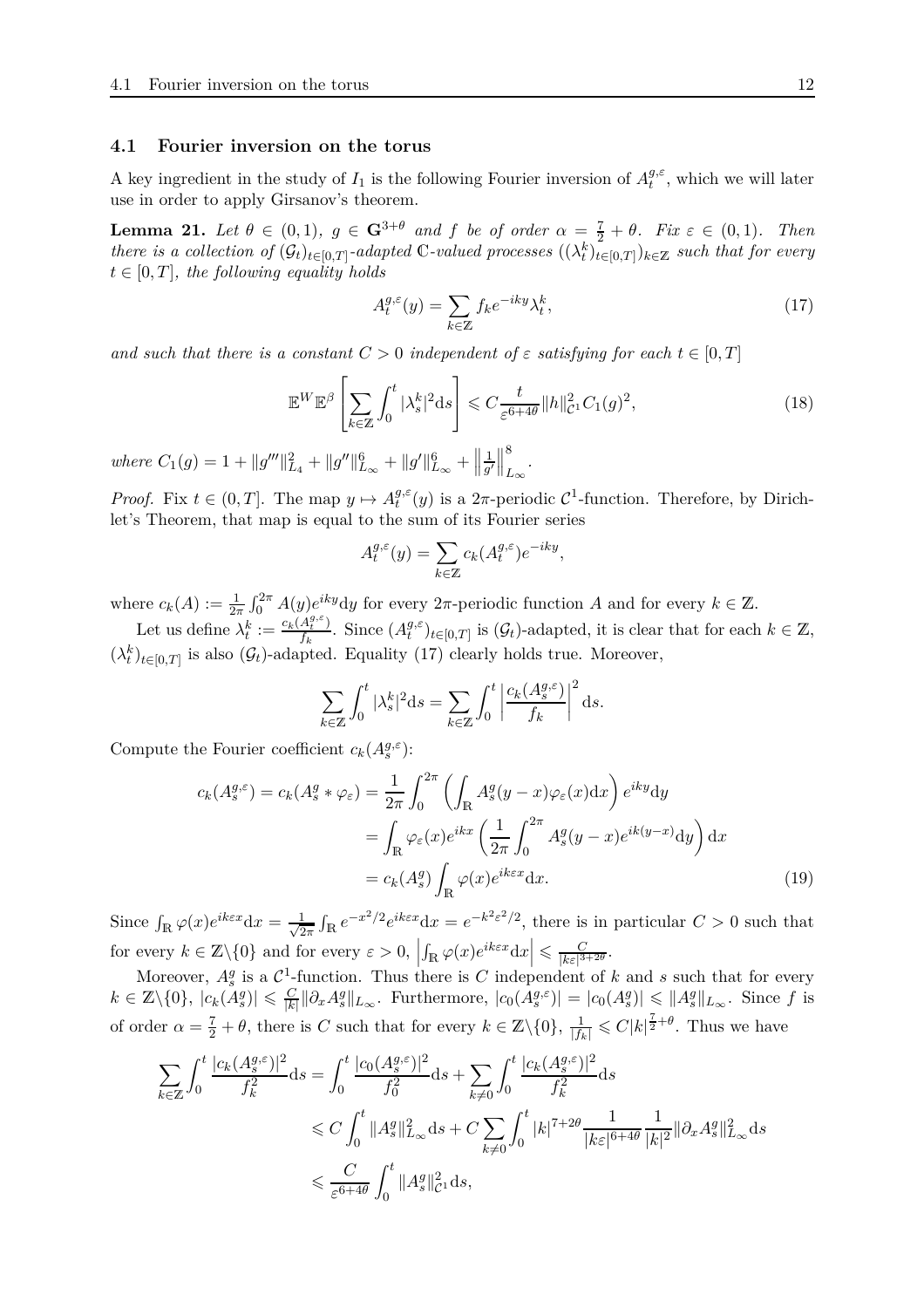because  $1 \leqslant \frac{1}{\varepsilon}$  $\frac{1}{\varepsilon}$  and because the sum  $\sum_{k\neq 0} \frac{1}{|k|^{1-\varepsilon}}$  $\frac{1}{|k|^{1+2\theta}}$  converges. Thus there is a constant  $C > 0$ independent of  $\varepsilon$  satisfying the  $\mathbb{P}^W \otimes \mathbb{P}^{\beta}$ -almost surely for every  $t \in [0, T]$ 

<span id="page-12-1"></span>
$$
\sum_{k \in \mathbb{Z}} \int_0^t |\lambda_s^k|^2 \mathrm{d}s \leqslant \frac{C}{\varepsilon^{6+4\theta}} \int_0^t \|A_s^g\|_{\mathcal{C}^1}^2 \mathrm{d}s. \tag{20}
$$

Let us compute  $\mathbb{E}^{W}\mathbb{E}^{\beta}$  [ $||A_{s}^{g}||_{\mathcal{C}^{1}}^{2}$ ]. Recall that  $||A_{s}^{g}||_{L_{\infty}} \leq ||\partial_{u}x_{s}^{g}||_{L_{\infty}}||h||_{L_{\infty}}$ . Thus for every  $s \in [0, T],$ 

$$
\mathbb{E}^W\mathbb{E}^{\beta}\left[\|A_s^g\|_{L_\infty}^2\right] \leqslant \|h\|_{L_\infty}^2\mathbb{E}^W\mathbb{E}^{\beta}\left[\sup_{t\leqslant T}\|\partial_u x_t^g\|_{L_\infty}^2\right] \leqslant C\|h\|_{L_\infty}^2(1+\|g^{\prime}\|_{L_2}^2+\|g^{\prime}\|_{L_\infty}^4),
$$

where we used inequality [\(71\)](#page-34-0) given in appendix. Moreover, the derivative of  $A_s^g$  is equal to:

$$
\partial_x A_s^g(x) = \frac{(h' \ \partial_u x_s^g + h \ \partial_u^{(2)} x_s^g)(F_s^g(x))}{\partial_u x_s^g(F_s^g(x))} = h'(F_s^g(x)) + \frac{h(F_s^g(x)) \ \partial_u^{(2)} x_s^g(F_s^g(x))}{\partial_u x_s^g(F_s^g(x))}.
$$

We deduce that

<span id="page-12-3"></span><span id="page-12-2"></span>
$$
\|\partial_x A_s^g\|_{L_\infty} \leqslant C \|h\|_{\mathcal{C}^1} \left(1 + \|\partial_u^{(2)} x_s^g\|_{L_\infty} \left\|\frac{1}{\partial_u x_s^g}\right\|_{L_\infty}\right). \tag{21}
$$

Therefore, for every  $s \leq T$ ,

$$
\mathbb{E}^{W} \mathbb{E}^{\beta} \left[ \|\partial_{x} A_{s}^{g}\|_{L_{\infty}}^{2} \right] \leq C \|h\|_{\mathcal{C}^{1}}^{2} \left( 1 + \mathbb{E}^{W} \mathbb{E}^{\beta} \left[ \sup_{t \leq T} \|\partial_{u}^{(2)} x_{t}^{g}\|_{L_{\infty}}^{4} \right] + \mathbb{E}^{W} \mathbb{E}^{\beta} \left[ \sup_{t \leq T} \left\| \frac{1}{\partial_{u} x_{t}^{g}} \right\|_{L_{\infty}}^{4} \right] \right)
$$
  

$$
\leq C \|h\|_{\mathcal{C}^{1}}^{2} \left( 1 + \|g'''\|_{L_{4}}^{4} + \|g''\|_{L_{\infty}}^{12} + \|g'\|_{L_{\infty}}^{16} + \left\| \frac{1}{g'} \right\|_{L_{\infty}}^{16} \right), \tag{22}
$$

by [\(71\)](#page-34-0) and [\(72\)](#page-34-1) and because *g* belongs to  $\mathbf{G}^{3+\theta}$  and  $\alpha = \frac{7}{2} + \theta$ . We deduce that

$$
\mathbb{E}^{W} \mathbb{E}^{\beta} \left[ \sum_{k \in \mathbb{Z}} \int_{0}^{t} |\lambda_{s}^{k}|^{2} \mathrm{d} s \right] \leqslant \frac{C t}{\varepsilon^{6+4 \theta}} \|h\|_{\mathcal{C}^{1}}^{2} \left( 1 + \|g^{\prime \prime}\|_{L_{4}}^{4} + \|g^{\prime \prime}\|_{L_{\infty}}^{12} + \|g^{\prime}\|_{L_{\infty}}^{16} + \left\| \frac{1}{g^{\prime}} \right\|_{L_{\infty}}^{16} \right),
$$

which is inequality  $(18)$ . This completes the proof of the lemma.

<span id="page-12-0"></span>*Remark* 22*.* After the proof of Lemma [21,](#page-11-0) we can now explain precisely why a regularization of *A<sup>g</sup>* was needed. Imagine for a while that instead of looking for the Fourier inverse of *Ag,ε* in [\(17\)](#page-11-1), we were looking for the Fourier inverse of  $A<sup>g</sup>$ . In order to prove an inequality like [\(18\)](#page-11-2), we would have to show that

$$
\sum_{k\in\mathbb{Z}}(1+k^2)^{\alpha}\int_0^t|c_k(A_s^g)|^2\,\mathrm{d} s<\infty.
$$

The latter sum converges if  $\mathbb{E} \left[ \int_0^t \|A_s^g\|_C^2 \right]$  $\left[\frac{2}{C}p\mathrm{d}s\right]$  is bounded for a certain  $p>1+2\alpha$ . In turn, if the latter expectation is bounded then for almost every  $s, y \mapsto A_s^g(y)$  is of class  $\mathcal{C}^p$ . But we know, by definition [\(14\)](#page-9-0) of  $A_s^g$  and by Proposition [4,](#page-5-0) that  $A_s^g \in \mathcal{C}^p$  if  $h \in \mathcal{C}^p$ ,  $g \in \mathcal{C}^{p+\theta}$  and  $\alpha > p + \frac{1}{2}$ . The regularity of *h* is not a big problem, since we could simply assume higher regularity in the assumptions of Theorem [15.](#page-8-0) However, it is impossible to choose  $\alpha$  so that both inequalities  $p > 1 + 2\alpha$  and  $\alpha > p + \frac{1}{2}$  $\frac{1}{2}$  hold simultaneously. Regularizing  $A^g$  allows to work with  $A^{g,\varepsilon}_s \in \mathcal{C}^p$ without having to assume that  $\alpha > p + \frac{1}{2}$  $rac{1}{2}$ .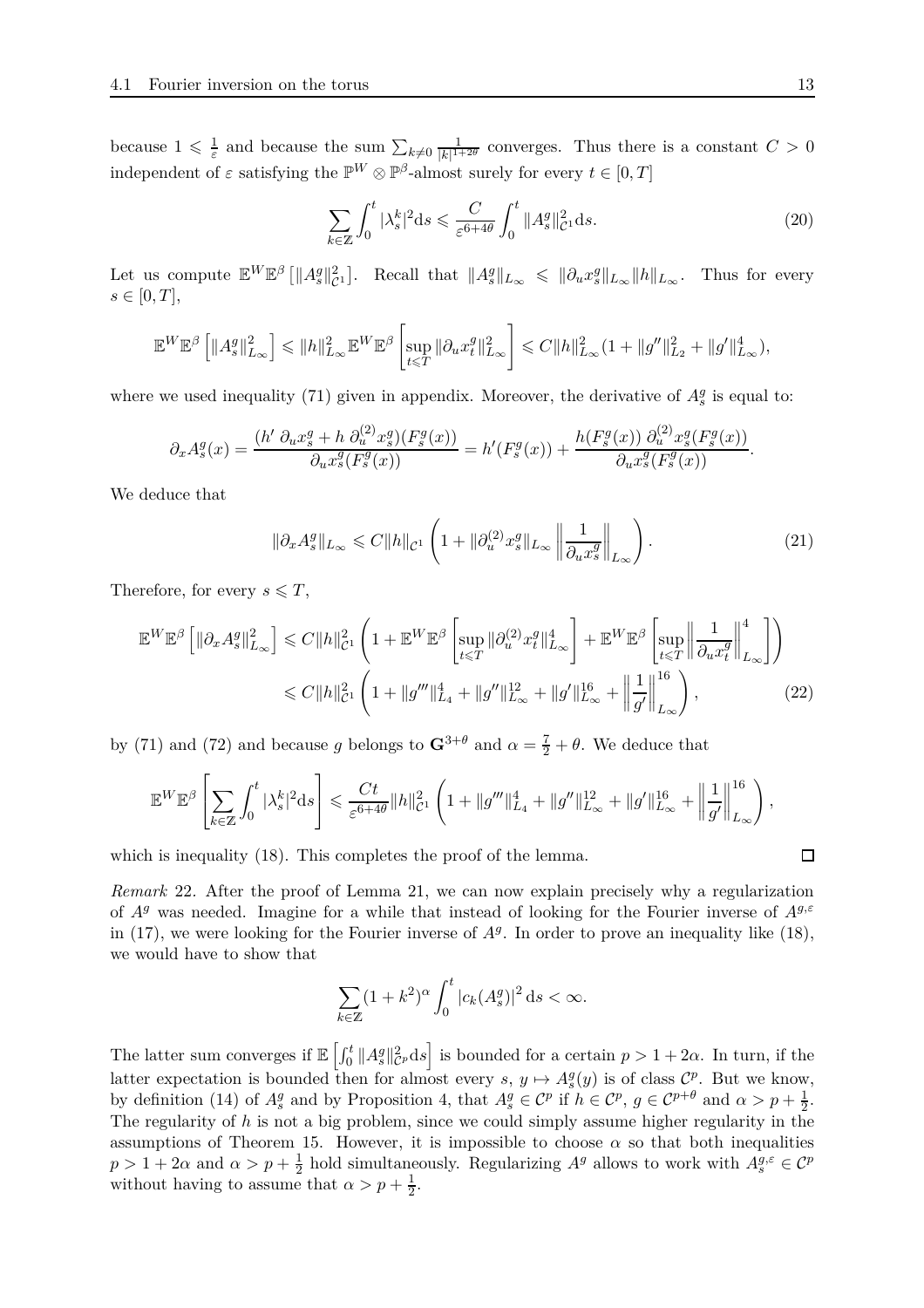#### **4.2 A Bismut-Elworthy-like formula**

Let us state and prove an integration by parts formula, close to Bismut-Elworthy formula.

<span id="page-13-0"></span>**Proposition 23.** *Let*  $\theta \in (0,1)$ *,*  $g \in \mathbf{G}^{3+\theta}$  *and*  $f$  *be of order*  $\alpha = \frac{7}{2} + \theta$ *. For every*  $t \in (0,T]$ *,* 

<span id="page-13-4"></span>
$$
I_1 = \frac{1}{t} \mathbb{E}^W \mathbb{E}^\beta \left[ \phi(\mu_t^g) \sum_{k \in \mathbb{Z}} \int_0^t \Re(\overline{\lambda_s^k} \mathrm{d} W_s^k) \right],\tag{23}
$$

*where*  $\overline{\lambda_s^k}$  *denotes the complex conjugate of*  $\lambda_s^k$ *.* 

In view of proving Proposition [23,](#page-13-0) let us introduce the following stopping times. Let  $M_0$  be an integer large enough so that for every  $u \in \mathbb{R}$ ,  $\frac{1}{M}$  $\frac{1}{M_0}$  <  $g'(u)$  <  $M_0$ . For every  $M \geq M_0$ , define:

$$
\tau_M^1 := \inf\{t \ge 0 : \|\partial_u x_t^g\|_{L_\infty} \ge M\} \wedge T;
$$
  

$$
\tau_M^2 := \inf\{t \ge 0 : \left\|\frac{1}{\partial_u x_t^g(\cdot)}\right\|_{L_\infty} \ge M\} \wedge T;
$$
  

$$
\tau_M := \tau_M^1 \wedge \tau_M^2.
$$
 (24)

Since  $g \in \mathbf{G}^{3+\theta}$  and f is of order  $\alpha > \frac{7}{2}$ , inequalities [\(71\)](#page-34-0) and [\(72\)](#page-34-1) imply that

<span id="page-13-5"></span><span id="page-13-2"></span><span id="page-13-1"></span>
$$
\mathbb{P}^W \otimes \mathbb{P}^\beta \left[ \tau_M < T \right] \underset{M \to +\infty}{\longrightarrow} 0. \tag{25}
$$

<span id="page-13-3"></span>**Lemma 24.** Let  $M \geq M_0$ ,  $\theta \in (0,1)$ ,  $g \in \mathbf{G}^{3+\theta}$  and f be of order  $\alpha = \frac{7}{2} + \theta$ . Fix  $\varepsilon \in (0,1)$ . *Then there is a collection of*  $(G_t)_{t \in [0,T]}$ -adapted C-valued processes  $((\lambda_t^{k,M})$  $\binom{k}{t}$ <sup>*t*</sup> $\binom{k}{t}$ </sub>  $\neq$  2 *such that for every*  $t \in [0, T]$ *, the following equality holds* 

$$
\mathbb{1}_{\{t \leq \tau_M\}} A_t^{g,\varepsilon}(y) = \sum_{k \in \mathbb{Z}} f_k e^{-iky} \lambda_t^{k,M},\tag{26}
$$

*and there is a constant*  $C_{M,\varepsilon} > 0$  *such that*  $\mathbb{P}^W \otimes \mathbb{P}^{\beta}$ -*almost surely*,  $\sum_{k \in \mathbb{Z}} \int_0^T |\lambda_t^{k,M}|$  $|t^{k,M}|^2 dt \leq C_{M,\varepsilon}$ .

*Proof.* Define for every  $t \in [0, T]$ ,  $\lambda_t^{k, M}$  $\mathcal{L}^{k,M}_t := \mathbb{1}_{\{t \leqslant \tau_M\}} \frac{c_k(A^{g,\varepsilon}_t)}{f_k}$  $\frac{A_t^{s}}{f_k} = 1$  { $t \le \tau_M$ } $\lambda_t^k$ . Similarly as in the proof of Lemma [21,](#page-11-0) there is a constant  $C > 0$  such that for every  $k \in \mathbb{Z}\backslash\{0\}$  and for every  $\varepsilon > 0$ ,  $\left|\int_{\mathbb{R}} \varphi(x) e^{ik \varepsilon x} dx\right| \leqslant \frac{C}{|k \varepsilon|^4}$  $\frac{C}{|k\varepsilon|^{4+2\theta}}$ . Furthermore, for every  $k \in \mathbb{Z}$ ,  $|c_k(A_s^g)| \leq \|A_s^g\|_{L_2(\mathbb{T})}$ . Thus we have

$$
\begin{split} \sum_{k \in \mathbb{Z}} \int_0^T |\lambda_t^{k,M}|^2 \mathrm{d} t &\leqslant C \int_0^T \mathbb{1}_{\{t \leqslant \tau_M\}} |c_0(A_t^g)|^2 \mathrm{d} t + \sum_{k \neq 0} \int_0^T \mathbb{1}_{\{t \leqslant \tau_M\}} |k|^{7+2\theta} \frac{1}{|k \varepsilon|^{8+4\theta}} |c_k(A_t^g)|^2 \mathrm{d} t \\ &\leqslant \frac{C}{\varepsilon^{8+4\theta}} \int_0^T \mathbb{1}_{\{t \leqslant \tau_M\}} \|A_t^g\|_{L_2(\mathbb{T})}^2 \mathrm{d} t. \end{split}
$$

By Definition [\(14\)](#page-9-0), for every  $s \in [0, T]$ ,

$$
\mathbb{1}_{\left\{t\leqslant\tau_{M}\right\}}\left\|A_{t}^{g}\right\|_{L_{2}\left(\mathbb{T}\right)}\leqslant C\mathbb{1}_{\left\{t\leqslant\tau_{M}\right\}}\left\|A_{t}^{g}\right\|_{L_{\infty}\left(\mathbb{T}\right)}\leqslant C\mathbb{1}_{\left\{t\leqslant\tau_{M}^{1}\right\}}\left\|h\right\|_{L_{\infty}}\left\|\partial_{u}x_{t}^{g}\right\|_{L_{\infty}}\leqslant CM\left\|h\right\|_{L_{\infty}}.
$$

Since the constant does not depend on *t*, we deduce the statement of the lemma.

Define the  $(G_t)$ -adapted process  $(a_t^M)_{t \in [0,T]}$  by  $a_t^M = a_{t \wedge \tau_M}$ , in other words:

<span id="page-13-6"></span>
$$
a_t^M(u) := \int_0^t \mathbb{1}_{\{s \le \tau_M\}} \frac{g'(u)}{\partial_u x_s^g(u)} A_s^{g,\varepsilon}(x_s^g(u)) \, ds. \tag{27}
$$

We easily check that for every  $u \in \mathbb{R}$ ,  $a_0^M(u) = 0$  and that  $\dot{a}_t^M(u) = \frac{g'(u)}{\partial_u x_t^g(u)}$  $\frac{g'(u)}{\partial_u x_t^g(u)} 1\!\!1_{\{t\leqslant\tau_M\}} A_t^{g,\varepsilon}$  $g, \varepsilon$ <sub> $t$ </sub> $(x_t^g)$  $_{t}^{g}(u))$ is a 1-periodic and continuous function of  $u \in \mathbb{R}$ .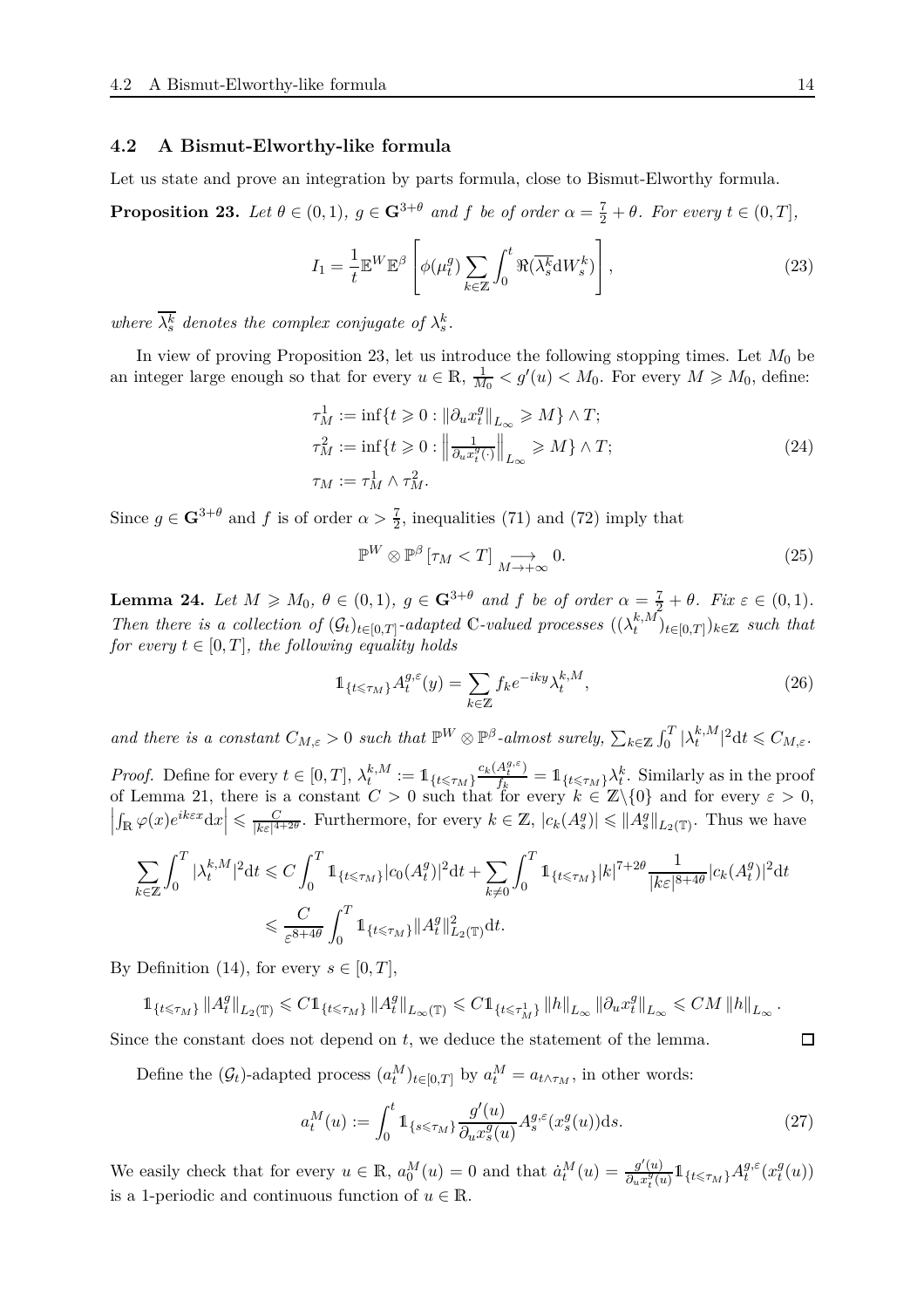**Lemma 25.** Let  $\varepsilon \in (0,1)$ . For every  $M \geq M_0$ , there are two constants  $C_M^a$  (depending on  $T$ ,  $M$ *,*  $g'$  and  $h$ ) and  $C_{M,\varepsilon}$  (depending on  $T$ *,*  $M$ *,*  $\varepsilon$  and  $h$ ) such that for every  $t \in [0,T]$ 

<span id="page-14-3"></span><span id="page-14-2"></span><span id="page-14-1"></span><span id="page-14-0"></span>
$$
\|a_t^M\|_{L_\infty} \leqslant C_M^a;\tag{28}
$$

$$
\int_0^{t \wedge \tau_M} \|A_s^{g,\varepsilon}\|_{\mathcal{C}^1}^2 ds \leq C_{M,\varepsilon}.\tag{29}
$$

*Proof.* By definition of  $\tau_M$ ,  $|a_t^M(u)| \leq T ||g'||_{L_\infty} M \sup_{s \leq \tau_M} ||A_s^{g,\varepsilon}||_{L_\infty}$  for every  $t \in [0,T]$  and  $u \in \mathbb{R}$ . Since  $A_s^{g,\varepsilon}$  is  $2\pi$ -periodic and  $A_s^{g,\varepsilon} = A_s^g * \varphi_\varepsilon$ , with  $\|\varphi_\varepsilon\|_{L_1(\mathbb{R})} = 1$ , we have  $\|A_s^{g,\varepsilon}\|_{L_\infty} \leq$  $||A_s^g||_{L_\infty(\mathbb{T})}$ . Recall that by definition [\(14\)](#page-9-0),  $||A_s^g||_{L_\infty(\mathbb{T})} \le ||h||_{L_\infty} ||\partial_u^j x_s^g||_{L_\infty}$ . We deduce that

$$
\mathbb{1}_{\{s \leqslant \tau_M\}} \|A_s^{g,\varepsilon}\|_{L_\infty(\mathbb{T})} \leqslant \|h\|_{L_\infty} \mathbb{1}_{\{s \leqslant \tau_M^1\}} \|\partial_u x_s^g\|_{L_\infty} \leqslant M \|h\|_{L_\infty} \,. \tag{30}
$$

Therefore, inequality [\(28\)](#page-14-0) holds with  $C_M^a := T||g'||_{L_\infty}M^2||h||_{L_\infty}$ .

For every  $t \in [0, T]$ ,  $\partial_x A_t^{g, \varepsilon} = A_t^g$  $\frac{g}{t} * \partial_x \varphi_{\varepsilon}$ . Since  $\|\partial_x \varphi_{\varepsilon}\|_{L_1(\mathbb{R})} \leqslant \frac{C}{\varepsilon}$ , we obtain

$$
\mathbb{1}_{\{t \leq \tau_M\}} \left\| \partial_x A_t^{g,\varepsilon} \right\|_{L_\infty(\mathbb{T})} \leq \frac{C}{\varepsilon} \left\| h \right\|_{L_\infty} \mathbb{1}_{\{t \leq \tau_M^1\}} \left\| \partial_u x_t^g \right\|_{L_\infty} \leq \frac{CM}{\varepsilon} \left\| h \right\|_{L_\infty} . \tag{31}
$$

It follows from [\(30\)](#page-14-1) and [\(31\)](#page-14-2) that  $\int_0^{t \wedge \tau_M} ||A_s^{g,\varepsilon}||_C^2$  $c^2$ <sub>c</sub><sup>2</sup> d*s*  $\leq T \frac{C}{\varepsilon^2}$  $\frac{C}{\varepsilon^2}M^2\|h\|_{L_\infty}^2$  for every  $t \in [0, T]$ , whence we obtain [\(29\)](#page-14-3).

Using the constant  $C_M^a$  appearing in [\(28\)](#page-14-0), we define  $\rho_0 := \rho_0(M) = \frac{1}{2C_M^a}$ . The following lemma makes use of Kunita's expansion.

<span id="page-14-7"></span>**Lemma 26.** Let f be of order  $\alpha = \frac{7}{2} + \theta$ . Define the auxiliary process  $(Y_t^{\rho,M})$  $(t^{p,M})_{t\in[0,T]}$  *as the solution to:*

$$
Y_t^{\rho,M}(u) = g(u) + \sum_{k \in \mathbb{Z}} f_k \int_0^t \Re \left( e^{-ikY_s^{\rho,M}(u)} \mathrm{d}W_s^k \right) + \beta_t + \rho \int_0^t \mathbb{1}_{\{s \le \tau_M\}} A_s^{g,\varepsilon}(Y_s^{\rho,M}(u)) \mathrm{d}s. \tag{32}
$$

Then there exists C depending on M, f, g', h, T and  $\varepsilon$  such that for every  $\rho \in (-\rho_0, \rho_0)$  and *for every*  $t \in [0, T]$ *,* 

<span id="page-14-5"></span>
$$
\mathbb{E}^W \mathbb{E}^{\beta} \left[ \int_0^1 |Z_t^{g(u) + \rho a_t^M(u)} - Y_t^{\rho, M}(u)|^2 \mathrm{d}u \right]^{1/2} \leqslant C|\rho|^{5/4}.
$$
 (33)

*Proof.* Fix  $u \in \mathbb{R}$  and write the equation satisfied by  $(Z_t^{g(u)+\rho a_t^M(u)})$  $(t^{(u)}_t + t^{(u)})_{t \in [0,T]}$ . We apply Kunita's expansion (Lemma [20\)](#page-10-1) with  $(\zeta_t)_{t\in[0,T]} := (a_t^M(u))_{t\in[0,T]}, x = g(u)$  and  $\zeta_t = a_t^M(u)$ . By inequal-ity [\(28\)](#page-14-0), we have  $\mathbb{E}\left[\int_0^T |\zeta_t| dt\right] \leqslant C_M$ . Thus  $\mathbb{P}^W \otimes \mathbb{P}^{\beta}$ -almost surely,

$$
Z_t^{g(u) + \rho a_t^M(u)} = Z_0^{g(u)} + \sum_{k \in \mathbb{Z}} f_k \int_0^t \Re \left( e^{-ikZ_s^{g(u) + \rho a_s^M(u)}} \mathrm{d}W_s^k \right) + \beta_t + \rho \int_0^t \partial_x Z_s^{g(u) + \rho a_s^M(u)} \dot{a}_s(u) \mathrm{d}s
$$
  

$$
= g(u) + \sum_{k \in \mathbb{Z}} f_k \int_0^t \Re \left( e^{-ikZ_s^{g(u) + \rho a_s^M(u)}} \mathrm{d}W_s^k \right) + \beta_t + \rho \int_0^t \mathbb{1}_{\{s \le \tau_M\}} A_s^{g,\varepsilon}(Z_s^{g(u)}) \mathrm{d}s
$$
  

$$
+ \rho \int_0^t (\partial_x Z_s^{g(u) + \rho a_s^M(u)} - \partial_x Z_s^{g(u)}) \frac{g'(u)}{\partial_u x_s^g(u)} \mathbb{1}_{\{s \le \tau_M\}} A_s^{g,\varepsilon}(x_s^g(u)) \mathrm{d}s,
$$
 (34)

where we used the identities [\(7\)](#page-5-4) and [\(8\)](#page-5-5).

Comparing equation [\(34\)](#page-14-4) with equation [\(32\)](#page-14-5) satisfied by  $(Y_t^{\rho,M})$  $(t^{P,M}(u))_{t\in[0,T]}$ , we have for every  $t \in [0, T],$ 

<span id="page-14-6"></span><span id="page-14-4"></span>
$$
\mathbb{E}^{W} \mathbb{E}^{\beta} \left[ \int_{0}^{1} |Z_{t}^{g(u) + \rho a_{t}^{M}(u)} - Y_{t}^{\rho, M}(u)|^{2} du \right] \leq 3(E_{1} + \rho^{2} E_{2} + \rho^{2} E_{3}), \tag{35}
$$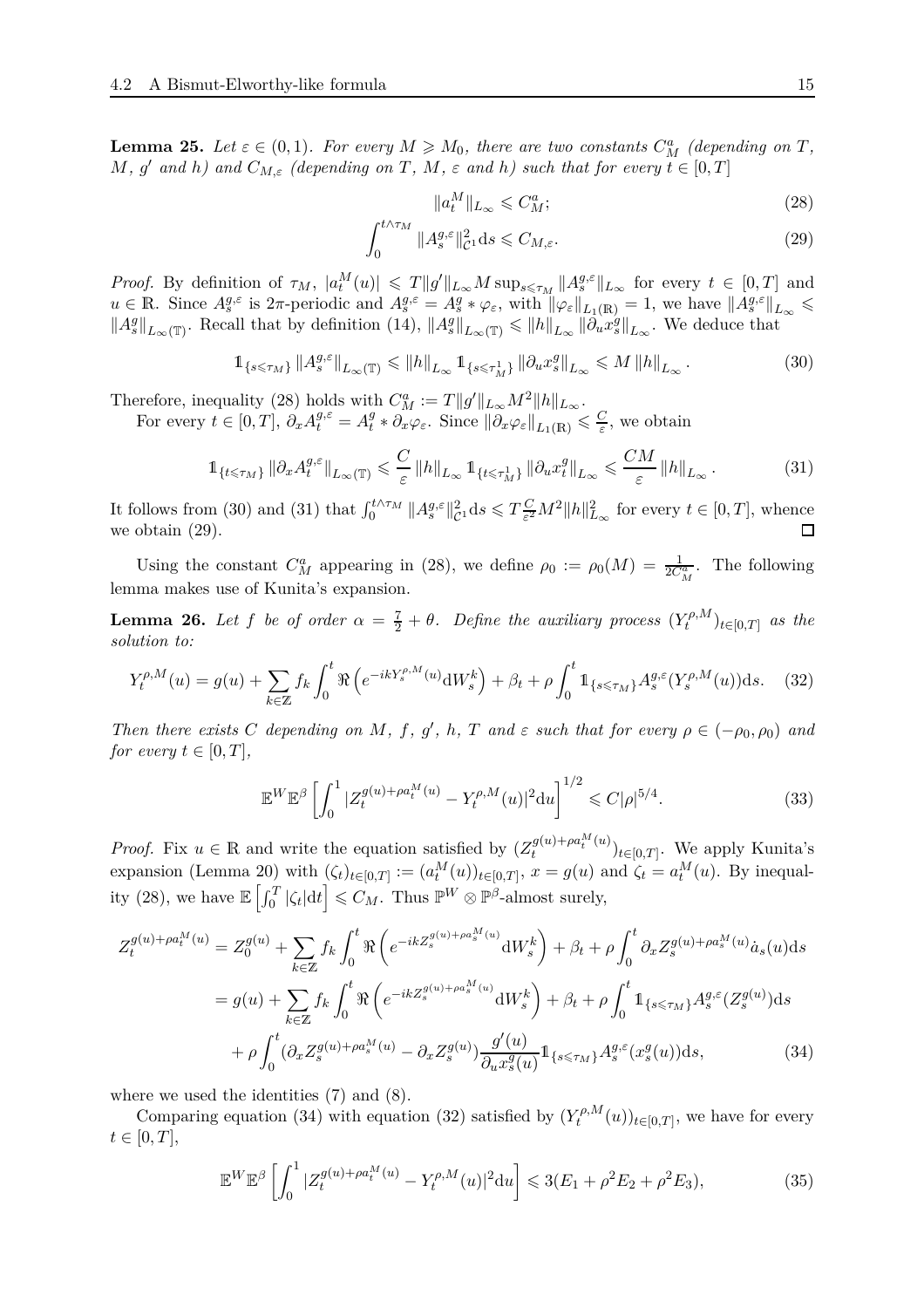where

$$
E_1 := \mathbb{E}^W \mathbb{E}^{\beta} \left[ \int_0^1 \left| \sum_{k \in \mathbb{Z}} \int_0^t f_k \Re \left( (e^{-ikZ_s^{g(u)+\rho a_s^M(u)}} - e^{-ikY_s^{\rho,M}(u)}) \mathrm{d}W_s^k \right) \right|^2 \mathrm{d}u \right];
$$
  
\n
$$
E_2 := \mathbb{E}^W \mathbb{E}^{\beta} \left[ \int_0^1 \left| \int_0^t \mathbb{1}_{\{s \leq \tau_M\}} (A_s^{g,\varepsilon}(Z_s^{g(u)}) - A_s^{g,\varepsilon}(Y_s^{\rho,M}(u))) \mathrm{d}s \right|^2 \mathrm{d}u \right];
$$
  
\n
$$
E_3 := \mathbb{E}^W \mathbb{E}^{\beta} \left[ \int_0^1 \left| \int_0^t (\partial_x Z_s^{g(u)+\rho a_s^M(u)} - \partial_x Z_s^{g(u)}) \frac{g'(u)}{\partial_u x_s^g(u)} \mathbb{1}_{\{s \leq \tau_M\}} A_s^{g,\varepsilon}(x_s^g(u)) \mathrm{d}s \right|^2 \mathrm{d}u \right].
$$

**Control on**  $E_1$ . By Itô's isometry and since  $y \mapsto e^{-iky}$  is *k*-Lipschitz,

<span id="page-15-0"></span>
$$
E_1 \leqslant \mathbb{E}^W \mathbb{E}^{\beta} \left[ \int_0^1 \int_0^t \sum_{k \in \mathbb{Z}} f_k^2 k^2 \left| Z_s^{g(u) + \rho a_s^M(u)} - Y_s^{\rho, M}(u) \right|^2 \, \mathrm{d} s \mathrm{d} u \right]
$$
  

$$
\leqslant C \int_0^t \mathbb{E}^W \mathbb{E}^{\beta} \left[ \int_0^1 \left| Z_s^{g(u) + \rho a_s^M(u)} - Y_s^{\rho, M}(u) \right|^2 \, \mathrm{d} u \right] \mathrm{d} s,
$$
 (36)

because  $\sum_{k \in \mathbb{Z}} f_k^2 k^2 < +\infty$ , since  $\alpha > \frac{3}{2}$ .

**Control on**  $E_2$ . By [\(29\)](#page-14-3), there is  $C > 0$  such that  $\int_0^{t \wedge \tau_M} ||\partial_x A_s^{g,\varepsilon}||_{L_\infty(\mathbb{T})}^2 ds \leq C$ . It follows from Cauchy-Schwarz inequality that

$$
E_2 \leqslant \mathbb{E}^W \mathbb{E}^{\beta} \left[ \int_0^1 \int_0^{t \wedge \tau_M} \|\partial_x A_s^{g,\varepsilon}\|_{L_\infty(\mathbb{T})}^2 \, \mathrm{d} s \int_0^t |Z_s^{g(u)} - Y_s^{\rho,M}(u)|^2 \mathrm{d} s \mathrm{d} u \right]
$$
  

$$
\leqslant C \int_0^t \mathbb{E}^W \mathbb{E}^{\beta} \left[ \int_0^1 \left| Z_s^{g(u) + \rho a_s^M(u)} - Y_s^{\rho,M}(u) \right|^2 \mathrm{d} u \right] \mathrm{d} s
$$
  

$$
+ C \int_0^1 \int_0^t \mathbb{E}^W \mathbb{E}^{\beta} \left[ \left| Z_s^{g(u)} - Z_s^{g(u) + \rho a_s^M(u)} \right|^2 \right] \mathrm{d} s \mathrm{d} u.
$$

Moreover, by inequality [\(28\)](#page-14-0),  $|\rho a_t^M(u)| \leq \rho_0 C_M^a = \frac{1}{2}$  $\frac{1}{2}$  for every  $t \in [0, T]$ ,  $u \in \mathbb{R}$  and  $\rho \in (-\rho_0, \rho_0)$ . Fix  $u \in [0, 1]$ . Let  $J_u$  be the interval  $[g(u) - \frac{1}{2}, g(u) + \frac{1}{2}]$ . By inequality [\(76\)](#page-35-1) and by Kolmogorov's Lemma (see [\[RY99,](#page-45-12) p.26, Thm I.2.1]), it follows that, up to considering a modification of the process  $(Z_t^x)_{x \in J_u}$ , there is a constant  $C_{\text{Kol}}$  independent of *u* such that

<span id="page-15-1"></span>
$$
\mathbb{E}^{W} \mathbb{E}^{\beta} \left[ \sup_{x,y \in J_u, x \neq y} \frac{\sup_{t \leq T} |Z_t^x - Z_t^y|^2}{|x - y|^{1/2}} \right] \leq C_{\text{Kol}}.
$$

We deduce that for every  $\rho \in (-\rho_0, \rho_0)$ ,

$$
\label{eq:R1} \begin{split} \mathbb{E}^{W}\mathbb{E}^{\beta}\left[\left|Z_{s}^{g(u)}-Z_{s}^{g(u)+\rho a_{s}^{M}(u)}\right|^{2}\right] \\ &\leqslant \mathbb{E}^{W}\mathbb{E}^{\beta}\bigg[\mathbbm{1}_{\{\rho a_{t}^{M}(u)\neq 0\}}\frac{\sup_{t\leqslant T}|Z_{t}^{g(u)}-Z_{t}^{g(u)+\rho a_{t}^{M}(u)}|^{2}}{|\rho a_{t}^{M}(u)|^{1/2}}|\rho a_{t}^{M}(u)|^{1/2}\bigg] \leqslant CC_{\mathrm{Kol}}|\rho|^{1/2}, \end{split}
$$

where the constants are independent of *s* and *u*. We conclude that for every  $\rho \in (-\rho_0, \rho_0)$ 

$$
E_2 \leq C \int_0^t \mathbb{E}^W \mathbb{E}^\beta \left[ \int_0^1 \left| Z_s^{g(u) + \rho a_s^M(u)} - Y_s^{\rho, M}(u) \right|^2 du \right] ds + C|\rho|^{1/2}.
$$
 (37)

**Control on** *E*<sub>3</sub>**.** By definition [\(24\)](#page-13-1) of  $\tau_M^2$ , for every  $s \le \tau_M$ ,  $\parallel$ 1  $∂<sub>u</sub>x<sup>g</sup><sub>s</sub>(·)$  $\parallel$ <sub>*L*∞</sub> ≤ *M*. Thus

$$
E_3 \leqslant ||g'||_{L_{\infty}} M \mathbb{E}^W \mathbb{E}^{\beta} \left[ \int_0^1 \int_0^t \left| \partial_x Z_s^{g(u) + \rho a_s^M(u)} - \partial_x Z_s^{g(u)} \right|^2 ds \int_0^{t \wedge \tau_M} ||A_s^{g,\varepsilon}||_{L_{\infty}}^2 ds du \right]
$$
  

$$
\leqslant C \mathbb{E}^W \mathbb{E}^{\beta} \left[ \int_0^1 \int_0^t \left| \partial_x Z_s^{g(u) + \rho a_s^M(u)} - \partial_x Z_s^{g(u)} \right|^2 ds du \right],
$$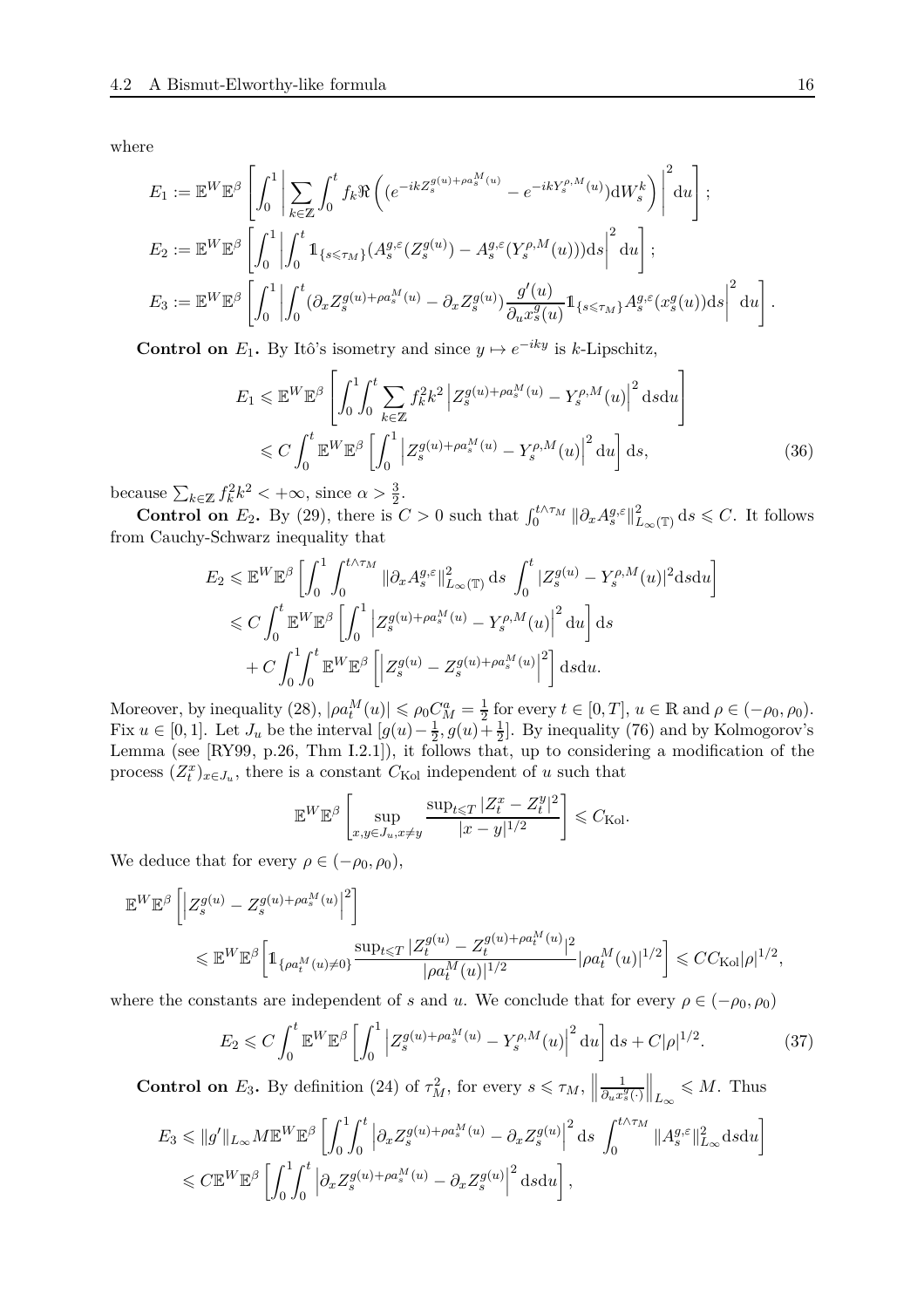where the last inequality follows from [\(29\)](#page-14-3). By inequality [\(78\)](#page-35-2) and the fact that *f* is of order  $\alpha > \frac{5}{2}$ , we can apply as before Kolmogorov's Lemma on  $\partial_x Z$  instead of *Z*. We get for every  $\rho \in (-\rho_0, \rho_0),$ 

$$
\mathbb{E}^W\mathbb{E}^{\beta}\left[\left|\partial_x Z_s^{g(u)+\rho a_s^M(u)}-\partial_x Z_s^{g(u)}\right|^2\right]\leqslant CC_{\rm Kol}|\rho|^{1/2}.
$$

Therefore, for every  $\rho \in (-\rho_0, \rho_0)$ ,  $E_3 \leq C|\rho|^{1/2}$ .

**Conclusion.** Putting together the last inequality with [\(35\)](#page-14-6), [\(36\)](#page-15-0) and [\(37\)](#page-15-1), we obtain for every  $t \in [0, T]$ 

$$
\mathbb{E}^{W} \mathbb{E}^{\beta} \left[ \int_0^1 |Z_t^{g(u) + \rho a_t^M(u)} - Y_t^{\rho, M}(u)|^2 du \right]
$$
  
\$\leqslant C \int\_0^t \mathbb{E}^{W} \mathbb{E}^{\beta} \left[ \int\_0^1 \left| Z\_s^{g(u) + \rho a\_s^M(u)} - Y\_s^{\rho, M}(u) \right|^2 du \right] ds + C|\rho|^{5/2}.\$

By Gronwall's inequality, the proof of Lemma [26](#page-14-7) is complete.

Finally, the following lemma states a Bismut-Elworthy formula. Remark that the only dif-ference with the formula of Proposition [23](#page-13-0) is the localization by  $\tau_M$ .

**Lemma 27.** Let  $\theta \in (0,1)$ ,  $g \in \mathbb{G}^{3+\theta}$  and f be of order  $\alpha = \frac{7}{2} + \theta$ . For every  $M \geq M_0$  and for  $every$   $t \in [0, T]$ ,

$$
\mathbb{E}^{W}\mathbb{E}^{\beta}\left[\int_{0}^{1} \partial_{\mu}\phi(\mu_{t}^{g})(x_{t}^{g}(u))\frac{\partial_{u}x_{t}^{g}(u)}{g'(u)}a_{t}^{M}(u)du\right] = \mathbb{E}^{W}\mathbb{E}^{\beta}\left[\phi(\mu_{t}^{g})\sum_{k\in\mathbb{Z}}\int_{0}^{t} \Re(\overline{\lambda_{s}^{k,M}}\mathrm{d}W_{s}^{k})\right].
$$
 (38)

*Proof.* Take the real part of equality [\(26\)](#page-13-2) with  $y = Y_s^{\rho,M}(u)$ . Recall that  $A_s^{g,\varepsilon}$  and  $f_k$  are realvalued. We obtain for every  $M \geq M_0$ , for every  $u \in \mathbb{R}$ , for every  $\rho \in (-\rho_0(M), \rho_0(M))$  and for every  $s \in [0, T]$ ,

<span id="page-16-0"></span>
$$
1\!\!1_{\{s\leqslant\tau_M\}}A^{g,\varepsilon}_s(Y^{ \rho,M}_s(u))=\sum_{k\in\mathbb Z}f_k\Re\left(e^{-ikY^{ \rho,M}_s(u)}\lambda^{k,M}_s\right).
$$

Thus, we rewrite equality [\(32\)](#page-14-5) in the following way: for every  $t \in [0, T]$ 

$$
Y_t^{\rho,M}(u) = g(u) + \sum_{k \in \mathbb{Z}} \int_0^t f_k \Re \left( e^{-ikY_s^{\rho,M}(u)} (\mathrm{d}W_s^k + \rho \lambda_s^{k,M} \mathrm{d} s) \right) + \beta_t.
$$

Recall that  $\lambda_s^{k,M}$  is complex-valued. Define for every  $t \in [0, T]$ 

$$
\mathcal{E}_t^\rho:=\exp\bigg(-\rho\sum_{k\in\mathbb{Z}}\int_0^t\Re(\overline{\lambda^{k,M}_s}{\rm d}W^k_s)-\frac{\rho^2}{2}\sum_{k\in\mathbb{Z}}\int_0^t|\lambda^{k,M}_s|^2{\rm d} s\bigg).
$$

Recall that by Lemma [24,](#page-13-3) there is a constant  $C_{M,\varepsilon} > 0$  such that  $\mathbb{P}^W \otimes \mathbb{P}^{\beta}$ -almost surely,  $\sum_{k\in\mathbb{Z}}\int_0^T|\lambda_s^{k,M}|^2\mathrm{d}s\leqslant C_{M,\varepsilon}$ . It follows from Novikov's condition that the process  $(\mathcal{E}_t^{\rho})$  $\mathcal{L}_{k \in \mathbb{Z}}$  *J*<sub>0</sub> |  $\Lambda$ <sub>*s*</sub> | **ds**  $\leq$   $CM$ <sub>*s*</sub>. It follows from NOVIKOV s condition that the process  $(c_t)_{t \in [0,T]}$  is a  $\mathbb{P}^W \otimes \mathbb{P}^{\beta}$ -martingale. Let  $\mathbb{P}^{\rho}$  be the probability measure on  $\Omega^W \$  $\binom{p}{t}$ <sub>t</sub>∈[0,*T*] is a continuous with respect to  $\mathbb{P}^W \otimes \mathbb{P}^{\beta}$  with density  $\frac{d\mathbb{P}^{\rho}}{d(\mathbb{P}^W \otimes \mathbb{P}^{\beta})} = \mathcal{E}^{\rho}_T$  $T$ . By Girsanov's Theorem,  $((W_t^k + \rho \lambda_t^{k,M})_{t \in [0,T]})_{k \in \mathbb{Z}}$  is a collection of independent  $\mathbb{P}^{\rho}$ -Brownian motions, independent of  $(\beta, \mathcal{G}_0)$ . By uniqueness in law of equation [\(4\)](#page-4-1), the law of  $(Y_t^{\rho,M})$  $(t^{\rho,M})_{t\in[0,T]}$  under  $\mathbb{P}^{\rho}$  is equal to the law of  $(x_t^g)$  ${}_{t}^{g}$ <sub> $)$ *t*∈[0,*T*] under  $\mathbb{P}^{W} \otimes \mathbb{P}^{\beta}$ .</sub>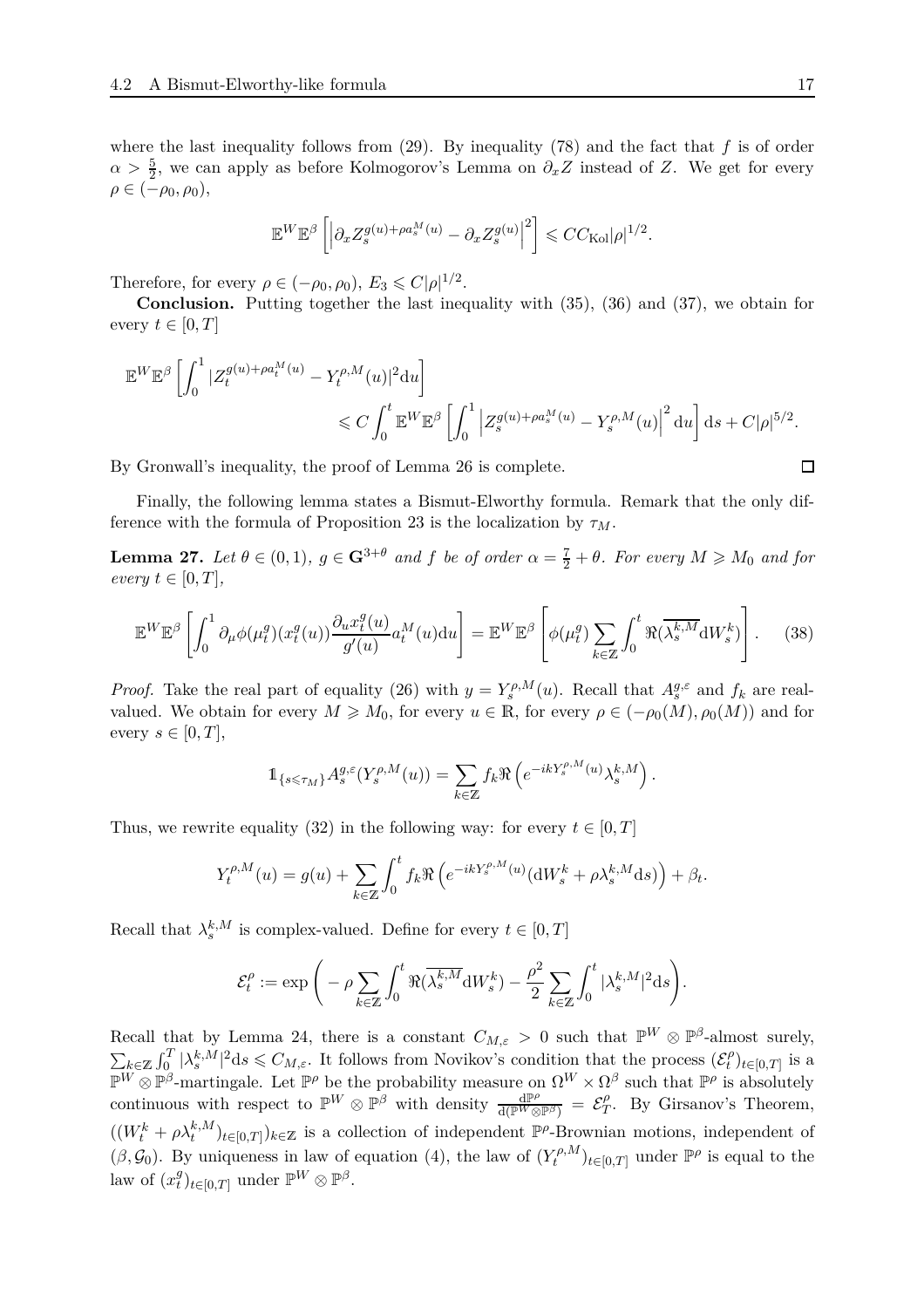Fix  $t \in [0, T]$ . Recall that  $\widehat{\phi}(Y) := \phi(\mathcal{L}_{[0,1] \times \Omega^{\beta}}(Y))$  for every  $Y \in L_2([0,1] \times \Omega^{\beta})$ . Then

$$
\mathbb{E}^W \mathbb{E}^{\beta} \left[ \widehat{\phi}(Y_t^{\rho,M}) \mathcal{E}_t^{\rho} \right] = \mathbb{E}^W \mathbb{E}^{\beta} \left[ \widehat{\phi}(Y_t^{\rho,M}) \frac{\mathrm{d} \mathbb{P}^{\rho}}{\mathrm{d} (\mathbb{P}^W \otimes \mathbb{P}^{\beta})} \right] = \mathbb{E}^W \mathbb{E}^{\beta} \left[ \widehat{\phi}(x_t^g) \right].
$$

The r.h.s. does not depend on  $\rho$ , so we have

<span id="page-17-0"></span>
$$
\frac{\mathrm{d}}{\mathrm{d}\rho}\mathbb{E}^W \mathbb{E}^{\beta} \left[ \widehat{\phi}(Y_t^{\rho,M}) \mathcal{E}_t^{\rho} \right] = 0. \tag{39}
$$

Let us now prove that  $\frac{d}{d\rho}$ <sub> $|\rho=0$ </sub>  $\mathbb{E}^{W}\mathbb{E}^{\beta}$   $\left\lceil$  $\widehat{\phi}(Z_t^{g+\rho a_t^M})\mathcal{E}_t^{\rho}$ *t* T  $= 0$ . By assumption ( $\phi$ 2),  $\phi$  is a Lipschitz-continuous function. By Lemma [26,](#page-14-7) we have for every  $\rho \in (-\rho_0, \rho_0)$ 

$$
\begin{split} \left| \mathbb{E}^{W} \mathbb{E}^{\beta} \left[ \widehat{\phi} (Z_{t}^{g+\rho a_{t}^{M}}) \mathcal{E}_{t}^{\rho} \right] - \mathbb{E}^{W} \mathbb{E}^{\beta} \left[ \widehat{\phi} (Y_{t}^{\rho,M}) \mathcal{E}_{t}^{\rho} \right] \right| \\ & \leqslant \mathbb{E}^{W} \left[ |\widehat{\phi} (Z_{t}^{g+\rho a_{t}^{M}}) - \widehat{\phi} (Y_{t}^{\rho,M})|^{2} \right]^{1/2} \mathbb{E}^{W} \mathbb{E}^{\beta} \left[ |\mathcal{E}_{t}^{\rho}|^{2} \right]^{1/2} \\ & \leqslant ||\widehat{\phi}||_{\text{Lip}} \mathbb{E}^{W} \left[ ||Z_{t}^{g+\rho a_{t}^{M}} - Y_{t}^{\rho,M}||_{L_{2}([0,1] \times \Omega^{\beta})}^{2} \right]^{1/2} \mathbb{E}^{W} \mathbb{E}^{\beta} \left[ |\mathcal{E}_{t}^{\rho}|^{2} \right]^{1/2} \\ & \leqslant C_{M,\varepsilon} |\rho|^{5/4} \mathbb{E}^{W} \mathbb{E}^{\beta} \left[ |\mathcal{E}_{t}^{\rho}|^{2} \right]^{1/2}. \end{split}
$$

Moreover, recalling that  $\sum_{k \in \mathbb{Z}} \int_0^T |\lambda_s^{k,M}|^2 ds \leq C_{M,\varepsilon}$  (see Lemma [24\)](#page-13-3)

$$
\mathbb{E}^{W} \mathbb{E}^{\beta} \left[ |\mathcal{E}_{t}^{\rho}|^{2} \right] \leq e^{\rho_{0}^{2} C_{M,\varepsilon}} \mathbb{E}^{W} \mathbb{E}^{\beta} \left[ \exp \left( -2\rho \sum_{k \in \mathbb{Z}} \int_{0}^{t} \Re(\overline{\lambda_{s}^{k,M}} \mathrm{d}W_{s}^{k}) - \frac{(2\rho)^{2}}{2} \sum_{k \in \mathbb{Z}} \int_{0}^{t} |\lambda_{s}^{k,M}|^{2} \mathrm{d}s \right) \right]
$$
  
=  $e^{\rho_{0}^{2} C_{M,\varepsilon}},$ 

since the exponential term is a  $\mathbb{P}^W \otimes \mathbb{P}^{\beta}$ -martingale. Therefore,

<span id="page-17-1"></span>
$$
\left| \mathbb{E}^W \mathbb{E}^{\beta} \left[ \widehat{\phi} (Z_t^{g + \rho a_t^M}) \mathcal{E}_t^{\rho} \right] - \mathbb{E}^W \mathbb{E}^{\beta} \left[ \widehat{\phi} (Y_t^{\rho, M}) \mathcal{E}_t^{\rho} \right] \right| \leq C_{M, \varepsilon} |\rho|^{5/4}.
$$
\n(40)

It follows from [\(39\)](#page-17-0) and [\(40\)](#page-17-1) that  $\frac{d}{d\rho}$ <sub>| $\rho=0$ </sub>  $\mathbb{E}^W \mathbb{E}^{\beta}$   $\left[$  $\widehat{\phi}(Z_t^{g+\rho a_t^M})\mathcal{E}_t^{\rho}$ *t* 1  $= 0.$  By  $(10)$ , we compute

$$
0 = \frac{\mathrm{d}}{\mathrm{d}\rho_{|\rho=0}} \mathbb{E}^{W} \mathbb{E}^{\beta} \left[ \hat{\phi} (Z_t^{g+\rho a_t^M}) \mathcal{E}_t^{\rho} \right]
$$
  
\n
$$
= \mathbb{E}^{W} \mathbb{E}^{\beta} \left[ \int_0^1 D\hat{\phi} (Z_t^g)_u \ \partial_x Z_t^{g(u)} a_t^M(u) \mathrm{d}u \right] - \mathbb{E}^{W} \mathbb{E}^{\beta} \left[ \hat{\phi} (Z_t^g) \sum_{k \in \mathbb{Z}} \int_0^t \Re(\overline{\lambda_s^{k,M}} \mathrm{d}W_s^k) \right]
$$
  
\n
$$
= \mathbb{E}^{W} \mathbb{E}^{\beta} \left[ \int_0^1 \partial_\mu \phi (\mu_t^g)(x_t^g(u)) \frac{\partial_u x_t^g(u)}{g'(u)} a_t^M(u) \mathrm{d}u \right] - \mathbb{E}^{W} \mathbb{E}^{\beta} \left[ \phi (\mu_t^g) \sum_{k \in \mathbb{Z}} \int_0^t \Re(\overline{\lambda_s^{k,M}} \mathrm{d}W_s^k) \right].
$$

We used Proposition [6](#page-5-3) for the last equality. Therefore, equality  $(38)$  holds true.

Finally, we prove Proposition [23.](#page-13-0)

*Proof (Proposition [23\)](#page-13-0).* We want to prove

$$
\mathbb{E}^{W}\mathbb{E}^{\beta}\left[\int_{0}^{1} \partial_{\mu}\phi(\mu_{t}^{g})(x_{t}^{g}(u))\frac{\partial_{u}x_{t}^{g}(u)}{g'(u)}a_{t}(u)du\right] = \mathbb{E}^{W}\mathbb{E}^{\beta}\left[\phi(\mu_{t}^{g})\sum_{k\in\mathbb{Z}}\int_{0}^{t} \Re(\overline{\lambda_{s}^{k}}\mathrm{d}W_{s}^{k})\right].
$$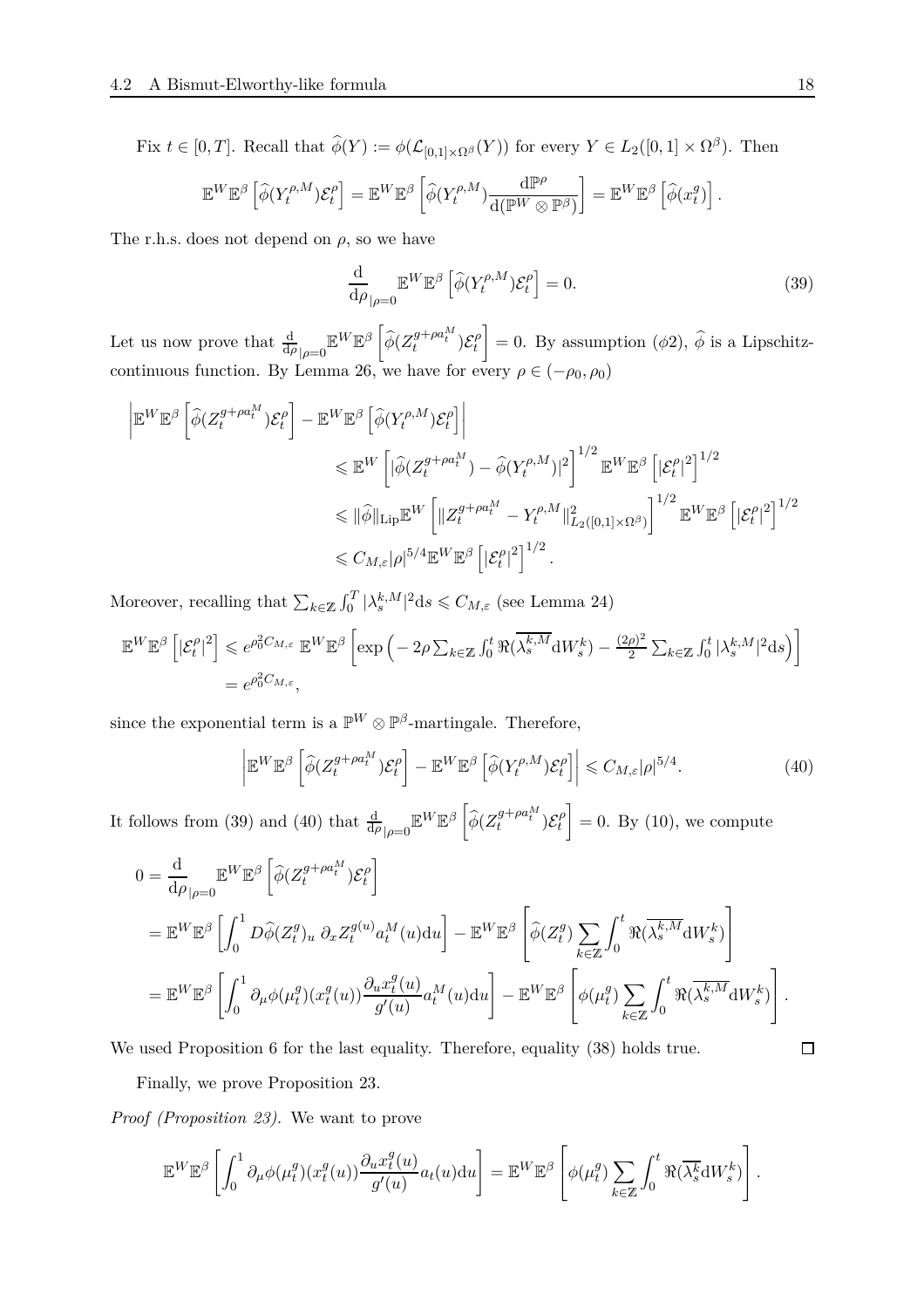which is equivalent to  $(23)$ . In order to obtain that equality, it is sufficient to pass to the limit when  $M \to +\infty$  in [\(38\)](#page-16-0). Recall that by [\(25\)](#page-13-5),  $\mathbb{P}^W \otimes \mathbb{P}^{\beta} [\tau_M < T] \to_{M \to +\infty} 0$ . Since  ${\tau_M < T}_{M \geq M_0}$  is a non-increasing sequence of events, it follows that  $\mathbb{P}^{\tilde{W}} \otimes \mathbb{P}^{\beta}$ -almost surely,  $1_{\{t \leq \tau_M\}} \to 1_{\{t \leq T\}}$ . Thus, it only remains to prove uniform integrability of both members of equality [\(38\)](#page-16-0). Precisely, we want to prove:

$$
\sup_{M\geqslant M_0} \mathbb{E}^W \mathbb{E}^{\beta} \left[ \int_0^1 \left( \partial_\mu \phi(\mu_t^g)(x_t^g(u)) \frac{\partial_u x_t^g(u)}{g'(u)} a_t^M(u) \right)^{3/2} du \right] < +\infty; \tag{41}
$$

$$
\sup_{M\geq M_0} \mathbb{E}^W \mathbb{E}^{\beta} \left[ \left( \phi(\mu_t^g) \sum_{k\in\mathbb{Z}} \int_0^t \Re(\overline{\lambda_s^{k,M}} \mathrm{d} W_s^k) \right)^2 \right] < +\infty. \tag{42}
$$

**Proof of** [\(41\)](#page-18-0). For every  $M \geq M_0$ , by Hölder's inequality

$$
\mathbb{E}^{W} \mathbb{E}^{\beta} \left[ \int_0^1 \left( \partial_{\mu} \phi(\mu_t^g)(x_t^g(u)) \frac{\partial_{u} x_t^g(u)}{g'(u)} a_t^M(u) \right)^{3/2} du \right] \leq \mathbb{E}^{W} \mathbb{E}^{\beta} \left[ \int_0^1 \left( \partial_{\mu} \phi(\mu_t^g)(x_t^g(u)) \right)^2 du \right]^{3/4} \mathbb{E}^{W} \mathbb{E}^{\beta} \left[ \int_0^1 \left| \frac{\partial_{u} x_t^g(u)}{g'(u)} a_t^M(u) \right|^6 du \right]^{1/4}.
$$

By assumption  $(\phi 2)$ ,  $\mathbb{E}^W \mathbb{E}^{\beta}$   $\left[ \int_0^1 (\partial_{\mu} \phi(\mu_t^g))$  $\binom{g}{t}$  $\left(x_t^g\right)$  $\left(\frac{g}{t}(u)\right)^2$  d*u* is bounded. Moreover, by inequality [\(68\)](#page-34-2),

$$
\mathbb{E}^{W}\mathbb{E}^{\beta}\left[\int_{0}^{1}\left|\frac{\partial_{u}x_{t}^{g}(u)}{g'(u)}a_{t}^{M}(u)\right|^{6}\mathrm{d}u\right]\leqslant C\left\|\frac{1}{g'}\right\|^{6}_{L_{\infty}}\left\|g'\right\|^{6}_{L_{12}}\mathbb{E}^{W}\mathbb{E}^{\beta}\left[\int_{0}^{1}\left|a_{t}^{M}(u)\right|^{12}\mathrm{d}u\right]^{1/2}
$$

By definition  $(27)$  of  $a_t^M$ , we have

$$
\mathbb{E}^{W} \mathbb{E}^{\beta} \left[ \int_0^1 |a_t^M(u)|^{12} du \right] \leqslant \mathbb{E}^{W} \mathbb{E}^{\beta} \left[ \int_0^1 T^{11} \int_0^t \left| \frac{g'(u)}{\partial_u x_s^g(u)} A_s^{g,\varepsilon}(x_s^g(u)) \right|^{12} ds du \right].
$$

Remark that for every  $s \in [0, T]$ ,  $||A_s^{g,\varepsilon}||_{L_\infty} \le ||A_s^g||_{L_\infty} \le ||\partial_u x_s^g||_{L_\infty} ||h||_{L_\infty}$ . Thus

$$
\begin{split} \mathbb{E}^{W}\mathbb{E}^{\beta}\left[\int_0^1|a^M_t(u)|^{12}\mathrm{d}u\right] &\leqslant C\|g'\|^{12}_{L_{\infty}}\|h\|^{12}_{L_{\infty}}\mathbb{E}^{W}\mathbb{E}^{\beta}\left[\sup_{t\leqslant T}\|\partial_u x^g_t\|^{12}_{L_{\infty}}\sup_{t\leqslant T}\left\|\frac{1}{\partial_u x^g_t(\cdot)}\right\|^{12}_{L_{\infty}}\right] \\ &\leqslant C\|g'\|^{12}_{L_{\infty}}\|h\|^{12}_{L_{\infty}}\mathbb{E}^{W}\mathbb{E}^{\beta}\left[\sup_{t\leqslant T}\|\partial_u x^g_t\|^{24}_{L_{\infty}}\right]^{1/2}\mathbb{E}^{W}\mathbb{E}^{\beta}\left[\sup_{t\leqslant T}\left\|\frac{1}{\partial_u x^g_t(\cdot)}\right\|^{24}_{L_{\infty}}\right]^{1/2}\leqslant C, \end{split}
$$

where the constant *C* does not depend on *M*. The last inequality is obtained by inequalities [\(71\)](#page-34-0) and [\(72\)](#page-34-1), because  $g \in \mathbf{G}^{2+\theta}$  and  $\alpha > \frac{5}{2} + \theta$ . We deduce [\(41\)](#page-18-0).

**Proof of** [\(42\)](#page-18-1). For every  $M \geq M_0$  and  $t \in [0, T]$ 

$$
\begin{split} \mathbb{E}^{W} \mathbb{E}^{\beta}\left[\left(\phi(\mu^{g}_{t}) \sum_{k \in \mathbb{Z}} \int_{0}^{t} \Re(\overline{\lambda^{k,M}_{s}} \mathrm{d} W^{k}_{s})\right)^{2}\right] &\leqslant \|\phi\|_{L_{\infty}}^{2} \mathbb{E}^{W} \mathbb{E}^{\beta}\left[\sum_{k \in \mathbb{Z}} \int_{0}^{t} |\lambda^{k,M}_{s}|^{2} \mathrm{d} s\right] \\ &\leqslant \|\phi\|_{L_{\infty}}^{2} \mathbb{E}^{W} \mathbb{E}^{\beta}\left[\sum_{k \in \mathbb{Z}} \int_{0}^{t} |\lambda^{k}_{s}|^{2} \mathrm{d} s\right], \end{split}
$$

since  $\lambda_s^{k,M} = \mathbb{1}_{\{s \leq \tau_M\}} \lambda_s^k$ . By inequality [\(20\)](#page-12-1),  $\mathbb{E}^W \mathbb{E}^{\beta} \left[ \sum_{k \in \mathbb{Z}} \int_0^t |\lambda_s^k|^2 ds \right]$  is bounded, so we deduce [\(42\)](#page-18-1). It completes the proof of Proposition [23.](#page-13-0) $\Box$ 

<span id="page-18-1"></span><span id="page-18-0"></span>*.*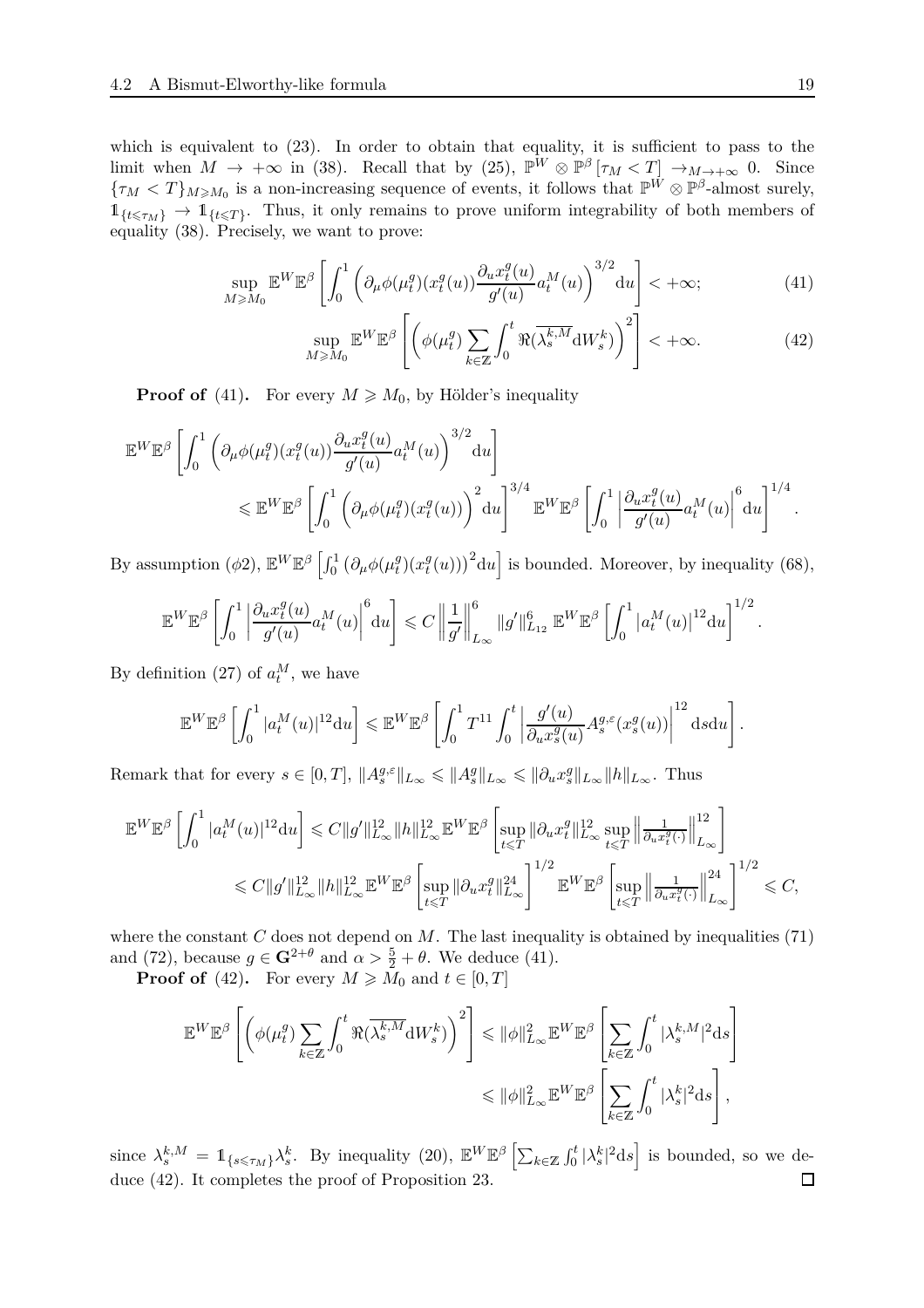#### **4.3 Conclusion of the analysis**

Putting together Lemma [21](#page-11-0) and Proposition [23,](#page-13-0) we conclude the proof of Proposition [19.](#page-10-2)

*Proof (Proposition [19\)](#page-10-2).* By Cauchy-Schwarz inequality applied to [\(23\)](#page-13-4),

$$
|I_1| \leq \frac{1}{t} \|\phi\|_{L_\infty} \mathbb{E}^W \mathbb{E}^{\beta} \left[ \sum_{k \in \mathbb{Z}} \int_0^t |\lambda_s^k|^2 \mathrm{d}s \right]^{1/2} \leq \frac{C}{t} \|\phi\|_{L_\infty} \frac{\sqrt{t}}{\varepsilon^{3+2\theta}} C_1(g) \|h\|_{\mathcal{C}^1},
$$

where we applied inequality [\(18\)](#page-11-2).

*Remark* 28*.* Note that we have proved a Bismut-Elworthy-Li integration by parts formula up to a remainder term. Indeed, by propositions [18](#page-9-2) and [23,](#page-13-0) we proved that

$$
\frac{\mathrm{d}}{\mathrm{d}\rho}_{|\rho=0} P_t \phi(\mu_0^{g+\rho g'h}) = \frac{1}{t} \mathbb{E}^W \mathbb{E}^{\beta} \left[ \phi(\mu_t^g) \sum_{k \in \mathbb{Z}} \int_0^t \Re(\overline{\lambda_s^k} \mathrm{d}W_s^k) \right] + I_2,
$$

where it should be recalled that  $((\lambda_t^k)_{t\in[0,T]})_{k\in\mathbb{Z}}$ , defined by [\(17\)](#page-11-1), depends on  $\varepsilon$ . In the next section, we prove that  $I_2$  is of order  $\mathcal{O}(\varepsilon)$ .

## <span id="page-19-0"></span>**5 Analysis of** *I*<sup>2</sup>

In this section, we look for an upper bound of  $|I_2|$ . Define  $H_s^{g,\varepsilon}(u) := \frac{(A_s^g - A_s^{g,\varepsilon})(x_s^g(u))}{\partial_u x_s^g(u)}$  $\frac{\partial^2 A_s^x (u)}{\partial u^2}$ . Then  $I_2$ rewrites as follows

$$
I_2 = \frac{1}{t} \mathbb{E}^W \mathbb{E}^\beta \left[ \int_0^1 \int_0^t \partial_\mu \phi(\mu_t^g)(x_t^g(u)) \ \partial_u x_t^g(u) \ H_s^{g,\varepsilon}(u) \ \text{d} s \text{d} u \right]. \tag{43}
$$

Moreover, let (*K g,ε*  $(t<sup>y,ε</sup>)$ <sub>*t*∈[0,*T*] be the process defined by:</sub>

<span id="page-19-4"></span><span id="page-19-2"></span>
$$
K_t^{g,\varepsilon}(u) := \int_0^t H_s^{g,\varepsilon}(u) \frac{1}{t-s} \int_s^t \partial_u x_r^g(u) d\beta_r ds. \tag{44}
$$

We also introduce the notation  $\left[\frac{\delta\psi}{\delta m}\right]$ , denoting the zero-average linear functional derivative. For every  $\mu \in \mathcal{P}_2(\mathbb{R})$  and  $v \in \mathbb{R}$ ,

<span id="page-19-3"></span>
$$
\left[\frac{\delta\psi}{\delta m}\right](\mu)(v) := \frac{\delta\psi}{\delta m}(\mu)(v) - \int_{\mathbb{R}} \frac{\delta\psi}{\delta m}(\mu)(v')d\mu(v').\tag{45}
$$

The main result of this section is the following proposition.

<span id="page-19-1"></span>**Proposition 29.** *Under the same assumptions as Proposition [19,](#page-10-2) there is C >* 0 *independent of g, h* and  $\theta$  *such that for every*  $t \in [0, T]$  *and*  $\varepsilon \in (0, 1)$ *,* 

$$
|I_2| \leqslant \frac{C}{\sqrt{t}} \varepsilon \|h\|_{\mathcal{C}^1} C_2(g) \, \mathbb{E}^W \mathbb{E}^{\beta} \left[ \left| \int_0^1 \left[ \frac{\delta \phi}{\delta m} \right] (\mu_t^g)(x_t^g(u)) \frac{K_t^{g,\varepsilon}(u)}{\|K_t^{g,\varepsilon}\|_{L_\infty}} \mathrm{d}u \right|^2 \right]^{1/2} . \tag{46}
$$

 $where C_2(g) = 1 + ||g'''||_{L_8}^3 + ||g''||_{L_{\infty}}^{12} + ||g'||_{L_{\infty}}^{12} + ||g'''||_{L_{\infty}}^{12}$ 1  $\frac{1}{g'}$ 24 *L*∞ *.*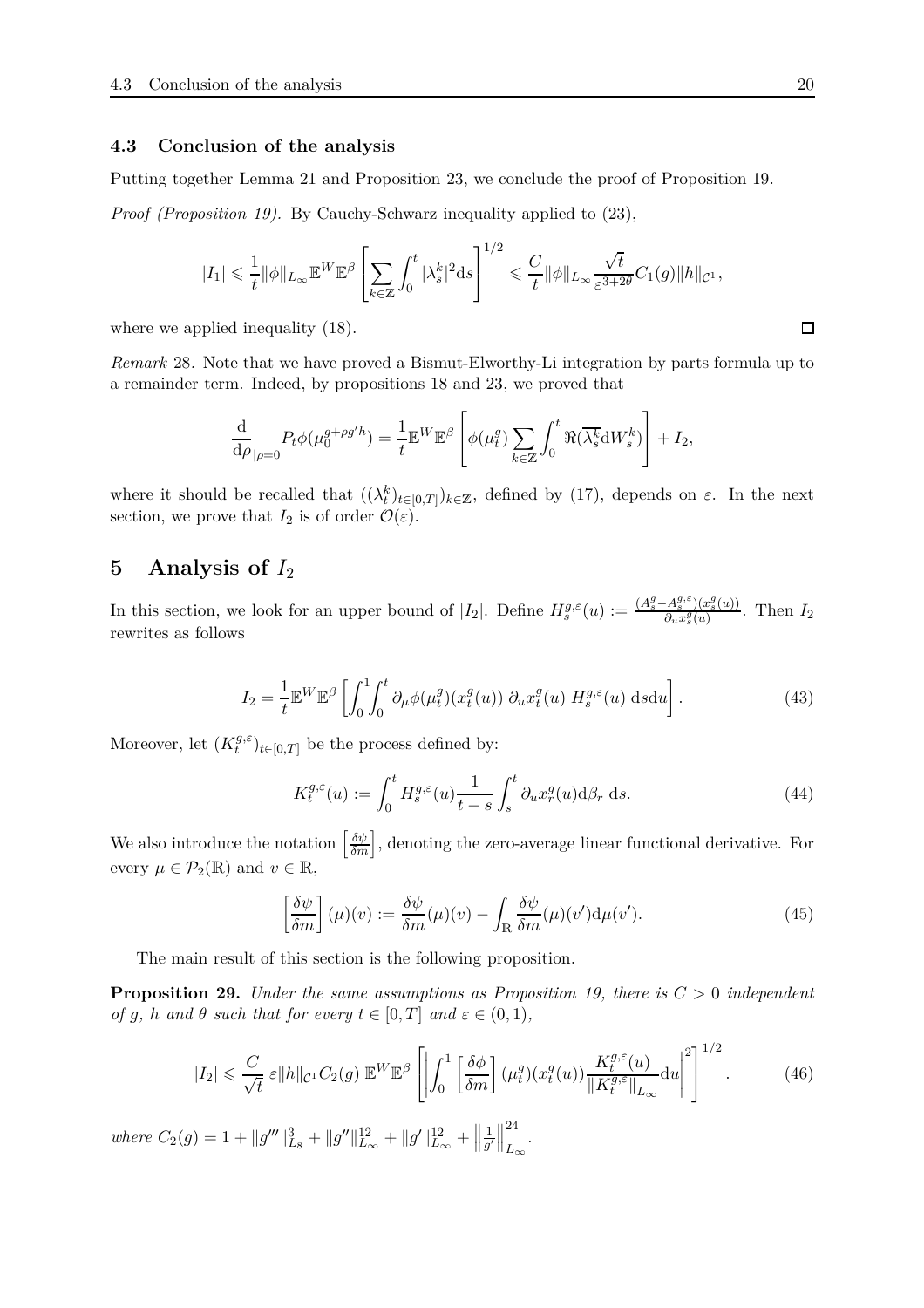#### **5.1 Progressive measurability**

We start by showing that Yamada-Watanabe Theorem applies here, *i.e.* that the processes  $(x_t^g)$  $(t_t^g)_{t \in [0,T]}, (\mu_t^g)$  $\int_t^g t e[0,T]$  and  $(H_t^{g,\varepsilon})$  $t^{g,\varepsilon}$ <sub>*t*</sub> $(t_{\varepsilon}[0,T]$  can all be written as progressively measurable functions of *u* and the noises  $(W^k)_{k \in \mathbb{Z}}$  and  $\beta$ .

For that purpose, let  $(\Theta, \mathcal{B}(\Theta))$  be the canonical space defined by  $\Theta = \mathcal{C}([0,T],\mathbb{C})^{\mathbb{Z}} \times$  $\mathcal{C}([0,T],\mathbb{R})$  and  $\mathcal{B}(\Theta) = \mathcal{B}(\mathcal{C}([0,T],\mathbb{C})^{\mathbb{Z}}) \otimes \mathcal{B}(\mathcal{C}([0,T],\mathbb{R}))$ . Let **P** be the probability measure on  $(\Theta, \mathcal{B}(\Theta))$  defined as the distribution of  $((W^k)_{k\in\mathbb{Z}}, \beta)$  on  $\Omega^W \times \Omega^{\beta}$ . Let  $\mathcal{B}_t(\mathcal{C}([0,T], \mathbb{R})) :=$  $\sigma(\mathbf{x}(s); 0 \leq s \leq t)$ ; in other words the process  $(\mathcal{B}_t(\mathcal{C}([0,T], \mathbb{R})))_{t \in [0,T]}$  is the canonical filtration on  $(C([0,T],\mathbb{R}),\mathcal{B}(\mathcal{C}([0,T],\mathbb{R})))$ . Similarly, let  $(\mathcal{B}_t(\mathcal{C}([0,T],\mathbb{C})\mathbb{Z}))_{t\in[0,T]}$  be the canonical filtration on  $(C([0,T],\mathbb{C})^{\mathbb{Z}},\mathcal{B}(\mathcal{C}([0,T],\mathbb{C})^{\mathbb{Z}}))$ . Let  $(\widehat{\mathcal{B}}_t(\Theta))_{t\in[0,T]}$  be the augmentation of the filtration  $(\mathcal{B}_t(\mathcal{C}([0,T],\mathbb{C})\mathbb{Z})\otimes\mathcal{B}_t(\mathcal{C}([0,T],\mathbb{R})))_{t\in[0,T]}$  by the null sets of **P**. Those notations are inspired by the textbook [\[KS91,](#page-45-13) pp.308-311]. We denote elements of  $\Theta$  in bold, e.g.  $((\mathbf{w}^k)_{k\in\mathbb{Z}}, \mathbf{b}) \in \Theta$ .

<span id="page-20-3"></span>**Lemma 30.** *Let*  $\theta$ *,*  $\varepsilon$ *,*  $g$ *,*  $f$  *and*  $h$  *be as in Proposition [29.](#page-19-1) Then* 

(*a*) *there is a*  $\mathcal{B}(\mathbb{R}) \otimes \mathcal{B}(\Theta)/\mathcal{B}(\mathcal{C}([0,T],\mathbb{R}))$ *-measurable function* 

$$
\mathcal{X}: \mathbb{R} \times \Theta \to \mathcal{C}([0, T], \mathbb{R})
$$

$$
(u, (\mathbf{w}^k)_{k \in \mathbb{Z}}, \mathbf{b}) \mapsto \mathcal{X}(u, (\mathbf{w}^k)_{k \in \mathbb{Z}}, \mathbf{b})
$$

*which is, for every fixed*  $t \in [0, T]$ ,  $\mathcal{B}(\mathbb{R}) \otimes \mathcal{B}_t(\Theta) / \mathcal{B}_t(\mathcal{C}([0, T], \mathbb{R}))$ *-measurable, such that*  $\mathcal{X}$  $\mathbf{a}$  *is continuous in u for*  $\mathbf{P}$ *-almost every fixed*  $((\mathbf{w}^k)_{k \in \mathbb{Z}}, \mathbf{b}) \in \Theta$  *and such that*  $\mathbb{P}^W \otimes \mathbb{P}^{\beta}$ *-almost surely, for every*  $u \in \mathbb{R}$  *and for every*  $t \in [0, T]$ *,* 

<span id="page-20-0"></span>
$$
x_t^g(u) = \mathcal{X}_t(u, (W^k)_{k \in \mathbb{Z}}, \beta);
$$
\n(47)

(*b*) *there is a*  $\mathcal{B}(\mathcal{C}([0,T],\mathbb{C})^{\mathbb{Z}})/\mathcal{B}(\mathcal{C}([0,T],\mathcal{P}_2(\mathbb{R})))$ *-measurable function* 

$$
\mathcal{P} : \mathcal{C}([0,T], \mathbb{C})^{\mathbb{Z}} \to \mathcal{C}([0,T], \mathcal{P}_2(\mathbb{R}))
$$

$$
(\mathbf{w}^k)_{k \in \mathbb{Z}} \mapsto \mathcal{P}((\mathbf{w}^k)_{k \in \mathbb{Z}})
$$

*which is, for every fixed*  $t \in [0, T]$ *,*  $\mathcal{B}_t(C([0, T], \mathbb{C})^{\mathbb{Z}})/\mathcal{B}_t(C([0, T], \mathcal{P}_2(\mathbb{R})))$ *-measurable, such that*  $\mathbb{P}^W$ -*almost surely, for every*  $t \in [0, T]$ *,* 

<span id="page-20-1"></span>
$$
\mu_t^g = \mathcal{P}_t((W^k)_{k \in \mathbb{Z}}); \tag{48}
$$

(*c*) there is a progressively-measurable function  $\mathcal{H} : [0, T] \times \mathbb{R} \times \Theta \to \mathbb{R}$ , i.e. for every  $t \in [0, T]$ ,

$$
[0, t] \times \mathbb{R} \times \Theta \to \mathbb{R}
$$
  

$$
(s, u, (\mathbf{w}^k)_{k \in \mathbb{Z}}, \mathbf{b}) \mapsto \mathcal{H}_s(u, (\mathbf{w}^k)_{k \in \mathbb{Z}}, \mathbf{b})
$$

 $\widehat{\mathcal{B}}(0,t] \otimes \mathcal{B}(\mathbb{R}) \otimes \widehat{\mathcal{B}}_t(\Theta)/\mathcal{B}(\mathbb{R})$ -measurable, such that  $\mathbb{P}^W \otimes \mathbb{P}^{\beta}$ -almost surely, for every  $u \in \mathbb{R}$  *and for every*  $t \in [0, T]$ ,

<span id="page-20-2"></span>
$$
H_t^{g,\varepsilon}(u) = \mathcal{H}_t(u,(W^k)_{k \in \mathbb{Z}}, \beta).
$$
\n(49)

*Proof.* Consider the canonical space  $(\Theta, \mathcal{B}(\Theta), (\mathcal{B}_t(\Theta))_{t \in [0,T]}, \mathbf{P})$ . By Proposition [3,](#page-4-3) there is a strong and pathwise unique solution to [\(4\)](#page-4-1) with initial condition  $x_0^g = g$ . Therefore, for every fixed  $u \in \mathbb{R}$ , there is a unique solution  $(\mathbf{x}_t^g)$  $\binom{g}{t}(u)$ <sub>*t*∈[0,*T*] to</sub>

$$
\mathbf{x}_t^g(u) = g(u) + \sum_{k \in \mathbb{Z}} \int_0^t f_k \Re \left( e^{-ik \mathbf{x}_s^g(u)} \mathrm{d} \mathbf{w}_s^k \right) + \mathbf{b}_t.
$$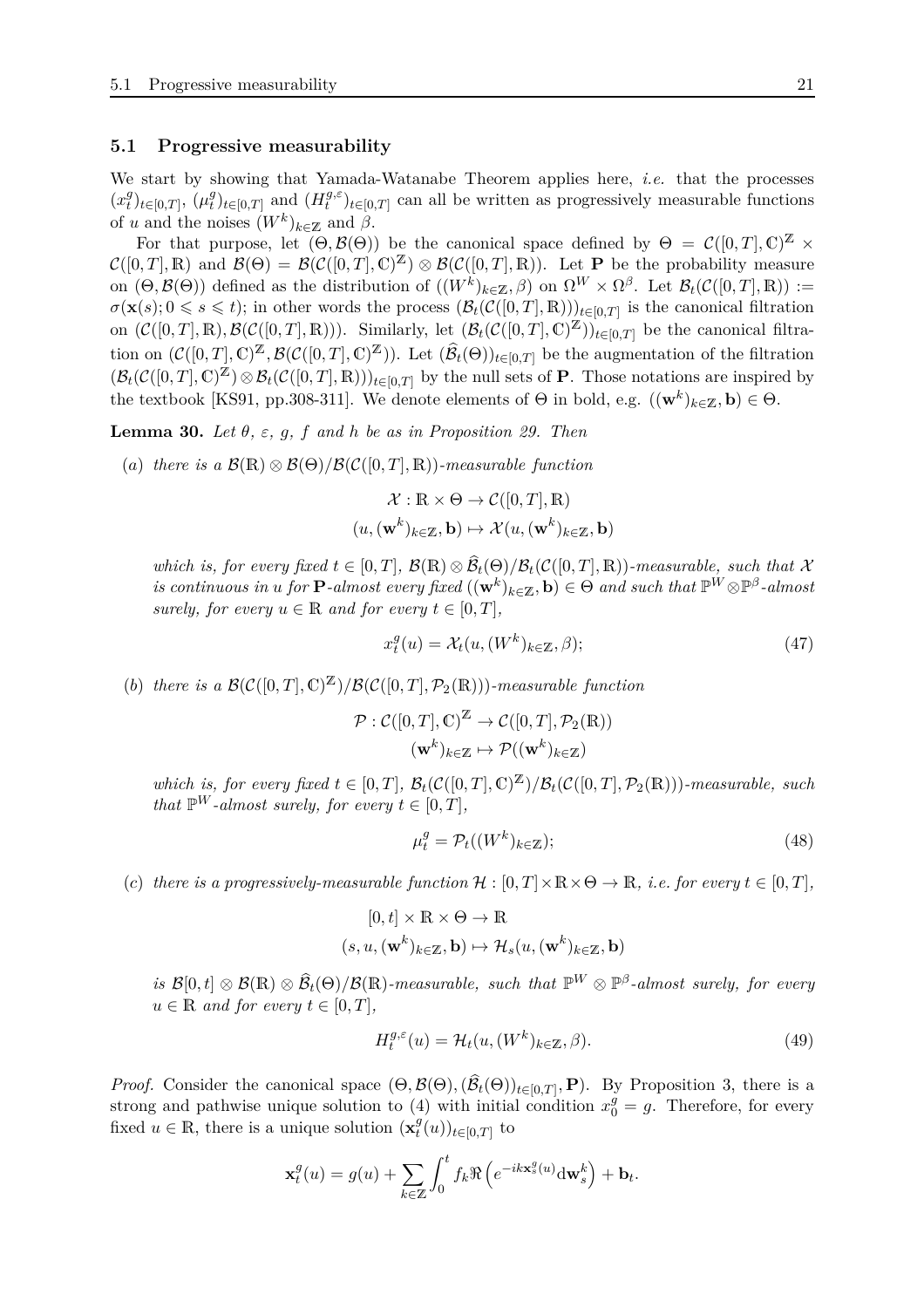**Proof of** (*a*). By Yamada-Watanabe Theorem, the law of  $(x^g, (W^k)_{k \in \mathbb{Z}}, \beta)$  under  $\mathbb{P}^W \otimes$  $\mathbb{P}^{\beta}$  is equal to the law of  $(\mathbf{x}^{g}, (\mathbf{w}^{k})_{k\in\mathbb{Z}}, \mathbf{b})$  under **P**. This result is proved in [\[KS91,](#page-45-13) Prop. 5.3.20] for a finite-dimensional noise, but the proof is the same for the infinite-dimensional noise  $((\mathbf{w}^k)_{k\in\mathbb{Z}}, \mathbf{b}) \in \Theta$ . By a corollary to this theorem (see [\[KS91,](#page-45-13) Coro. 5.3.23]), it follows that for every  $u \in \mathbb{Q}$ , there is a  $\mathcal{B}(\Theta)/\mathcal{B}(\mathcal{C}([0,T],\mathbb{R}))$ -measurable function

$$
\mathcal{X}^u : \Theta \to \mathcal{C}([0, T], \mathbb{R})
$$

$$
((\mathbf{w}^k)_{k \in \mathbb{Z}}, \mathbf{b}) \mapsto \mathcal{X}^u((\mathbf{w}^k)_{k \in \mathbb{Z}}, \mathbf{b})
$$

which is, for every fixed  $t \in [0, T]$ ,  $\mathcal{B}_t(\Theta)/\mathcal{B}_t(\mathcal{C}([0, T], \mathbb{R}))$ -measurable, such that **P**-almost surely, for every  $t \in [0, T]$ ,

<span id="page-21-0"></span>
$$
\mathbf{x}_t^g(u) = \mathcal{X}_t^u((\mathbf{w}^k)_{k \in \mathbb{Z}}, \mathbf{b}).
$$
\n(50)

Moreover, again by Proposition [3,](#page-4-3) there is a **P**-almost sure event  $A \in \mathcal{B}(\Theta)$  such that for every  $((\mathbf{w}^k)_{k \in \mathbb{Z}}, \mathbf{b}) \in A$ , the function  $(t, u) \mapsto \mathbf{x}_t^g$  $t_t^g(u)$  is continuous on  $[0,T] \times \mathbb{R}$ . Up to modifying the almost-sure event *A*, we may assume that for every  $((\mathbf{w}^k)_{k\in\mathbb{Z}}, \mathbf{b}) \in A$  and for every  $u \in \mathbb{Q}$ , equality [\(50\)](#page-21-0) holds. Therefore, we can define a continuous function in the variable  $u \in \mathbb{R}$  by extending  $u \in \mathbb{Q} \mapsto \mathcal{X}^u$ . More precisely, define for every  $u \in \mathbb{R}$ ,  $((\mathbf{w}^k)_{k \in \mathbb{Z}}, \mathbf{b}) \in \Theta$ ,

$$
\mathcal{X}(u,(\mathbf{w}^k)_{k\in\mathbb{Z}},\mathbf{b})=\begin{cases}\lim_{u_n\to u \atop (u_n)_n\in\mathbb{Q}^{\mathbb{N}}}\mathcal{X}^{u_n}((\mathbf{w}^k)_{k\in\mathbb{Z}},\mathbf{b}) & \text{if } ((\mathbf{w}^k)_{k\in\mathbb{Z}},\mathbf{b})\in A, \\ 0 & \text{otherwise.}\end{cases}
$$

In the latter definition, the limit exists and for every  $((\mathbf{w}^k)_{k\in\mathbb{Z}}, \mathbf{b}) \in A$ ,  $\mathcal{X}_t(u, (\mathbf{w}^k)_{k\in\mathbb{Z}}, \mathbf{b}) =$  $\mathbf{x}_t^g$  $f_t^g(u)$  holds for any  $t \in [0,T]$  and  $u \in \mathbb{R}$ . By construction, for every  $((\mathbf{w}^k)_{k\in\mathbb{Z}}, \mathbf{b}) \in \Theta$ ,  $u \in \mathbb{R}$ .  $\mathbb{R} \mapsto \mathcal{X}(u,(\mathbf{w}^k)_{k\in\mathbb{Z}},\mathbf{b}) \in \mathcal{C}([0,T],\mathbb{R})$  is continuous. It remains to show that X is progressivelymeasurable. Fix  $t \in [0, T]$ . By construction of  $\mathcal{X}^u$ , we know that for every  $u \in \mathbb{Q}$ ,

$$
[0, t] \times \Theta \to \mathbb{R}
$$

$$
(s, (\mathbf{w}^k)_{k \in \mathbb{Z}}, \mathbf{b}) \mapsto \mathcal{X}_s^u((\mathbf{w}^k)_{k \in \mathbb{Z}}, \mathbf{b})
$$

is  $\mathcal{B}[0,t] \otimes \widehat{\mathcal{B}}_t(\Theta)/\mathcal{B}(\mathbb{R})$ -measurable. Since X is the limit of  $\mathcal{X}_n := \sum_{k \in \mathbb{Z}} \mathcal{X}^{k/n} \mathbb{1}_{\{u \in [\frac{k}{n}, \frac{k+1}{n})\}}$ , we deduce that for every  $t \in [0, T]$ ,

$$
[0, t] \times \mathbb{R} \times \Theta \to \mathbb{R}
$$
  

$$
(s, u, (\mathbf{w}^k)_{k \in \mathbb{Z}}, \mathbf{b}) \mapsto \mathcal{X}_s(u, (\mathbf{w}^k)_{k \in \mathbb{Z}}, \mathbf{b})
$$

is  $\mathcal{B}[0,t] \otimes \mathcal{B}(\mathbb{R}) \otimes \mathcal{B}_t(\Theta)/\mathcal{B}(\mathbb{R})$ -measurable.

 $\text{Recall that } \mathcal{L}^{\mathbb{P}^W \otimes \mathbb{P}^{\beta}}(x^g, (W^k)_{k \in \mathbb{Z}}, \beta) = \mathcal{L}^{\mathbf{P}}(\mathbf{x}^g, (\mathbf{w}^k)_{k \in \mathbb{Z}}, \mathbf{b}).$  Since P-almost surely, for every  $u \in \mathbb{R}$  and for every  $t \in [0, T]$ ,  $\mathbf{x}_t^g$  $\mathcal{H}(u) = \mathcal{X}_t(u, (\mathbf{w}^k)_{k \in \mathbb{Z}}, \mathbf{b})$ , we deduce that  $\mathbb{P}^W \otimes \mathbb{P}^{\beta}$ -almost surely, for every  $u \in \mathbb{R}$  and for every  $t \in [0, T]$ , equality [\(47\)](#page-20-0) holds. It completes the proof of (*a*).

**Proof of** (b). This step is equivalent to find  $P: C([0,T], \mathbb{C})^{\mathbb{Z}} \to C([0,T], \mathcal{P}_2(\mathbb{R}))$  such that for every bounded measurable function  $\Upsilon : \mathbb{R} \to \mathbb{R}$ , the function

$$
\langle \Upsilon, \mathcal{P} \rangle : \mathcal{C}([0, T], \mathbb{C})^{\mathbb{Z}} \to \mathcal{C}([0, T], \mathbb{R})
$$

$$
(\mathbf{w}^k)_{k \in \mathbb{Z}} \mapsto \langle \Upsilon, \mathcal{P}((\mathbf{w}^k)_{k \in \mathbb{Z}}) \rangle = \int_{\mathbb{R}} \Upsilon(x) d\mathcal{P}((\mathbf{w}^k)_{k \in \mathbb{Z}})(x)
$$

is  $\mathcal{B}_t(\mathcal{C}([0,T],\mathbb{C})^{\mathbb{Z}})/\mathcal{B}_t(\mathcal{C}([0,T],\mathbb{R}))$ -measurable for every fixed  $t \in [0,T]$ . Define  $\mathcal P$  by duality: for every  $\Upsilon : \mathbb{R} \to \mathbb{R}$  bounded and measurable,

$$
\langle \Upsilon, \mathcal{P}((\mathbf{w}^k)_{k \in \mathbb{Z}}) \rangle := \int_{\mathcal{C}([0,T],\mathbb{R})} \int_0^1 \Upsilon(\mathcal{X}(v,(\mathbf{w}^k)_{k \in \mathbb{Z}},\mathbf{b})) \, dv \, d\mu_{\text{Wiener}}(\mathbf{b}),
$$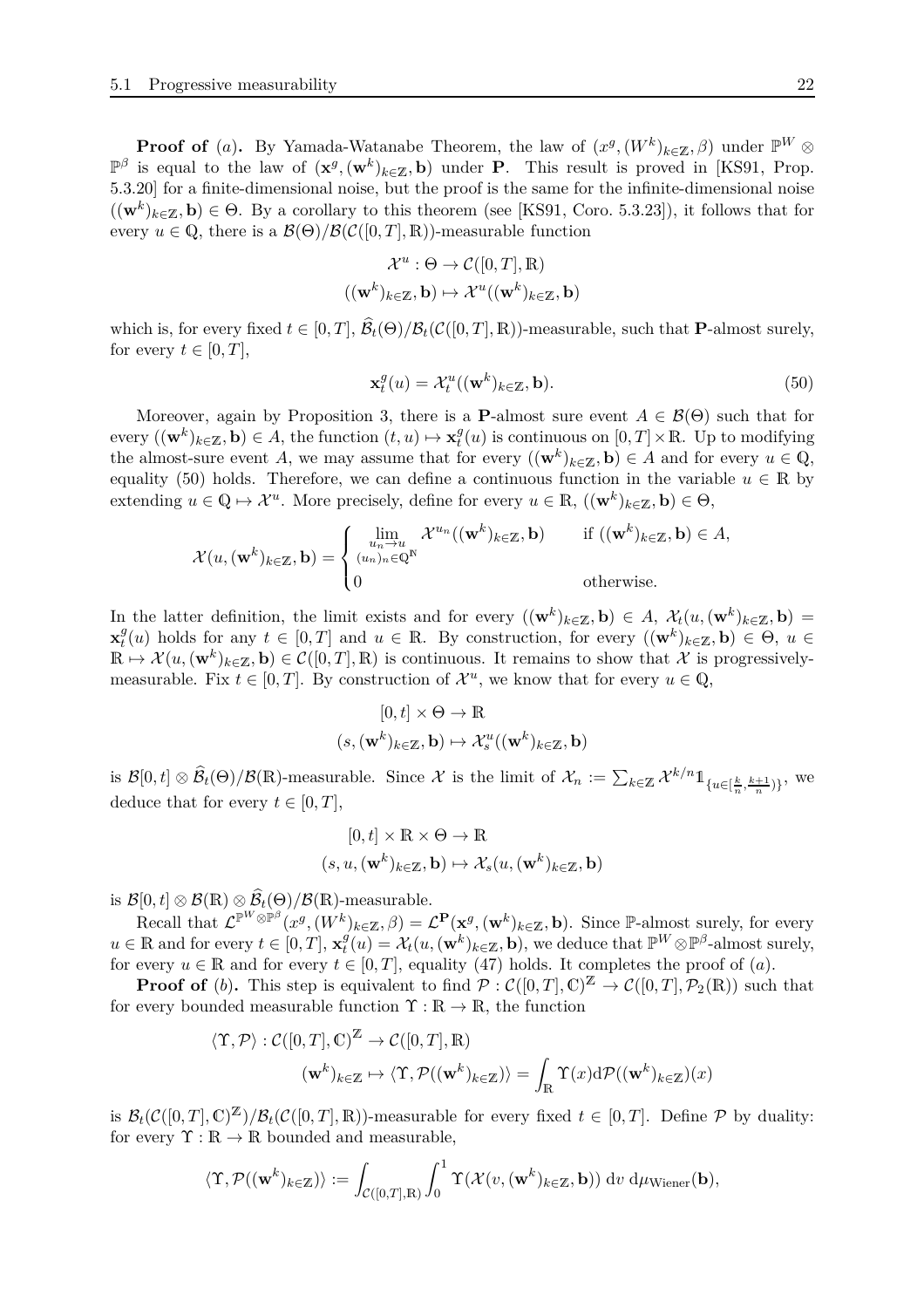where  $\mu_{\text{Wiener}}$  denotes the Wiener measure on  $\mathcal{C}([0,T],\mathbb{R})$ . Thus  $\mathbb{P}^W$ -almost surely, for every  $t \in [0, T]$ , for every  $\Upsilon : \mathbb{R} \to \mathbb{R}$  bounded and measurable,

$$
\langle \Upsilon, \mathcal{P}_t((W^k)_{k \in \mathbb{Z}}) \rangle = \mathbb{E}^{\beta} \left[ \int_0^1 \Upsilon(\mathcal{X}_t(v, (W^k)_{k \in \mathbb{Z}}, \beta)) \mathrm{d}v \right] = \langle \Upsilon, \mu_t^g \rangle,
$$

where the last equality follows from Definition [7.](#page-6-2) Thus we proved equality [\(48\)](#page-20-1).

Moreover, for every  $t \in [0, T]$ , by composition of two measurable functions,

$$
[0, t] \times \mathbb{R} \times \Theta \to \mathbb{R}
$$
  

$$
(s, u, (\mathbf{w}^k)_{k \in \mathbb{Z}}, \mathbf{b}) \mapsto \Upsilon(\mathcal{X}_s(u, (\mathbf{w}^k)_{k \in \mathbb{Z}}, \mathbf{b}))
$$

is  $\mathcal{B}[0,t] \otimes \mathcal{B}(\mathbb{R}) \otimes \mathcal{B}_t(\Theta)/\mathcal{B}(\mathbb{R})$ -measurable. By Fubini's Theorem, it follows that for every  $t \in [0, T],$ 

$$
[0, t] \times C([0, T], \mathbb{C})^{\mathbb{Z}} \to \mathbb{R}
$$
  

$$
(s, (\mathbf{w}^{k})_{k \in \mathbb{Z}}) \mapsto \int_{C([0, T], \mathbb{R})} \int_{0}^{1} \Upsilon(\mathcal{X}_{s}(v, (\mathbf{w}^{k})_{k \in \mathbb{Z}}, \mathbf{b})) dv d\mu_{\text{Wiener}}(\mathbf{b}),
$$

is  $\mathcal{B}[0,t] \otimes \mathcal{B}_t(\mathcal{C}([0,T],\mathbb{C})^{\mathbb{Z}})/\mathcal{B}(\mathbb{R})$ -measurable. This completes the proof of  $(b)$ .

**Proof of** (*c*). Define, on the canonical space  $(\Theta, \mathcal{B}(\Theta))$ ,  $\mathbf{F}_t^g = (\mathbf{x}_t^g)$  $_{t}^{g})^{-1}$  and

$$
\mathbf{A}_t^g := \partial_u \mathbf{x}_t^g(\mathbf{F}_t^g(\cdot)) h(\mathbf{F}_t^g(\cdot));
$$
  

$$
\mathbf{A}_t^{g,\varepsilon} := \int_{\mathbb{R}} \mathbf{A}_t^g(\cdot - y) \varphi_{\varepsilon}(y) dy;
$$
  

$$
\mathbf{H}_t^{g,\varepsilon}(u) := \frac{1}{\partial_u \mathbf{x}_t^g(u)} (\mathbf{A}_t^g - \mathbf{A}_t^{g,\varepsilon}) (\mathbf{x}_t^g(u)).
$$

In order to prove that  $\mathbf{H}^{g,\varepsilon}$  can be written as a progressively measurable function of *u* and  $((\mathbf{w}^k)_{k \in \mathbb{Z}}, \mathbf{b})$ , we will prove successively that this property holds for  $\partial_u \mathbf{x}^g$ ,  $\mathbf{F}^g$ ,  $\mathbf{A}^g$  and  $\mathbf{A}^{g,\varepsilon}$  and we will deduce the result for **H***g,ε* by composition of progressively measurable functions.

Let us start with  $\partial_u \mathbf{x}^g$ . By Proposition [4,](#page-5-0) since  $g \in \mathbf{G}^{1+\theta}$  and  $\alpha > \frac{3}{2} + \theta$ , **P**-almost surely, for every  $t \in [0, T]$ , the map  $u \mapsto \mathbf{x}_t^g$  $t_t^g(u)$  is of class  $\mathcal{C}^1$ . Thus there exists a **P**-almost-sure event  $A \in \mathcal{B}(\theta)$  such that for every  $((\mathbf{w}^k)_{k \in \mathbb{Z}}, \mathbf{b}) \in A$ ,  $\mathbf{x}_t^g$  $\mathcal{X}_t(u) = \mathcal{X}_t(u, (\mathbf{w}^k)_{k \in \mathbb{Z}}, \mathbf{b})$  holds for every  $(t, u) \in [0, T] \times \mathbb{R}$  and such that  $u \mapsto \mathbf{x}_t^g$  $f_t^g(u)$  belongs to  $C^1$ . Define for every  $((\mathbf{w}^k)_{k\in\mathbb{Z}}, \mathbf{b}) \in A$ , for every  $(t, u) \in [0, T] \times \mathbb{R}$ ,

$$
\partial_u \mathcal{X}_t(u,(\mathbf{w}^k)_{k \in \mathbb{Z}},\mathbf{b}):= \limsup_{\eta \searrow 0} \frac{\mathcal{X}_t(u+\eta,(\mathbf{w}^k)_{k \in \mathbb{Z}},\mathbf{b}) - \mathcal{X}_t(u,(\mathbf{w}^k)_{k \in \mathbb{Z}},\mathbf{b})}{\eta}.
$$

Thus for every  $((\mathbf{w}^k)_{k \in \mathbb{Z}}, \mathbf{b}) \in A$  and for every  $(t, u) \in [0, T] \times \mathbb{R}, \partial_u \mathbf{x}_t^g$  $\partial_t^g(u) = \partial_u \mathcal{X}_t(u, (\mathbf{w}^k)_{k \in \mathbb{Z}}, \mathbf{b}).$ Moreover, by progressive-measurability of  $\mathcal{X}$ , it follows from the definition of  $\partial_u \mathcal{X}$  is also progressively measurable; more precisely, for every  $t \in [0, T]$ ,

$$
[0, t] \times \mathbb{R} \times \Theta \to \mathbb{R}
$$
  

$$
(s, u, (\mathbf{w}^k)_{k \in \mathbb{Z}}, \mathbf{b}) \mapsto \partial_u \mathcal{X}_s(u, (\mathbf{w}^k)_{k \in \mathbb{Z}}, \mathbf{b})
$$

is  $\mathcal{B}[0,t] \otimes \mathcal{B}(\mathbb{R}) \otimes \mathcal{B}_t(\Theta)/\mathcal{B}(\mathbb{R})$ -measurable.

Now, consider  $\mathbf{F}^g$ . Define for every  $x \in [0, 2\pi]$ 

<span id="page-22-0"></span>
$$
\widetilde{\mathbf{F}}_t^g(x) := \int_0^1 \mathbb{1}_{\{\mathbf{x}_t^g(v) - \mathbf{x}_t^g(0) \leq x\}} \mathrm{d}v. \tag{51}
$$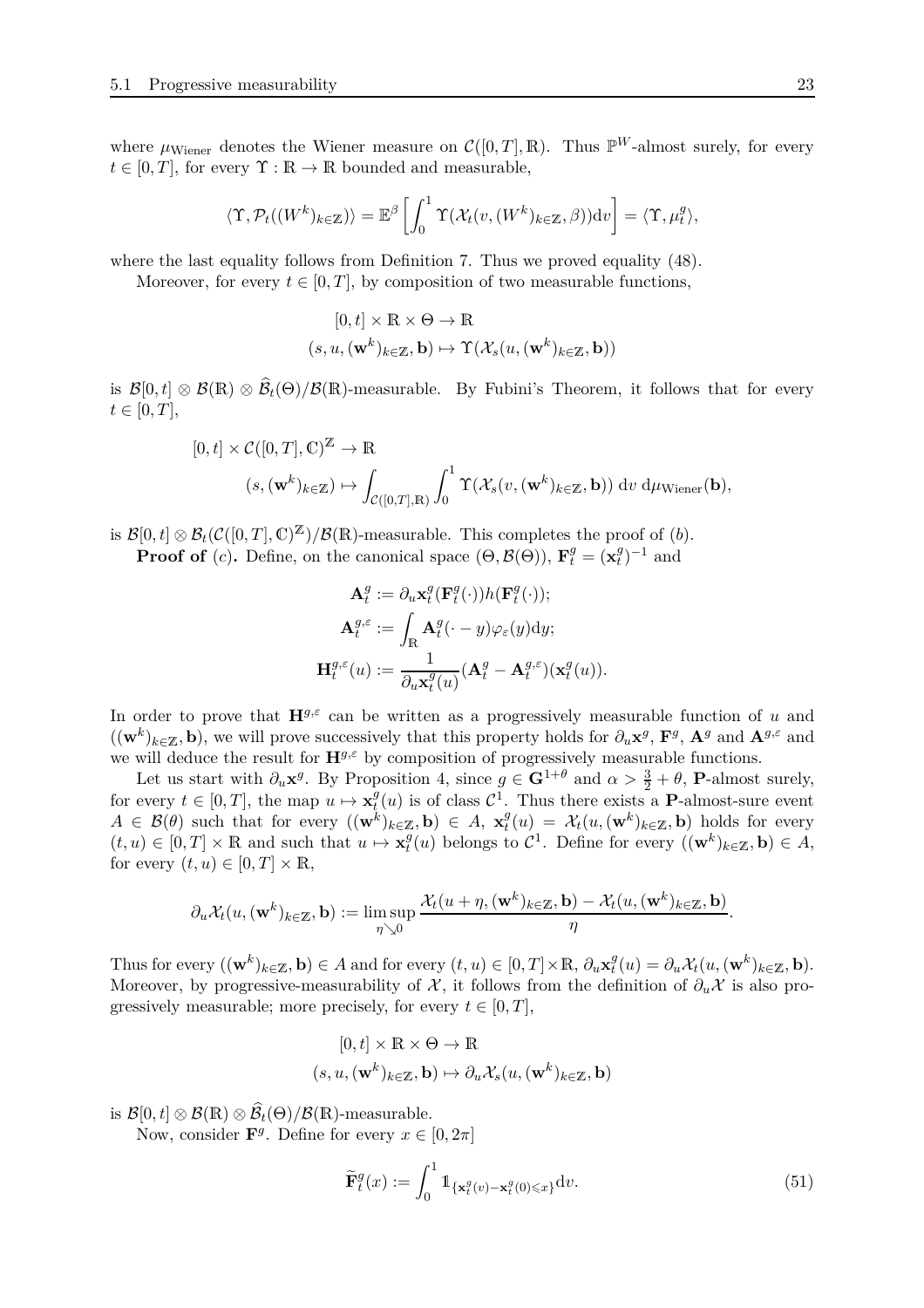Thus we have for every  $x \in [\mathbf{x}_t(0), \mathbf{x}_t(0) + 2\pi]$ 

$$
\widetilde{\mathbf{F}}_t^g(x - \mathbf{x}_t^g(0)) = \int_0^1 \mathbb{1}_{\{\mathbf{x}_t^g(v) \leq x\}} \mathrm{d}v = \int_0^1 \mathbb{1}_{\{v \leq \mathbf{F}_t^g(x)\}} \mathrm{d}v = \mathbf{F}_t^g(x).
$$

Therefore, since for every  $x \in \mathbb{R}$ ,  $\mathbf{F}_t^g$  $\mathbf{F}_t^g(x+2\pi) = \mathbf{F}_t^g$  $t<sup>y</sup>(x) + 1$ , we have

$$
\mathbf{F}_t^g(x) = \sum_{k \in \mathbb{Z}} \mathbb{1}_{\{x - 2\pi k \in [\mathbf{x}_t(0), \mathbf{x}_t(0) + 2\pi)\}} \left( \widetilde{\mathbf{F}}_t^g(x - 2\pi k - \mathbf{x}_t^g(0)) + k \right).
$$

Hence it is sufficient to prove that we can write  $\widetilde{\mathbf{F}}_t^g$  as a progressively measurable function of  $x$  and  $((\mathbf{w}^k)_{k \in \mathbb{Z}}, \mathbf{b})$ . Recall that **P**-almost surely,  $u \mapsto \mathbf{x}^g(u) = \mathcal{X}(u, (\mathbf{w}^k)_{k \in \mathbb{Z}}, \mathbf{b})$  is continuous. Thus there is  $\mathcal{I}$  such that **P**-almost surely, for every  $v \in [0, 1]$ , for every  $x \in [0, 2\pi]$ ,  $\mathbb{1}_{\{\mathbf{x}^g(v) - \mathbf{x}^g(0) \leq x\}} =$  $\mathcal{I}.\left(v, x, (\mathbf{w}^k)_{k \in \mathbb{Z}}, \mathbf{b}\right)$  and such that for every  $t \in [0, T],$ 

$$
[0, t] \times [0, 1] \times [0, 2\pi] \times \Theta \to \mathbb{R}
$$
  

$$
(s, v, x, (\mathbf{w}^k)_{k \in \mathbb{Z}}, \mathbf{b}) \mapsto \mathcal{I}_s(v, x, (\mathbf{w}^k)_{k \in \mathbb{Z}}, \mathbf{b})
$$

is  $\mathcal{B}[0,t] \otimes \mathcal{B}([0,1] \times [0,2\pi]) \otimes \mathcal{B}_t(\Theta)/\mathcal{B}(\mathbb{R})$ -measurable. It follows from Fubini's Theorem and from [\(51\)](#page-22-0) that for every  $t \in [0, T]$ ,

$$
[0, t] \times [0, 2\pi] \times \Theta \to \mathbb{R}
$$
  

$$
(s, x, (\mathbf{w}^k)_{k \in \mathbb{Z}}, \mathbf{b}) \mapsto \int_0^1 \mathcal{I}_s(v, x, (\mathbf{w}^k)_{k \in \mathbb{Z}}, \mathbf{b}) dv = \widetilde{\mathbf{F}}_s^g(x)
$$

is  $\mathcal{B}[0,t] \otimes \mathcal{B}([0,2\pi]) \otimes \mathcal{B}_t(\Theta)/\mathcal{B}(\mathbb{R})$ -measurable.

Let us conclude with  $\mathbf{A}^g$ ,  $\mathbf{A}^{g,\varepsilon}$  and  $\mathbf{H}^{g,\varepsilon}$ . First, remark that  $\mathbf{A}^g$  is obtained by products and compositions of  $\partial_u \mathbf{x}^g$ ,  $\mathbf{F}^g$  and *h*, where *h* is a  $\mathcal{C}^1$ -function. Thus  $x \mapsto \mathbf{A}^g(x)$  is a progressively measurable function of *x* and  $((\mathbf{w}^k)_{k\in\mathbb{Z}}, \mathbf{b})$ . It follows also that  $(x, y) \mapsto \mathbf{A}^g(x - y)\varphi_{\varepsilon}(y)$  is a progressively measurable function of *x*, *y* and  $(\mathbf{w}^k)_{k \in \mathbb{Z}}$ , **b**. By Fubini's Theorem, we deduce that  $x \mapsto \mathbf{A}^{g,\epsilon}(x)$  is a progressively measurable function of *x* and  $((\mathbf{w}^k)_{k\in\mathbb{Z}}, \mathbf{b})$ . Again by products and compositions, it follows that there is a progressively measurable function  $H$  such that **P**almost surely, for every  $u \in \mathbb{R}$  and for every  $t \in [0, T]$ ,

<span id="page-23-0"></span>
$$
\mathbf{H}_{t}^{g,\varepsilon}(u) = \mathcal{H}_{t}(u,(\mathbf{w}^{k})_{k\in\mathbb{Z}},\mathbf{b}).
$$

It follows that  $\mathbf{P}^W \otimes \mathbf{P}^{\beta}$ -almost surely, equality [\(49\)](#page-20-2) holds. It completes the proof of (*c*).  $\Box$ 

#### **5.2 Idiosyncratic noise**

Coming back to equality [\(43\)](#page-19-2), and applying the relation  $\partial_{\mu}\phi(\mu_t^g)$  $\partial_t^g$ ) =  $\partial_v \left\{ \frac{\delta \phi}{\delta m} (\mu_t^g) \right\}$  $\{g(t)\}$  (see Proposition [41](#page-37-1) in appendix), we have

$$
I_2 = \frac{1}{t} \mathbb{E}^W \mathbb{E}^{\beta} \left[ \int_0^1 \int_0^t \partial_v \left\{ \frac{\delta \phi}{\delta m}(\mu_t^g) \right\} (x_t^g(u)) \partial_u x_t^g(u) H_s^{g,\varepsilon}(u) \, \text{d} s \text{d} u \right]
$$
  
= 
$$
\frac{1}{t} \int_0^1 \int_0^t \mathbb{E}^W \mathbb{E}^{\beta} \left[ \partial_u \left\{ \frac{\delta \phi}{\delta m}(\mu_t^g)(x_t^g(\cdot)) \right\} (u) H_s^{g,\varepsilon}(u) \right] \, \text{d} s \text{d} u.
$$

By definition [\(45\)](#page-19-3),  $\left[\frac{\delta\phi}{\delta m}\right]$  is equal to  $\frac{\delta\phi}{\delta m}$  up to a constant, so their derivatives are equal and

$$
I_2 = \frac{1}{t} \int_0^1 \int_0^t \mathbb{E}^W \mathbb{E}^\beta \left[ \partial_u \left\{ \left[ \frac{\delta \phi}{\delta m} \right] (\mu_t^g)(x_t^g(\cdot)) \right\} (u) H_s^{g,\varepsilon}(u) \right] ds du. \tag{52}
$$

In the following lemma, we prove that  $I_2$  can be expressed in terms of  $\frac{\delta\phi}{\delta m}$  instead of its derivative. This key step is, as shown below, a consequence of Girsanov's Theorem applied with respect to the idiosyncratic noise *β*.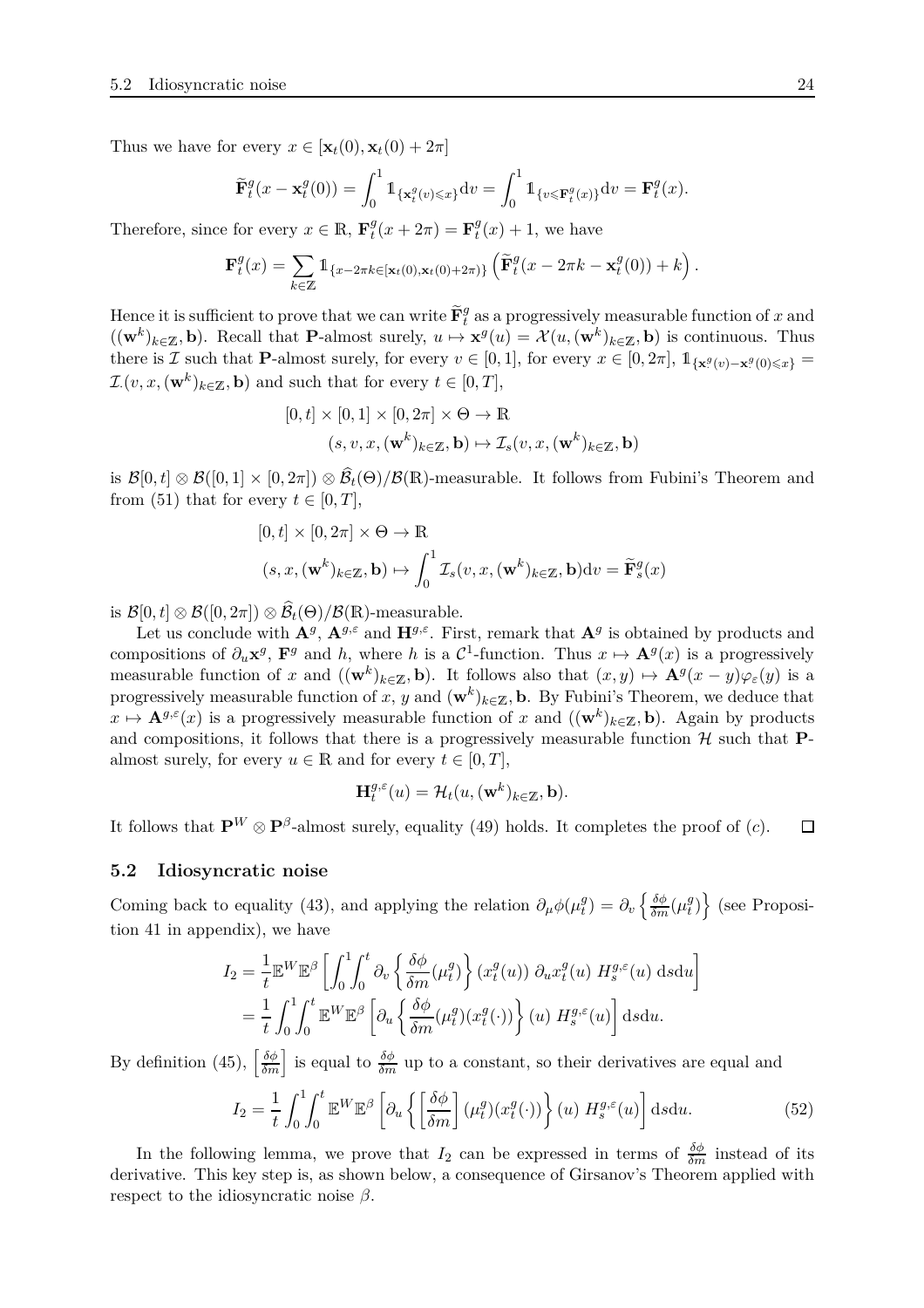**Lemma 31.** *Let*  $\theta \in (0,1)$ *,*  $g \in \mathbf{G}^{1+\theta}$  *and*  $f$  *be of order*  $\alpha > \frac{3}{2} + \theta$ *. Let*  $h \in \Delta^1$  *and*  $\varepsilon > 0$ *. Fix*  $u \in [0,1]$  *and*  $s < t \in [0,T]$ *. Thus the following equality holds true* 

$$
\mathbb{E}^{W} \mathbb{E}^{\beta} \left[ \partial_{u} \left\{ \left[ \frac{\delta \phi}{\delta m} \right] (\mu_{t}^{g}) (x_{t}^{g}(\cdot)) \right\} (u) H_{s}^{g,\varepsilon}(u) \right] = \mathbb{E}^{W} \mathbb{E}^{\beta} \left[ \left[ \frac{\delta \phi}{\delta m} \right] (\mu_{t}^{g}) (x_{t}^{g}(u)) H_{s}^{g,\varepsilon}(u) \frac{1}{t-s} \int_{s}^{t} \partial_{u} x_{r}^{g}(u) d\beta_{r} \right].
$$
 (53)

*Proof.* Fix  $u \in [0, 1]$  and  $s < t \in [0, T]$ . Define, for every  $r \in [0, T]$ ,  $\xi_r := \frac{1}{t-s}$  $\int_0^r \mathbb{1}_{\{z \in [s,t]\}} dz.$ 

For every  $\nu \in [-1,1]$ , denote by  $(x_r^{\nu})_{r \in [0,T]}$  the process  $(x_r^{g+\nu\xi_r})_{r \in [0,T]}$ . By Proposition [6,](#page-5-3)  $\mathbb{P}^W \otimes \mathbb{P}^{\beta}$ -almost surely,  $x_r^{\nu}(u) = x_r^{g+\nu\xi_r}(u) = Z_r^{g(u)+\nu\xi_r}$ . Apply Kunita's expansion (Lemma [20\)](#page-10-1) to  $x = g(u)$  and  $\zeta_t = \xi_t$ . We obtain for every  $u \in \mathbb{R}$ ,  $\mathbb{P}^W \otimes \mathbb{P}^\beta$ -almost surely for every  $r \in [0, T]$ and every  $\nu \in [-1, 1]$ :

$$
x_r^{\nu}(u) = g(u) + \sum_{k \in \mathbb{Z}} f_k \int_0^r \Re \left( e^{-ikx_z^{\nu}(u)} \mathrm{d}W_z^k \right) + \beta_r + \nu \int_0^r \partial_x Z_z^{g(u) + \nu \xi_z} \dot{\xi}_z \mathrm{d}z.
$$

Since both terms of the last equality are almost surely continuous with respect to  $u \in \mathbb{R}$ , that equality holds almost surely for every  $u \in \mathbb{R}$ .

For every  $\nu \in [-1, 1]$ , define the following stopping time

<span id="page-24-1"></span>
$$
\sigma^{\nu} := \inf \left\{ r \geqslant 0 : \left| \nu \int_0^r \partial_x Z_z^{g(u) + \nu \xi_z} \dot{\xi}_z \mathrm{d} \beta_z \right| \geqslant 1 \right\} \wedge T.
$$

Define the process  $(y_r^{\nu})_{r \in [0,T]}$  as the solution to

$$
\mathrm{d}y_r^{\nu}(u) = \sum_{k \in \mathbb{Z}} f_k \Re \left( e^{-iky_r^{\nu}(u)} \mathrm{d}W_r^k \right) + \mathrm{d}\beta_r + \nu \mathbb{1}_{\{r \leq \sigma^{\nu}\}} \partial_x Z_r^{g(u) + \nu \xi_r} \dot{\xi}_r \mathrm{d}r,
$$

and  $\beta_r^{\nu} := \beta_r + \nu \int_0^r \mathbb{1}_{\{z \leq \sigma^{\nu}\}} \partial_x Z_z^{g(u) + \nu \xi_z} \dot{\xi}_z dz$ . Let us define for every  $r \in [0, T]$ 

$$
\mathcal{E}_r^{\nu} = \exp\left(-\nu \int_0^{r \wedge \sigma^{\nu}} \partial_x Z_z^{g(u) + \nu \xi_z} \dot{\xi}_z \mathrm{d} \beta_z - \frac{\nu^2}{2} \int_0^{r \wedge \sigma^{\nu}} \left| \partial_x Z_z^{g(u) + \nu \xi_z} \dot{\xi}_z \right|^2 \mathrm{d} z\right).
$$

By definition of  $\sigma^{\nu}$ , we have  $\mathcal{E}_{r}^{\nu} \leq \exp\left(-\nu \int_{0}^{r \wedge \sigma^{\nu}}$  $\int_0^{r \wedge \sigma^{\nu}} \partial_x Z_z^{g(u) + \nu \xi_z} \dot{\xi}_z d\beta_z \right) \leqslant \exp(1).$  In particular,  $(\mathcal{E}_r^{\nu})_{r \in [0,T]}$  is a  $\mathbb{P}^W \otimes \mathbb{P}^{\beta}$ -martingale. Define  $\mathbb{P}^{\nu}$  as the absolutely continuous probability measure with respect to  $\mathbb{P}^W \otimes \mathbb{P}^{\beta}$  with density  $\frac{d\mathbb{P}^{\nu}}{d(\mathbb{P}^W \otimes \mathbb{P}^{\beta})} = \mathcal{E}^{\nu}_{T}$ . Thus by Girsanov's Theorem, the law under  $\mathbb{P}^{\nu}$  of  $((W^k)_{k\in\mathbb{Z}}, \beta^{\nu})$  is equal to the law under  $\mathbb{P}^W \otimes \mathbb{P}^{\beta}$  of  $((W^k)_{k\in\mathbb{Z}}, \beta)$ . It follows that  $(\Omega, \mathcal{G}, (\mathcal{G}_t)_{t \in [0,T]}, \mathbb{P}^{\nu}, y^{\nu}, (W^k)_{k \in \mathbb{Z}}, \beta^{\nu})$  is a weak solution to equation [\(4\)](#page-4-1).

By Lemma [30](#page-20-3) and Yamada-Watanabe Theorem,

$$
\mathcal{L}^{\mathbb{P}^{\nu}}(y^{\nu},(W^k)_{k\in\mathbb{Z}},\beta^{\nu})=\mathcal{L}^{\mathbb{P}^W\otimes\mathbb{P}^{\beta}}(x^g,(W^k)_{k\in\mathbb{Z}},\beta)=\mathcal{L}^{\mathbf{P}}(\mathbf{x}^g,(w^k)_{k\in\mathbb{Z}},\mathbf{b}),
$$

and  $\mathbb{P}^{\nu}$ -almost surely, for every  $u \in \mathbb{R}$  and  $t \in [0, T]$ ,

<span id="page-24-0"></span>
$$
y_t^{\nu}(u) = \mathcal{X}_t(u, (W^k)_{k \in \mathbb{Z}}, \beta^{\nu}).
$$
\n(54)

Moreover, we claim that  $\mathbb{E}^{\nu} \left[ \left[ \frac{\delta \phi}{\delta m} \right] (\mu_t^g) \right]$  $\left\{ \frac{g}{t} \right\} (y_t^{\nu}(u)) H_s^{g,\varepsilon}(u) \right]$  does not depend on *ν*. Indeed, by [\(54\)](#page-24-0)

$$
F(\nu) := \mathbb{E}^{\nu} \left[ \left[ \frac{\delta \phi}{\delta m} \right] (\mu_t^g) (y_t^{\nu}(u)) H_s^{g,\varepsilon}(u) \right] = \mathbb{E}^{\nu} \left[ \left[ \frac{\delta \phi}{\delta m} \right] (\mu_t^g) (\mathcal{X}_t(u, (W^k)_{k \in \mathbb{Z}}, \beta^{\nu})) H_s^{g,\varepsilon}(u) \right]
$$
  

$$
= \mathbb{E}^W \mathbb{E}^{\beta} \left[ \left[ \frac{\delta \phi}{\delta m} \right] (\mu_t^g) (\mathcal{X}_t(u, (W^k)_{k \in \mathbb{Z}}, \beta^{\nu})) H_s^{g,\varepsilon}(u) \frac{d\mathbb{P}^{\nu}}{d(\mathbb{P}^W \otimes \mathbb{P}^{\beta})} \right].
$$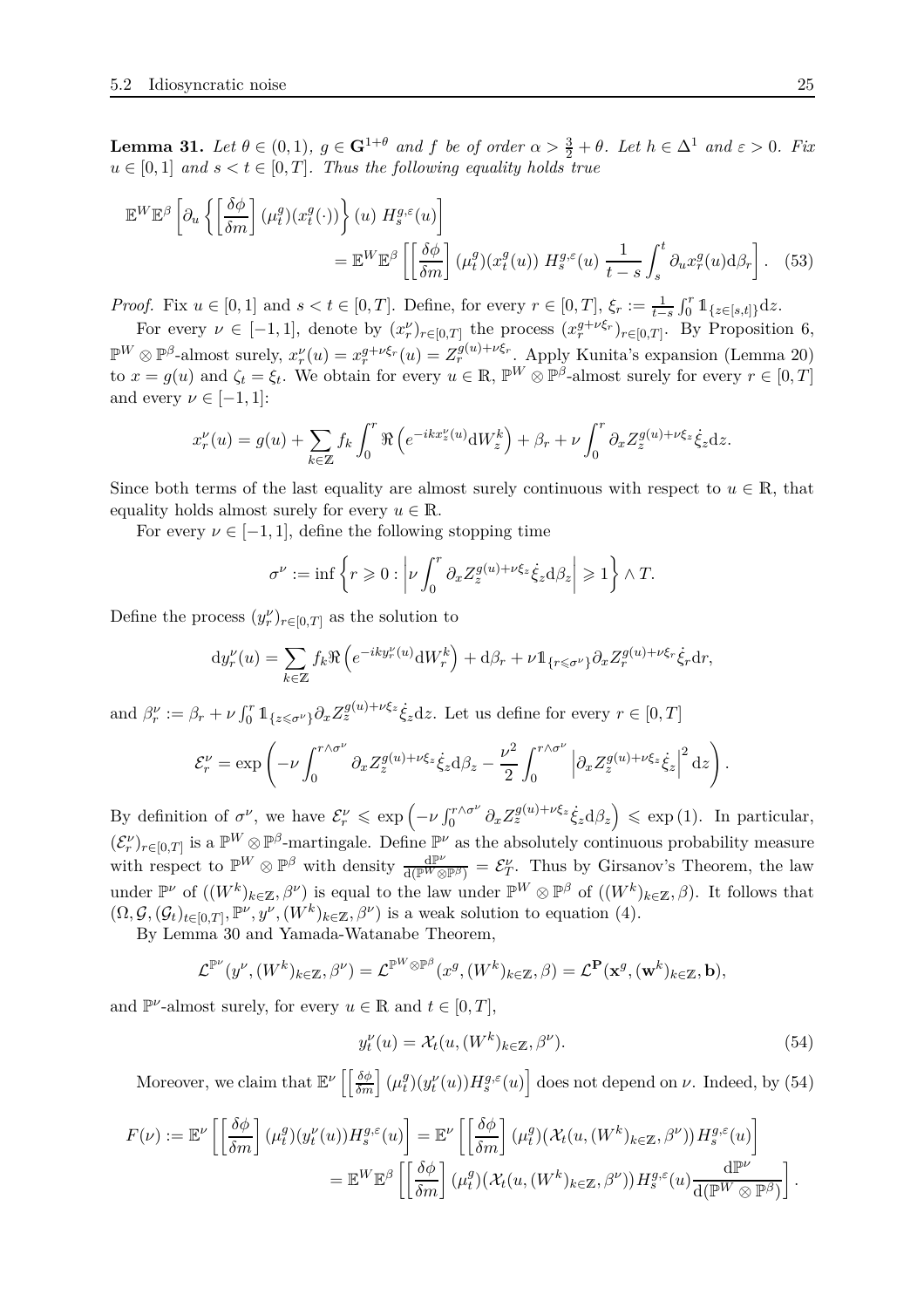Furthermore, by Lemma [30](#page-20-3)

$$
F(\nu) = \mathbb{E}^{W} \mathbb{E}^{\beta} \left[ \left[ \frac{\delta \phi}{\delta m} \right] \left( \mathcal{P}_{t}((W^{k})_{k \in \mathbb{Z}}) \right) \left( \mathcal{X}_{t}(u, (W^{k})_{k \in \mathbb{Z}}, \beta^{\nu}) \right) \mathcal{H}_{s}(u, (W^{k})_{k \in \mathbb{Z}}, \beta) \frac{d\mathbb{P}^{\nu}}{d(\mathbb{P}^{W} \otimes \mathbb{P}^{\beta})} \right]
$$
  
= 
$$
\mathbb{E}^{\nu} \left[ \left[ \frac{\delta \phi}{\delta m} \right] \left( \mathcal{P}_{t}((W^{k})_{k \in \mathbb{Z}}) \right) \left( \mathcal{X}_{t}(u, (W^{k})_{k \in \mathbb{Z}}, \beta^{\nu}) \right) \mathcal{H}_{s}(u, (W^{k})_{k \in \mathbb{Z}}, \beta) \right].
$$

Moreover, the processes  $(\beta_r)$  and  $(\beta_r^{\nu})$  are equal on the interval  $[0, s]$ , because  $\xi_r \equiv 0$  on [0*, s*]. Since  $(\mathcal{H}_r)_{r \in [0,T]}$  is progressively measurable, then  $\mathbb{P}^{\nu}$ -almost surely,  $\mathcal{H}_s(u,(W^k)_{k \in \mathbb{Z}},\beta)$  =  $\mathcal{H}_s(u,(W^k)_{k\in\mathbb{Z}},\beta^{\nu}).$  Therefore,

$$
F(\nu) = \mathbb{E}^{\nu} \left[ \left[ \frac{\delta \phi}{\delta m} \right] \left( \mathcal{P}_t((W^k)_{k \in \mathbb{Z}}) \right) \left( \mathcal{X}_t(u, (W^k)_{k \in \mathbb{Z}}, \beta^{\nu}) \right) \mathcal{H}_s(u, (W^k)_{k \in \mathbb{Z}}, \beta^{\nu}) \right]
$$
  
= 
$$
\mathbb{E}^W \mathbb{E}^{\beta} \left[ \left[ \frac{\delta \phi}{\delta m} \right] \left( \mathcal{P}_t((W^k)_{k \in \mathbb{Z}}) \right) \left( \mathcal{X}_t(u, (W^k)_{k \in \mathbb{Z}}, \beta) \right) \mathcal{H}_s(u, (W^k)_{k \in \mathbb{Z}}, \beta) \right],
$$

since the law of  $((W^k)_{k\in\mathbb{Z}}, \beta^{\nu})$  under  $\mathbb{P}^{\nu}$  is equal to the law of  $((W^k)_{k\in\mathbb{Z}}, \beta)$  under  $\mathbb{P}^W \otimes \mathbb{P}^{\beta}$ . The last term of that equality does not depend on  $\nu$  anymore, so we get finally

<span id="page-25-2"></span><span id="page-25-1"></span>
$$
\frac{\mathrm{d}}{\mathrm{d}\nu}_{|\nu=0}F(\nu) = \frac{\mathrm{d}}{\mathrm{d}\nu}_{|\nu=0}\mathbb{E}^{\nu}\left[\left(\frac{\delta\phi}{\delta m}\right](\mu_t^g)(y_t^{\nu}(u))H_s^{g,\varepsilon}(u)\right] = 0.
$$
\n(55)

Furthermore,

$$
\mathbb{E}^{\nu}\Big[\Big[\frac{\delta\phi}{\delta m}\Big](\mu_t^g)(y_t^{\nu}(u))H_s^{g,\varepsilon}(u)\Big] = \mathbb{E}^{W}\mathbb{E}^{\beta}\left[\Big[\frac{\delta\phi}{\delta m}\Big](\mu_t^g)(y_t^{\nu}(u))H_s^{g,\varepsilon}(u)\mathcal{E}_t^{\nu}\right] \n= \mathbb{E}^{W}\mathbb{E}^{\beta}\left[\Big[\frac{\delta\phi}{\delta m}\Big](\mu_t^g)(x_t^{\nu}(u))H_s^{g,\varepsilon}(u)\mathcal{E}_t^{\nu}\right] + R(\nu),
$$
\n(56)

where  $R(\nu) = \mathbb{E}^W \mathbb{E}^{\beta} \left[ \mathbb{1}_{\{\sigma^{\nu} < T\}} \left( \left[ \frac{\delta \phi}{\delta m} \right] (\mu_t^g) \right] \right]$  $\left( \frac{g}{t} \right) \left( y_t^{\nu}(u) \right) - \left[ \frac{\delta \phi}{\delta m} \right] \left( \mu_t^g \right)$  $\int_t^g (x_t^{\nu}(u)) dx_s^{\nu}(u) \mathcal{E}_t^{\nu}$ i ; we used here the fact that  $1_{\{\sigma^{\nu}=T\}}(x_t^{\nu}(u)-y_t^{\nu}(u))=0$ . Let us show that  $R(\nu)=\mathcal{O}(|\nu|^2)$ . By Hölder's inequality and by the fact that  $\mathcal{E}'_t \leq \exp(1) = e$ , we have

$$
|R(\nu)| \leqslant 2e(\mathbb{P}^W \otimes \mathbb{P}^{\beta}) \Big[ \sigma^{\nu} < T \Big]^{1/4} \mathbb{E}^W \mathbb{E}^{\beta} \left[ H_s^{g,\varepsilon}(u)^2 \right]^{1/2} \mathbb{E}^W \mathbb{E}^{\beta} \left[ \sup_{v \in \mathbb{R}} \left| \left[ \frac{\delta \phi}{\delta m} \right] (\mu_t^g)(v) \right|^4 \right]^{\frac{1}{4}}. \tag{57}
$$

We control the different terms appearing on the r.h.s. of [\(57\)](#page-25-0). By Markov's inequality, by Burkholder-Davis-Gundy inequality and by inequality [\(77\)](#page-35-3), for every  $\nu \in [-1,1]$ 

<span id="page-25-0"></span>
$$
\mathbb{P}^{W} \otimes \mathbb{P}^{\beta} \Big[ \sigma^{\nu} < T \Big] \leqslant \mathbb{E}^{W} \mathbb{E}^{\beta} \left[ \sup_{r \leqslant T} \left| \nu \int_{0}^{r} \partial_{x} Z_{z}^{g(u) + \nu \xi_{z}} \frac{\mathbb{1}_{\{z \in [s,t]\}}}{t-s} \mathrm{d} \beta_{z} \right|^{8} \right] \leqslant C |\nu|^{8} \mathbb{E}^{W} \mathbb{E}^{\beta} \left[ \left| \int_{s}^{t} \left| \partial_{x} Z_{r}^{g(u) + \nu \xi_{r}} \right|^{2} \frac{1}{(t-s)^{2}} \mathrm{d} r \right|^{4} \right] \leqslant \frac{C}{(t-s)^{5}} |\nu|^{8} \mathbb{E}^{W} \mathbb{E}^{\beta} \left[ \int_{s}^{t} \left| \partial_{x} Z_{r}^{g(u) + \nu \xi_{r}} \right|^{8} \mathrm{d} r \right] \leqslant C |\nu|^{8},
$$

where *C* is a constant depending on *s* and *t* changing from line to line.

Let us show that  $\mathbb{E}^{W} \mathbb{E}^{\beta} \left[ H_s^{g,\varepsilon}(u)^2 \right] < +\infty$ . Recall that  $H_s^{g,\varepsilon}(u) := \frac{(A_s^g - A_s^{g,\varepsilon})(x_s^g(u))}{\partial_u x_s^g(u)}$  $\frac{\partial u}{\partial u} x_s^g(u)$ . Thus

$$
\mathbb{E}^{W} \mathbb{E}^{\beta} \left[ H_s^{g,\varepsilon}(u)^2 \right]^{1/2} \leqslant \mathbb{E}^{W} \mathbb{E}^{\beta} \left[ \left\| \frac{1}{\partial_u x_s^g} \right\|_{L_\infty}^4 \right]^{1/4} \mathbb{E}^{W} \mathbb{E}^{\beta} \left[ \left\| A_s^g - A_s^{g,\varepsilon} \right\|_{L_\infty}^4 \right]^{1/4}.
$$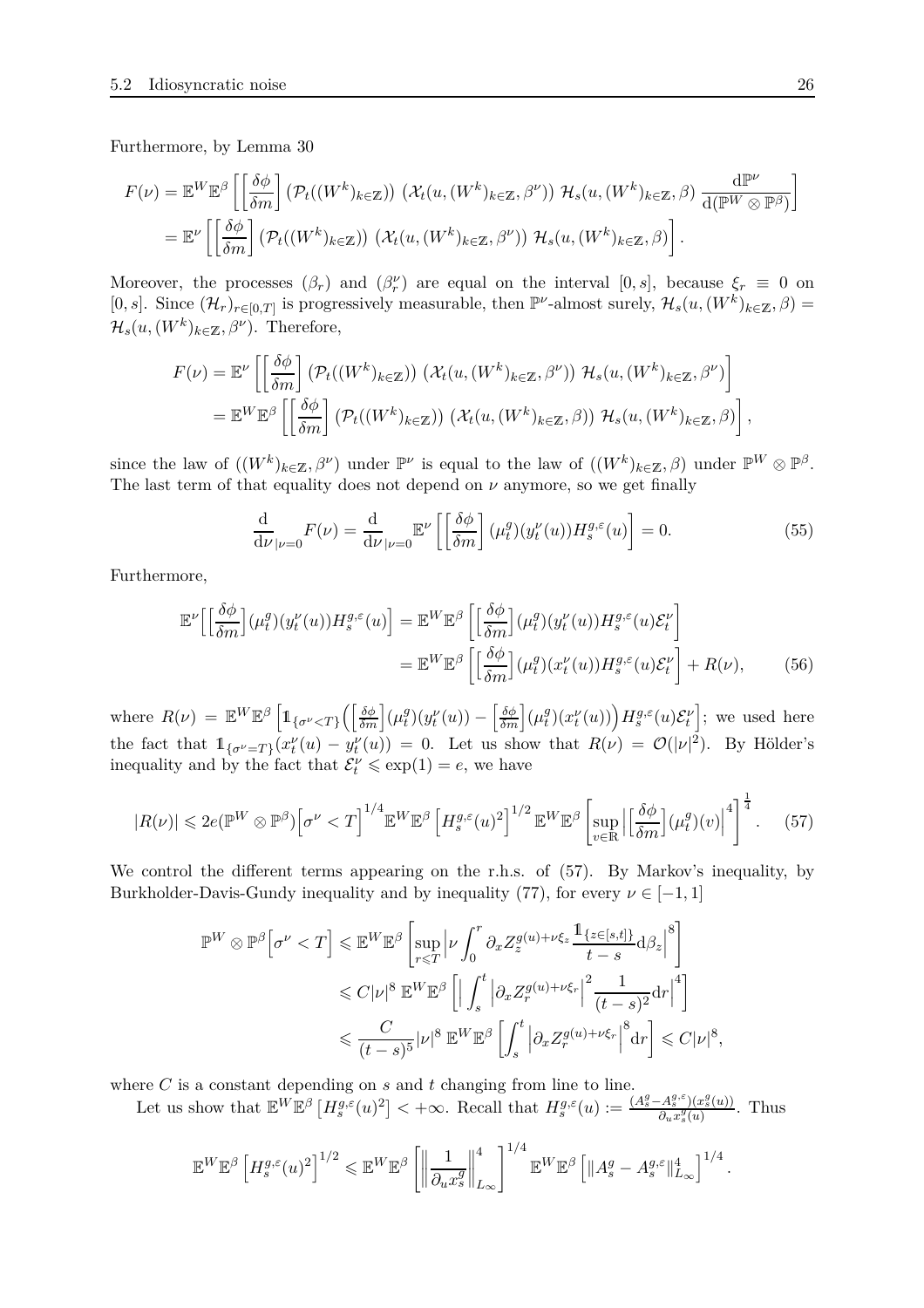$\mathrm{By}$  [\(72\)](#page-34-1),  $\mathbb{E}^{W}\mathbb{E}^{\beta}\left[\Vert$ 1 *∂ux g s*  $\begin{tabular}{|c|c|} \hline \quad \quad & \quad \quad & \quad \quad \\ \hline \quad \quad & \quad \quad & \quad \quad \\ \hline \quad \quad & \quad \quad \\ \hline \end{tabular}$ 4 *L*∞ is finite. Moreover, since  $A_s^{g,\varepsilon} = A_s^g * \varphi_\varepsilon$ , we have  $||A_s^g - A_s^{g,\varepsilon}||_{L_\infty} \le$  $C\varepsilon$ || $\partial_x A^g$ || $L_\infty$ , where  $C = I_{\mathbb{R}} |y| \varphi(y) dy$ . Using inequality [\(21\)](#page-12-2) and an analogue to [\(22\)](#page-12-3) with exponent 4 instead of 2, we check that  $\mathbb{E}^{W}\mathbb{E}^{\beta}[\|\partial_x A_{s}^{g}\|_{L_{\infty}}]$  is finite. Thus there is *C* such that  $\mathbb{E}^W \mathbb{E}^{\beta} \left[ H_s^{g,\varepsilon}(u)^2 \right] \leqslant C.$ 

Then show that  $\mathbb{E}^{W} \mathbb{E}^{\beta}$ sup*v*∈<sup>R</sup>  $\left[\frac{\delta\phi}{\delta m}\right](\mu_t^g)$  $\binom{g}{t}(v)$ <sup>4</sup> is finite. By definition [\(45\)](#page-19-3), for every  $v \in \mathbb{R}$ ,

<span id="page-26-0"></span>
$$
\left| \left[ \frac{\delta \phi}{\delta m} \right] (\mu_t^g)(v) \right| \leq \mathbb{E}^{\beta} \left[ \int_0^1 \left| \frac{\delta \phi}{\delta m} (\mu_t^g)(v) - \frac{\delta \phi}{\delta m} (\mu_t^g)(x_t^g(u)) \right| \mathrm{d}u \right]. \tag{58}
$$

By inequality [\(80\)](#page-37-2), there is a  $C > 0$  such that  $\mathbb{P}^W$ -almost surely for every  $x \in [0, 2\pi]$ ,

$$
\left| \partial_v \left\{ \frac{\delta \phi}{\delta m}(\mu_t^g) \right\} (x) \right| = \left| \partial_\mu \phi(\mu_t^g)(x) \right| \leqslant C(1 + 2\pi) + C \mathbb{E}^\beta \left[ \int_0^1 |x_t^g(u')| \mathrm{d} u' \right]. \tag{59}
$$

Thus there is  $C > 0$  such that  $\mathbb{P}^W$ -almost surely, for every  $v, v' \in [0, 2\pi]$ ,

$$
\left|\frac{\delta\phi}{\delta m}(\mu_t^g)(v) - \frac{\delta\phi}{\delta m}(\mu_t^g)(v')\right| \leq C + C\mathbb{E}^{\beta}\left[\int_0^1 |x_t^g(u')| \mathrm{d}u'\right].
$$

By Proposition [45,](#page-39-0)  $v \mapsto \frac{\delta \phi}{\delta m} (\mu_t^g)$  $t^{g}(v)$  is  $2\pi$ -periodic, thus the latter inequality holds for every  $v, v' \in \mathbb{R}$ . Combining that inequality with [\(58\)](#page-26-0), we get for every  $v \in \mathbb{R}$ 

<span id="page-26-2"></span><span id="page-26-1"></span>
$$
\left| \left[ \frac{\delta \phi}{\delta m} \right] (\mu_t^g)(v) \right| \leq C + C \mathbb{E}^{\beta} \left[ \int_0^1 |x_t^g(u')| \mathrm{d}u' \right].
$$

This leads to

$$
\mathbb{E}^W \mathbb{E}^{\beta} \left[ \sup_{v \in \mathbb{R}} \left| \left[ \frac{\delta \phi}{\delta m} \right] (\mu_t^g)(v) \right|^4 \right] \leq C + C \mathbb{E}^W \mathbb{E}^{\beta} \left[ \int_0^1 |x_t^g(u')| \mathrm{d} u' \right],\tag{60}
$$

which is finite. Thus  $\mathbb{E}^{W} \mathbb{E}^{\beta}$ sup*v*∈<sup>R</sup>  $\left[\frac{\delta\phi}{\delta m}\right](\mu_t^g)$  $\binom{g}{t}(v)$  $\left\{ \mathcal{L}^4 \right\} \leqslant C$ , whence we finally deduce, in view of inequality [\(57\)](#page-25-0), that  $|R(\nu)| \leq C|\nu|^2$ .

Thus  $R(\nu) = \mathcal{O}(|\nu|^2)$ . It follows from [\(55\)](#page-25-1) and [\(56\)](#page-25-2) that

$$
\frac{\mathrm{d}}{\mathrm{d}\nu}_{|\nu=0} \mathbb{E}^W \mathbb{E}^{\beta} \left[ \left[ \frac{\delta \phi}{\delta m} \right] (\mu_t^g)(x_t^{\nu}(u)) H_s^{g,\varepsilon}(u) \mathcal{E}_t^{\nu} \right] = 0
$$

By [\(60\)](#page-26-1),  $\left( \left\lceil \frac{\delta \phi}{\delta m} \right\rceil (\mu_t^g) \right)$  $\binom{g}{t}(x_t^{\nu}(u))$  is uniformly integrable. Using inequality [\(59\)](#page-26-2), we prove *ν*∈[−1*,*1] in the same way that  $\left(\partial_v \left\{\left\lceil \frac{\delta \phi}{\delta m} \right\rceil (\mu_t^g)\right\}\right)$  $\left\{ \left( x_{t}^{\nu}(u) \right) \right\}$ *ν*∈[−1*,*1] is also uniformly integrable. Recall that  $x_t^{\nu}(u) = Z_t^{g(u)+\nu\xi_t}$  $a_t^{g(u)+\nu\xi_t}$  and that, by inequality [\(77\)](#page-35-3),  $(\partial_x Z_t^{g(u)+\nu\xi_t})$  $(t^{(y(u)+\nu \zeta t)})_{\nu \in [-1,1]}$  is uniformly integrable. Thus we get by differentiation:

$$
0 = \frac{\mathrm{d}}{\mathrm{d}\nu_{|\nu=0}} \mathbb{E}^{W} \mathbb{E}^{\beta} \left[ \left[ \frac{\delta \phi}{\delta m} \right] (\mu_{t}^{g}) (Z_{t}^{g(u)+\nu\xi_{t}}) H_{s}^{g,\varepsilon}(u) \mathcal{E}_{t}^{\nu} \right]
$$
  
\n
$$
= \mathbb{E}^{W} \mathbb{E}^{\beta} \left[ \partial_{v} \left\{ \left[ \frac{\delta \phi}{\delta m} \right] (\mu_{t}^{g}) \right\} (Z_{t}^{g(u)}) \partial_{x} Z_{t}^{g(u)} \xi_{t} H_{s}^{g,\varepsilon}(u) \right]
$$
  
\n
$$
- \mathbb{E}^{W} \mathbb{E}^{\beta} \left[ \left[ \frac{\delta \phi}{\delta m} \right] (\mu_{t}^{g}) (Z_{t}^{g(u)}) H_{s}^{g,\varepsilon}(u) \int_{0}^{t} \partial_{x} Z_{r}^{g(u)} \xi_{r} d\beta_{r} \right]
$$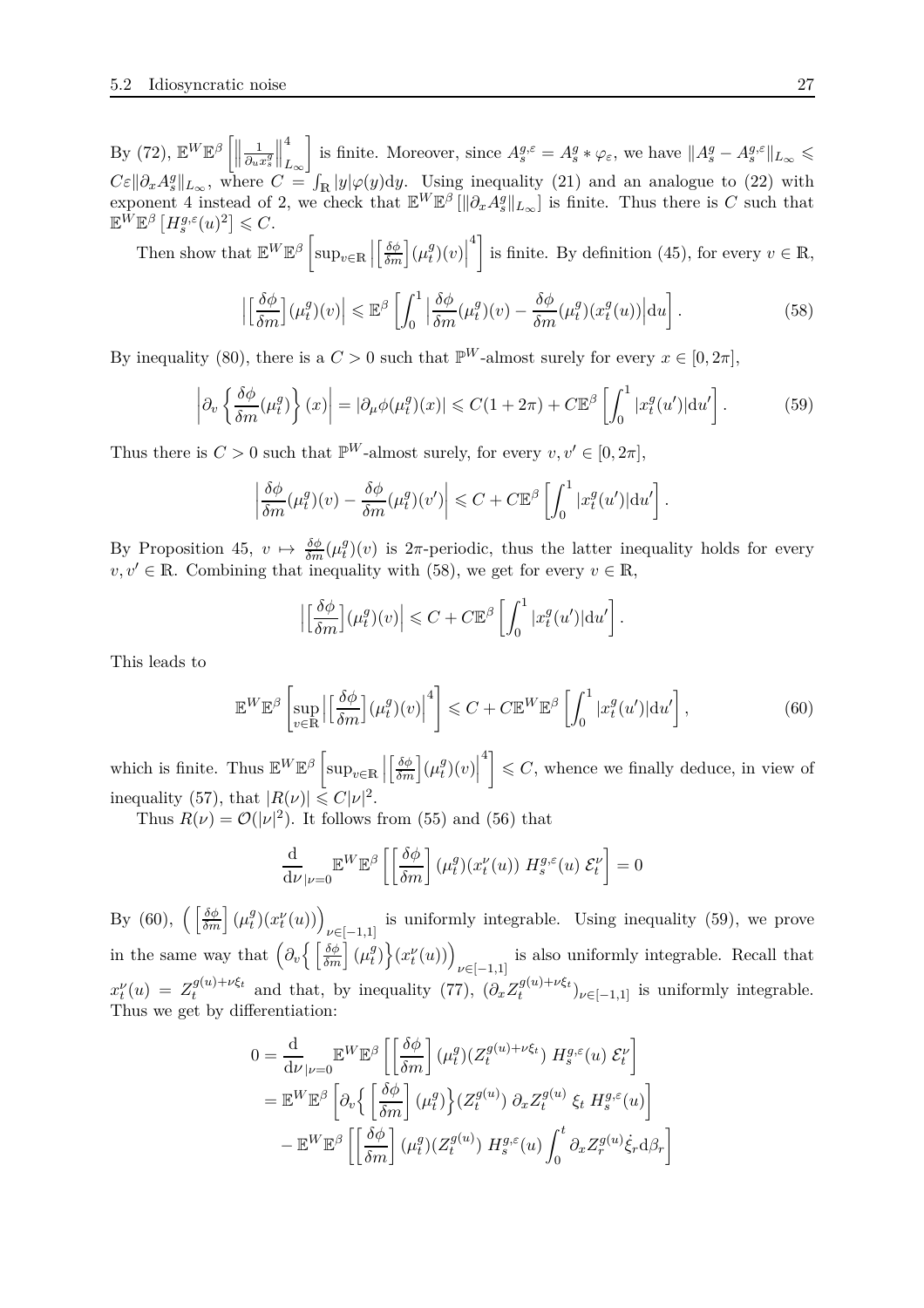Using  $Z_t^{g(u)} = x_t^g$ *g*(*u*) and  $\partial_x Z_t^{g(u)} = \frac{\partial_u x_t^g(u)}{g'(u)}$  $\frac{d}{dx} \frac{d}{dx} \left( u \right)$  and recalling that  $\xi_r := \frac{1}{t-s}$  $\int_0^r \mathbb{1}_{\{z \in [s,t]\}} dz$ , we have proved that

$$
\mathbb{E}^{W} \mathbb{E}^{\beta} \left[ \partial_{v} \left\{ \left[ \frac{\delta \phi}{\delta m} \right] (\mu_{t}^{g}) \right\} (x_{t}^{g}(u)) \frac{\partial_{u} x_{t}^{g}(u)}{g'(u)} H_{s}^{g,\varepsilon}(u) \right] \n= \mathbb{E}^{W} \mathbb{E}^{\beta} \left[ \left[ \frac{\delta \phi}{\delta m} \right] (\mu_{t}^{g}) (x_{t}^{g}(u)) H_{s}^{g,\varepsilon}(u) \frac{1}{t-s} \int_{s}^{t} \frac{\partial_{u} x_{r}^{g}(u)}{g'(u)} d\beta_{r} \right].
$$

We multiply both sides by  $g'(u)$  and we obtain equality [\(53\)](#page-24-1), since  $\partial_u \left\{ \left[ \frac{\delta \phi}{\delta m} \right] (\mu_t^g) \right\}$  $\left\{ \begin{matrix} g(t) \\ t(0) \end{matrix} \right\}$   $(u) =$  $g(t)$ <sub> $(x_t^g)$ </sub>  $\partial_v \Big\{ \left[ \frac{\delta \phi}{\delta m} \right] (\mu_t^g)$  $\left\{ g\right\}$   $\left\{ x_{t}^{g}\right\}$  $\partial_t^g(u)$ )  $\partial_u x_t^g$  $\Box$  $\frac{g}{t}(u)$ .

#### **5.3 Conclusion of the analysis**

We conclude the proof of Proposition [29.](#page-19-1)

*Proof (Proposition [29\)](#page-19-1).* Putting together equalities [\(52\)](#page-23-0) and [\(53\)](#page-24-1) and definition [\(44\)](#page-19-4) of  $K_t^{g,\varepsilon}$  $t^{g,\varepsilon}$ ,

$$
I_2 = \frac{1}{t} \mathbb{E}^W \mathbb{E}^{\beta} \left[ \int_0^1 \left[ \frac{\delta \phi}{\delta m} \right] (\mu_t^g)(x_t^g(u)) K_t^{g,\varepsilon}(u) \mathrm{d}u \right].
$$

By Cauchy-Schwarz inequality,

$$
|I_2| \leq \frac{1}{t} \mathbb{E}^W \mathbb{E}^{\beta} \left[ \left\| K_t^{g,\varepsilon} \right\|_{L_\infty}^2 \right]^{1/2} \mathbb{E}^W \mathbb{E}^{\beta} \left[ \left| \int_0^1 \left[ \frac{\delta \phi}{\delta m} \right] (\mu_t^g)(x_t^g(u)) \frac{K_t^{g,\varepsilon}(u)}{\| K_t^{g,\varepsilon} \|_{L_\infty}} \mathrm{d}u \right|^2 \right]^{1/2}
$$

It remains to estimate  $\mathbb{E}^{W} \mathbb{E}^{\beta}$   $\left[ \Vert K_t^{g, \varepsilon} \right]$  $\frac{g}{t}$ <sup>2</sup>  $L_{\infty}$ . For every  $u \in [0, 1]$ ,

$$
|K_t^{g,\varepsilon}(u)| \leqslant \int_0^t \|A_s^g - A_s^{g,\varepsilon}\|_{L_\infty} \frac{1}{|\partial_u x_s^g(u)|} \frac{1}{t-s} \left| \int_s^t \partial_u x_r^g(u) \mathrm{d} \beta_r \right| \mathrm{d} s
$$

By inequality [\(21\)](#page-12-2),

$$
\|A_s^g-A_s^{g,\varepsilon}\|_{L_\infty}\leqslant C\varepsilon\left\|\partial_xA_s^g\right\|_{L_\infty}\leqslant C\varepsilon\|h\|_{\mathcal{C}^1}\left(1+\|\partial_u^{(2)}x_s^g\|_{L_\infty}\left\|\frac{1}{\partial_u x_s^g}\right\|_{L_\infty}\right).
$$

Thus we obtain

$$
||K_t^{g,\varepsilon}||_{L_{\infty}} \leqslant C\varepsilon ||h||_{\mathcal{C}^1} \left\{ 1 + \sup_{r \leqslant T} \left\| \partial_u^{(2)} x_r^g \right\|_{L_{\infty}} \right\} \left\{ \sup_{r \leqslant T} \left\| \frac{1}{\partial_u x_r^g} \right\|_{L_{\infty}} + \sup_{r \leqslant T} \left\| \frac{1}{\partial_u x_r^g} \right\|_{L_{\infty}}^2 \right\}
$$

$$
\cdot \int_0^t \frac{1}{t-s} \left\| \int_s^t \partial_u x_r^g(\cdot) \mathrm{d} \beta_r \right\|_{L_{\infty}} \mathrm{d}s.
$$

By Hölder's equality, we obtain

$$
\mathbb{E}^{W}\mathbb{E}^{\beta}\left[\|K_t^{g,\varepsilon}\|_{L_{\infty}}^2\right]^{1/2} \leqslant C\varepsilon\|h\|_{\mathcal{C}^1}E_1E_2E_3,\tag{61}
$$

where

$$
E_1 := 1 + \mathbb{E}^W \mathbb{E}^{\beta} \left[ \sup_{r \leq T} \|\partial_u^{(2)} x_r^g\|_{L_\infty}^8 \right]^{1/8};
$$
  
\n
$$
E_2 := \mathbb{E}^W \mathbb{E}^{\beta} \left[ \sup_{r \leq T} \|\frac{1}{\partial_u x_r^g}\|_{L_\infty}^8 \right]^{1/8} + \mathbb{E}^W \mathbb{E}^{\beta} \left[ \sup_{r \leq T} \|\frac{1}{\partial_u x_r^g}\|_{L_\infty}^{16} \right]^{1/8};
$$
  
\n
$$
E_3 := \mathbb{E}^W \mathbb{E}^{\beta} \left[ \left( \int_0^t \frac{1}{t-s} \left\| \int_s^t \partial_u x_r^g(\cdot) \mathrm{d}\beta_r \right\|_{L_\infty} \mathrm{d}s \right)^4 \right]^{1/4}.
$$

<span id="page-27-0"></span>*.*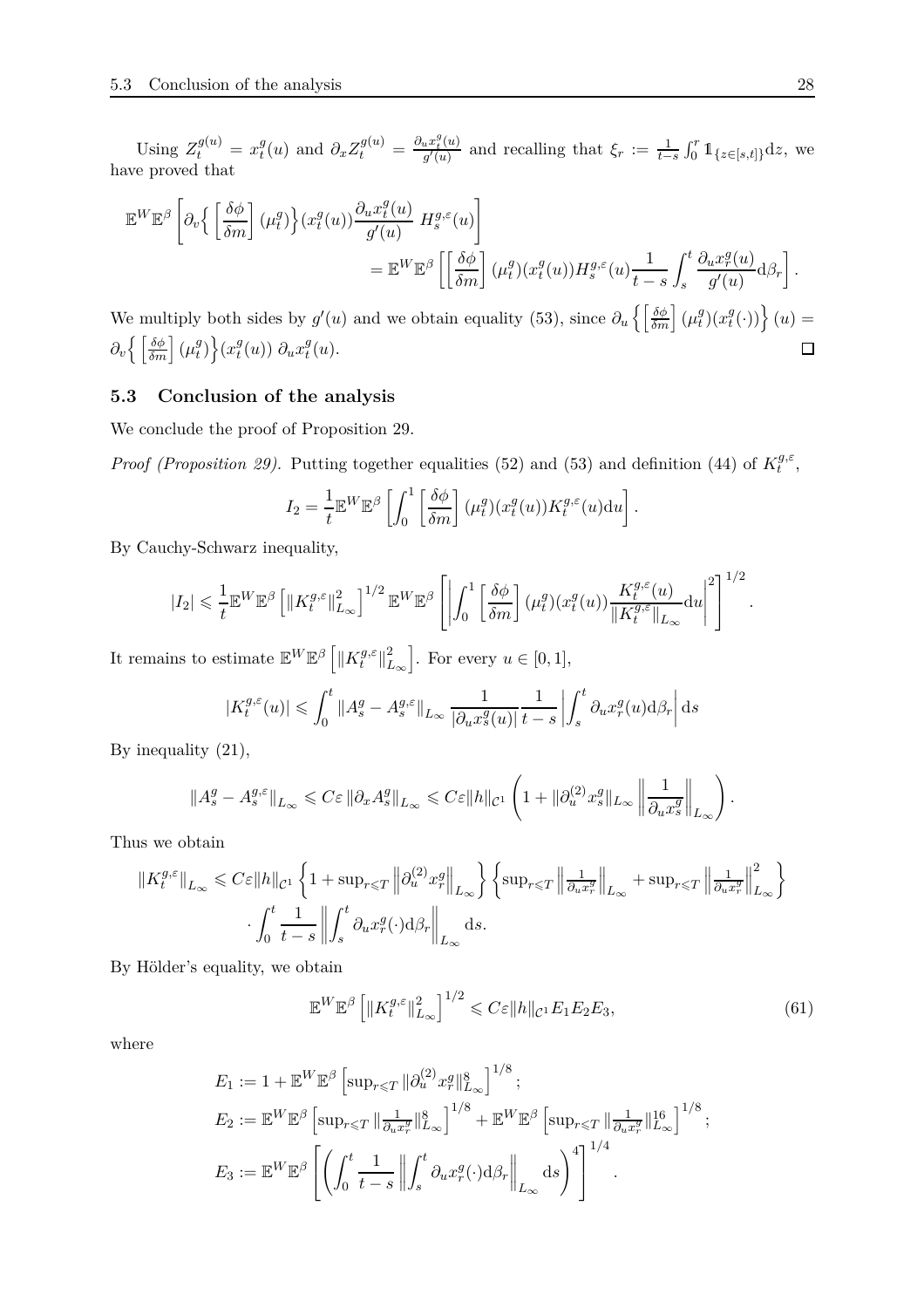Recall that *g* belongs to  $\mathbf{G}^{3+\theta}$  and *f* is of order  $\alpha > \frac{7}{2} + \theta$ . Thus by [\(71\)](#page-34-0) and by [\(72\)](#page-34-1)

$$
E_1 \leq C\left(1 + \|g''' \|_{L_8} + \|g'' \|_{L_{\infty}}^3 + \|g' \|_{L_{\infty}}^3\right);
$$
  

$$
E_2 \leq C\left(1 + \|g'' \|_{L_{\infty}}^4 + \|g' \|_{L_{\infty}}^4 + \| \frac{1}{g'} \|_{L_{\infty}}^8\right).
$$

Furthermore,  $E_3 \leqslant E_{3,1} + E_{3,2}$ , where

$$
E_{3,1} := \mathbb{E}^W \mathbb{E}^{\beta} \left[ \left( \int_0^t \frac{1}{t-s} \Big| \int_s^t \partial_u x_r^g(0) \mathrm{d} \beta_r \Big| \mathrm{d} s \right)^4 \right]^{1/4};
$$
  

$$
E_{3,2} := \mathbb{E}^W \mathbb{E}^{\beta} \left[ \left( \int_0^t \frac{1}{t-s} \int_0^1 \Big| \int_s^t \partial_u^{(2)} x_r^g(v) \mathrm{d} \beta_r \Big| \mathrm{d} s \mathrm{d} v \right)^4 \right]^{1/4}.
$$

By Hölder's inequality, we have

$$
E_{3,1} \leq \mathbb{E}^{W} \mathbb{E}^{\beta} \left[ \left( \int_{0}^{t} \frac{1}{|t-s|^{1/2}} ds \right)^{3} \int_{0}^{t} \frac{1}{|t-s|^{5/2}} \left| \int_{s}^{t} \partial_{u} x_{r}^{g}(0) d\beta_{r} \right|^{4} ds \right]^{1/4}
$$
  

$$
\leq C \ t^{3/8} \left( \int_{0}^{t} \frac{1}{|t-s|^{5/2}} \mathbb{E}^{W} \mathbb{E}^{\beta} \left[ \left| \int_{s}^{t} \partial_{u} x_{r}^{g}(0) d\beta_{r} \right|^{4} \right] ds \right)^{1/4}.
$$

By Burkholder-Davis-Gundy inequality, it follows that

$$
E_{3,1} \leqslant C\; t^{3/8} \Big( \int_0^t \frac{|t-s|^2}{|t-s|^{5/2}} \mathrm{d} s \Big)^{1/4} \mathbb{E}^W \mathbb{E}^{\beta} \left[ \sup_{r \leqslant T} |\partial_u x_r^g(0)|^4 \right]^{1/4} \leqslant C \sqrt{t} \| g' \|_{L_{\infty}},
$$

where the last inequality holds by [\(69\)](#page-34-3). By the same computation,

$$
E_{3,2} \leq C\sqrt{t} \mathbb{E}^W \mathbb{E}^{\beta} \left[ \sup_{r \leq T} \int_0^1 |\partial_u^{(2)} x_r^g(v)|^4 \mathrm{d}v \right]^{1/4} \leq C\sqrt{t} \ (1 + \|g''\|_{L_\infty} + \|g'\|_{L_\infty}^2),
$$

where the last inequality holds by [\(70\)](#page-34-4). We deduce that  $E_3 \leqslant C \sqrt{t} (1 + ||g''||_{L_\infty} + ||g'||_{L_\infty}^2)$ . By inequality [\(61\)](#page-27-0) and the estimates on  $E_i$ , for  $i = 1, 2, 3$ , we finally get:

$$
\mathbb{E}^{W} \mathbb{E}^{\beta} \left[ \|K_t^{g,\varepsilon}\|_{L_{\infty}}^2 \right]^{1/2} \leqslant C\sqrt{t}\varepsilon \|h\|_{\mathcal{C}^1} C_2(g),
$$
  
where  $C_2(g) = 1 + \|g'''\|_{L_8}^3 + \|g''\|_{L_{\infty}}^{12} + \|g'\|_{L_{\infty}}^{12} + \|\frac{1}{g'}\|_{L_{\infty}}^{24}.$ 

As a conclusion of sections [4](#page-10-0) and [5,](#page-19-0) we have proved the following inequality.

<span id="page-28-0"></span>**Corollary 32.** Let  $\phi$ ,  $\theta$  and  $f$  be as in Theorem [15.](#page-8-0) Let  $g$  and  $h$  be  $\mathcal{G}_0$ -measurable random *variables with values respectively in*  $\mathbf{G}^{3+\theta}$  *and*  $\Delta^1$ *. Let*  $(K_t^{g,\varepsilon})$  $(t^{g,\varepsilon})_{t \in [0,T]}$  *be defined by* [\(44\)](#page-19-4). Then *there is*  $C > 0$  *independent of*  $g$ *,*  $h$  *and*  $\theta$  *such that*  $\mathbb{P}^0$ -*almost surely, for every*  $t \in (0, T]$  *and ε* ∈ (0*,* 1)*,*

<span id="page-28-1"></span>
$$
\left| \frac{\mathrm{d}}{\mathrm{d}\rho}_{|\rho=0} P_t \phi(\mu_0^{g+\rho g'h}) \right| \leq C \frac{\|\phi\|_{L_{\infty}}}{\varepsilon^{3+2\theta}\sqrt{t}} C_1(g) \|h\|_{\mathcal{C}^1} + \frac{C}{\sqrt{t}} \varepsilon \|h\|_{\mathcal{C}^1} C_2(g) \mathbb{E}^W \mathbb{E}^{\beta} \left[ \left| \int_0^1 \left[ \frac{\delta\phi}{\delta m} \right] (\mu_t^g)(x_t^g(u)) \frac{K_t^{g,\varepsilon}(u)}{\|K_t^{g,\varepsilon}\|_{L_{\infty}}} \mathrm{d}u \right|^2 \right]^{1/2},
$$
\n
$$
(62)
$$

 $where C_1(g) = 1 + ||g'''||^2_{L_4} + ||g''||^6_{L_{\infty}} + ||g'||^8_{L_{\infty}} + ||g'''||^2_{L_{\infty}}$ 1  $\frac{1}{g'}$ 8  $L_{\infty}$  and  $C_2(g) = 1 + ||g'''||_{L_8}^3 + ||g''||_{L_{\infty}}^{12} + ...$  $\|g'\|_{L_\infty}^{12}+\Big\|$ 1  $\frac{1}{g'}$ 24 *L*∞ *.*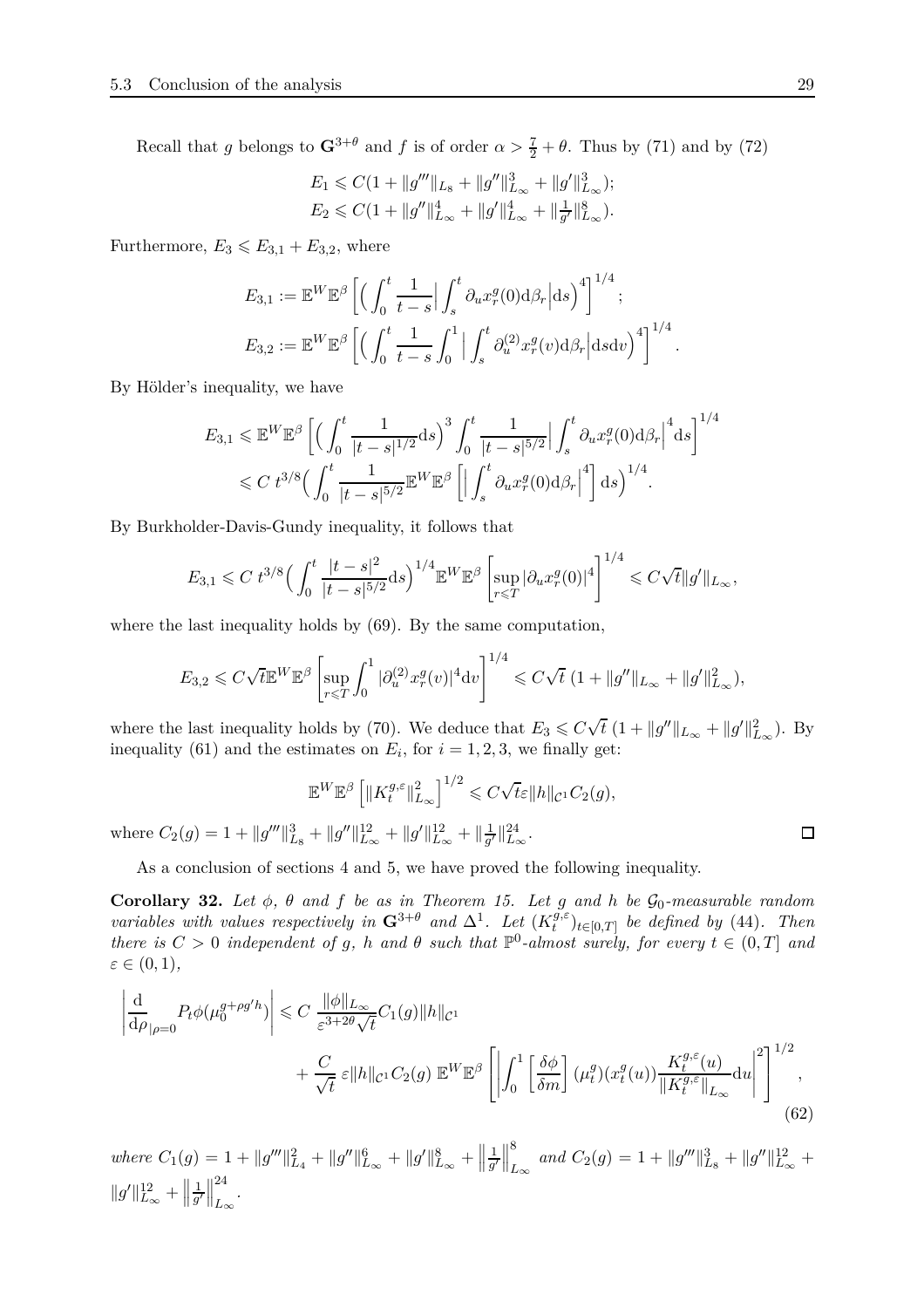# <span id="page-29-0"></span>**6 Proof of the main theorem**

Essentially, Corollary [32](#page-28-0) states that we can control the gradient of  $P_t\phi$  by the gradient of  $\phi$ . By iterating the inequality over successive time steps, we will conclude the proof of Theorem [15.](#page-8-0)

<span id="page-29-3"></span>**Definition 33.** Let  $\mathcal{K}_t$  be the set of  $\mathcal{G}_t$ -measurable random variables taking their values  $\mathbb{P}\text{-almost}$ surely in the set of continuous 1-periodic functions  $k : \mathbb{R} \to \mathbb{R}$  satisfying  $||k||_{L_{\infty}} = 1$ .

<span id="page-29-2"></span>**Proposition 34.** Let  $\phi$ ,  $\theta$ ,  $f$  and  $g$  be as in Theorem [15.](#page-8-0) Let  $t, s \in [0, T]$  such that  $t + s \leq T$ . *For each*  $\mathcal{G}_s$ -measurable function *h* with values in  $\Delta^1$  satisfying  $\mathbb{P}$ -almost surely  $||h||_{\mathcal{C}^1} \leq 4$ , there *exists*  $C_g > 0$  *independent of s, t and h such that* 

$$
\mathbb{E}\left[\left|\int_{0}^{1}\left[\frac{\delta P_{t}\phi}{\delta m}\right](\mu_{s}^{g})(x_{s}^{g}(u)) h'(u)du\right|^{2}\right]^{\frac{1}{2}} \leq C_{g}\frac{\|\phi\|_{L_{\infty}}}{t^{2+\theta}} + \frac{1}{2^{3+\theta} \sup_{k\in\mathcal{K}_{t+s}} \mathbb{E}\left[\left|\int_{0}^{1}\left[\frac{\delta\phi}{\delta m}\right](\mu_{t+s}^{g})(x_{t+s}^{g}(u)) k(u)du\right|^{2}\right]^{\frac{1}{2}}.
$$
 (63)

*Proof.* By equality [\(12\)](#page-8-4),

<span id="page-29-4"></span><span id="page-29-1"></span>
$$
\frac{\mathrm{d}}{\mathrm{d}\rho}_{|\rho=0} P_t \phi(\mu_0^{g+\rho g'h}) = -\int_0^1 \frac{\delta P_t \phi}{\delta m}(\mu_0^g)(g(u)) h'(u) \mathrm{d}u
$$
\n
$$
= -\int_0^1 \left[ \frac{\delta P_t \phi}{\delta m}(\mu_0^g)(g(u)) - \int_0^1 \frac{\delta P_t \phi}{\delta m}(\mu_0^g)(g(u')) \mathrm{d}u' \right] h'(u) \mathrm{d}u
$$
\n
$$
= -\int_0^1 \left[ \frac{\delta P_t \phi}{\delta m} \right] (\mu_0^g)(g(u)) h'(u) \mathrm{d}u, \tag{64}
$$

where the second equality follows from the fact that  $h$  is 1-periodic and the last equality follows from [\(45\)](#page-19-3). Apply now inequality [\(62\)](#page-28-1) with  $\varepsilon_0 = \frac{1}{\sqrt{15}}$  $2^{\frac{7}{2}+\theta}$ √ *t*  $\frac{\sqrt{t}}{C\|h\|_{\mathcal{C}^1}C_2(g)}$ . For every  $\mathcal{G}_0$ -measurable *g* and *h*,

$$
\left| \int_0^1 \left[ \frac{\delta P_t \phi}{\delta m} \right] (\mu_0^g)(g(u)) h'(u) du \right| \leq C \frac{\|\phi\|_{L_\infty}}{t^{2+\theta}} C_3(g) \|h\|_{\mathcal{C}^1}^{4+2\theta} + \frac{1}{2^{\frac{7}{2}+\theta}} \mathbb{E}^W \mathbb{E}^{\beta} \left[ \left| \int_0^1 \left[ \frac{\delta \phi}{\delta m} \right] (\mu_t^g)(x_t^g(u)) \frac{K_t^{g,\varepsilon_0}(u)}{\|K_t^{g,\varepsilon_0}\|_{L_\infty}} du \right|^2 \right]^{\frac{1}{2}},
$$

where  $C_3(g) = C_1(g)C_2(g)^{3+2\theta}$ . Moreover,  $\mathbb{E}^W \mathbb{E}^{\beta}[\cdot] = \mathbb{E}[\cdot|\mathcal{G}_0]$ , since for any random variable X on  $\Omega$  and any  $\mathcal{G}_0$ -measurable  $Y$ ,  $\mathbb{E}[XY] = \mathbb{E}^0 \mathbb{E}^W \mathbb{E}^{\beta} [XY] = \mathbb{E}^0 \left[ \mathbb{E}^W \mathbb{E}^{\beta} [X] Y \right]$ . Thus it follows from the latter inequality that:

$$
\mathbb{E}\left[\left|\int_0^1 \left[\frac{\delta P_t \phi}{\delta m}\right](\mu_0^g)(g(u)) h'(u) \mathrm{d}u\right|^2 \Big| \mathcal{G}_0\right] \leq C \frac{\|\phi\|_{L_\infty}^2}{t^{4+2\theta}} C_3(g)^2 \|h\|_{\mathcal{C}^1}^{8+4\theta} + \frac{2}{2^{7+2\theta}} \mathbb{E}\left[\left|\int_0^1 \left[\frac{\delta \phi}{\delta m}\right](\mu_t^g)(x_t^g(u)) \frac{K_t^{g,\varepsilon_0}(u)}{\|K_t^{g,\varepsilon_0}\|_{L_\infty}} \mathrm{d}u\right|^2 \Big| \mathcal{G}_0\right].
$$

Now, consider a deterministic function *g* and a  $\mathcal{G}_s$ -measurable *h*, where  $s \leq T - t$ . Then, repeating the whole argument with the  $\mathcal{G}_s$ -measurable variables  $x_s^g$  and *h* instead of *g* and a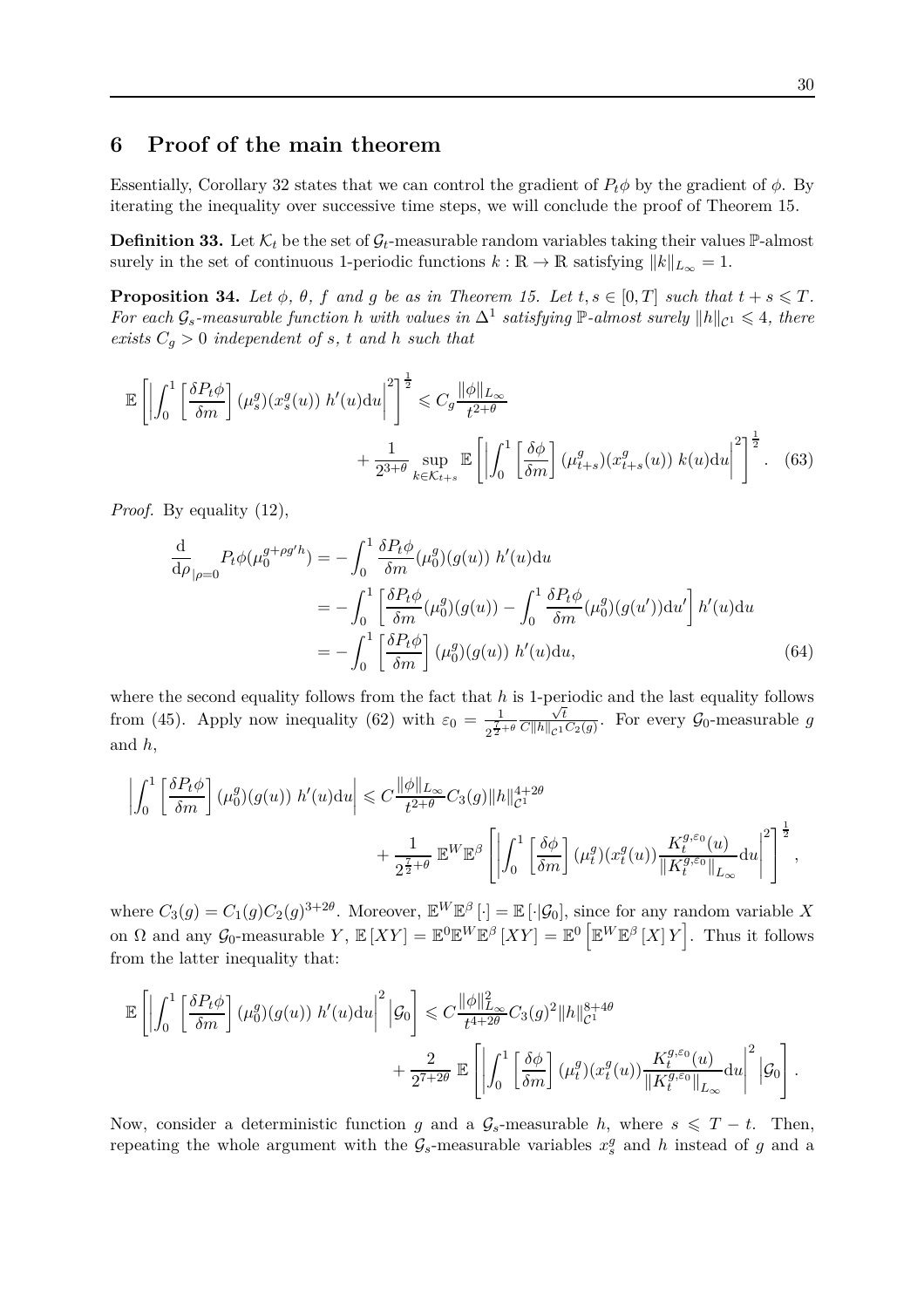$\mathcal{G}_0$ -measurable *h*, respectively, we get:

$$
\mathbb{E}\left[\left|\int_0^1 \left[\frac{\delta P_t \phi}{\delta m}\right](\mu_s^g)(x_s^g(u)) h'(u) \mathrm{d}u\right|^2 \Big| \mathcal{G}_s\right] \leq C \frac{\|\phi\|_{L_\infty}^2}{t^{4+2\theta}} C_3(x_s^g)^2 \|h\|_{\mathcal{C}^1}^{8+4\theta} + \frac{1}{2^{6+2\theta}} \mathbb{E}\left[\left|\int_0^1 \left[\frac{\delta \phi}{\delta m}\right](\mu_{t+s}^{s,x_s^g})(x_{t+s}^{s,x_s^g}(u)) \frac{K_{t+s}^{s,x_s^g,\varepsilon_s}(u)}{\|K_{t+s}^{s,x_s^g,\varepsilon_s}\|_{L_\infty}} \mathrm{d}u\right|^2 \Big| \mathcal{G}_s\right],
$$

where  $x_{t+s}^{s,x_s^g}(u)$  denotes the value at time  $t+s$  and at point *u* of the unique solution to [\(4\)](#page-4-1) which is equal to  $x_s^g$  at time *s* and where  $\varepsilon_s$  is  $\mathcal{G}_s$ -measurable. By strong uniqueness of [\(4\)](#page-4-1), we have the following flow property:  $x_{t+s}^{s,x_s^g} = x_t^g$  $\mu_{t+s}^{g}$  and  $\mu_{t+s}^{s,x_s^g} = \mu_t^g$  $t_{+s}$ . Therefore,

$$
\mathbb{E}\left[\left|\int_0^1\left[\frac{\delta P_t\phi}{\delta m}\right](\mu_s^g)(x_s^g(u)) h'(u)\mathrm{d}u\right|^2\Big|\mathcal{G}_s\right] \leqslant C\frac{\|\phi\|_{L_\infty}^2}{t^{4+2\theta}}C_3(x_s^g)^2\|h\|_{\mathcal{C}^1}^{8+4\theta} + \frac{1}{2^{6+2\theta}}\mathbb{E}\left[\left|\int_0^1\left[\frac{\delta\phi}{\delta m}\right](\mu_{t+s}^g)(x_{t+s}^g(u))\frac{K_{t+s}^{s,x_s^g,\varepsilon_s}(u)}{\|K_{t+s}^{s,x_s^g,\varepsilon_s}\|_{L_\infty}}\mathrm{d}u\right|^2\Big|\mathcal{G}_s\right].
$$

Remark that  $u \mapsto K^{s,x_s^g,\varepsilon_s}_{t+s}(u)/\|K^{s,x_s^g,\varepsilon_s}_{t+s}\|_{L_\infty}$  belongs to  $\mathcal{K}_{t+s}$ . Thus, taking the expectation of the latter inequality, there is  $C > 0$  so that for every  $\mathcal{G}_s$ -measurable function *h* satisfying  $||h||_{\mathcal{C}^1} \leq 4$ 

$$
\mathbb{E}\left[\left|\int_0^1 \left[\frac{\delta P_t \phi}{\delta m}\right](\mu_s^g)(x_s^g(u)) h'(u) \mathrm{d}u\right|^2\right]^{\frac{1}{2}} \leq C \frac{\|\phi\|_{L_\infty}}{t^{2+\theta}} \mathbb{E}\left[C_3(x_s^g)^2\right]^{\frac{1}{2}} + \frac{1}{2^{3+\theta}} \sup_{k \in \mathcal{K}_{t+s}} \mathbb{E}\left[\left|\int_0^1 \left[\frac{\delta \phi}{\delta m}\right](\mu_{t+s}^g)(x_{t+s}^g(u)) k(u) \mathrm{d}u\right|^2\right]^{\frac{1}{2}}.
$$

In order to prove inequality [\(63\)](#page-29-1), it remains to show that there is  $C_g$  such that  $\mathbb{E}\left[C_3(x_s^g)^2\right] \leqslant C_g$ . Since  $C_3(g) = C_1(g)C_2(g)^{3+2\theta}$ , we have:

$$
\mathbb{E}\left[C_3(x_s^g)^2\right] = \mathbb{E}\Big[\Big(1+ \|\partial_u^{(3)}x_s^g\|_{L_4}^2 + \|\partial_u^{(2)}x_s^g\|_{L_\infty}^6 + \|\partial_u x_s^g\|_{L_\infty}^8 + \|\frac{1}{\partial_u x_s^g}\|_{L_\infty}^8\Big)^2 \cdot \Big(1+ \|\partial_u^{(3)}x_s^g\|_{L_8}^3 + \|\partial_u^{(2)}x_s^g\|_{L_\infty}^{12} + \|\partial_u x_s^g\|_{L_\infty}^{12} + \|\frac{1}{\partial_u x_s^g}\|_{L_\infty}^{24}\Big)^{6+4\theta}\Big].
$$

We refer to  $(70)$ ,  $(71)$  and  $(72)$  to argue that the r.h.s. is bounded by a uniform constant in  $s \in [0,T]$  and depending polynomially on  $||g'''||_{L_{\infty}}, ||g''||_{L_{\infty}}, ||g'||_{L_{\infty}}$  and  $||\frac{1}{g'}||_{L_{\infty}}$  $\frac{1}{g'}$ ||<sub>L∞</sub>. The constant is finite since *g* belongs to  $\mathbf{G}^{3+\theta}$ .  $\Box$ 

<span id="page-30-0"></span>**Corollary 35.** Let  $\phi$ ,  $\theta$ ,  $f$  and  $g$  satisfy the same assumption as in Proposition [34.](#page-29-2) Let  $t, s \in$  $[0, T]$  *such that*  $2t + s \leq T$ *. For any*  $h : \mathbb{R} \to \mathbb{R}$  *be a*  $\mathcal{G}_s$ *-measurable random variable with values*  $\int_{0}^{1}$  *satisfying*  $\mathbb{P}\text{-}almost surely \ \|h\|_{\mathcal{C}^1} \leq 4$ , there exists  $C_g > 0$  independent of *s*, *t* and *h* such *that*

<span id="page-30-1"></span>
$$
\mathbb{E}\left[\left|\int_{0}^{1}\left[\frac{\delta P_{2t}\phi}{\delta m}\right](\mu_{s}^{g})(x_{s}^{g}(u)) h'(u)du\right|^{2}\right]^{2} \leq C_{g} \frac{\|\phi\|_{L_{\infty}}}{t^{2+\theta}} + \frac{1}{2^{3+\theta} \sup_{k \in \mathcal{K}_{t+s}} \mathbb{E}\left[\left|\int_{0}^{1}\left[\frac{\delta P_{t}\phi}{\delta m}\right](\mu_{t+s}^{g})(x_{t+s}^{g}(u)) k(u)du\right|^{2}\right]^{2}.
$$
 (65)

*Proof.* We get the above inequality by applying [\(63\)](#page-29-1) to  $P_t\phi$  instead of  $\phi$ . We note that  $P_t(P_t\phi)$  =  $P_{2t}\phi$  and that  $||P_t\phi||_{L_\infty} \le ||\phi||_{L_\infty}$ .  $\Box$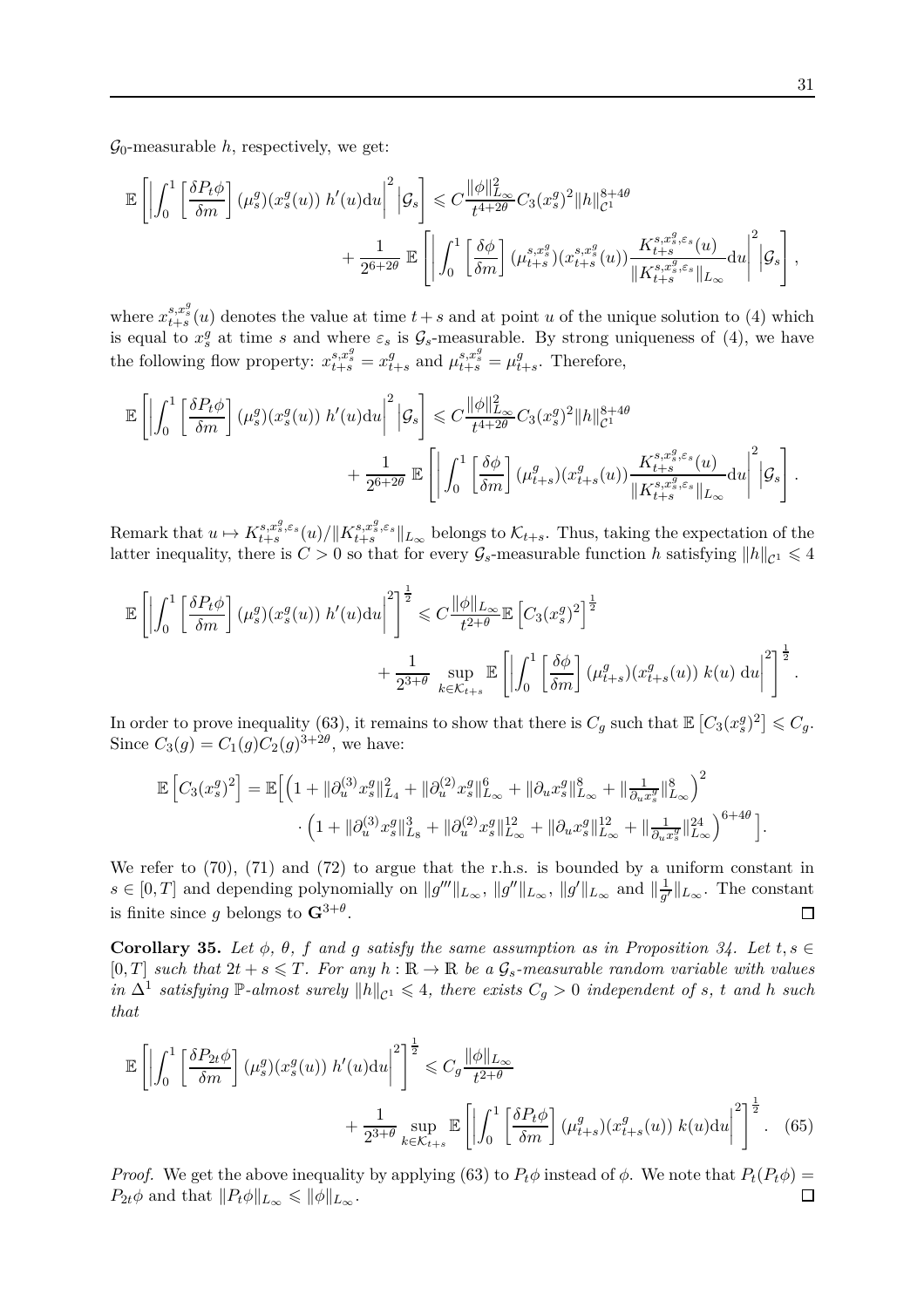Fix  $t_0 \in (0, T]$ . For every  $t \in (0, t_0]$ , define

$$
S_t := \sup_{k \in \mathcal{K}_{t_0-t}} \mathbb{E}\left[\left|\int_0^1 \left[\frac{\delta P_t \phi}{\delta m}\right] (\mu_{t_0-t}^g)(x_{t_0-t}^g(u)) k(u) \, \mathrm{d}u\right|^2\right]^{\frac{1}{2}},
$$

where  $\mathcal{K}_{t_0-t}$  is defined by Definition [33.](#page-29-3)

<span id="page-31-0"></span>**Proposition 36.** *Let*  $\phi$ *,*  $\theta$ *,*  $f$  *and*  $g$  *be as in Theorem [15.](#page-8-0) For every*  $t \in (0, \frac{t_0}{2}]$ *, we have:* 

$$
S_{2t} \leqslant C_g \frac{\|\phi\|_{L_\infty}}{t^{2+\theta}} + \frac{1}{2^{3+\theta}} S_t.
$$
\n
$$
(66)
$$

*Proof.* Fix  $t \in (0, \frac{t_0}{2}]$  and  $k \in \mathcal{K}_{t_0-2t}$ . Hence *k* is a continuous 1-periodic function and a  $\mathcal{G}_{t_0-2t}$ measurable random variable so that P-almost surely,  $||k||_{L_{\infty}} = \sup_{u \in [0,1]} |k(u)| = 1$ .

Let us denote by *h* the map defined for every  $u \in \mathbb{R}$  by  $h(u) := \int_0^u (k(v) - \overline{k}) dv$ , where  $\overline{k} = \int_0^1 k(v) \, dv$ . We check that *h* is a  $\mathcal{G}_{t_0-2t}$ -measurable 1-periodic  $\mathcal{C}^1$ -function. Moreover,  $||h||_{L_{\infty}} \le 2$  and  $||\partial_u h||_{L_{\infty}} \le 2$ ; thus  $||h||_{C^1} \le 4$ . Therefore, the assumptions of Corollary [35](#page-30-0) are satisfied, with  $s = t_0 - 2t$ . We apply [\(65\)](#page-30-1) with  $s = t_0 - 2t$ .

$$
\mathbb{E}\left[\left|\int_0^1 \left[\frac{\delta P_{2t}\phi}{\delta m}\right](\mu_{t_0-2t}^g)(x_{t_0-2t}^g(u)) h'(u) \, \mathrm{d}u\right|^2\right]^{\frac{1}{2}} \leqslant C_g \frac{\|\phi\|_{L_\infty}}{t^{2+\theta}} + \frac{1}{2^{3+\theta}} S_t.
$$

Moreover,  $h'(u) = k(u) - \overline{k}$  and by definition [\(45\)](#page-19-3),  $\int_0^1$  $\left[\frac{\delta P_{2t}\phi}{\delta m}\right](\mu_t^g)$  $f_{t_0-2t}$  $(x_{t_0}^g)$  $f_{t_0-2t}(u)) \cdot k \, du = 0.$  Thus

$$
\mathbb{E}\left[\left|\int_0^1 \left[\frac{\delta P_{2t}\phi}{\delta m}\right](\mu_{t_0-2t}^g)(x_{t_0-2t}^g(u))\ k(u)\ \mathrm{d}u\right|^2\right]^{\frac{1}{2}} \leqslant C_g \frac{\|\phi\|_{L_\infty}}{t^{2+\theta}} + \frac{1}{2^{3+\theta}}S_t
$$

and by taking the supremum over all *k* in  $\mathcal{K}_{t_0-2t}$ , we get  $S_{2t} \leqslant C_g \frac{\|\phi\|_{L_\infty}}{t^{2+\theta}} + \frac{1}{2^{3+1}}$  $\frac{1}{2^{3+\theta}}S_t$ .

We complete the proof of Theorem [15.](#page-8-0)

*Proof (Theorem [15\)](#page-8-0).* It follows from Proposition [36](#page-31-0) that for every  $t \in (0, \frac{t_0}{2})$ ,

$$
(2t)^{2+\theta} S_{2t} \leq 2^{2+\theta} C_g \|\phi\|_{L_\infty} + \frac{1}{2} t^{2+\theta} S_t.
$$

Therefore, denoting by  $S := \sup_{t \in (0,t_0]} t^{2+\theta} S_t$ , we have  $S \leq 2^{2+\theta} C_g ||\phi||_{L_\infty} + \frac{1}{2} S$ . Since S is finite, we obtain  $S \leq 2^{3+\theta}C_g \|\phi\|_{L_\infty}$ . Thus for every  $t_0 \in (0,T]$ ,  $t_0^{2+\theta}S_{t_0} \leq 2^{3+\theta}C_g \|\phi\|_{L_\infty}$ . Therefore, for any deterministic 1-periodic function  $k : \mathbb{R} \to \mathbb{R}$  and for every  $t \in (0, T]$ , we have

$$
\left| \int_0^1 \left[ \frac{\delta P_t \phi}{\delta m} \right] (\mu_0^g)(g(u)) \ k(u) \ du \right| \leqslant C_g \frac{\|\phi\|_{L_\infty}}{t^{2+\theta}} \|k\|_{L_\infty}.
$$

Let  $h \in \Delta^1$ . Thus  $k = \partial_u \left( \frac{h}{g'}\right)$  $\left(\frac{h}{g'}\right)$  is a 1-periodic function and we deduce that

$$
\left| \int_0^1 \left[ \frac{\delta P_t \phi}{\delta m} \right] (\mu_0^g)(g(u)) \ \partial_u \left( \frac{h}{g'} \right) (u) \ du \right| \leqslant C_g \frac{\|\phi\|_{L_\infty}}{t^{2+\theta}} \left\| \partial_u \left( \frac{h}{g'} \right) \right\|_{L_\infty} \leqslant C_g \frac{\|\phi\|_{L_\infty}}{t^{2+\theta}} \left\| h \right\|_{\mathcal{C}^1},
$$

for a new constant  $C_g$ . Applying equality [\(64\)](#page-29-4) with  $\frac{h}{g'}$  instead of  $g'$ , we obtain

$$
\left|\frac{\mathrm{d}}{\mathrm{d}\rho}\right|_{\rho=0} P_t \phi(\mu_0^{g+\rho h})\right| = \left|\int_0^1 \left[\frac{\delta P_t \phi}{\delta m}\right](\mu_0^g)(g(u)) \partial_u \left(\frac{h}{g'}\right)(u) \, \mathrm{d}u\right| \leqslant C_g \frac{\|\phi\|_{L_\infty}}{t^{2+\theta}} \, \|h\|_{\mathcal{C}^1} \,,
$$

which concludes the proof of the theorem.

$$
f_{\rm{max}}
$$

 $\Box$ 

 $\Box$ 

*,*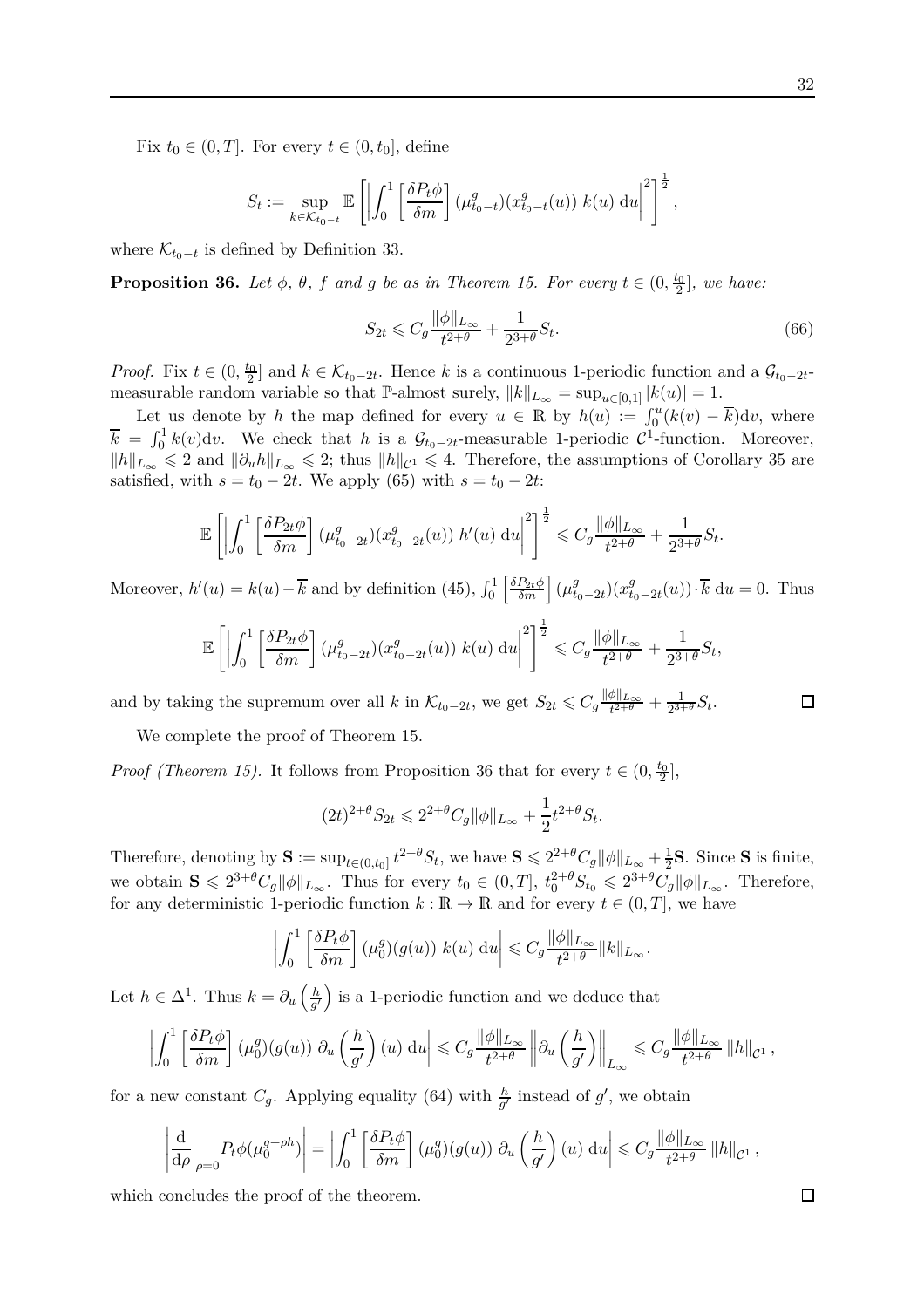# <span id="page-32-0"></span>**A Appendix**

#### **A.1 Density functions and quantile functions on the torus**

We define the set of positive densities on the torus.

<span id="page-32-2"></span>**Definition 37.** Let  $\mathcal{P}^+$  be the set of continuous functions  $p : \mathbb{T} \to \mathbb{R}$  such that for every  $x \in \mathbb{T}$ ,  $p(x) > 0$  and  $\int_{\mathbb{T}} p = 1$ .  $\mathcal{P}^+$  can also be seen as the set of  $2\pi$ -periodic and continuous functions  $p : \mathbb{R} \to (0, +\infty)$  such that  $\int_0^{2\pi} p(x) dx = 1$ .

Let  $p \in \mathcal{P}^+$  and  $x_0 \in \mathbb{T}$  be an arbitrary point on the torus. Define a cumulative distribution function (c.d.f.)  $F_0: \mathbb{R} \to \mathbb{R}$  by  $F_0(x) = \int_{x_0}^x p(y) dy$ , for each  $x \in \mathbb{R}$ . Since p is  $2\pi$ -periodic and  $\int_0^{2\pi} p = 1$ ,  $F_0$  satisfies  $F_0(x + 2\pi) = F_0(x) + 1$  for each  $x \in \mathbb{R}$ . It follows from the continuity and from the positivity of *p* that  $F_0$  is a  $C^1$ -function and for every  $x \in \mathbb{R}$ ,  $F'_0(x) = p(x) > 0$ , so that *F*<sub>0</sub> is strictly increasing. Therefore, the inverse function  $g_0 := F_0^{-1} : \mathbb{R} \to \mathbb{R}$  is well defined. The following properties of  $g_0$  are straightforward:

- for every  $x \in \mathbb{R}$ ,  $g_0 \circ F_0(x) = x$  and for every  $u \in \mathbb{R}$ ,  $F_0 \circ g_0(u) = u$ ;
- $g_0$  is a strictly increasing  $C^1$ -function and for each  $u \in \mathbb{R}$ ,  $g'_0(u) = \frac{1}{p(g_0(u))}$ ;
- $g_0(0) = x_0$  and for every  $u \in \mathbb{R}$ ,  $g_0(u+1) = g_0(u) + 2\pi$  (we say that  $g_0$  is pseudo-periodic);
- $-g'_0: \mathbb{R} \to \mathbb{R}$  is positive everywhere and is a 1-periodic function.

**Proposition 38.** There is a one-to-one correspondence between the set  $\mathcal{P}^+$  and the set  $\mathbf{G}^1$  of *Definition [2.](#page-4-2)*

*Proof.* Let  $\iota : \mathcal{P}^+ \to \mathbf{G}^1$  be the map such that for every  $p \in \mathcal{P}^+$ ,  $\overline{g} = \iota(p)$  is the equivalence class given by the above construction. We show that  $\iota$  is one-to-one.

First, *ι* is injective. Indeed, let  $p_1, p_2 \in \mathcal{P}^+$  such that  $\iota(p_1) = \iota(p_2)$ . Let  $x_0 \in \mathbb{T}$  and define, for  $i = 1, 2$ ,  $F_i(x) = \int_{x_0}^x p_i(y) dy$  and  $g_i = F_i^{-1}$ . Then by construction  $\overline{g_1} = \iota(p_1) = \iota(p_2) = \overline{g_2}$ . Therefore, there is  $c \in \mathbb{R}$  such that  $g_2(\cdot) = g_1(\cdot + c)$ . Thus for every  $x \in \mathbb{R}$ ,

$$
F_1(x) = F_1(g_2 \circ F_2(x)) = F_1(g_1(F_2(x) + c)) = F_2(x) + c.
$$

Thus  $F_1$  and  $F_2$  share the same derivative:  $p_1 = p_2$ .

Second, *ι* is surjective. Let  $\overline{g} \in \mathbf{G}^1$  and *g* be a representative of the class  $\overline{g}$ . It is a  $\mathcal{C}^1$ function such that  $g'(u) > 0$  for every  $u \in \mathbb{R}$  and, since  $g(u+1) = g(u) + 2\pi$  for every  $u \in \mathbb{R}$ ,  $g'$  is 1-periodic. Define  $F := g^{-1} : \mathbb{R} \to \mathbb{R}$ . In particular, *F* is a  $\mathcal{C}^1$ -function such that  $F' > 0$ and for every  $x \in \mathbb{R}$ ,  $F(x+2\pi) = F(x) + 1$ . Thus  $p := F'$  is a continuous function with values in  $(0, +\infty)$  and for every  $x \in \mathbb{R}$ ,  $p(x) = \frac{1}{g'(F(x))}$ . Thus for every  $x \in \mathbb{R}$ ,  $p(x + 2\pi) = p(x)$  and  $\int_0^{2\pi} p = 1$ . Therefore *p* belongs to  $\mathcal{P}^+$ . We check that  $\overline{g} = \iota(p)$ . Let  $x_0$  be an arbitrary point in  $\mathbb{T}$ ,  $F_0$  be defined by  $F_0(x) = \int_{x_0}^x p(y) dy$  and  $g_0 := F_0^{-1}$ . Since  $F'_0 = p = F'$ , there is  $c \in \mathbb{R}$  such that  $F_0(\cdot) = F(\cdot) + c$ . Therefore,  $g_0(\cdot) = g(\cdot + c)$ , whence  $g_0 \sim g$ . This completes the proof.  $\Box$ 

#### <span id="page-32-1"></span>**A.2 Properties of the diffusion on the torus**

We prove in this paragraph several properties of the diffusion constructed in Paragraph [2.1](#page-4-0) of the main text. First, let us show propositions [3](#page-4-3) and [4.](#page-5-0)

*Proof (Proposition [3\)](#page-4-3).* Strong existence and uniqueness hold by a fixed-point argument: we refer to the proof of [\[Mar21,](#page-45-3) Prop. 3]. The additional Brownian motion  $(\beta_t)_{t\in[0,T]}$  does not add any difficulty to that proof, since it does not depend on the initial condition *g* nor on the variable *u*. By a standard application of Kolmorogov's Lemma, we also obtain the existence of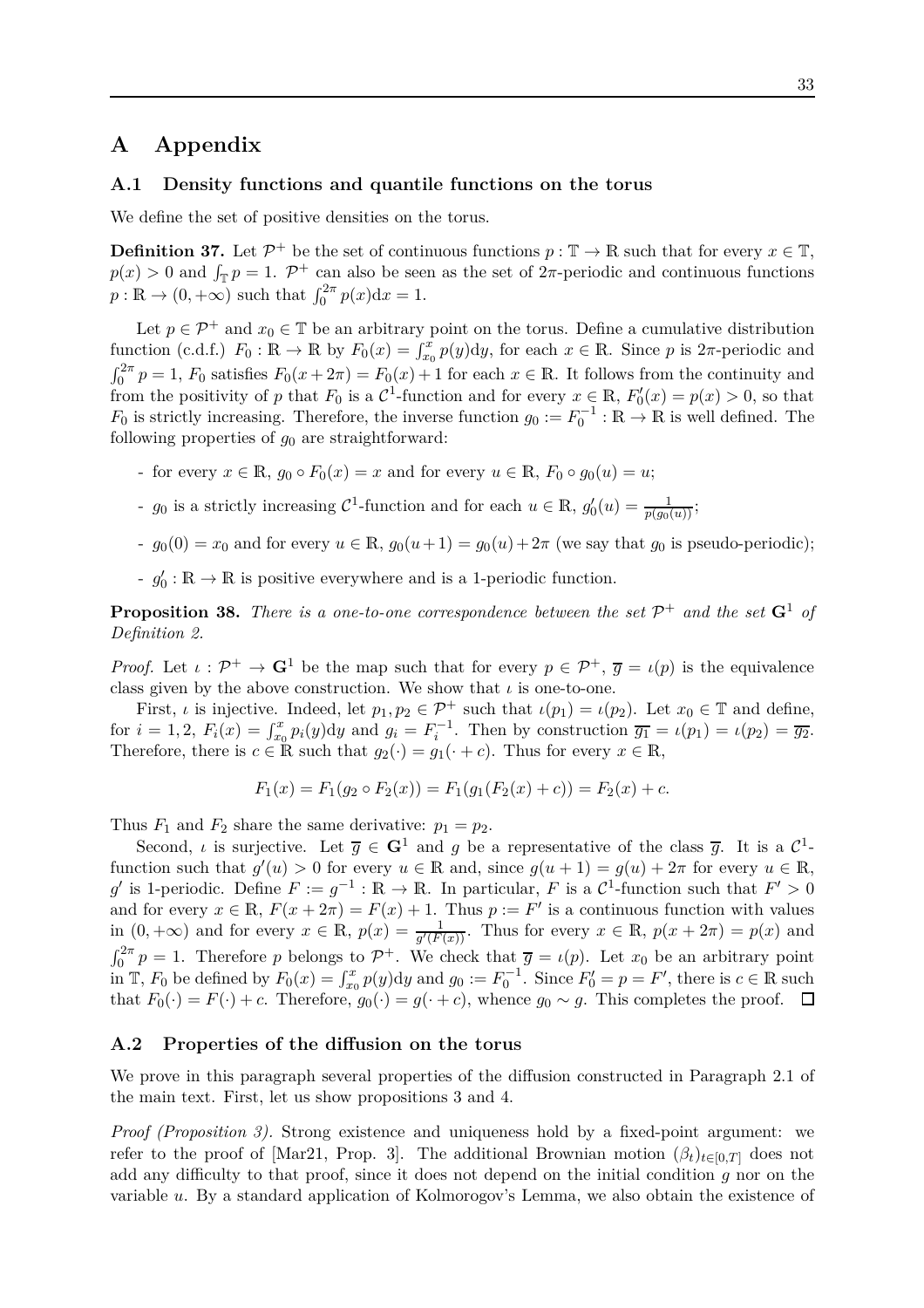a version in  $\mathcal{C}(\mathbb{R} \times [0,T])$ , see the proof of [\[Mar21,](#page-45-3) Prop. 5]. Moreover, the fact that the map  $u \mapsto x_t^g$  $f(t)$  is strictly increasing is obtained by the study of the process  $(x_t^g)$  $x_t^g(u_2) - x_t^g$  $_{t}^{g}(u_1)$ <sub> $)_{t\in[0,T]}$ </sub> for every  $u_1 < u_2$  as in [\[Mar21,](#page-45-3) Prop. 6]. The fact that it holds  $\mathbb{P}^W \otimes \mathbb{P}^{\beta}$ -almost surely, for every  $0 \leq u_1 < u_2 \leq 1$  follows from the continuity of  $x^g$ , see [\[Mar21,](#page-45-3) Cor. 7].  $\Box$ 

*Proof (Proposition [4\)](#page-5-0).* Assume that *g* belongs to  $\mathscr{G}^{1+\theta}$  and that *f* is of order  $\alpha > \frac{3}{2} + \theta$ . This second assumption ensures that  $\sum_{k \in \mathbb{Z}} \langle k \rangle^{2+2\theta} |f_k|^2$  converges. By differentiating formally (w.r.t. variable *u*) equation [\(4\)](#page-4-1), consider a solution  $(z_t(u))_{t\in[0,T],u\in\mathbb{R}}$  to:

<span id="page-33-1"></span>
$$
z_t(u) = g'(u) + \sum_{k \in \mathbb{Z}} f_k \int_0^t z_s(u) \Re\left(-ike^{-ikx_s^g(u)} \mathrm{d}W_s^k\right). \tag{67}
$$

Using the fact that  $g'$  is  $\theta$ -Hölder continuous and that  $\sum_{k \in \mathbb{Z}} \langle k \rangle^{2+2\theta} |f_k|^2 < +\infty$ , we prove by standard arguments that for each  $u \in \mathbb{R}$ , the solution  $(z_t(u))_{t \in [0,T]}$  exists, is unique and that the  $\text{map } u \mapsto z(u) \in L_2(\Omega, \mathcal{C}[0,T]) \text{ is } \theta'$ -Hölder continuous for each  $\theta' < \theta$ .

Furthermore, for each  $u \in \mathbb{R}$ ,  $\frac{x^g(u+\varepsilon)-x^g(u)}{\varepsilon} \to_{\varepsilon \to 0} z(u)$  in  $L_2(\Omega, \mathcal{C}[0,T])$ . Indeed, define for each  $t \in [0,T]$  and  $\varepsilon \neq 0$ ,  $E_{\varepsilon}(t) := \mathbb{E}^{W} \mathbb{E}^{\beta} \left[ \sup_{s \leq t} |\frac{x_{s}^{g}(u+\varepsilon)-x_{s}^{g}(u)}{\varepsilon}-z_{s}(u)|^{2} \right]$ . We easily get a constant *C* depending on  $||g||_{\mathcal{C}^{1+\theta}}$  and on  $\sum_{k\in\mathbb{Z}}\langle k\rangle^{2+2\theta}|f_k|^2$  such that for each  $t \in [0,T]$ ,  $E_{\varepsilon}(t) \leq C|\varepsilon|^{2\theta} + C \int_0^t E_{\varepsilon}(s)ds$ . By Gronwall's Lemma, it follows that  $E_{\varepsilon}(T) \leq C|\varepsilon|^{2\theta}$ , thus  $E_{\varepsilon}(T) \to 0$ . Therefore, using the continuity of *z*, we get almost surely for every  $u \in \mathbb{R}$ , for every  $\varepsilon \neq 0$  and for every  $t \in [0, T]$ :

$$
\frac{x_t^g(u+\varepsilon) - x_t^g(u)}{\varepsilon} = \int_0^1 z_t(u+\lambda \varepsilon) d\lambda.
$$

Thus almost surely,  $\partial_u x_t^g$  $t_t^g(u) = z_t(u)$  for every  $u \in \mathbb{R}$  and  $t \in [0, T]$  and furthermore it is given by the exponential form [\(5\)](#page-5-6). The statements for higher derivatives are obtained similarly. For a detailed version of this proof with every computation of the inequalities mentioned above, see [\[Mar19,](#page-45-9) Lemmas II.12 and II.13].  $\Box$ 

By the previous proof, we know that  $\partial_u x^g$  satisfies equation [\(67\)](#page-33-1). It follows that we can control the  $L_p$ -norms of  $\partial_u x^g$  and of higher derivatives with respect to the initial condition *g*.

<span id="page-33-0"></span>**Lemma 39.** *Let*  $\theta \in (0,1)$ *,*  $j \geqslant 1$ *,*  $\kappa > 0$  *and let g be a*  $\mathcal{G}_0$ *-measurable random variable belonging*  $\mathbb{P}^0$ -*a.s.* to  $\mathbf{G}^{\kappa}$ . Assume that f is of order  $\alpha > \kappa + \frac{1}{2}$ . Then there are constants<sup>[6](#page-33-2)</sup>  $C_p$  and  $C_{p,j}$ 

<span id="page-33-2"></span><sup>&</sup>lt;sup>6</sup>The constants  $C_p$  and  $C_{p,j}$  appearing in this lemma are independent of  $\theta$  and of  $g$ .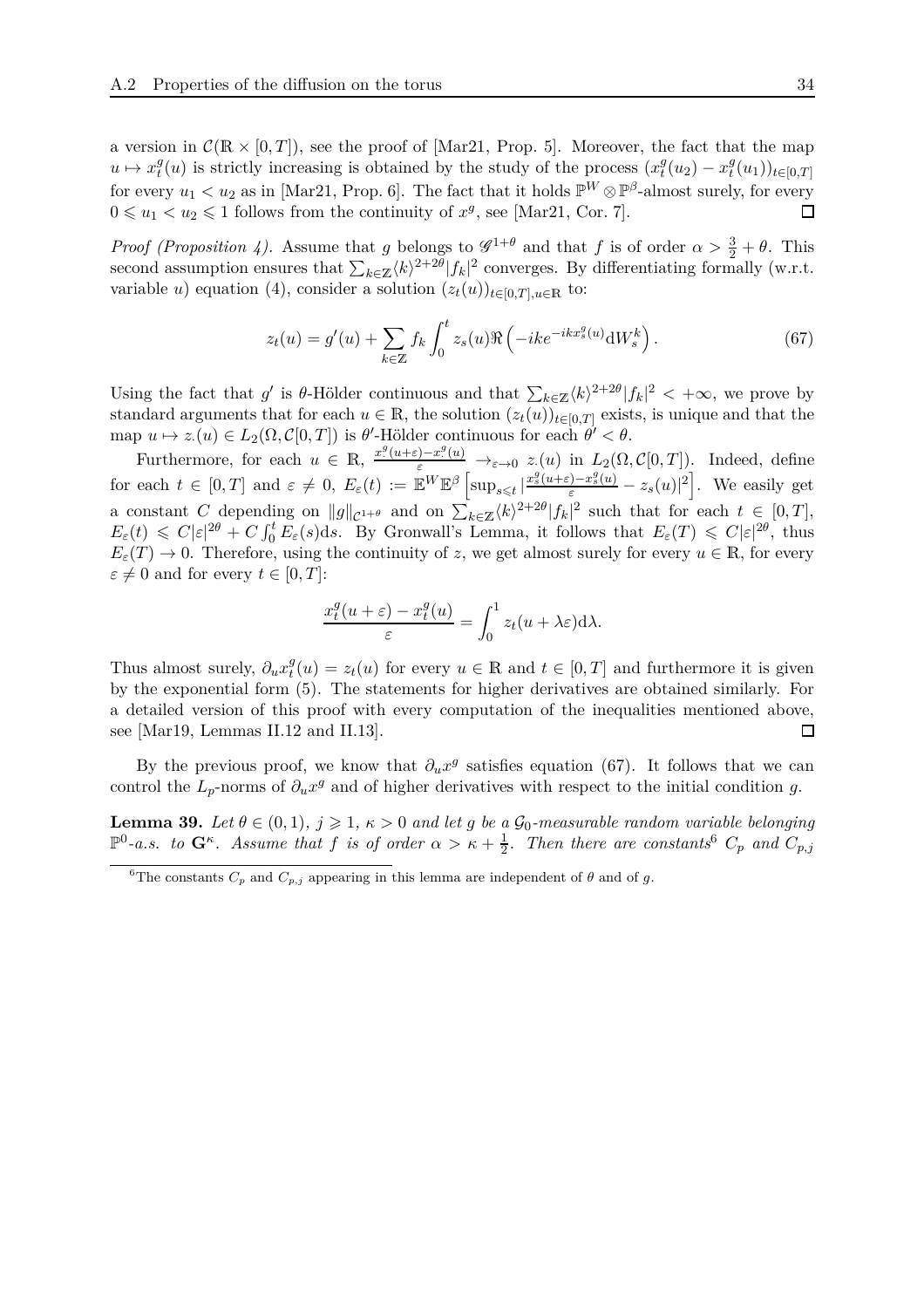such that  $\mathbb{P}^0$ -a.s.

<span id="page-34-3"></span><span id="page-34-2"></span>
$$
if \ \kappa \geqslant 1 + \theta, \quad \mathbb{E}^W \mathbb{E}^{\beta} \left[ \sup_{t \leqslant T} \|\partial_u x_t^g\|_{L_p[0,1]}^p \right] \leqslant C_p \ \|g'\|_{L_p[0,1]}^p, \tag{68}
$$

$$
if \ \kappa \geq 1 + \theta, \quad \mathbb{E}^W \mathbb{E}^{\beta} \left[ \sup_{t \leq T} |\partial_u x_t^g(0)|^p \right] \leq C_p \ g'(0)^p,
$$
\n
$$
(69)
$$

<span id="page-34-4"></span>
$$
if \ \kappa \geqslant j + \theta, \quad \mathbb{E}^{W} \mathbb{E}^{\beta} \left[ \sup_{t \leqslant T} \left\| \partial_{u}^{(j)} x_{t}^{g} \right\|_{L_{p}[0,1]}^{p} \right] \leqslant C_{p,j} \left\{ 1 + \|\partial_{u}^{(j)} g\|_{L_{p}[0,1]}^{p} + \sum_{k=1}^{j-1} \|\partial_{u}^{(k)} g\|_{L_{\infty}[0,1]}^{jp} \right\},\tag{70}
$$

$$
if \kappa \geq j+1+\theta, \quad \mathbb{E}^{W}\mathbb{E}^{\beta}\left[\sup_{t\leq T} \left\|\partial_{u}^{(j)}x_{t}^{g}\right\|_{L_{\infty}}^{p}\right] \leq C_{p,j}\left\{1+\|\partial_{u}^{(j+1)}g\|_{L_{p}}^{p}+\sum_{k=1}^{j}\|\partial_{u}^{(k)}g\|_{L_{\infty}}^{(j+1)p}\right\},\tag{71}
$$

<span id="page-34-0"></span>
$$
if \ \kappa \geq 2 + \theta, \quad \mathbb{E}^{W} \mathbb{E}^{\beta} \left[ \sup_{t \leq T} \left\| \frac{1}{\partial_{u} x_{t}^{q}} \right\|_{L_{\infty}}^{p} \right] \leq C_{p} \left\{ 1 + \frac{1}{g'(0)^{p}} + \left\| \frac{1}{g'} \right\|_{L_{4p}}^{4p} + \|g''\|_{L_{2p}}^{2p} + \|g'\|_{L_{\infty}}^{4p} \right\}.
$$
\n(72)

*Proof.* The proofs of those five inequalities are pretty similar. Let us show inequality [\(68\)](#page-34-2) in details. Let  $M > 0$  be chosen large enough so that  $\int_0^1 |g'(v)|^p dv < M$ . Define the stopping time  $\sigma^M := \inf\{t \geqslant 0 : \int_0^1 |\partial_u x_t^g|$  $\partial_t^g(v)$ |<sup>*p*</sup>d*v* ≥ *M*}. Since  $\partial_u x^g$  satisfies [\(67\)](#page-33-1), it follows from Burkholder-Davis-Gundy inequality that for every  $t \in [0, T]$ ,

$$
\mathbb{E}^{W} \mathbb{E}^{\beta} \Big[ \sup_{s \le t \wedge \sigma^{M}} \int_{0}^{1} |\partial_{u} x_{s}^{g}(v)|^{p} dv \Big] \n\le C_{p} \|g'\|_{L_{p}[0,1]}^{p} + C_{p} \int_{0}^{1} \mathbb{E}^{W} \mathbb{E}^{\beta} \Big[ \Big| \sum_{k \in \mathbb{Z}} f_{k}^{2} \int_{0}^{t \wedge \sigma^{M}} |\partial_{u} x_{s}^{g}(v)|^{2} |(-ik)e^{-ikx_{s}^{g}(v)}|^{2} ds \Big|^{p/2} \Big] dv \n\le C_{p} \|g'\|_{L_{p}[0,1]}^{p} + C_{p} \Big( \sum_{k \in \mathbb{Z}} f_{k}^{2} k^{2} \Big)^{p/2} T^{p/2-1} \int_{0}^{t} \mathbb{E}^{W} \mathbb{E}^{\beta} \Big[ \sup_{r \le s \wedge \sigma^{M}} \int_{0}^{1} |\partial_{u} x_{r}^{g}(v)|^{p} dv \Big] ds.
$$
\n(73)

Since *f* is of order  $\alpha > \frac{3}{2}$ ,  $\sum_{k \in \mathbb{Z}} f_k^2 k^2$  converges. By Gronwall's Lemma, we deduce that there is a constant  $C_p$  such that for every  $M > ||g'||_{L_p[0,1]}^p$ ,

<span id="page-34-5"></span><span id="page-34-1"></span>
$$
\mathbb{E}^W \mathbb{E}^{\beta} \left[ \sup_{t \leq \sigma^M} \int_0^1 |\partial_u x_t^g(v)|^p \, dv \right] \leqslant C_p \|g'\|_{L_p[0,1]}^p. \tag{74}
$$

Moreover,

$$
\mathbb{P}^W \otimes \mathbb{P}^{\beta} \left[ \sigma^M < T \right] \leqslant \mathbb{P}^W \otimes \mathbb{P}^{\beta} \left[ \sup_{t \leqslant \sigma^M} \int_0^1 \left| \partial_u x_t^g(v) \right|^p \mathrm{d}v \geqslant M \right] \leqslant \frac{C_p}{M} \|g'\|_{L_p[0,1]}^p,
$$

hence we deduce  $\mathbb{P}^W \otimes \mathbb{P}^{\beta} \left[ \bigcup_M \{ \sigma^M = T \} \right] = 1$ . Thus, we let *M* tend to  $+\infty$  in [\(74\)](#page-34-5) and inequality [\(68\)](#page-34-2) follows by Fatou's Lemma.

Inequality [\(69\)](#page-34-3) is obtained by writing equation [\(67\)](#page-33-1) at  $u = 0$  and by mimicking the previous proof. We get inequality [\(70\)](#page-34-4) by induction over  $j \geq 1$ ; we write for each  $j \geq 1$  the equation satisfied by  $\partial_u^{(j)} x^g$  and we apply successively Burkholder-Davis-Gundy inequality and Gronwall's Lemma. Similarly, we also prove that  $\mathbb{P}^0$ -a.s.

<span id="page-34-6"></span>
$$
\mathbb{E}^{W} \mathbb{E}^{\beta} \left[ \sup_{t \leq T} \left| \partial_{u}^{(j)} x_{t}^{g}(0) \right|^{p} \right] \leq C_{p,j} \left\{ 1 + |\partial_{u}^{(j)} g(0)|^{p} + \sum_{k=1}^{j-1} \|\partial_{u}^{(k)} g\|_{L_{\infty}[0,1]}^{jp} \right\}.
$$
 (75)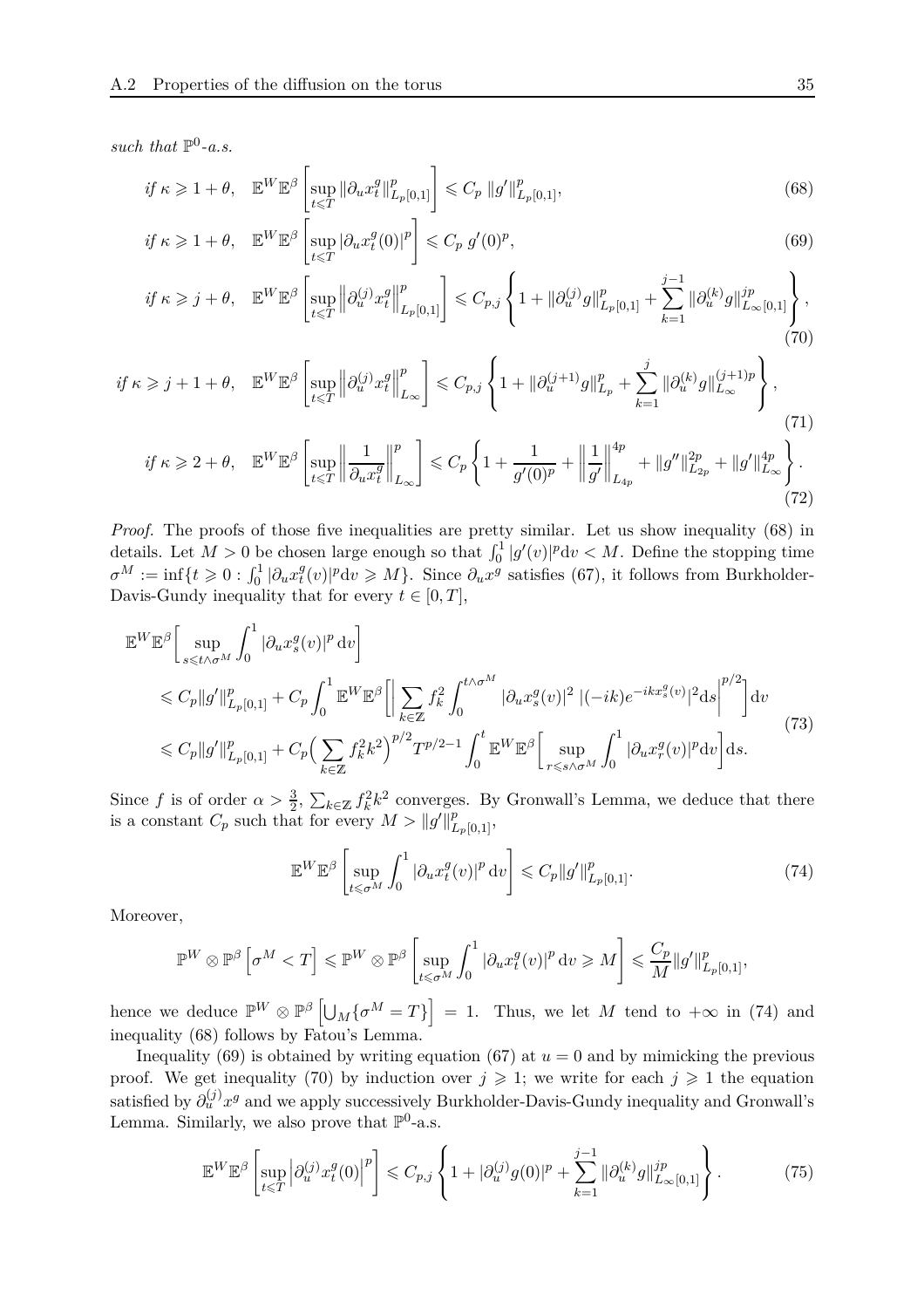Moreover, since for every 1-periodic function  $f$ ,  $||f||_{L_{\infty}} \leqslant |f(0)| + \int_0^1 |\partial_u f(v)| dv$ , we have for every  $p \geqslant 2$ ,

$$
\mathbb{E}^W \mathbb{E}^{\beta} \left[ \sup_{t \leqslant T} \left\| \partial_u^{(j)} x_t^g \right\|_{L_\infty}^p \right] \leqslant C_p \mathbb{E}^W \mathbb{E}^{\beta} \left[ \sup_{t \leqslant T} |\partial_u^{(j)} x_t^g(0)|^p \right] + C_p \mathbb{E}^W \mathbb{E}^{\beta} \left[ \sup_{t \leqslant T} \int_0^1 \left| \partial_u^{(j+1)} x_t^g(v) \right|^p \mathrm{d}v \right],
$$

which together with [\(70\)](#page-34-4) and [\(75\)](#page-34-6) leads to inequality [\(71\)](#page-34-0).

Furthermore, recall that  $\mathbb{P}^{\hat{W}} \otimes \mathbb{P}^{\beta}$ -a.s., for every  $t \in [0, T]$  and for every  $v \in [0, 1]$ ,  $\partial_u x_t^g$  $_{t}^{g}(v) > 0.$ By Itô's formula, it follows from equation [\(67\)](#page-33-1) that

$$
\frac{1}{\partial_u x_t^g(v)} = \frac{1}{g'(v)} - \sum_{k \in \mathbb{Z}} f_k \int_0^t \frac{1}{\partial_u x_s^g(v)} \Re \left(-ike^{-ikx_s^g(v)} \mathrm{d}W_s^k\right) + \sum_{k \in \mathbb{Z}} f_k^2 k^2 \int_0^t \frac{1}{\partial_u x_s^g(v)} \mathrm{d}s.
$$

Again, applying successively Burkholder-Davis-Gundy inequality and Gronwall's Lemma, we get  $\mathbb{P}^0$ -a.s.

$$
\mathbb{E}^{W} \mathbb{E}^{\beta} \left[ \sup_{t \leq T} \int_{0}^{1} \frac{1}{\left| \partial_{u} x_{t}^{g}(v) \right|^{p}} \mathrm{d}v \right] \leqslant C_{p} \left\| \frac{1}{g'} \right\|_{L_{p}[0,1]}^{p},
$$

$$
\mathbb{E}^{W} \mathbb{E}^{\beta} \left[ \sup_{t \leqslant T} \frac{1}{\left| \partial_{u} x_{t}^{g}(0) \right|^{p}} \right] \leqslant \frac{C_{p}}{g'(0)^{p}}.
$$

Then, using once more the 1-periodicity of  $\partial_u x^g$  and  $||f||_{L_\infty} \leqslant |f(0)| + \int_0^1 |\partial_u f(v)| dv$ , we obtain

$$
\mathbb{E}^W \mathbb{E}^{\beta} \left[ \sup_{t \leqslant T} \left\| \frac{1}{\partial_u x_t^g} \right\|_{L_\infty}^p \right] \leqslant C_p \mathbb{E}^W \mathbb{E}^{\beta} \left[ \sup_{t \leqslant T} \frac{1}{|\partial_u x_t^g(0)|^p} \right] + C_p \mathbb{E}^W \mathbb{E}^{\beta} \left[ \sup_{t \leqslant T} \int_0^1 \left| \frac{\partial_u^{(2)} x_t^g(v)}{\partial_u x_t^g(v)^2} \right|^p \mathrm{d}v \right].
$$

and we finally prove [\(72\)](#page-34-1) by using previous inequalities together with Cauchy-Schwarz inequality.  $\Box$ 

We obtain the same estimates for the solution to the parametric SDE [\(6\)](#page-5-2).

<span id="page-35-0"></span>**Proposition 40.** Let f be of order  $\alpha > \frac{3}{2} + \theta$  for some  $\theta \in (0,1)$ . Then there is a collection  $(Z_t^x)_{t \in [0,T], x \in \mathbb{R}}$  such that for each  $x \in \mathbb{R}$ ,  $(Z_t^x)_{t \in [0,T]}$  is the unique solution to [\(6\)](#page-5-2). Moreover,  $\mathbb{P}^W \otimes \mathbb{P}^{\beta}$ -almost surely, the map  $x \mapsto Z_t^x$  is differentiable on R for every  $t \in [0, T]$  and there *is a continuous version of the map continuous version of the map*  $(t, x) \in [0, T] \times \mathbb{R} \mapsto \partial_x Z_t^x$ . *Furthermore, for every*  $p \ge 2$ *, there is*  $C_p > 0$  *such that for every*  $x, y \in \mathbb{R}$ *,* 

$$
\mathbb{E}^W \mathbb{E}^{\beta} \left[ \sup_{t \leq T} |Z_t^x - Z_t^y|^p \right] \leq C_p |x - y|^p \tag{76}
$$

<span id="page-35-3"></span><span id="page-35-2"></span><span id="page-35-1"></span>
$$
\mathbb{E}^W \mathbb{E}^{\beta} \left[ \sup_{t \leq T} |\partial_x Z_t^x|^p \right] \leqslant C_p,\tag{77}
$$

$$
\mathbb{E}^W \mathbb{E}^{\beta} \left[ \sup_{t \leq T} |\partial_x Z_t^x - \partial_x Z_t^y|^p \right] \leqslant C_p |x - y|^{p\theta}.
$$
 (78)

*If*  $\alpha > \frac{5}{2}$ *, then* [\(78\)](#page-35-2) *holds with*  $\theta$  *equal to* 1*.* 

*Proof.* Let us focus on the proof of inequality [\(78\)](#page-35-2), which is the only one which is new with respect to what has been proved in Lemma [39](#page-33-0) for  $(x_t^g)$  $\mathcal{L}_t^g(u)$ <sub>*t*∈[0,*T*]</sub>. For every  $x, y \in \mathbb{R}$ ,

$$
\mathbb{E}^{W} \mathbb{E}^{\beta} \left[ \sup_{s \leq t} |\partial_x Z_s^x - \partial_x Z_s^y|^p \right] \leq C_p \mathbb{E}^{W} \mathbb{E}^{\beta} \left[ \sup_{s \leq t} \left| \sum_{k \in \mathbb{Z}} f_k \int_0^s (\partial_x Z_r^x - \partial_x Z_r^y) \Re \left( -ik e^{-ikZ_r^x} dW_r^k \right) \right|^p \right] + C_p \mathbb{E}^{W} \mathbb{E}^{\beta} \left[ \sup_{s \leq t} \left| \sum_{k \in \mathbb{Z}} f_k \int_0^s \partial_x Z_r^y \Re \left( -ik(e^{-ikZ_r^x} - e^{-ikZ_r^y}) dW_r^k \right) \right|^p \right].
$$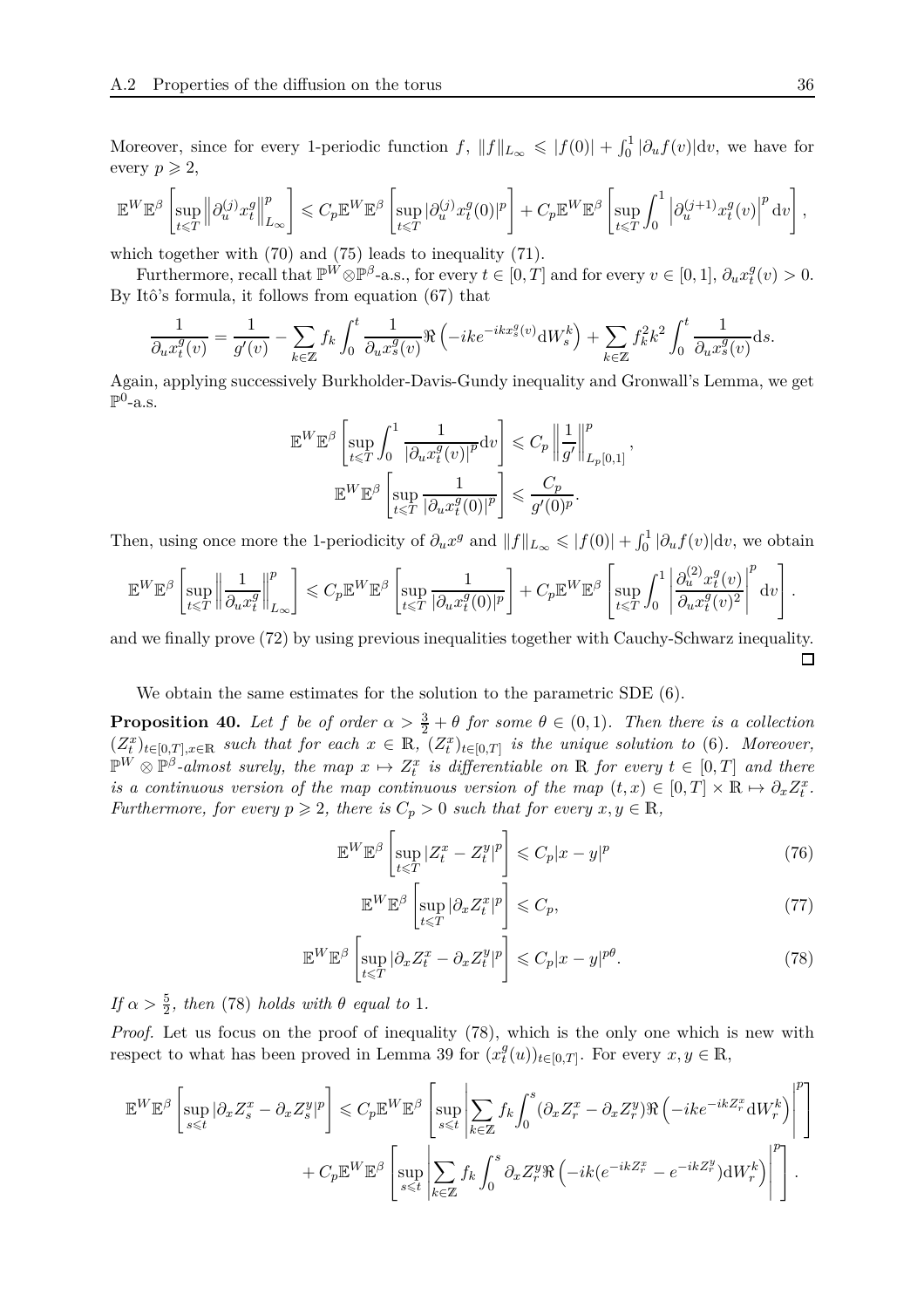By Burkholder-Davis-Gundy inequality, we deduce that

$$
\mathbb{E}^{W} \mathbb{E}^{\beta} \left[ \sup_{s \leq t} |\partial_x Z_s^x - \partial_x Z_s^y|^p \right] \leqslant C_p \Big( \sum_{k \in \mathbb{Z}} f_k^2 k^2 \Big)^{p/2} \int_0^t \mathbb{E}^W \mathbb{E}^{\beta} \left[ \sup_{r \leqslant s} |\partial_x Z_r^x - \partial_x Z_r^y|^p \right] dr
$$
  
+  $C_p \Big( \sum_{k \in \mathbb{Z}} f_k^2 |k|^{2+2\theta} \Big)^{p/2} \int_0^t \mathbb{E}^W \mathbb{E}^{\beta} \left[ |\partial_x Z_s^y|^p |Z_s^x - Z_s^y|^{p\theta} \right] ds.$ 

Furthermore, by [\(76\)](#page-35-1) and [\(77\)](#page-35-3), we obtain for every  $s \in [0, T]$  and for every x and y,

$$
\mathbb{E}^{W}\mathbb{E}^{\beta}\left[|\partial_x Z_s^y|^p |Z_s^x - Z_s^y|^{p\theta}\right] \leqslant \mathbb{E}^{W}\mathbb{E}^{\beta}\left[|\partial_x Z_s^y|^{\frac{p}{1-\theta}}\right]^{1-\theta} \mathbb{E}^{W}\mathbb{E}^{\beta}\left[|Z_s^x - Z_s^y|^p\right]^{\theta} \leqslant C_{p,\theta}|x-y|^{p\theta}.
$$

Since *f* is of order  $\alpha > \frac{3}{2} + \theta$ , the series  $\sum_{k \in \mathbb{Z}} f_k^2 |k|^{2+2\theta}$  is finite. By Gronwall's Lemma, we deduce [\(78\)](#page-35-2). By Kolmogorov's Lemma, it follows from (78) (with *p* larger than  $\frac{1}{\theta}$ ) that there is a continuous version of  $(t, x) \mapsto \partial_x Z_t^x$ .

*Proof (Proposition [6\)](#page-5-3).* Fix  $g \in \mathbf{G}^1$  and  $u \in \mathbb{R}$ *.* The processes  $(Z_t^{g(u)})$  $(x_t^{g(u)})_{t\in[0,T]}$  and  $(x_t^{g})$  $_{t}^{g}(u))_{t\in[0,T]}$ both satisfy the same SDE [\(4\)](#page-4-1) with same initial condition. Since *f* is of order  $\alpha > \frac{3}{2}$ , pathwise uniqueness holds for this equation. Hence for every  $u \in \mathbb{R}$ ,  $Z_t^{g(u)} = x_t^g$  $t_t^g(u)$  holds almost surely. Moreover, since  $u \in \mathbb{R} \mapsto x_t^g$  $f_t^g(u)$  and  $x \in \mathbb{R} \mapsto Z_t^x$  are  $\mathbb{P}^W \otimes \mathbb{P}^{\beta}$ -almost surely continuous, and *g* is continuous, we deduce that  $Z_t^{g(u)} = x_t^g$  $t(u)$  holds almost surely for every  $u \in \mathbb{R}$ .

Moreover, differentiating the equations [\(4\)](#page-4-1) and [\(6\)](#page-5-2), we have  $\mathbb{P}^W \otimes \mathbb{P}^{\beta}$ -almost surely, for every  $u \in [0, 1]$  and for every  $t \in [0, T]$ ,

$$
\partial_u x_t^g(u) = g'(u) \exp\Big(\sum_{k \in \mathbb{Z}} f_k \int_0^t \Re\left(-ike^{-ikx_s^g(u)} \mathrm{d}W_s^k\right) - \frac{t}{2} \sum_{k \in \mathbb{Z}} f_k^2 k^2\Big);
$$
  

$$
\partial_x Z_t^{g(u)} = \exp\Big(\sum_{k \in \mathbb{Z}} f_k \int_0^t \Re\Big(-ike^{-ikZ_s^{g(u)}} \mathrm{d}W_s^k\Big) - \frac{t}{2} \sum_{k \in \mathbb{Z}} f_k^2 k^2\Big).
$$

Using equality [\(7\)](#page-5-4), we get:  $\partial_u x_t^g$  $g(t) = g'(u)\partial_x Z_t^{g(u)}$  $t^{y(u)}$ .

#### <span id="page-36-0"></span>**A.3 Differential calculus on the Wasserstein space**

Let us recall a few results about differentiation of real-valued functions  $\phi$  defined on  $\mathcal{P}_2(\mathbb{R})$ . We refer to [\[Lio\]](#page-45-14), [\[CD18,](#page-43-6) Chap. 5] or [\[Car13\]](#page-43-7) for a complete introduction to those differential calculus.

**Lions-derivative or L-derivative.** Let  $(\Omega, \mathcal{F}, \mathbb{P})$  be a probability space rich enough so that for any probability measure  $\mu$  on any Polish space, we can construct on  $(\Omega, \mathcal{F}, \mathbb{P})$  a random variable with distribution  $\mu$ ; a sufficient condition is that  $(\Omega, \mathcal{F}, \mathbb{P})$  is Polish and atomless. Let  $L_2(\Omega)$  be the set of square integrable random variables on  $(\Omega, \mathcal{F}, \mathbb{P})$ , modulo the equivalence relation of almost sure equality. For any  $\phi : \mathcal{P}_2(\mathbb{R}) \to \mathbb{R}$ , we define  $\phi : L_2(\Omega) \to \mathbb{R}$  by  $\widehat{\phi}(X) = \phi(\mathcal{L}(X))$ , where  $\mathcal{L}(X)$  denotes the law of *X*. If  $\widehat{\phi}: L_2(\Omega) \to \mathbb{R}$  is Fréchet-differentiable, there is a measurable function  $\partial_\mu \phi(\mu) : \mathbb{R} \to \mathbb{R}$ , called L-derivative of  $\phi$ , such that for every *X* with distribution  $\mu$ ,  $D\hat{\phi}(X) = \partial_{\mu}\phi(\mu)(X)$ .

**Linear functional derivative.** Basically, it is nothing but the notion of differentiability we would use for  $\phi : \mathcal{M}(\mathbb{R}) \to \mathbb{R}$  if it were defined on the whole  $\mathcal{M}(\mathbb{R})$ , where  $\mathcal{M}(\mathbb{R})$  is the linear space of signed measures on R. Note that a subset *K* of  $\mathcal{P}_2(\mathbb{R})$  is said to be bounded if there is *M* such that for every  $\mu \in K$ ,  $\int_{\mathbb{R}} |x|^2 d\mu(x) \leq M$ . A function  $\phi : \mathcal{P}_2(\mathbb{R}) \to \mathbb{R}$  is said to have a linear functional derivative if there exists a function

$$
\frac{\delta\phi}{\delta m} : \mathcal{P}_2(\mathbb{R}) \times \mathbb{R} \to \mathbb{R}
$$

$$
(m, v) \mapsto \frac{\delta\phi}{\delta m}(m)(v),
$$

$$
\Box
$$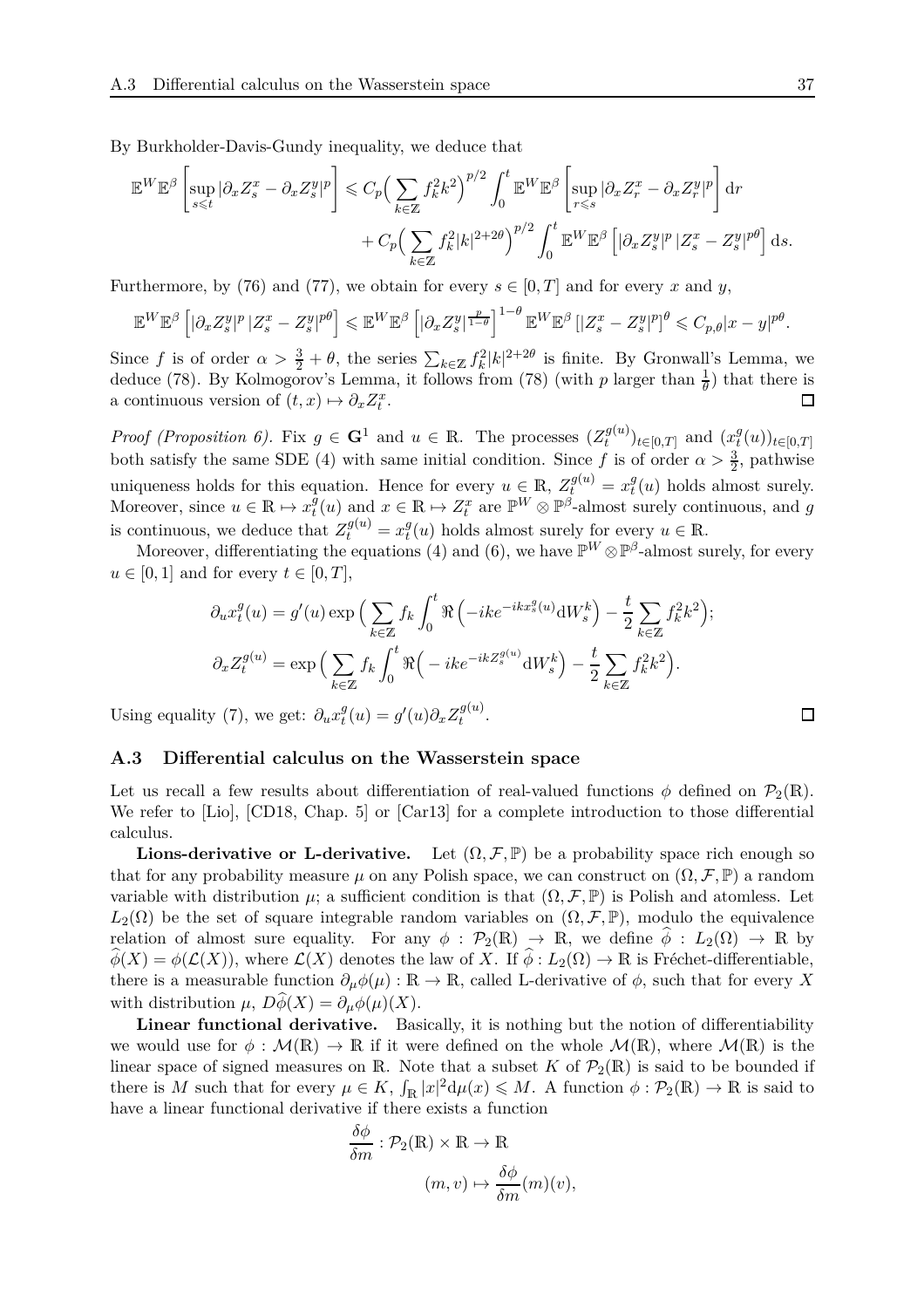jointly continuous in  $(m, v)$ , such that for any bounded subset *K* of  $\mathcal{P}_2(\mathbb{R})$ , the function  $v \mapsto$  $\frac{\delta\phi}{\delta m}(m)(v)$  is at most of quadratic growth in *v* uniformly in *m* for  $m \in K$ , and such that for all  $m, m' \in \mathcal{P}_2(\mathbb{R}), \ \phi(m') - \phi(m) = \int_0^1 \int_{\mathbb{R}} \frac{\delta \phi}{\delta m} (\lambda m' + (1 - \lambda)m)(v) \ d(m' - m)(v) d\lambda.$  Note that  $\frac{\delta \phi}{\delta m}$  is uniquely defined up to an additive constant only.

**Link between both derivatives.**

<span id="page-37-1"></span>**Proposition 41.** Let  $\phi$  :  $\mathcal{P}_2(\mathbb{R}) \to \mathbb{R}$  be L-differentiable on  $\mathcal{P}_2(\mathbb{R})$ , such that the Fréchet *derivative of its lifted function*  $D\hat{\phi}: L_2(\Omega) \to L_2(\Omega)$  *is uniformly Lipschitz-continuous. Assume also that for each*  $\mu \in \mathcal{P}_2(\mathbb{R})$ , there is a version of  $v \in \mathbb{R} \mapsto \partial_\mu \phi(\mu)(v)$  such that the map  $(v, \mu) \in \mathbb{R} \times \mathcal{P}_2(\mathbb{R}) \mapsto \partial_\mu \phi(\mu)(v)$  *is continuous.* 

*Then*  $\phi$  *has a linear functional derivative and for every*  $\mu \in \mathcal{P}_2(\mathbb{R})$ ,

$$
\partial_{\mu}\phi(\mu)(\cdot) = \partial_{\nu}\left\{\frac{\delta\phi}{\delta m}(\mu)\right\}(\cdot).
$$

#### <span id="page-37-0"></span>**A.4 Functions of probability measures on the torus**

We use in this paper some well-known properties of the L-derivative, which are recalled in this paragraph. Moreover, since we work in the particular case of probability measures on the torus, it leads naturally to the periodicity of the L-derivative, see Proposition [43](#page-37-3) and foll. Finally, we prove Proposition [13.](#page-7-2)

<span id="page-37-5"></span>**Lemma 42.** Let  $\phi : \mathcal{P}_2(\mathbb{R}) \to \mathbb{R}$  be a function satisfying the  $\phi$ -assumptions. Then there is a *constant*  $C > 0$  *such that for every*  $\mu \in \mathcal{P}_2(\mathbb{R})$ *, we can redefine*  $\partial_{\mu} \phi(\mu)(\cdot)$  *on a*  $\mu$ -*negligible set in such a way that for every*  $v, v' \in \mathbb{R}$ ,

<span id="page-37-4"></span><span id="page-37-2"></span>
$$
\left|\partial_{\mu}\phi(\mu)(v) - \partial_{\mu}\phi(\mu)(v')\right| \leqslant C|v - v'|,\tag{79}
$$

 $and (\mu, v) \mapsto \partial_{\mu} \phi(\mu)(v)$  *is continuous at any point*  $(\mu, v)$  *such that v belongs to the support of*  $\mu$ *. Furthermore, there is*  $C > 0$  *such that for every*  $\mu \in \mathcal{P}_2(\mathbb{R})$ *, for every*  $v \in \mathbb{R}$ *,* 

$$
|\partial_{\mu}\phi(\mu)(v)| \leq C(1+|v|) + C \int_{\mathbb{R}} |x| \mathrm{d}\mu(x). \tag{80}
$$

*Proof.* By [\[CD18,](#page-43-6) Proposition 5.36], inequality [\(79\)](#page-37-4) is a consequence of assumption (*φ*3). The proof of the continuity of  $(\mu, v) \mapsto \partial_{\mu} \phi(\mu)(v)$  at any point where *v* belongs to the support of  $\mu$ is given in [\[CD18,](#page-43-6) Corollary 5.38]. Moreover, it follows by [\(79\)](#page-37-4) that

$$
\begin{aligned} \left|\partial_\mu\phi(\mu)(v)-\int_\mathbb{R}\partial_\mu\phi(\mu)(v')\mathrm{d}\mu(v')\right|&\leqslant\int_\mathbb{R}\left|\partial_\mu\phi(\mu)(v)-\partial_\mu\phi(\mu)(v')\right|\mathrm{d}\mu(v')\\ &\leqslant C\int_\mathbb{R}\left|v-v'\right|\mathrm{d}\mu(v')\leqslant C|v|+C\int_\mathbb{R}\left|v'\right|\mathrm{d}\mu(v'). \end{aligned}
$$

By assumption  $(\phi_2)$ ,  $|\int_{\mathbb{R}} \partial_{\mu} \phi(\mu)(v') d\mu(v')| \leq (\int_{\mathbb{R}} |\partial_{\mu} \phi(\mu)(v')|^2 d\mu(v'))^{\frac{1}{2}} \leq C$ . Thus we deduce inequality [\(80\)](#page-37-2).  $\Box$ 

<span id="page-37-3"></span>**Proposition 43.** *Let*  $\phi : \mathcal{P}_2(\mathbb{R}) \to \mathbb{R}$  *be a function satisfying the*  $\phi$ *-assumptions. Let*  $\mu \in \mathcal{P}_2(\mathbb{R})$ *. Then, up to redefining*  $\partial_{\mu}\phi(\mu)(\cdot)$  *on a*  $\mu$ -*negligible set, the map*  $v \mapsto \partial_{\mu}\phi(\mu)(v)$  *is*  $2\pi$ -*periodic.* 

*Proof.* Let  $X \in L_2(\Omega)$  be a random variable with distribution  $\mu$ . For any  $Y \in L_2(\Omega)$  and for any Z-valued random variable *K*, we have

$$
\frac{\mathrm{d}}{\mathrm{d}\varepsilon}_{|\varepsilon=0} \widehat{\phi}(X+2K\pi+\varepsilon Y)=\mathbb{E}\left[D\widehat{\phi}(X+2K\pi) Y\right]=\mathbb{E}\left[\partial_{\mu}\phi(\mathcal{L}(X+2K\pi))(X+2K\pi) Y\right].
$$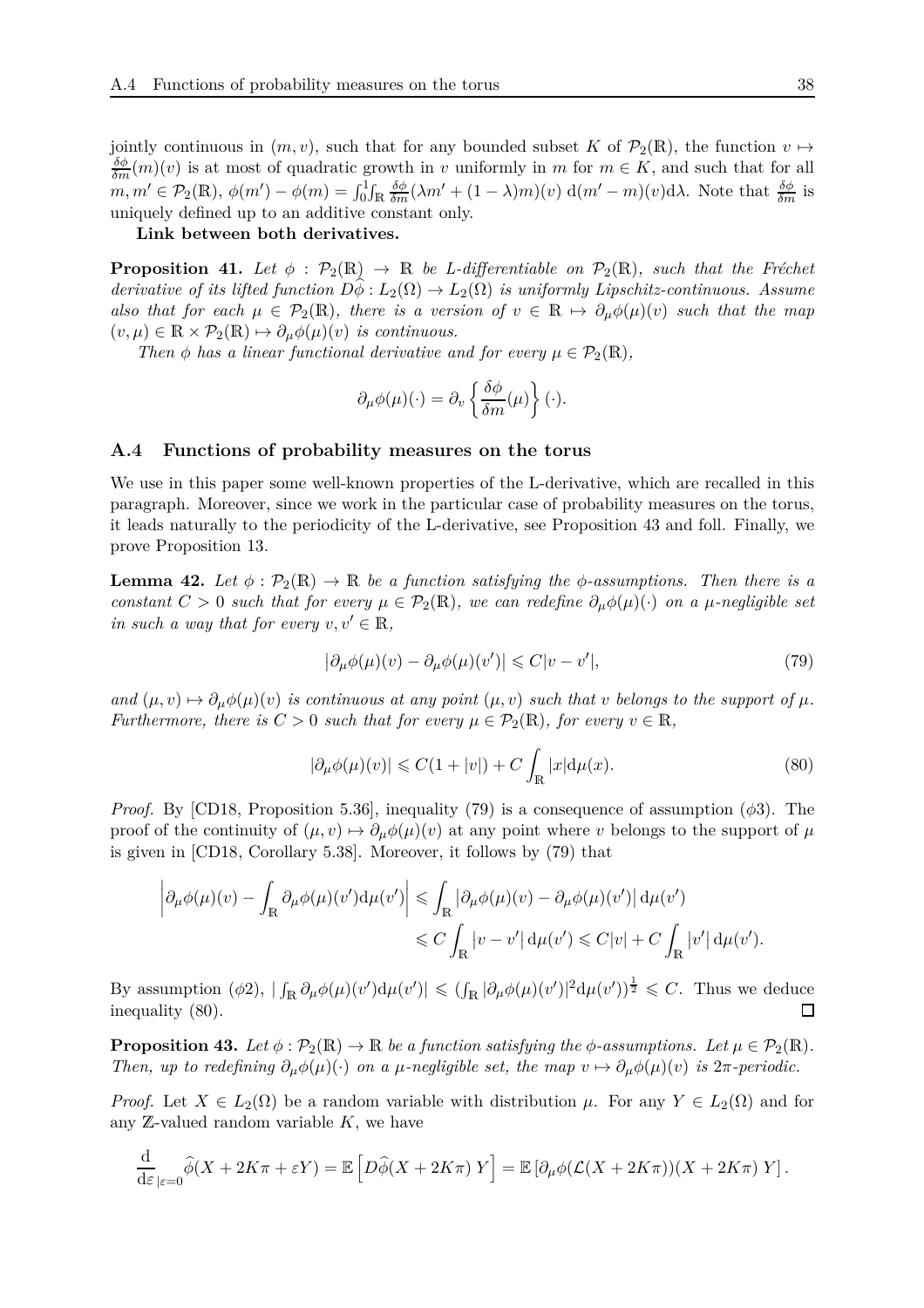Moreover, for any  $\varepsilon$ ,  $\phi(X + 2K\pi + \varepsilon Y) = \phi(X + \varepsilon Y)$  because  $\mathcal{L}(X + 2K\pi + \varepsilon Y) \sim \mathcal{L}(X + \varepsilon Y)$ . Therefore,

$$
\frac{\mathrm{d}}{\mathrm{d}\varepsilon}_{|\varepsilon=0}\widehat{\phi}(X+2K\pi+\varepsilon Y)=\frac{\mathrm{d}}{\mathrm{d}\varepsilon}_{|\varepsilon=0}\widehat{\phi}(X+\varepsilon Y)=\mathbb{E}\left[\partial_{\mu}\phi(\mathcal{L}(X))(X)Y\right].
$$

Thus for any  $Y \in L_2(\Omega)$ ,  $\mathbb{E} \left[ \partial_\mu \phi(\mathcal{L}(X+2K\pi))(X+2K\pi)Y \right] = \mathbb{E} \left[ \partial_\mu \phi(\mathcal{L}(X))(X)Y \right]$ . We deduce that for any Z-valued random variable *K*, almost surely,

<span id="page-38-0"></span>
$$
\partial_{\mu}\phi(\mathcal{L}(X+2K\pi))(X+2K\pi) = \partial_{\mu}\phi(\mathcal{L}(X))(X). \tag{81}
$$

**First, assume that the support of**  $\mu = \mathcal{L}(X)$  is equal to R. For every  $\delta \in (0,1)$ , let  $K^{\delta}$  be a random variable on  $(\Omega, \mathcal{F}, \mathbb{P})$  independent of X with a Bernoulli distribution of parameter  $\delta$ . Thus it follows from [\(81\)](#page-38-0) that

$$
1 = (1 - \delta) \mathbb{P} \left[ \partial_{\mu} \phi (\mathcal{L}(X + 2K^{\delta}\pi))(X) = \partial_{\mu} \phi (\mathcal{L}(X))(X) \right] + \delta \mathbb{P} \left[ \partial_{\mu} \phi (\mathcal{L}(X + 2K^{\delta}\pi))(X + 2\pi) = \partial_{\mu} \phi (\mathcal{L}(X))(X) \right].
$$

 $\mathcal{D}$ **We deduce that**  $\mathbb{P}\left[\partial_{\mu}\phi(\mathcal{L}(X+2K^{\delta}\pi))(X+2\pi)=\partial_{\mu}\phi(\mathcal{L}(X))(X)\right]=1$  **for any**  $\delta\in(0,1)$ **. Since** the support of  $\mathcal{L}(\bar{X})$  is equal to R, it follows from Lemma [42](#page-37-5) that  $(\nu, x) \mapsto \partial_{\mu} \phi(\nu)(x)$  is continuous at  $(\mu, x)$  for every  $x \in \mathbb{R}$ . Moreover  $\mathcal{L}(X + 2K^{\delta}\pi)$  tends in  $L_2$ -Wasserstein distance to  $\mathcal{L}(X) = \mu$  when  $\delta \to 0$ . So, there exists an event  $\tilde{\Omega}$  of probability one such that for every  $\omega \in \tilde{\Omega}$ and every  $\delta \in (0,1) \cap \mathbb{Q}$ ,  $\partial_{\mu} \phi(\mathcal{L}(X+2K^{\delta}\pi))(X(\omega)+2\pi) = \partial_{\mu} \phi(\mu)(X(\omega))$ . Thus for every  $\omega \in \tilde{\Omega}$ ,  $\partial_{\mu}\phi(\mu)(X(\omega) + 2\pi) = \partial_{\mu}\phi(\mu)(X(\omega))$ . Since  $\mathbb{P}[\tilde{\Omega}] = 1$  and the support of  $\mu$  is R, we deduce that  $\partial_{\mu}\phi(\mu)(x+2\pi) = \partial_{\mu}\phi(\mu)(x)$  holds with every *x* in a dense subset of R. By continuity, of  $\partial_{\mu}\phi(\mu)(\cdot)$ , the last equality holds for every  $x \in \mathbb{R}$ . We deduce that  $\partial_{\mu}\phi(\mu)(\cdot)$  is 2*π*-periodic.

**Then, consider a general**  $\mu \in \mathcal{P}_2(\mathbb{R})$ . Let *Z* be a random variable on  $(\Omega, \mathcal{F}, \mathbb{P})$  independent of X with normal distribution  $\mathcal{N}(0,1)$  and  $(a_n)_{n\in\mathbb{N}}$  be a sequence such that for all  $n \in \mathbb{N}$ ,  $a_n \in (0,1)$  and  $a_n \to_{n \to +\infty} 0$ . For every  $n \in \mathbb{N}$ , the support of the distribution  $\mathcal{L}(X + a_n Z)$  is equal to R. Thus for every  $n \in \mathbb{N}$ ,  $v \mapsto \partial_{\mu} \phi(\mathcal{L}(X + a_n Z))(v)$  is  $2\pi$ -periodic.

By [\(79\)](#page-37-4), the sequence of continuous functions  $(\partial_{\mu}\phi(\mathcal{L}(X + a_n Z)))_{n \in \mathbb{N}}$  is equicontinuous. Furthermore, [\(80\)](#page-37-2) implies that for every  $v \in [0, 2\pi]$ ,

$$
|\partial_{\mu}\phi(\mathcal{L}(X+a_nZ))(v)| \leqslant C(1+|v|) + C\mathbb{E}\left[|X+a_nZ|\right].
$$

Since  $(a_n)_{n\in\mathbb{N}}$  is bounded by 1 and  $X \in L_2(\Omega)$ , there exists  $C > 0$  such that for every  $n \in \mathbb{N}$ and for every  $v \in [0, 2\pi]$ 

<span id="page-38-1"></span>
$$
|\partial_{\mu}\phi(\mathcal{L}(X+a_nZ))(v)| \leq C(1+|v|) \leq C(1+2\pi). \tag{82}
$$

Recall that  $v \mapsto \partial_{\mu} \phi(\mathcal{L}(X + a_n Z))(v)$  is  $2\pi$ -periodic for every  $n \in \mathbb{N}$ . Thus the sequence  $(\partial_{\mu}\phi(\mathcal{L}(X+a_nZ)))_{n\in\mathbb{N}}$  is uniformly bounded on R. By Arzela-Ascoli's Theorem, up to extracting a subsequence,  $(\partial_{\mu}\phi(\mathcal{L}(X+a_nZ)))_{n\in\mathbb{N}}$  converges uniformly to a limit  $u:\mathbb{R}\to\mathbb{R}$ . In particular,  $u$  is a  $2\pi$ -periodic function.

Moreover, we prove that the following quantity tends to zero. Let  $Y \in L_2(\Omega)$ .

$$
\left| \mathbb{E} \left[ \partial_{\mu} \phi(\mathcal{L}(X + a_n Z))(X + a_n Z)Y \right] - \mathbb{E} \left[ u(X)Y \right] \right|
$$
  
\n
$$
\leq \left| \mathbb{E} \left[ \partial_{\mu} \phi(\mathcal{L}(X + a_n Z))(X + a_n Z)Y \right] - \mathbb{E} \left[ \partial_{\mu} \phi(\mathcal{L}(X + a_n Z))(X)Y \right] \right|
$$
  
\n
$$
+ \left| \mathbb{E} \left[ \partial_{\mu} \phi(\mathcal{L}(X + a_n Z))(X)Y \right] - \mathbb{E} \left[ u(X)Y \right] \right|
$$
  
\n
$$
\leq C a_n \mathbb{E} \left[ |ZY| \right] + \left| \mathbb{E} \left[ \partial_{\mu} \phi(\mathcal{L}(X + a_n Z))(X)Y \right] - \mathbb{E} \left[ u(X)Y \right] \right|,
$$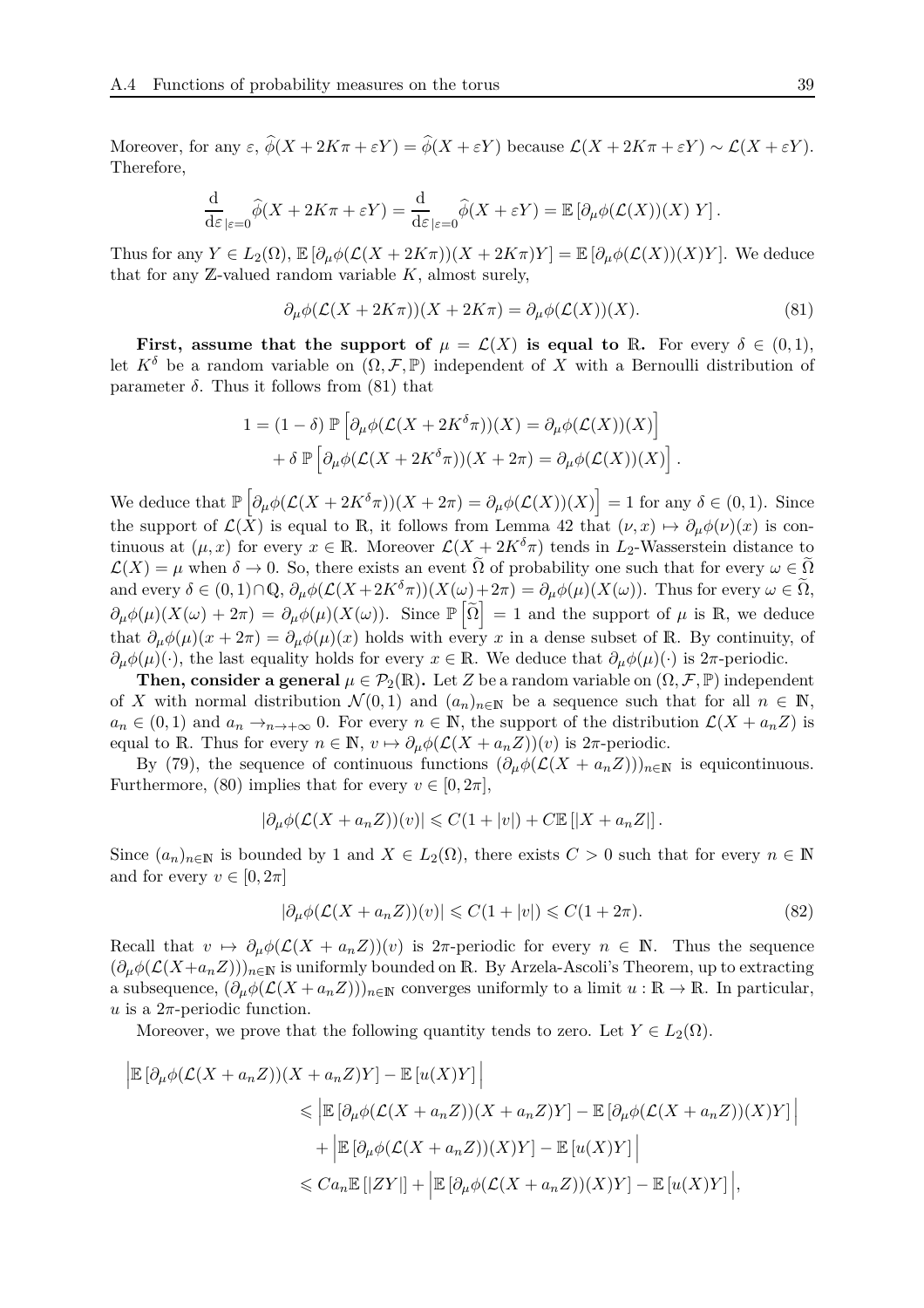by inequality [\(79\)](#page-37-4). Since *ZY* is integrable,  $Ca_n \mathbb{E} |ZY|$   $\rightarrow_{n \rightarrow +\infty} 0$ . Moreover, let us show that  $\left|\mathbb{E}[\partial_{\mu}\phi(\mathcal{L}(X+a_nZ))(X)Y]-\mathbb{E}[u(X)Y]\right|\to_{n\to+\infty} 0$ . Remark that  $(\partial_{\mu}\phi(\mathcal{L}(X+a_nZ)))_{n\in\mathbb{N}}$ converges uniformly to *u*, hence it converges pointwise to *u*. Moreover, we have a uniform integrability property. Indeed, by 2 $\pi$ -periodicity of  $\partial_{\mu}\phi(\mathcal{L}(X + a_n Z))$  and by [\(82\)](#page-38-1)

$$
\mathbb{E}\left[|\partial_{\mu}\phi(\mathcal{L}(X+a_nZ))(X)Y|^{3/2}\right] \leq \mathbb{E}\left[|\partial_{\mu}\phi(\mathcal{L}(X+a_nZ))(X)|^6\right]^{1/4}\mathbb{E}\left[|Y|^2\right]^{\frac{3}{4}}\\
= \mathbb{E}\left[|\partial_{\mu}\phi(\mathcal{L}(X+a_nZ))(\{X\})|^6\right]^{1/4}\mathbb{E}\left[|Y|^2\right]^{\frac{3}{4}} \leq C\mathbb{E}\left[|Y|^2\right]^{\frac{3}{4}}.
$$

Since *Y* is square integrable,  $\sup_{n\in\mathbb{N}} \mathbb{E} \left[ |\partial_\mu \phi(\mathcal{L}(X + a_n Z))(X)Y|^{3/2} \right] < +\infty$ . Thus the sequence  $(\partial_{\mu}\phi(\mathcal{L}(X+a_nZ))(X)Y)_{n\in\mathbb{N}}$  is uniformly integrable. By Fatou's Lemma, if follows that  $\mathbb{E}\left[|u(X)Y|^{3/2}\right]$  < + $\infty$ , thus we conclude that  $\mathbb{E}\left[\partial_{\mu}\phi(\mathcal{L}(X+a_nZ))(X)Y\right] \to_{n\to+\infty} \mathbb{E}\left[u(X)Y\right].$ Therefore,

$$
\mathbb{E}\left[\partial_{\mu}\phi(\mathcal{L}(X+a_nZ))(X+a_nZ)Y\right]\to_{n\to+\infty}\mathbb{E}\left[u(X)Y\right].
$$

On the other hand,

$$
\mathbb{E}\left[\partial_{\mu}\phi(\mathcal{L}(X+a_nZ))(X+a_nZ)Y\right]=\mathbb{E}\left[D\widehat{\phi}(X+a_nZ)Y\right]\underset{n\to+\infty}{\longrightarrow}\mathbb{E}\left[D\widehat{\phi}(X)Y\right]
$$

because  $D\hat{\phi}$  is Lipschitz by assumption ( $\phi$ 3). We deduce that  $\mathbb{E} [u(X)Y] = \mathbb{E} [D\hat{\phi}(X)Y]$  for every  $Y \in L_2(\Omega)$ , hence almost surely,  $u(X) = \partial_\mu \phi(\mu)(X)$ . Recall that *u* is continuous and  $2\pi$ periodic. Therefore, up to redefining  $\partial_{\mu}\phi(\mu)(\cdot)$  on a  $\mu$ -negligible set,  $v \mapsto \partial_{\mu}\phi(\mu)(v)$  is continuous and  $2\pi$ -periodic. and 2*π*-periodic.

For every  $\mu \in \mathcal{P}_2(\mathbb{R})$ , we define  $\tilde{\mu}$  the measure satisfying  $\tilde{\mu}(A) = \mu(A + 2\pi\mathbb{Z})$  for every  $A \in \mathcal{B}[0, 2\pi]$ . Clearly,  $\tilde{\mu}$  belongs to  $\mathcal{P}(\mathbb{T})$  and  $\tilde{\mu} = \tilde{\nu}$  for every  $\mu \sim \nu$  in the sense of Definition [10.](#page-7-4)

<span id="page-39-1"></span>**Corollary 44.** Let  $\phi : \mathcal{P}_2(\mathbb{R}) \to \mathbb{R}$  be a function satisfying the  $\phi$ -assumptions. Let  $\mu \in \mathcal{P}_2(\mathbb{R})$ *and assume that*  $\tilde{\mu}$  *has a density belonging to*  $\mathcal{P}^+$  *in the sense of Definition [37.](#page-32-2) Then there is a* unique  $2\pi$ -periodic and continuous version of  $\partial_{\mu}\phi(\mu)(\cdot)$ . Furthermore, for every  $v \in [0, 2\pi]$ ,  $\partial_{\mu}\phi(\mu)(v) = \partial_{\mu}\phi(\tilde{\mu})(v).$ 

*Proof.* Let  $X \in L_2(\Omega)$  with distribution  $\mu$ . Then the law of  $\{X\}$  is  $\tilde{\mu}$ , seen as an element of  $\mathcal{P}_2(\mathbb{R})$  with support included in  $[0, 2\pi]$ . Since the density of  $\tilde{\mu}$  belongs to  $\mathcal{P}^+$ , the support of  $\tilde{\mu}$ is equal to  $[0, 2\pi]$ .

Furthermore, by equality [\(81\)](#page-38-0) applied to  $K = \frac{1}{2i}$  $\frac{1}{2\pi}(\lbrace X \rbrace - X), \ i.e \ X + 2K\pi = \lbrace X \rbrace, \$ the following equality holds almost surely:  $\partial_{\mu}\phi(\mathcal{L}(\{X\}))(\{X\}) = \partial_{\mu}\phi(\mathcal{L}(X))(X)$ . By Proposi-tion [43,](#page-37-3)  $\partial_{\mu}\phi(\mathcal{L}(X))(\cdot)$  is  $2\pi$ -periodic, so  $\partial_{\mu}\phi(\mathcal{L}(X))(X) = \partial_{\mu}\phi(\mathcal{L}(X))(\{X\})$ . Since the support of  $\mathcal{L}(\{X\})$  is equal to  $[0, 2\pi]$ , we deduce that for every  $v \in [0, 2\pi]$ ,  $\partial_{\mu}\phi(\mathcal{L}(X))(v) = \partial_{\mu}\phi(\mathcal{L}(\{X\}))(v)$ .<br>This shows that there is a unique  $2\pi$ -periodic and continuous version  $\partial_{\mu}\phi(\mathcal{L}(X))(\cdot)$ . This shows that there is a unique  $2\pi$ -periodic and continuous version  $\partial_{\mu}\phi(\mathcal{L}(X))(\cdot)$ .

In the light of Proposition [41,](#page-37-1) we prove that the linear functional derivative is also 2*π*periodic:

<span id="page-39-0"></span>**Proposition 45.** *Let*  $\phi$  :  $\mathcal{P}_2(\mathbb{R}) \to \mathbb{R}$  *be a function satisfying the*  $\phi$ -assumptions. Let  $\mu \in$  $P_2(\mathbb{R})$  be such that  $\tilde{\mu}$  has a density belonging to  $\mathcal{P}^+$  in the sense of Definition [37.](#page-32-2) Then  $\int_{\mathbb{T}} \partial_{\mu} \phi(\mu)(v) dv = 0$ . In other words,  $v \mapsto \frac{\delta \phi}{\delta m}(\mu)(v)$  is  $2\pi$ -periodic.

*Proof.* By Corollary [44,](#page-39-1) it is sufficient to prove that  $\int_{\mathbb{T}} \partial_{\mu} \phi(\tilde{\mu})(v) dv = 0$ . Let  $Y_0$  be a random variable on  $(\Omega, \mathcal{F}, \mathbb{P})$  with distribution equal to  $\tilde{\mu}$ . Let  $p : \mathbb{R} \to \mathbb{R}$  denote its density, extended by 2 $\pi$ -continuity. By assumption,  $p(v) > 0$  for every  $v \in [0, 2\pi]$ , hence it holds for every  $v \in \mathbb{R}$ .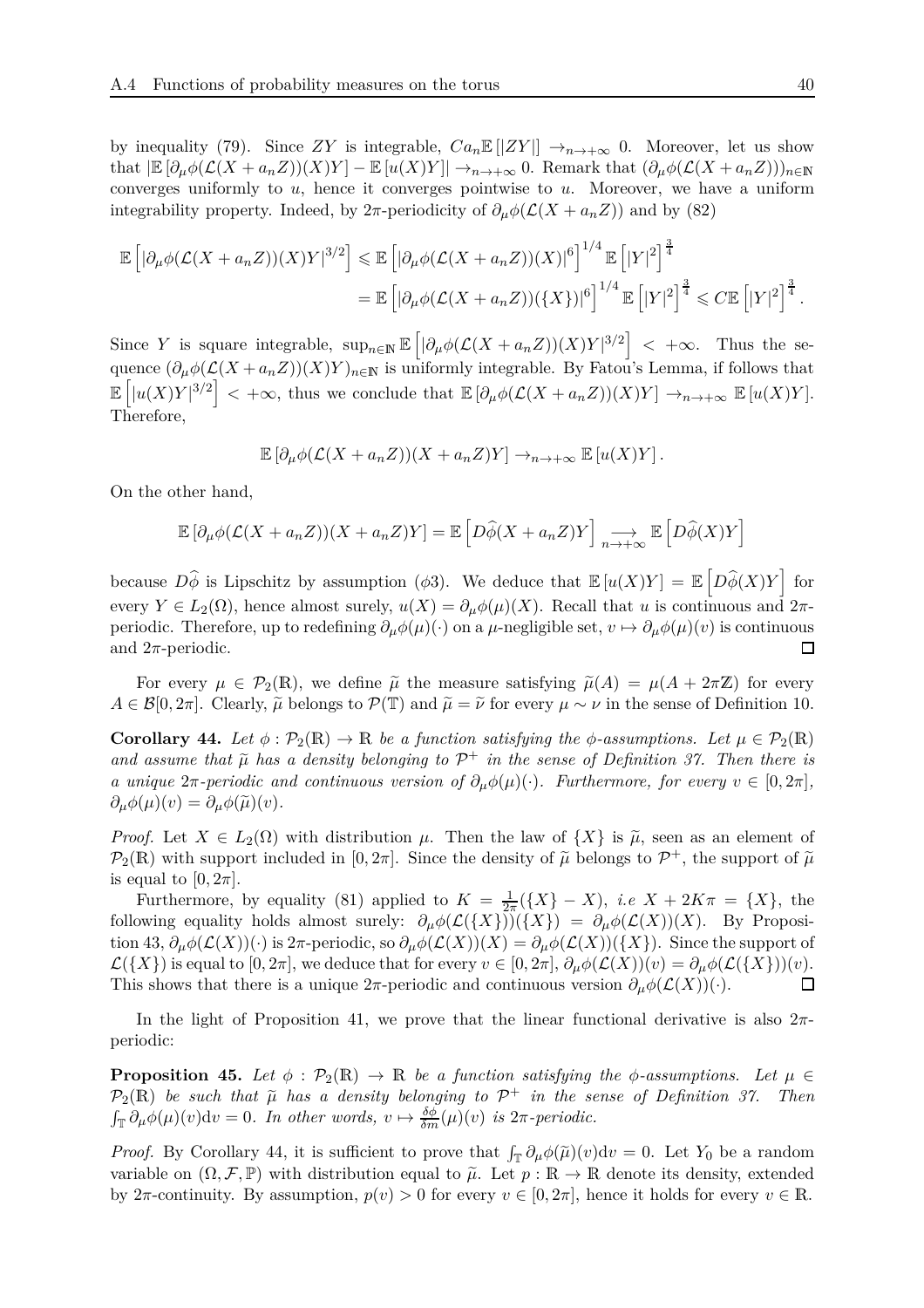Define the following ordinary differential equation:

$$
\dot{Y}_t = \frac{1}{p(Y_t)},
$$

with initial condition *Y*<sub>0</sub>. Denoting by  $F := x \mapsto \int_0^x p(v) \, dv$  and by  $g = F^{-1}$  respectively the c.d.f. and the quantile function associated to *p*, we have  $\frac{d}{dt}F(Y_t) = 1$ . Thus for every  $t \geq 0$ ,  $F(Y_t) = F(Y_0) + t$  and  $Y_t = g(F(Y_0) + t) = g_t(F(Y_0))$ , where  $g_t(\cdot) = g(\cdot + t)$ .

Fix  $t \geq 0$ . Since  $F(Y_0)$  has a uniform distribution on [0, 1],  $Y_t = g_t(F(Y_0))$  implies that  $g_t$ is the quantile function of the random variable  $Y_t$ . According to Definition [2,](#page-4-2)  $g_t \sim g$ , thus we deduce that the law of  ${Y_t}$  is  $\tilde{\mu}$ . Since  $\phi$  is T-stable,  $\phi(Y_t) = \phi({Y_t}) = \phi(Y_0)$  for every  $t \geq 0$ . Thus  $\frac{d}{dt}|_{t=0} \widehat{\phi}(Y_t) = 0$ . Thus

$$
0 = \frac{d}{dt}_{|t=0} \widehat{\phi}(Y_t) = \mathbb{E} \left[ D \widehat{\phi}(Y_0) \dot{Y}_0 \right] = \mathbb{E} \left[ D \widehat{\phi}(Y_0) \frac{1}{p(Y_0)} \right]
$$
  
= 
$$
\int_{\mathbb{R}} \partial_{\mu} \phi(\widetilde{\mu})(v) \frac{1}{p(v)} d\widetilde{\mu}(v) = \int_0^{2\pi} \partial_{\mu} \phi(\widetilde{\mu})(v) \frac{p(v)}{p(v)} dv = \int_0^{2\pi} \partial_{\mu} \phi(\widetilde{\mu})(v) dv,
$$

since p is the density of the measure  $\tilde{\mu}$ . The statement of the proposition follows.

Let us finally prove Proposition [13.](#page-7-2)

*Proof (Proposition [13\)](#page-7-2).* Fix  $t \in [0, T]$ . Let us check the three assumptions of Definition [11.](#page-7-0)

**Assumption** ( $\phi$ 1): We start by proving that  $P_t\phi$  is T-stable. Let  $\mu \sim \nu$  in the sense of Definition [10](#page-7-4) and  $X, Y \in L_2[0,1]$  satisfy  $\mathcal{L}_{[0,1]}(X) = \mu$  and  $\mathcal{L}_{[0,1]}(Y) = \nu$ . Recall that  $\{x\}$  denotes the unique number in  $[0, 2\pi)$  such that  $x - \{x\} \in 2\pi\mathbb{Z}$ . Since  $\mathcal{L}_{[0,1]}(X) \sim \mathcal{L}_{[0,1]}(Y)$ , we have  $\mathcal{L}_{[0,1]}(\{X\}) = \mathcal{L}_{[0,1]}(\{Y\})$ . By Proposition [5,](#page-5-1) it follows that  $\mathbb{P}^W$ -almost surely, the laws of  $\{Z_t^X\}$ and of  $\{Z_t^Y\}$  under  $[0,1] \times \Omega^\beta$  are equal. Therefore,  $\mathbb{P}^W$ -almost surely,  $\hat{\phi}(\{Z_t^X\}) = \hat{\phi}(\{Z_t^Y\})$ . Since  $\phi$  is T-stable, it implies that  $\mathbb{P}^W$ -almost surely,  $\hat{\phi}(Z_t^X) = \hat{\phi}(Z_t^Y)$ . By Definition [8,](#page-6-3)  $P_t\phi(\mu) =$  $\widehat{P_t\phi}(X) = \mathbb{E}^W[\widehat{\phi}(Z_t^X)] = \mathbb{E}^W[\widehat{\phi}(Z_t^Y)] = \widehat{P_t\phi}(Y) = P_t\phi(\nu)$ . Thus  $P_t\phi$  is T-stable.

By Definition [8,](#page-6-3) it is clear that  $P_t\phi$  is bounded on  $\mathcal{P}_2(\mathbb{R})$ , because  $\phi$  is bounded. Furthermore,  $P_t\phi$  is continuous on  $\mathcal{P}_2(\mathbb{R})$ , and even Lipschitz-continuous. Indeed, let  $\mu, \nu \in \mathcal{P}_2(\mathbb{R})$  and  $X, Y \in L_2[0,1]$  be the quantile functions respectively associated with  $\mu$  and  $\nu: \mu = \mathcal{L}_{[0,1]}(X)$ and  $\nu = \mathcal{L}_{[0,1]}(Y)$ ; in other words, X (resp. Y) is the increasing rearrangement of  $\mu$  (resp.  $\nu$ ). A classical result in optimal transportation (see e.g. [\[Vil03,](#page-45-15) Theorem 2.18]) states that (*X, Y* ) realises the optimal coupling in the definition of the  $L_2$ -Wasserstein distance:  $W_2(\mu, \nu)^2$  =  $\int_0^1 |X(u) - Y(u)|^2 \mathrm{d}u.$ 

By Remark [12,](#page-7-5)  $\hat{\phi}$  is Lipschitz-continuous, thus:

$$
\begin{split} |P_t\phi(\mu)-P_t\phi(\nu)|&=|\widehat{P_t\phi}(X)-\widehat{P_t\phi}(Y)|\leqslant \mathbb{E}^W\left[|\widehat{\phi}(Z_t^X)-\widehat{\phi}(Z_t^Y)|\right]\\ &\leqslant \|\widehat{\phi}\|_{\operatorname{Lip}}\,\mathbb{E}^W\left[\|Z_t^X-Z_t^Y\|_{L_2([0,1]\times\Omega^\beta)}\right]\\ &\leqslant \|\widehat{\phi}\|_{\operatorname{Lip}}\,\mathbb{E}^W\mathbb{E}^\beta\left[\int_0^1|Z_t^{X(u)}-Z_t^{Y(u)}|^2\mathrm{d}u\right]^{\frac{1}{2}}. \end{split}
$$

By  $(76)$ , we have

$$
\mathbb{E}^{W} \mathbb{E}^{\beta} \left[ \int_0^1 |Z_t^{X(u)} - Z_t^{Y(u)}|^2 du \right] \leq C_2 \int_0^1 |X(u) - Y(u)|^2 du = W_2(\mu, \nu)^2.
$$

Thus  $|P_t\phi(\mu) - P_t\phi(\nu)| \leq C W_2(\mu, \nu)$ ; in particular,  $P_t\phi$  is continuous.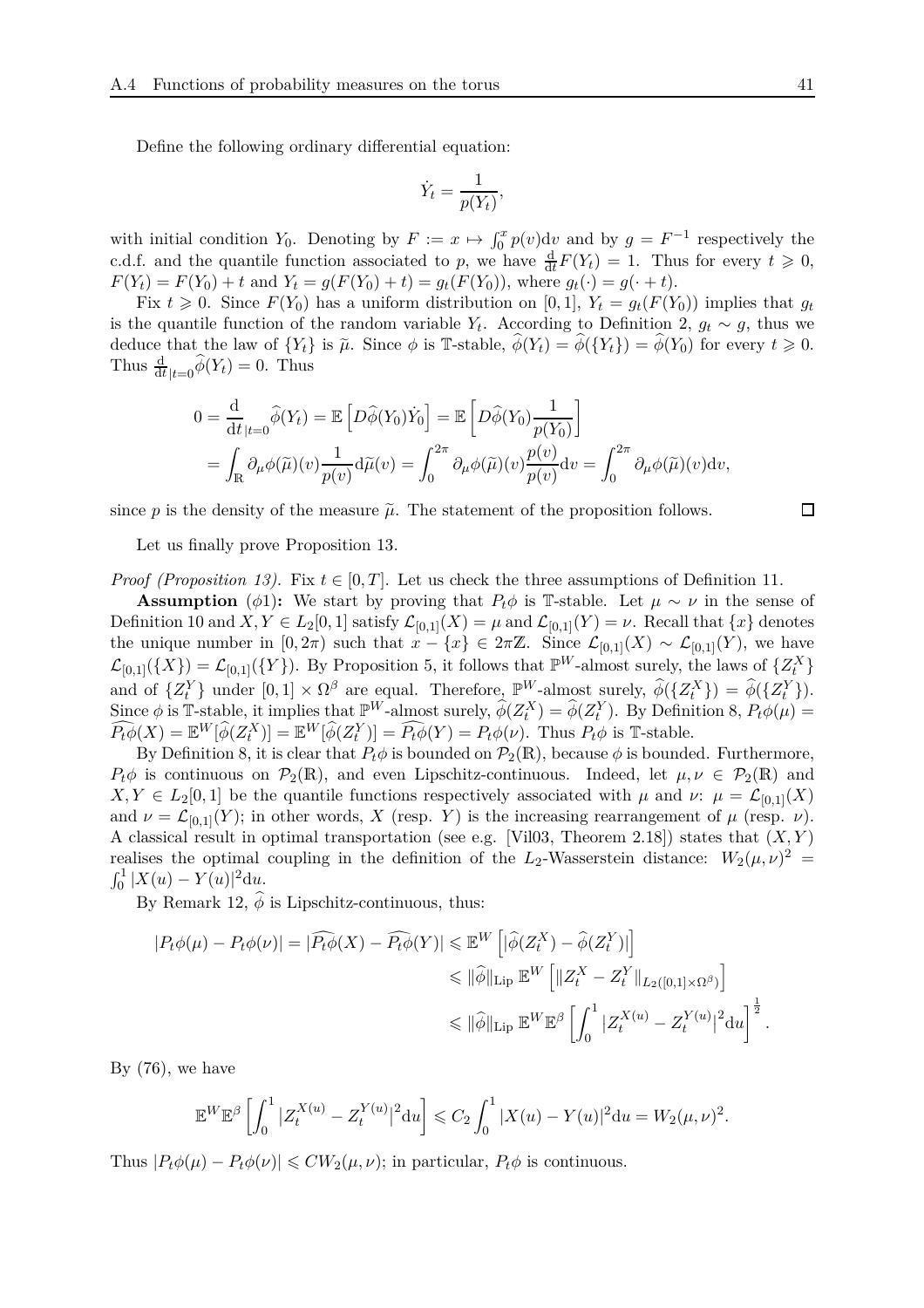**Assumption** ( $\phi$ 2) **and proof of equality** [\(10\)](#page-7-3): Let us prove that  $P_t\phi$  is *L*-differentiable. Let  $\mu, \nu \in \mathcal{P}_2(\mathbb{R})$  and  $X, Y \in L_2[0,1]$  such that  $\mathcal{L}_{[0,1]}(X) = \mu$  and  $\mathcal{L}_{[0,1]}(Y) = \nu$ . We prove that the Fréchet derivative of  $\widehat{P_t\phi}$  at point *X* is given by

$$
\partial_{\mu} P_t \phi(\mu)(X) \cdot Y = D \widehat{P_t \phi}(X) \cdot Y = \int_0^1 \mathbb{E}^W \mathbb{E}^{\beta} \left[ D \widehat{\phi}(Z_t^X)_u \partial_x Z_t^{X(u)} \right] Y(u) \mathrm{d}u,
$$

which implies [\(10\)](#page-7-3) using identities [\(7\)](#page-5-4) and [\(8\)](#page-5-5).

Assume that  $||Y||_{L_2} \le 1$ . We compute

$$
\widehat{P_t \phi}(X+Y) - \widehat{P_t \phi}(X) = \mathbb{E}^W \left[ \widehat{\phi}(Z_t^{X+Y}) - \widehat{\phi}(Z_t^X) \right] = \mathbb{E}^W \left[ \int_0^1 \frac{d}{d\lambda} \widehat{\phi}(Z_t^{X+\lambda Y}) d\lambda \right]
$$
  
\n
$$
= \mathbb{E}^W \left[ \int_0^1 D\widehat{\phi}(Z_t^{X+\lambda Y}) \cdot \partial_x Z_t^{X+\lambda Y} Y d\lambda \right]
$$
  
\n
$$
= \mathbb{E}^W \left[ \int_0^1 \mathbb{E}^{\beta} \left[ \int_0^1 D\widehat{\phi}(Z_t^{X+\lambda Y})_u \partial_x Z_t^{(X+\lambda Y)(u)} Y(u) du \right] d\lambda \right],
$$

since  $\widehat{\phi}$  is Fréchet-differentiable. Therefore

$$
\left| \widehat{P_t \phi}(X+Y) - \widehat{P_t \phi}(X) - \int_0^1 \mathbb{E}^W \mathbb{E}^{\beta} \left[ D \widehat{\phi}(Z_t^X)_u \ \partial_x Z_t^{X(u)} \right] Y(u) \mathrm{d}u \right| \leqslant |D_1| + |D_2|,
$$

where

$$
D_1 := \mathbb{E}^W \mathbb{E}^{\beta} \left[ \int_0^1 \int_0^1 \left( D\widehat{\phi}(Z_t^{X+\lambda Y})_u - D\widehat{\phi}(Z_t^X)_u \right) \partial_x Z_t^{X(u)} Y(u) d\lambda du \right];
$$
  

$$
D_2 := \mathbb{E}^W \mathbb{E}^{\beta} \left[ \int_0^1 \int_0^1 D\widehat{\phi}(Z_t^{X+\lambda Y})_u \left( \partial_x Z_t^{(X+\lambda Y)(u)} - \partial_x Z_t^{X(u)} \right) Y(u) d\lambda du \right].
$$

Let us start by estimating *D*1. By Cauchy-Schwarz inequality,

$$
|D_1| \leqslant \mathbb{E}^W \mathbb{E}^{\beta} \left[ \int_0^1 \int_0^1 \left| D\widehat{\phi}(Z_t^{X+\lambda Y})_u - D\widehat{\phi}(Z_t^X)_u \right|^2 \mathrm{d}\lambda \mathrm{d}u \right]^{\frac{1}{2}} \mathbb{E}^W \mathbb{E}^{\beta} \left[ \int_0^1 |\partial_x Z_t^{X(u)} Y(u)|^2 \mathrm{d}u \right]^{\frac{1}{2}}.
$$

On the one hand, by assumption  $(\phi 3)$  and by [\(76\)](#page-35-1), we have (with constants modified from a line to the next):

$$
\label{eq:4.10} \begin{split} \mathbb{E}^{W} \mathbb{E}^{\beta} \left[ \int_0^1 \!\! \int_0^1 \Big| D \widehat{\phi} (Z^{X + \lambda Y}_t)_u - D \widehat{\phi} (Z^X_t)_u \Big|^2 \, \mathrm{d} \lambda \mathrm{d} u \right] & \qquad \qquad \leqslant C \; \mathbb{E}^{W} \mathbb{E}^{\beta} \left[ \int_0^1 \!\! \int_0^1 \Big| Z^{(X + \lambda Y)(u)}_t - Z^{X(u)}_t \Big|^2 \, \mathrm{d} \lambda \mathrm{d} u \right] & \qquad \qquad \leqslant C \int_0^1 \!\! \int_0^1 \lambda^2 |Y(u)|^2 \mathrm{d} \lambda \mathrm{d} u \leqslant C \|Y\|_{L_2}^2. \end{split}
$$

On the other hand

$$
\mathbb{E}^{W} \mathbb{E}^{\beta} \left[ \int_0^1 |\partial_x Z_t^{X(u)} Y(u)|^2 du \right] = \int_0^1 \mathbb{E}^{W} \mathbb{E}^{\beta} \left[ |\partial_x Z_t^{X(u)}|^2 \right] |Y(u)|^2 du.
$$

By [\(77\)](#page-35-3), there is  $C > 0$  such that for every  $u \in [0,1]$ ,  $\mathbb{E}^{W} \mathbb{E}^{\beta} \left[ |\partial_x Z_t^{X(u)} \right]$  $\left[\begin{array}{c}X(u)\\t\end{array}\right]^2 \leqslant C.$  Thus  $\mathbb{E}^{W}\mathbb{E}^{\beta}\left[\int_{0}^{1}|\partial_{x}Z_{t}^{X(u)}Y(u)|^{2}du\right] \leqslant C\|Y\|_{L_{2}}^{2}$ . Finally, we get

<span id="page-41-0"></span>
$$
|D_1| \leq C \|Y\|_{L_2}^2.
$$
\n(83)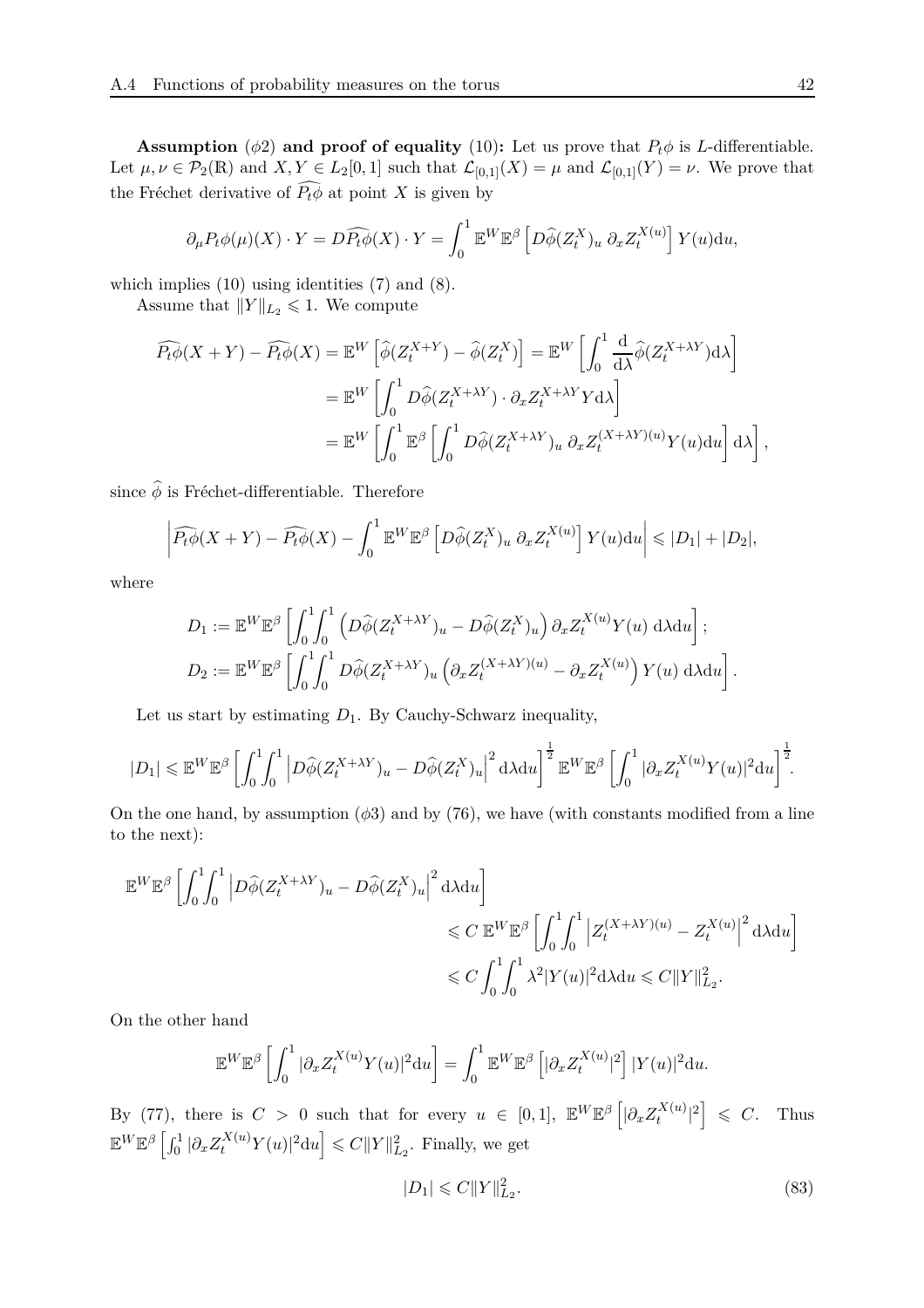Moreover, compute  $D_2$ . By Cauchy-Schwarz inequality,  $|D_2| \leqslant |D_{2,1}|^{\frac{1}{2}} \cdot |D_{2,2}|^{\frac{1}{2}}$  where

$$
D_{2,1} := \mathbb{E}^W \mathbb{E}^{\beta} \left[ \int_0^1 \int_0^1 \left| D\widehat{\phi}(Z_t^{X+\lambda Y})_u Y(u) \right|^2 d\lambda du \right];
$$
  

$$
D_{2,2} := \mathbb{E}^W \mathbb{E}^{\beta} \left[ \int_0^1 \int_0^1 \left| \partial_x Z_t^{(X+\lambda Y)(u)} - \partial_x Z_t^{X(u)} \right|^2 d\lambda du \right].
$$

On the one hand,

$$
D_{2,1} = \int_0^1 \int_0^1 \mathbb{E}^W \mathbb{E}^{\beta} \left[ \left| D\widehat{\phi}(Z_t^{X+\lambda Y})_u \right|^2 \right] |Y(u)|^2 \mathrm{d}\lambda \mathrm{d}u.
$$

Recall that  $\phi$  is T-stable. It follows that for any random variables  $U, V \in L_2([0,1] \times \Omega^{\beta})$ ,  $D\widehat{\phi}(U)\cdot V=\lim_{\varepsilon\to 0}\frac{\phi(U+\varepsilon V)-\phi(U)}{\varepsilon}=\lim_{\varepsilon\to 0}\frac{\phi(\{U\}+\varepsilon V)-\phi(\{U\})}{\varepsilon}=D\widehat{\phi}(\{U\})\cdot V.$  Hence for every  $U \in L_2([0,1] \times \Omega^{\beta}), D\widehat{\phi}(U) = D\widehat{\phi}(\{U\}).$ 

Let us denote by  $\xi := \mathcal{L}_{[0,1] \times \Omega^{\beta}}(\{Z_t^{X + \lambda Y}\})$ . Then

$$
\mathbb{E}^{W}\mathbb{E}^{\beta}\left[\left|\widetilde{D\hat{\phi}}(\{Z_{t}^{X+\lambda Y}\})_{u}\right|^{2}\right] = \mathbb{E}^{W}\mathbb{E}^{\beta}\left[\left|\partial_{\mu}\phi(\xi)(\{Z_{t}^{(X+\lambda Y)(u)}\})\right|^{2}\right] \leq \mathbb{E}^{W}\left[\sup_{v\in\mathbb{R}}|\partial_{\mu}\phi(\xi)(v)|^{2}\right].
$$

By Proposition [43,](#page-37-3)  $v \mapsto \partial_{\mu} \phi(\xi)(v)$  is  $2\pi$ -periodic. By inequality [\(80\)](#page-37-2), it follows that

$$
\sup_{v \in \mathbb{R}} |\partial_{\mu}\phi(\xi)(v)| = \sup_{v \in [0,2\pi]} |\partial_{\mu}\phi(\xi)(v)| \leq C(1+2\pi) + C \int_{\mathbb{R}} |x| d\xi(x)
$$
  
= C(1+2\pi) + C\mathbb{E}^{\beta} \left[ \int\_0^1 |\{Z\_t^{(X+\lambda Y)(u)}\} | du \right] \leq C,

since  $\{Z_t^{(X+\lambda Y)(u)}\}$  $\mathbb{E}^{W}[\sup_{v\in\mathbb{R}}|\partial_{\mu}\phi(\xi)(v)|^{2}] \leq C$ , where *C* is independent of *X*,  $\lambda$  and *Y*. We deduce that  $D_{2,1} \leq \int_0^1 \int_0^1 C |Y(u)|^2 d\lambda du \leq C ||Y||_{L_2}^2$ .

On the other hand, since f is of order  $\alpha > \frac{5}{2}$ , inequality [\(78\)](#page-35-2) holds with  $\theta = 1$ . Thus  $D_{2,2} \leqslant C \int_0^1 \int_0^1 \lambda^2 |Y(u)|^2 d\lambda du \leqslant C ||Y||_{L_2}^2$ . We finally obtain that  $|D_2| \leqslant C ||Y||_{L_2}^2$ . It follows from the latter inequality and from [\(83\)](#page-41-0) that for every  $||Y||_{L_2} \le 1$ ,

$$
\left| \widehat{P_t \phi}(X+Y) - \widehat{P_t \phi}(X) - \int_0^1 \mathbb{E}^W \mathbb{E}^{\beta} \left[ D \widehat{\phi}(Z_t^X)_u \ \partial_x Z_t^{X(u)} \right] Y(u) \mathrm{d}u \right| \leqslant C \|Y\|_{L_2}^2.
$$

Thus  $\widehat{P_t\phi}$  is Fréchet-differentiable at point *X* and the derivative is given by [\(10\)](#page-7-3).

Moreover, prove that

<span id="page-42-1"></span><span id="page-42-0"></span>
$$
\sup_{\mu \in \mathcal{P}_2(\mathbb{R})} \int_{\mathbb{R}} |\partial_{\mu} P_t \phi(\mu)(x)|^2 d\mu(x) < +\infty.
$$

Observe that  $\sup_{\mu \in \mathcal{P}_2(\mathbb{R})} \int_{\mathbb{R}} |\partial_{\mu} P_t \phi(\mu)(x)|^2 d\mu(x) = \sup_{X \in L_2[0,1]} \int_0^1 |D \widehat{P_t \phi}(X)_u|^2 du$ . Let us ap-ply [\(10\)](#page-7-3) with  $Y = D\widehat{P_t\phi}(X)$ . We obtain

$$
\int_0^1 |D\widehat{P_t\phi}(X)_u|^2 \mathrm{d}u = \mathbb{E}^W \mathbb{E}^{\beta} \left[ \int_0^1 D\widehat{\phi}(Z_t^X)_u \, \partial_x Z_t^{X(u)} D\widehat{P_t\phi}(X)_u \mathrm{d}u \right]
$$
  
\$\leqslant \mathbb{E}^W \mathbb{E}^{\beta} \left[ \int\_0^1 |D\widehat{\phi}(Z\_t^X)\_u|^2 \mathrm{d}u \right]^{\frac{1}{2}} \mathbb{E}^W \mathbb{E}^{\beta} \left[ \int\_0^1 |\partial\_x Z\_t^{X(u)} D\widehat{P\_t\phi}(X)\_u|^2 \mathrm{d}u \right]^{\frac{1}{2}}. (84)

By [\(77\)](#page-35-3),

$$
\mathbb{E}^{W} \mathbb{E}^{\beta} \left[ \int_{0}^{1} |\partial_{x} Z_{t}^{X(u)} D \widehat{P_{t} \phi}(X)_{u}|^{2} du \right] = \int_{0}^{1} \mathbb{E}^{W} \mathbb{E}^{\beta} \left[ |\partial_{x} Z_{t}^{X(u)}|^{2} \right] |D \widehat{P_{t} \phi}(X)_{u}|^{2} du
$$
  

$$
\leq C \int_{0}^{1} |D \widehat{P_{t} \phi}(X)_{u}|^{2} du.
$$
 (85)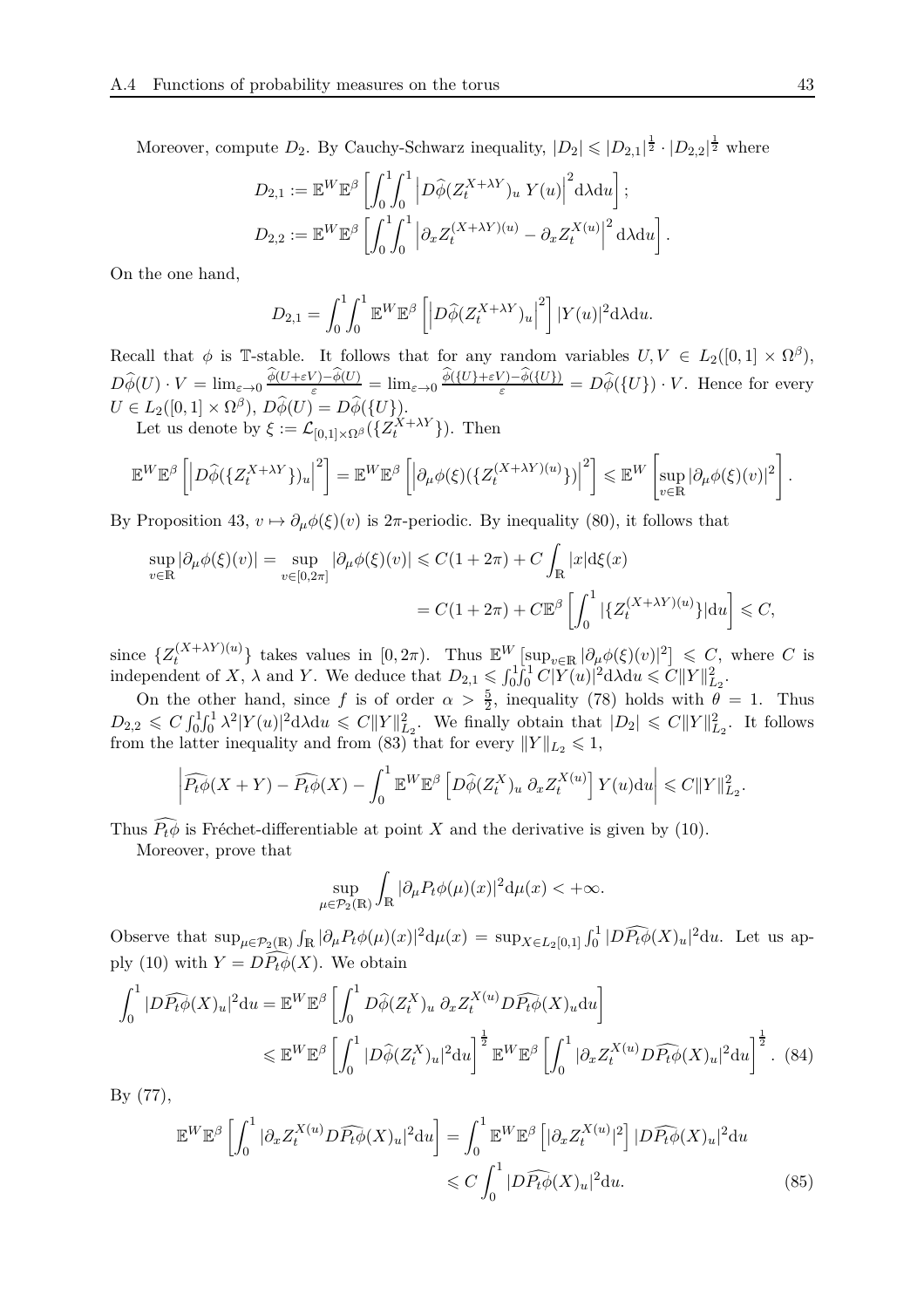It follows from [\(84\)](#page-42-0) and [\(85\)](#page-42-1) that

$$
\int_0^1 |D\widehat{P_t\phi}(X)_u|^2 \mathrm{d}u \leqslant C \, \mathbb{E}^W \mathbb{E}^{\beta} \left[ \int_0^1 |D\widehat{\phi}(Z_t^X)_u|^2 \mathrm{d}u \right] = C \, \mathbb{E}^W \left[ \int_{\mathbb{R}} |\partial_\mu \phi(\xi)(x)|^2 \mathrm{d}\xi(x) \right],
$$

where  $\xi = \mathcal{L}_{[0,1] \times \Omega^{\beta}}(Z_t^{X(u)})$  $t^{(A(u))}$ . The last term is bounded by a constant independent of *ξ* because by assumption  $(\phi_2)$ ,  $\sup_{\mu \in \mathcal{P}_2(\mathbb{R})} \int_{\mathbb{R}} |\partial_{\mu} \phi(\mu)(x)|^2 d\mu(x) < +\infty$ .

**Assumption** ( $\phi$ 3): Let us prove that for every  $X_1, X_2, Y \in L_2[0, 1],$ 

$$
|D\widehat{P_t\phi}(X_1)\cdot Y - D\widehat{P_t\phi}(X_2)\cdot Y| \leq C||X_1 - X_2||_{L_2[0,1]}||Y||_{L_2[0,1]}.
$$
\n(86)

By formula [\(10\)](#page-7-3),  $|D\widehat{P_t\phi}(X_1)\cdot Y - D\widehat{P_t\phi}(X_2)\cdot Y| \leq |D_3| + |D_4|$ , where

$$
D_3 := \mathbb{E}^W \mathbb{E}^{\beta} \left[ \int_0^1 (D\widehat{\phi}(Z_t^{X_1})_u - D\widehat{\phi}(Z_t^{X_2})_u) \partial_x Z_t^{X_1(u)} Y(u) \mathrm{d}u \right];
$$
  

$$
D_4 := \mathbb{E}^W \mathbb{E}^{\beta} \left[ \int_0^1 D\widehat{\phi}(Z_t^{X_2})_u (\partial_x Z_t^{X_1(u)} - \partial_x Z_t^{X_2(u)}) Y(u) \mathrm{d}u \right].
$$

Up to replacing *X* and  $X + \lambda Y$  by  $X_1$  and  $X_2$ ,  $D_3$  and  $D_4$  are equivalent to  $D_1$  and  $D_2$ . Thus we get by the same computations as for  $D_1$  and  $D_2$ :

<span id="page-43-8"></span>
$$
|D_3| \leq C ||X_1 - X_2||_{L_2[0,1]} ||Y||_{L_2[0,1]} |D_4| \leq C ||X_1 - X_2||_{L_2[0,1]} ||Y||_{L_2[0,1]}.
$$

This completes the proofs of [\(86\)](#page-43-8) and of the proposition.

**References**

- <span id="page-43-2"></span>[ATW06] M. Arnaudon, A. Thalmaier, and F.-Y. Wang. Harnack inequality and heat kernel estimates on manifolds with curvature unbounded below. *Bull. Sci. Math.*, 130(3):223– 233, 2006.
- <span id="page-43-0"></span>[AvR10] S. Andres and M.-K. von Renesse. Particle approximation of the Wasserstein diffusion. *J. Funct. Anal.*, 258(11):3879–3905, 2010.
- <span id="page-43-1"></span>[Bis81] J.-M. Bismut. Martingales, the Malliavin calculus and hypoellipticity under general Hörmander's conditions. *Z. Wahrsch. Verw. Gebiete*, 56(4):469–505, 1981.
- <span id="page-43-4"></span>[BLPR17] R. Buckdahn, J. Li, S. Peng, and C. Rainer. Mean-field stochastic differential equations and associated PDEs. *Ann. Probab.*, 45(2):824–878, 2017.
- <span id="page-43-3"></span>[Bn18] D. Baños. The Bismut-Elworthy-Li formula for mean-field stochastic differential equations. *Ann. Inst. Henri Poincaré Probab. Stat.*, 54(1):220–233, 2018.
- <span id="page-43-7"></span>[Car13] P. Cardaliaguet. Notes on Mean Field Games (from P.-L. Lions' lectures at collège de France). www.ceremade.dauphine.fr/∼cardalia/, 2013, 2013.
- <span id="page-43-5"></span>[CCD19] J.-F. Chassagneux, D. Crisan, and F. Delarue. Numerical method for FBSDEs of McKean-Vlasov type. *Ann. Appl. Probab.*, 29(3):1640–1684, 2019.
- <span id="page-43-6"></span>[CD18] R. Carmona and F. Delarue. *Probabilistic theory of mean field games with applications. I*, volume 83 of *Probability Theory and Stochastic Modelling*. Springer, Cham, 2018. Mean field FBSDEs, control, and games.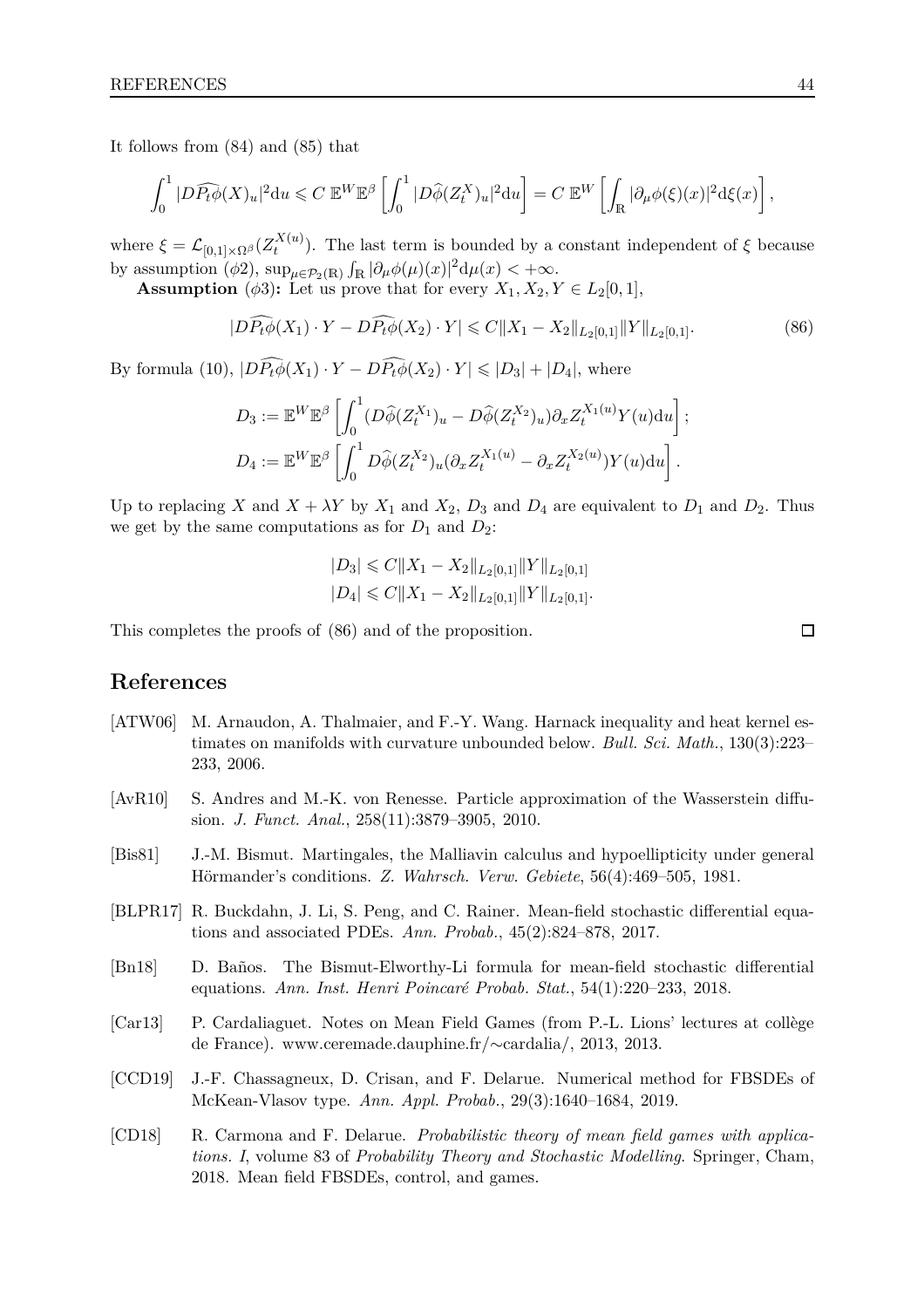- <span id="page-44-10"></span>[CdR20] P. E. Chaudru de Raynal. Strong well posedness of McKean-Vlasov stochastic differential equations with Hölder drift. *Stochastic Process. Appl.*, 130(1):79–107, 2020.
- <span id="page-44-11"></span>[CdRF] P.-E. Chaudru de Raynal and N. Frikha. Well-posedness for some non-linear diffusion processes and related PDE on the Wasserstein space. arXiv preprint arXiv:1811.06904, 2018.
- <span id="page-44-7"></span>[Cer01] S. Cerrai. *Second order PDE's in finite and infinite dimension*, volume 1762 of *Lecture Notes in Mathematics*. Springer-Verlag, Berlin, 2001. A probabilistic approach.
- <span id="page-44-9"></span>[CM18] D. Crisan and E. McMurray. Smoothing properties of McKean-Vlasov SDEs. *Probab. Theory Related Fields*, 171(1-2):97–148, 2018.
- <span id="page-44-4"></span>[Del03] F. Delarue. Estimates of the solutions of a system of quasi-linear PDEs. A probabilistic scheme. In *Séminaire de Probabilités XXXVII*, volume 1832 of *Lecture Notes in Math.*, pages 290–332. Springer, Berlin, 2003.
- <span id="page-44-13"></span>[DMS05] L. Denis, A. Matoussi, and L. Stoica.  $L^p$  estimates for the uniform norm of solutions of quasilinear SPDE's. *Probab. Theory Related Fields*, 133(4):437–463, 2005.
- <span id="page-44-8"></span>[DP04] G. Da Prato. *Kolmogorov equations for stochastic PDEs*. Advanced Courses in Mathematics. CRM Barcelona. Birkhäuser Verlag, Basel, 2004.
- <span id="page-44-6"></span>[DPEZ95] G. Da Prato, K. D. Elworthy, and J. Zabczyk. Strong Feller property for stochastic semilinear equations. *Stochastic Anal. Appl.*, 13(1):35–45, 1995.
- <span id="page-44-12"></span>[DS04] L. Denis and L. Stoica. A general analytical result for non-linear SPDE's and applications. *Electron. J. Probab.*, 9:no. 23, 674–709, 2004.
- <span id="page-44-3"></span>[EL94] K. D. Elworthy and X.-M. Li. Formulae for the derivatives of heat semigroups. *J. Funct. Anal.*, 125(1):252–286, 1994.
- <span id="page-44-2"></span>[Elw92] K. D. Elworthy. Stochastic flows on Riemannian manifolds. In *Diffusion processes and related problems in analysis, Vol. II (Charlotte, NC, 1990)*, volume 27 of *Progr. Probab.*, pages 37–72. Birkhäuser Boston, Boston, MA, 1992.
- <span id="page-44-5"></span>[FLL+99] E. Fournié, J.-M. Lasry, J. Lebuchoux, P.-L. Lions, and N. Touzi. Applications of Malliavin calculus to Monte Carlo methods in finance. *Finance Stoch.*, 3(4):391–412, 1999.
- <span id="page-44-1"></span>[Kon17a] V. Konarovskyi. On asymptotic behavior of the modified Arratia flow. *Electron. J. Probab.*, 22:Paper No. 19, 31, 2017.
- <span id="page-44-0"></span>[Kon17b] V. Konarovskyi. A system of coalescing heavy diffusion particles on the real line. *Ann. Probab.*, 45(5):3293–3335, 2017.
- [KS84] S. Kusuoka and D. Stroock. Applications of the Malliavin calculus. I. In *Stochastic analysis (Katata/Kyoto, 1982)*, volume 32 of *North-Holland Math. Library*, pages 271–306. North-Holland, Amsterdam, 1984.
- [KS85] S. Kusuoka and D. Stroock. Applications of the Malliavin calculus. II. *J. Fac. Sci. Univ. Tokyo Sect. IA Math.*, 32(1):1–76, 1985.
- [KS87] S. Kusuoka and D. Stroock. Applications of the Malliavin calculus. III. *J. Fac. Sci. Univ. Tokyo Sect. IA Math.*, 34(2):391–442, 1987.